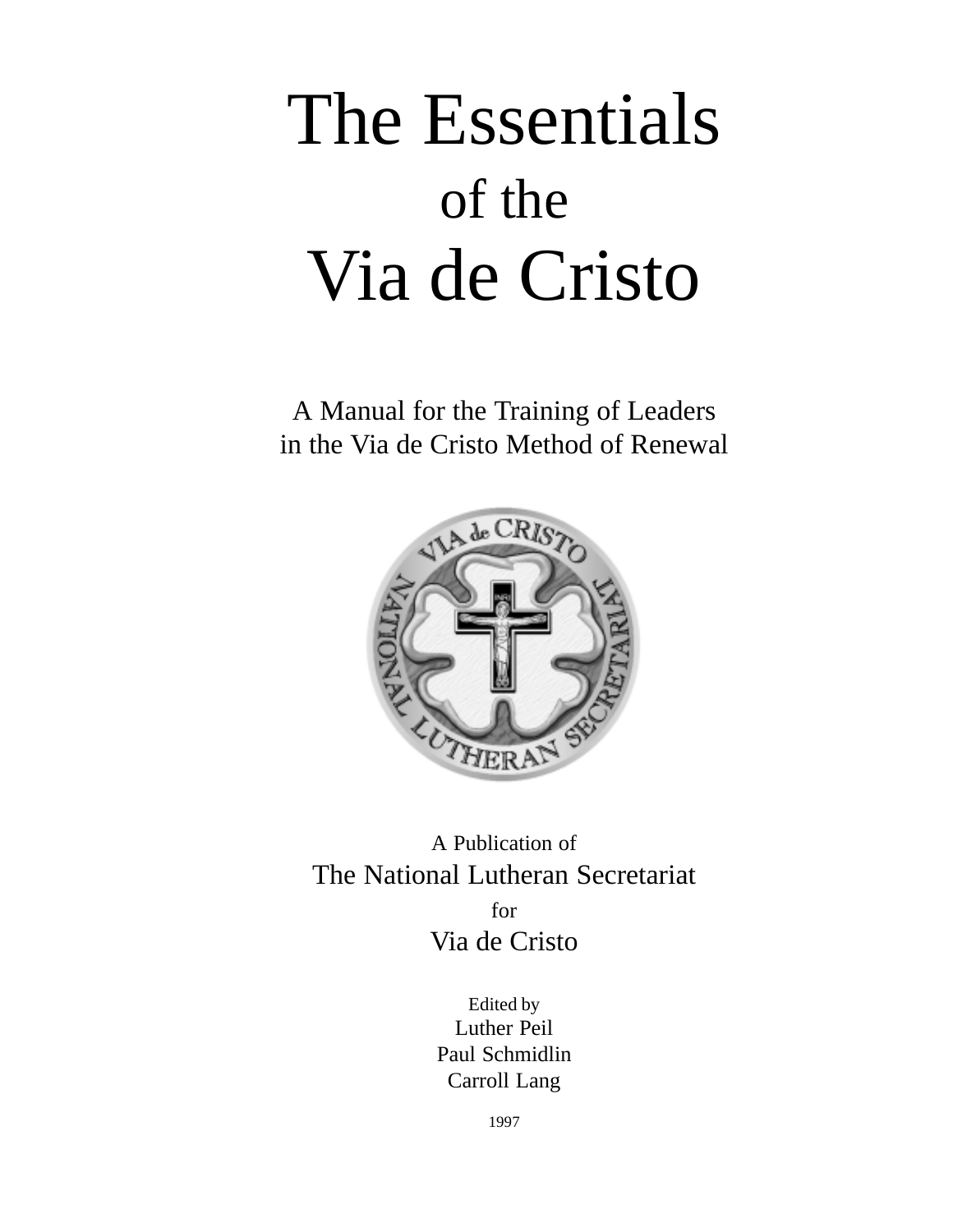# **Essentials of the Via de Cristo** *Table of Contents*

| Chapter 7 - Pre-Weekend (Definition, Candidate Selection/Preparation, Palanca)  23 |                                                               |  |
|------------------------------------------------------------------------------------|---------------------------------------------------------------|--|
|                                                                                    |                                                               |  |
| Introduction and General Principles (Essential vs. Adiaphorous)                    |                                                               |  |
| Site Selection, needs for the Via de Cristo Weekend                                |                                                               |  |
| Essential Elements (Short Form & Detailed Instructions)                            |                                                               |  |
|                                                                                    | Progression and Dynamics of the Weekend, & Sample Schedule 34 |  |
|                                                                                    |                                                               |  |
| <b>Talks and Meditations</b>                                                       |                                                               |  |
| 1 Rector's Opening Talk 13 Action                                                  |                                                               |  |
| 2 Know Yourself                                                                    | 14 Obstacles to Grace                                         |  |
| 3 Waiting Father                                                                   | 15 Leaders                                                    |  |
| 4 Three Glances                                                                    | 16 Christ's Message to the Participant                        |  |
| 5 Ideal                                                                            | 17 Environment                                                |  |
| 6 Grace                                                                            | 18 Life in Grace                                              |  |
| 7 Laity                                                                            | 19 Christian Community in Action                              |  |
| 8 Grace in Action                                                                  | 20 Total Security                                             |  |
| 9 Piety                                                                            | 21 Fourth Day                                                 |  |
| 10 The Figure of Christ                                                            | 22 OR Total Security in the 4th Day                           |  |
| 11 Study                                                                           | 23 The Closing and 4th Day Entry                              |  |
| 12 Means of Grace (Sacraments, Day in the Life)                                    |                                                               |  |
|                                                                                    |                                                               |  |
|                                                                                    |                                                               |  |
| Job Descriptions/Role of the Team                                                  |                                                               |  |
| <b>Team Training</b>                                                               |                                                               |  |
|                                                                                    |                                                               |  |
| Description of the post-weekend ministry                                           |                                                               |  |
| Group Reunion                                                                      |                                                               |  |
| Ultreya                                                                            |                                                               |  |
| Purpose                                                                            |                                                               |  |
| <b>Essential Elements/Explanation? Samples</b>                                     |                                                               |  |
| Schedule                                                                           |                                                               |  |
|                                                                                    |                                                               |  |
| Appendices:                                                                        |                                                               |  |
|                                                                                    |                                                               |  |
|                                                                                    |                                                               |  |
|                                                                                    |                                                               |  |
|                                                                                    |                                                               |  |
|                                                                                    |                                                               |  |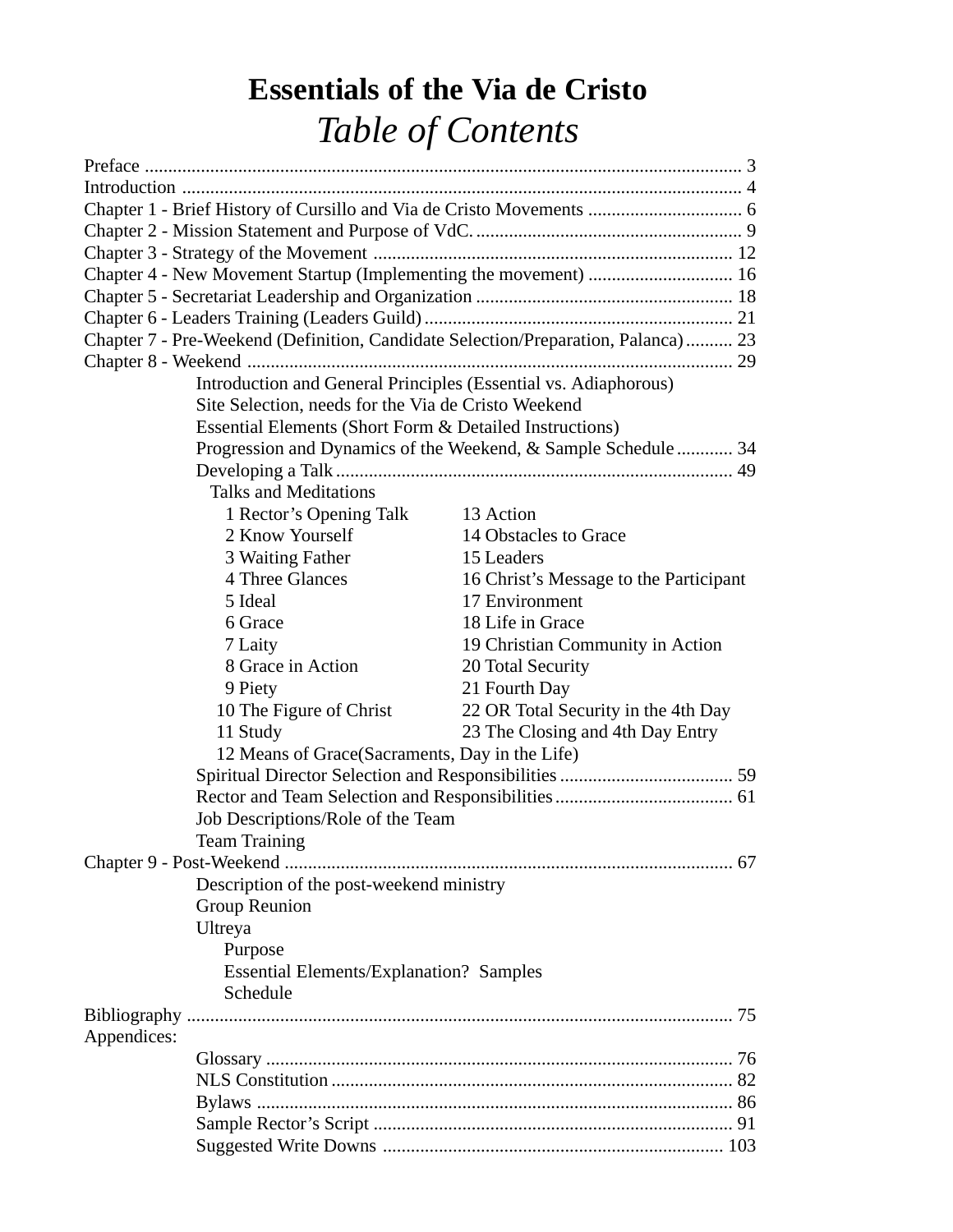# **Preface**

Just what is that universal quality that makes one Via de Cristo or Cursillo® weekend like any other weekend, even though every weekend is unique?

They are the same because the essentials of a Via de Cristo weekend are the same as the essentials of the Cursillo® weekends that spawned the Lutheran Via de Cristo movement. They are unique because every team is unique, and each team member relates the message of the weekend in her or his own way.

What are those essentials that are basic to a weekend and what are the "extras" that are woven around those essentials making weekends in Florida have a different flavor than weekends in South Dakota?

This book attempts to clarify that which is essential to a weekend, whether it takes place in Minnesota or in Arizona, and also identify that which is adiaphorous, but gives the weekend its local "flavor."

A companion book, *NLS Team Formation Manual* is being developed to assist leaders in training teams for weekends. Together these publications are similar to the Roman Catholic Leader's Manual.

Our thanks to Mr. Luther Piel, Rev. Paul Schmidlin, Rev. Carroll Lang and countless others for their efforts in compiling this book, but a special thanks to all who by their faithful teamwork have developed the Via de Cristo while preserving the Cursillo® method. It is this accumulation of knowledge and expertise that has been woven into this book.

Via de Cristo endorses non-sexist language. However, in an effort to keep this manual clear, consistent, and easy to read we favor the masculine when referring to God, and the feminine when referring to members of the Church, Christ's bride, as well as to leaders and participants.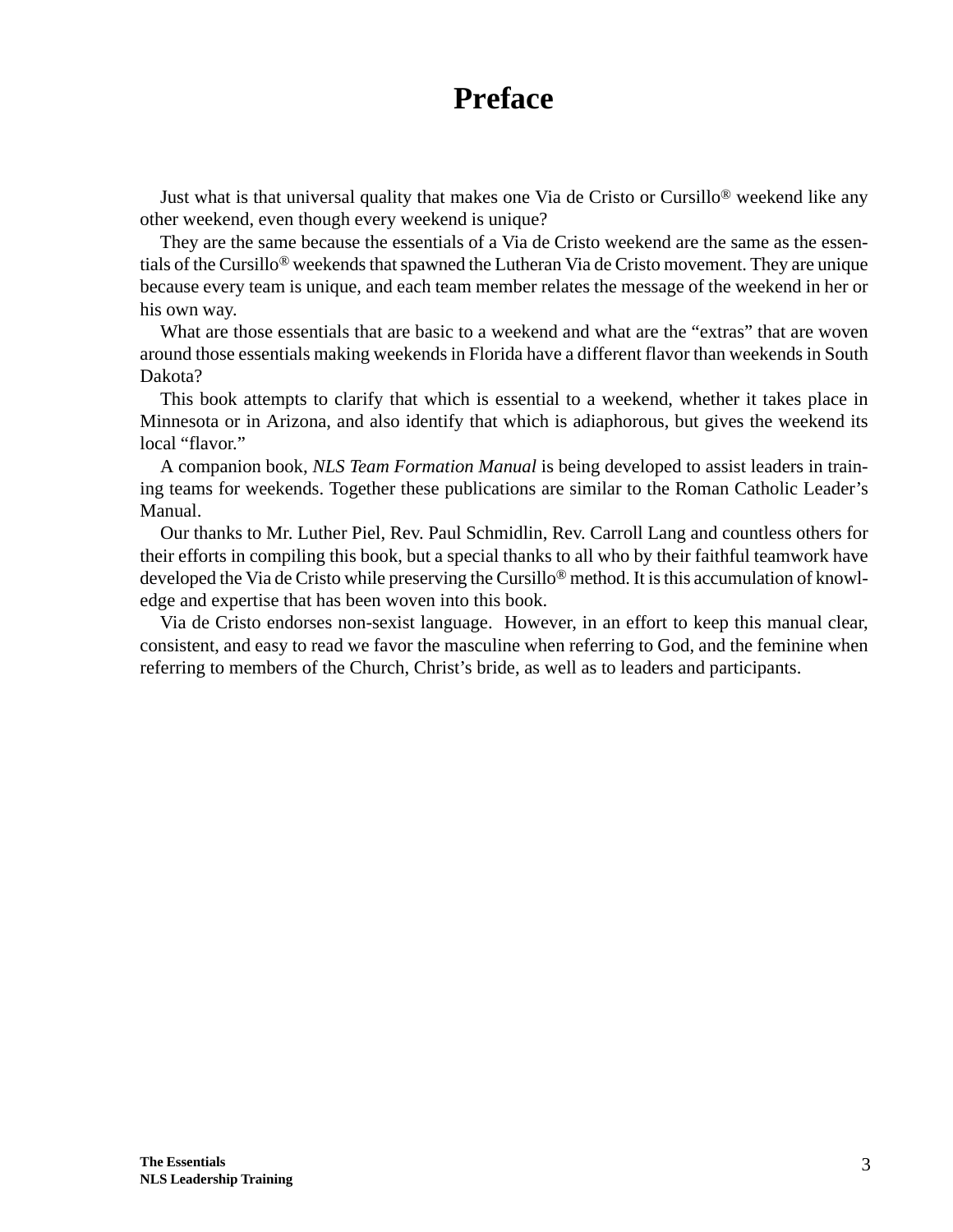# **Introduction**

Any attempt to speak of what "Lutherans" believe is risky. Historically, Lutherans would have preferred never to be known as anything other than *The Church* and would likely say with pride, "If it's Christian — it's Lutheran." For more clarification they would likely point you to the confessions found in the *Book of Concord*. However, to accomplish the ecumenical spirit of Via de Cristo we must be a bit more pragmatic. So we will say that there are at least some key thoughts to which virtually all Lutherans would agree.

Lutherans emphasize good doctrine that has been revealed by God *(I Corinthians 1:19-21)*. In several of Martin Luther's writings he highlights the theme "all men are sinners." Further, there is a story that, at Luther's death, he had placed a paper in his pocket that read simply, "It is true, we are all beggars." If it is true, that all people are sinners and beggars, then Christians must look behind any person's behavior, before any person's ideas, and beyond any person's opinion. People so easily deceive themselves that the ideas and opinions of God's people will stray from God's true revelation if not carefully grounded. Lutheran Christians emphasize that no human can use magic or logic to discover and know God. Even if a person shows great personal ability, intelligence, and devotion, when it comes to knowing about God, that person is still completely dependent. We are all beggars seeking the revelation of God's Word. The hope for purity and the watchword for health lies in consistent good doctrine derived from revealed truth and only revealed truth. Martin Luther said it well, "Word alone! Grace alone! Faith alone!"

Having said this, do we wish to imply that other church writings are inferior? May the Lord keep us from arrogance; we are all beggars! Our churches have both strengths and flaws. Think of a diamond, a stone with many cut facets. In their development each church has chosen to emphasize particular facets of Christianity, and as a result there developed a sparkling diversity within Christendom. Lutheran Christians emphasize some specific facets that reflect brightly in this diamond.

In addition to good doctrine, Lutherans emphasize the clear expression of Law and Gospel. Law is that which condemns. Gospel is that which frees. Law is that which humanity attempts. Gospel is that which God accomplished. Law brings us to repentance. Gospel sets us free to live in grace. Death from Law! Life from Gospel! Both must be proclaimed.

"By grace through faith" *(Ephesians 2:8)* represents a third facet for Lutherans to see. We bristle at any hint of personal freedom to approach God. This is fundamental in any Lutheran work; salvation is *all* in God's hands! It is *all* God's work! We Lutherans are so sensitive that, rather chance a misrepresentation, we will pass by a good theme, a good song, and even question a good movement, if it appears to give humans authority. We were all dead in sin. God saved us. Lutherans do allow that Scripture reveals freedom of will over those things placed under mankind's dominion *(Genesis 1:38)*. But without the grace, help, and activity of the Holy Spirit we are incapable of making ourselves acceptable to God (Augsburg Confession XVIII,2). While on one level it may appear that people have freedom to accept Christ, on a deeper level we know any true encounter with God comes by the Holy Spirit. Such is the power and majesty of God.

However, in the legitimate concern that people understand humanity's total dependence on Christ, other essentials get neglected. Most obvious of those is: We were created by God to do good works *(Matthew 5:16, Ephesians 2:10)*. Tragically, too many Lutheran congregations are known for neither great evangelism, nor inspiring social concern. Via de Cristo is one method that carefully walks the line, respecting clear doctrine and Christian action.

There is power in an idea. When an idea becomes an ideal, there is power to direct a life. In the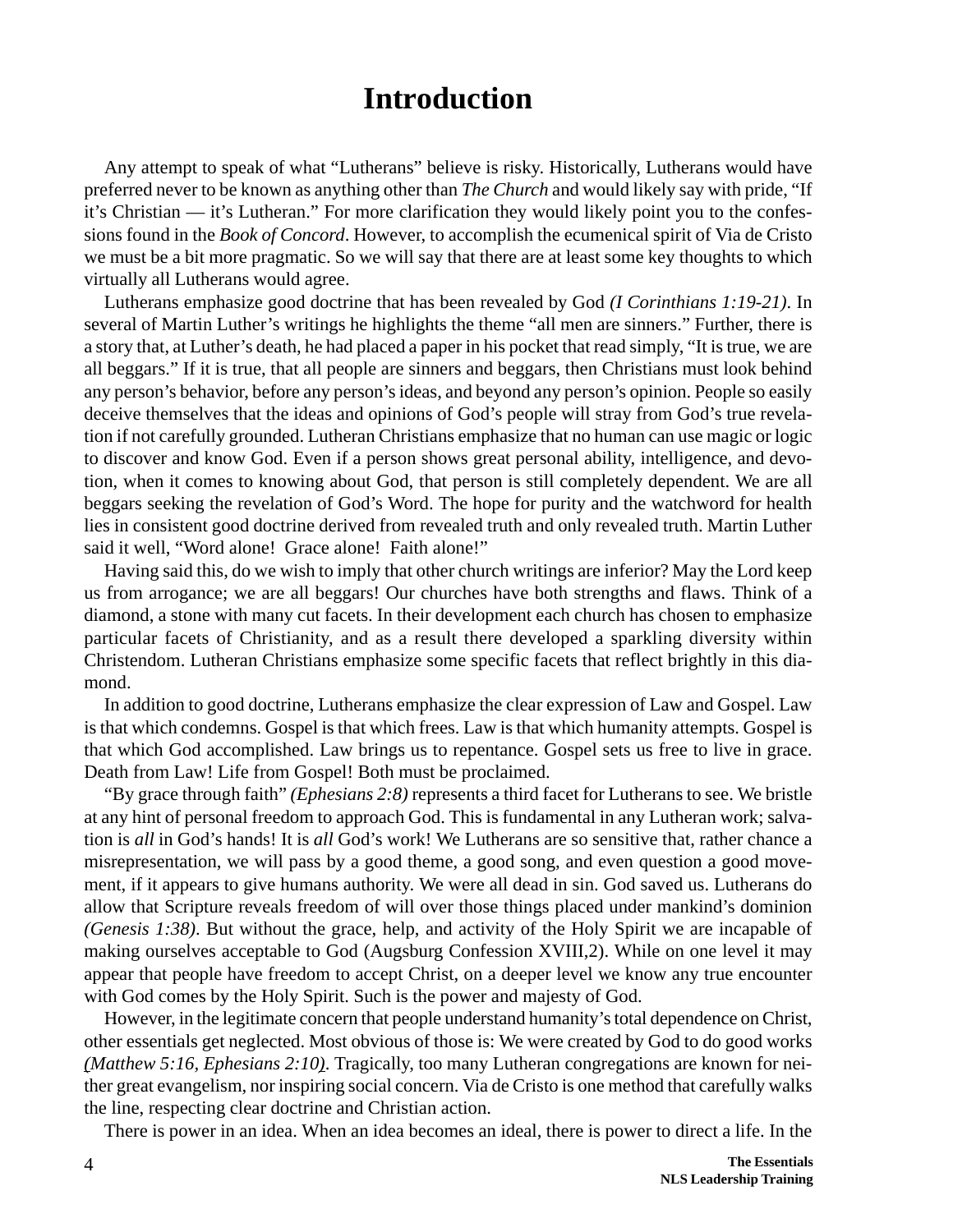1940's, on the island of Majorca, Spain, some very powerful ideas were developed by Christian men. By grace these ideas, based on God's revealed Word, became the Cursillo® focused in the Christian Ideal of a life filled and directed by God's grace. These men were inspired by grace to change their world for their brother, Jesus Christ.

This "Essentials of the Via de Cristo" manual, adapted from the Cursillo® method, contains Lutheran Christian doctrine, with appropriate focus on specific "facets." It uses the understanding and methods of the Cursillo® founders. People who do not immediately identify with Lutherans are still welcomed and encouraged to use this manual because we know that "Lutheran" is at best an adjective and not a noun to stand alone. In Via de Cristo we are certain the day is coming when the "Christ Diamond" will sparkle for all of us and every Christian will enjoy the beauty of every facet.

Two thoughts we ask you to keep in mind: first, it is difficult to describe and impossible to prescribe the work of the Holy Spirit; He moves when and where he wills *(John 3:8)*. As you use this manual, "Do not put out the Spirit's fire" *(I Thessalonians 5:18-21)*. Good doctrine and this manual are intended only to build the framework and to "test the spirits" *(I John 4:1)*. Never resubmit to law, even if it comes in the guise of doctrine *(Galatians 3:15)*. Second, do not think that by studying this manual any person can truly understand the Via de Cristo. Via de Cristo must be lived — on the weekend, in the 4th day, with face-to-face encounters. No one can explain what only the experience can impart.

God loves you and so do we!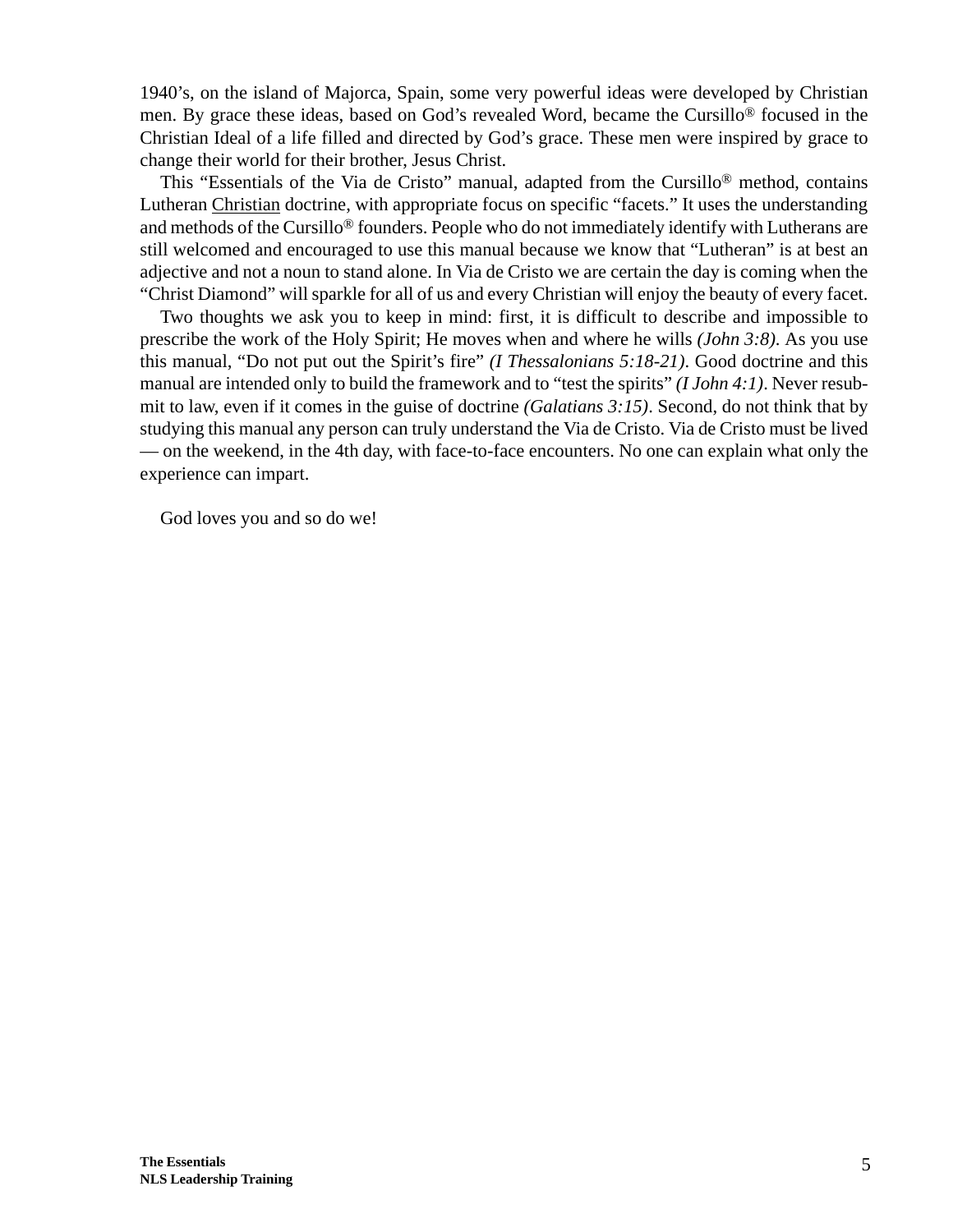## **A Brief History of the Via de Cristo Movement**

Via de Cristo (a Spanish term meaning "Way of Christ") is an ecumenical movement bathed in Lutheran theology. Its seminal roots stretch all the way to the Roman Catholic Church, the island of Majorca, Spain, the 1940's, and the Cursillo® Movement.

The Spanish Civil War had ended in 1939 and the church, like the nation, was bloodied and divided. Catholic Action for Young Men, the organized apostolate, wanted to bring healing to both church and nation. They began to organize a pilgrimage to the shrine of St. James, located in Compostela, Spain. The shrine had been a great pilgrimage center during the Middle Ages and these committed Christians anticipated their pilgrimage would be a stirring effort against "lukewarm" religiosity and an encouragement to true community. All pilgrims would strive together to be fully devoted to Jesus Christ. They could change their world through his grace.

In order to prepare leaders for this pilgrimage, Catholic Action offered what was called "Little Courses for Pilgrim Leaders." Unfortunately the aftermath of the Civil War and the havoc of World War II repeatedly delayed their pilgrimage. It was 1948 before the dream of pilgrimage became reality. However, the long period of preparation did yield a gracious benefit, the birth of the Cursillo® Movement. The literal translation of the word Cursillo<sup>®</sup> is "little course." The Cursillo<sup>®</sup> community celebrates August 1944 as its start. It was January 1949, after the pilgrimage, when the first "Cursillo®" weekend was held at the monastery of St. Honorato in Majorca.

To its founders the Cursillo® Movement was not an accident of fate, nor was it a clever human product. First a group of faithful Christian men dedicated themselves to introducing the younger men of their city to Jesus Christ. They prayed, studied and talked together as a team. In the light of God's Word, they discussed the state of the world and the effectiveness of their efforts to bring the light of Christ to it. By grace, over time, God revealed to them a method that has proven effective and fruitful. Many years of effort within the Christian community and diligent prayer by the renewal movements within the church accompanied its birth. Because of this, the first three day weekend was surprisingly similar to the present-day Cursillo® weekends. At the beginning, the weekend was only offered to the young Spanish men of Catholic Action. However, the courses were so effective that later it was decided to offer the Cursillo<sup>®</sup> to other young men without requiring a commitment to Catholic Action.

In 1950 Eduardo Bonnin resigned from Catholic Action to become the chairman of Cursillo®. Supported by his bishop, Juan Hervas, they worked together to clarify its method and defend the movement from its critics. Through God's grace even the opposition assisted the founders by forcing clarity of thought and the avoidance of variations. These leaders felt Jesus Christ close to them, affirming them and inspiring their efforts for his Kingdom.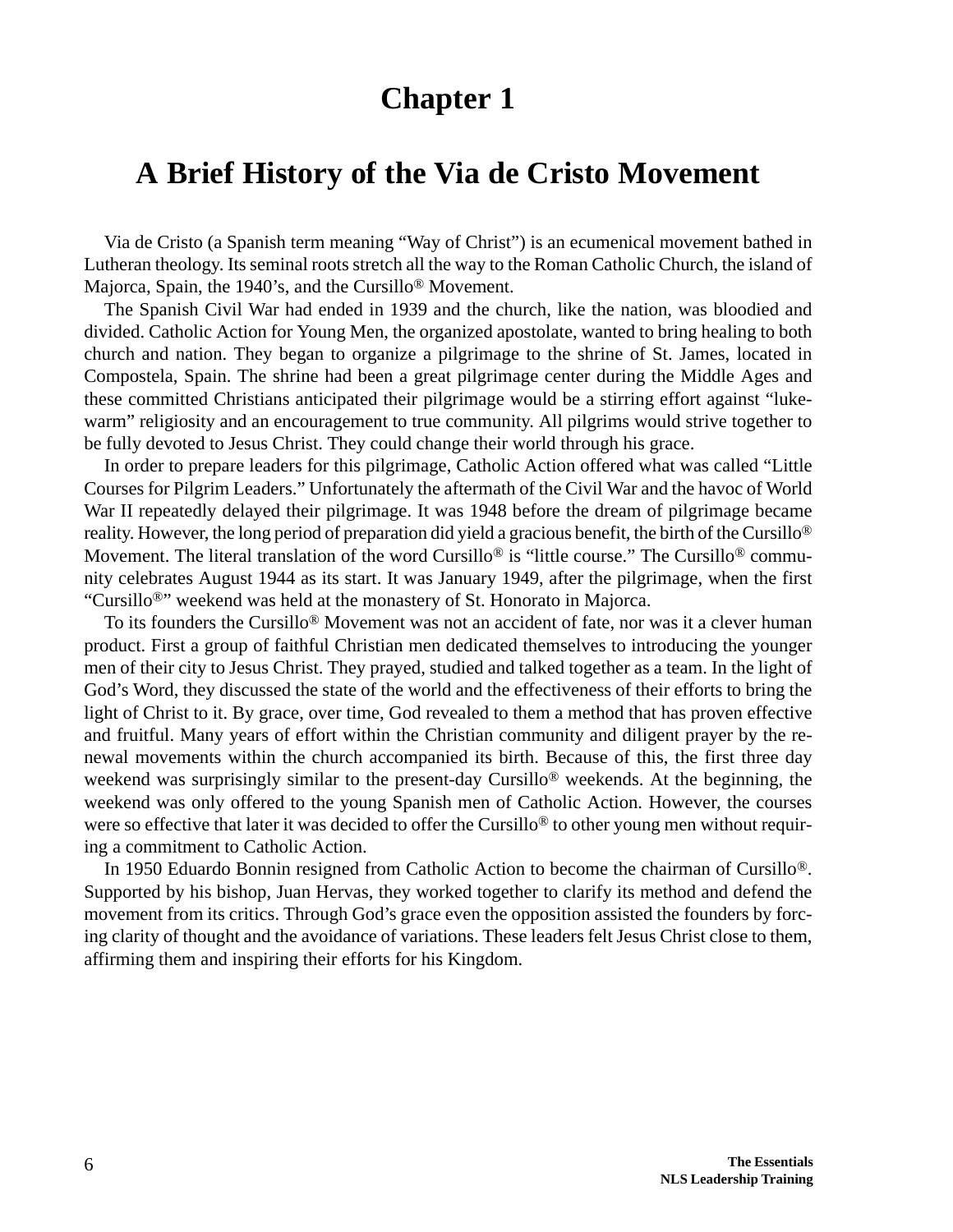In the early years the Cursillo® Movement remained largely a local effort on Majorca. The original leaders had remained there working together, praying together and hammering out the basic understandings of Cursillo®. Group reunions, three day weekends, ultreyas, leader's group and team meetings, each evolved in a systematic way. In 1955 Bishop Hervas was transferred from Majorca, and he took the idea of the Cursillo<sup>®</sup> Movement with him. Other leaders, some as early as 1953, helped spread the method as they were called away from Majorca. The whole movement grew through sharing. One person would tell another who in turn would tell someone else. It soon included women. Eduardo Bonin has told a delightful story (see Bibliography) of a lady in Barcelona, Spain who, after her husband was transformed on a weekend, demanded that the Bishop (a family friend) provide a weekend for women. She could no longer understand his behavior and if she was not allowed the experience she was sure they would end in divorce. The method has touched many without regard to age, sex, or national origin.

Today the Cursillo® Movement is worldwide. From Spain it moved to Latin America. By 1983 there were centers in nearly all South and Central American countries; also in Canada, Mexico, Portugal, Puerto Rico, Great Britain, Ireland, France, Germany, Austria, Italy, Yugoslavia, Australia, Japan, Korea, Taiwan, Philippines, Sri Lanka, and several African countries.

Father Gabriel Hernandez had experienced the Cursillo® in Spain under two founders of the movement, Eduardo Bonnin and Father Juan Capo. He later moved to Waco, Texas. In 1957 two Spanish airmen, Bernardo Vadell and Augustin Palomino, were in training with the United States Air Force. Together the priest and airmen formed a team and conducted the first United States weekend in May of 1957. They continued to assist groups, holding weekends across Texas. In 1959 the Movement expanded into Arizona and in 1960 into the East at New York City and Lorain, Ohio. It quickly spread to many other states. The first English speaking weekend was held in San Angelo, Texas in 1961. The National Catholic Secretariat was organized at a 1965 meeting in Kansas City, and by 1981 most of the Roman Catholic dioceses had introduced the Cursillo® Movement.

The Catholic Cursillo® community assisted other church bodies in holding similar weekends. Each new movement reflects its own traditions yet maintains the integrity of the original method. The Episcopalians use the name "Cursillo®," the United Methodists use the name "Walk to Emmaus," and the Lutherans use the name "Via de Cristo." There are some inter-church efforts, "Tres Dias," for example, and a prison effort called "Kairos."

Two Lutheran movements began in 1972, each unknown to the other. Florida began with Spiritual Director Pastor Edward Simonsen and held its weekends in Miami. Iowa began with Spiritual Directors, Pastor Gene Hermeier for the men's weekend, and Pastor Allen Hermeier for the women's weekend, and held its weekends in Atlantic. Each group adapted the Cursillo® method with modifications for Lutheran use; and with assistance from Catholic and Episcopal leaders, each began to grow. The groups discovered one another "by chance" at a national church convention and combined their efforts to host a weekend in Chicago in 1976. By 1979 there were several Lutheran movements expressing interest in a national body for the Lutherans. Invitations were sent to all known Lutheran movements to meet in January 1981. The leaders came together at Cross and Crown Lutheran Church in Atlanta, Georgia. Assisted by Bishop David Wolber of the newly-formed Southeastern District of The American Lutheran Church, the group documented their desires and wrote the first draft of the National Lutheran Secretariat Constitution.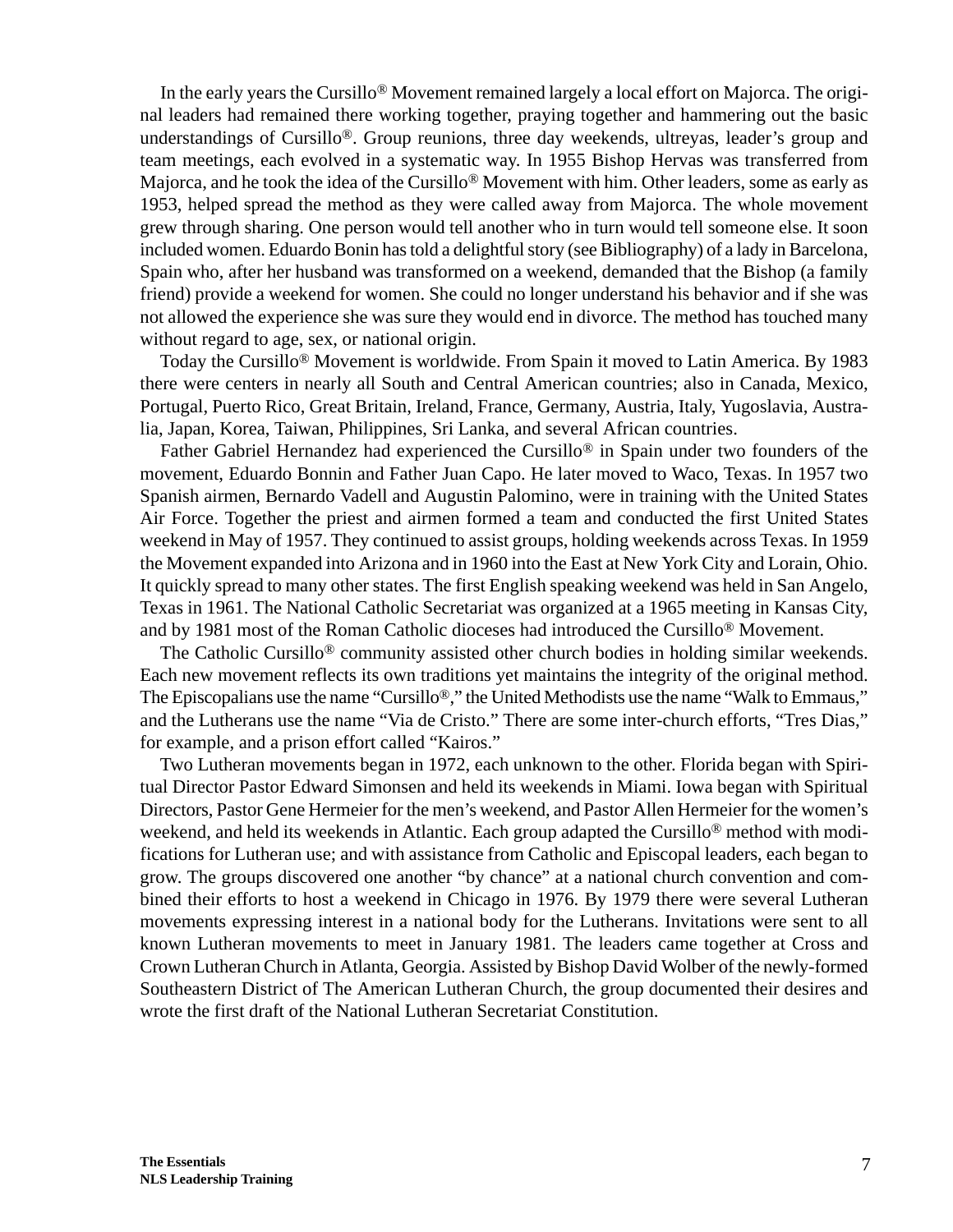It is fundamental to the Cursillo® Movement that all movements maintain a close affiliation with the Church. In the 1980's, because of the extensive spread of the movement and the many variations springing up, the Roman Catholic National Secretariat began attempts to enforce this church affiliation, requiring any movement that wished to use the not-as-yet registered name, Cursillo, to hold weekends for same-faith participants only. In 1983, during a meeting in Coral Gables, Florida, the President of the National Secretariat of the Cursillo® Movement, Gerry Hughes, came to the National Lutheran Secretariat (NLS) meeting. If NLS would agree to hold weekends for Lutherans only they would be licensed to use the name Cursillo®. Through its next four meetings the NLS deliberated in great agony on the decision. Finally in February 1986, at a winter meeting held at St. Michael Lutheran Church in Ottawa Lake, Michigan, the NLS decided that its commitment to ecumenism outweighed its attachment to the name Cursillo® and adopted the name Via de Cristo. Although the NLS does not require local movements to change their names in order to affiliate with them, they do suggest "Via de Cristo." Most affiliated movements have adopted it. By 1992, only twenty years after the first Lutheran weekends began, twenty-eight secretariats serving in twentyone states were affiliated with NLS.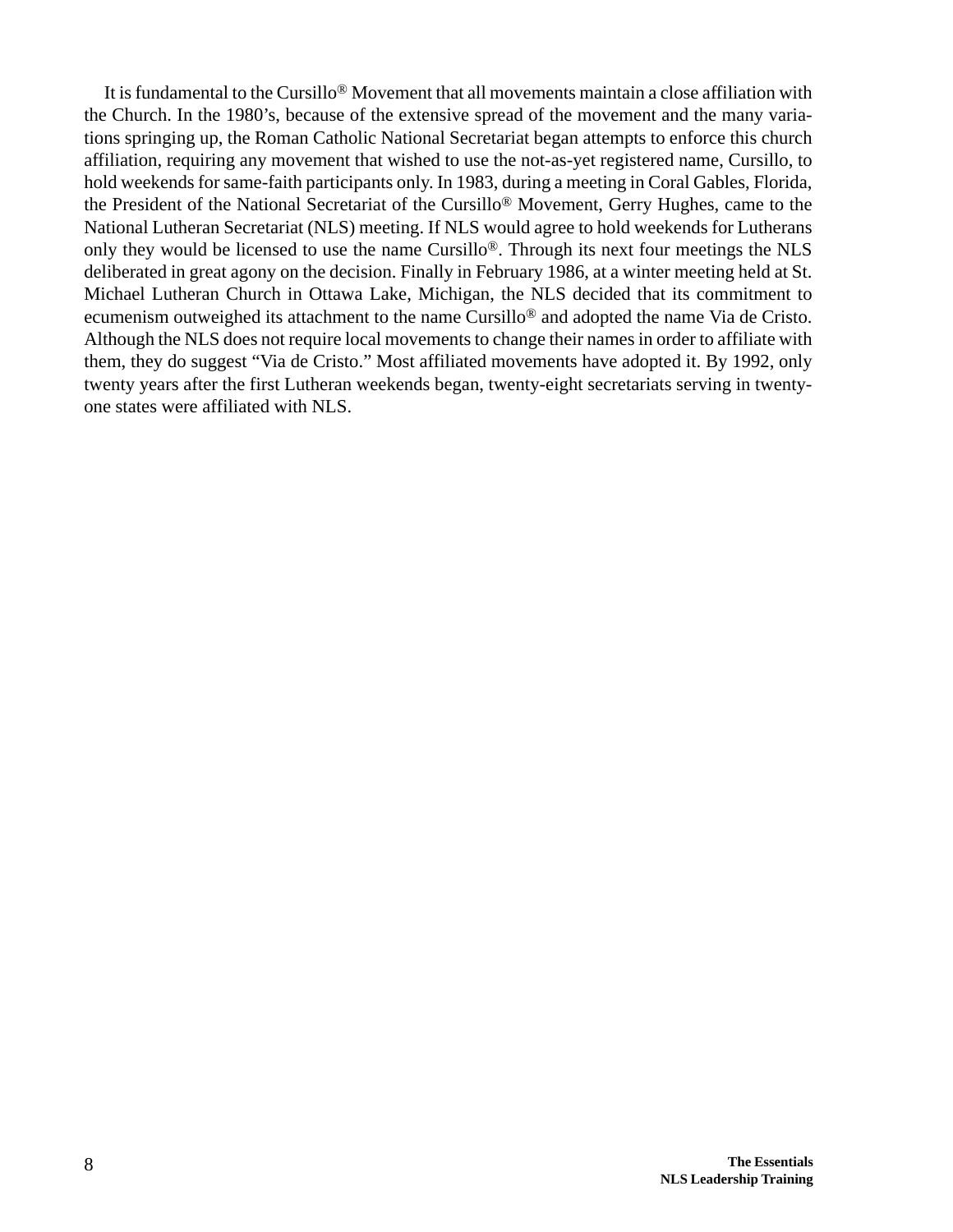# **Mission Statement and Purpose**

The Mission Statement of Via de Cristo:

**By grace, with the Holy Spirit, we challenge leaders to discover and achieve their personal calling, assisting them to influence their environments with the Gospel.**

The Purpose of Via de Cristo is, above all, to see the world reconciled to Jesus Christ *(Colossians 1:20)*. We believe that Jesus, in the great commission, has challenged every Christian to "go into all the world and make disciples" *(Matthew 28:18-20)*. By the grace of our Lord Jesus Christ, Via de Cristo is an effective method through which He reaffirms His original charge to us. It is one of several methods available to the church today to renew and increase a faith that is already a gift to believers. While we would never promote it as superior to other methods, we confidently declare that Christ has used the method for many different individuals, in a host of environments, on several continents.

Via de Cristo is both a movement and a method. It is essential to make clear that Via de Cristo considers itself to be a movement within the Church of Jesus Christ. We can in no way function independent of the Church. We encourage each Christian to remain loyal to a home congregation and to serve that congregation as an exemplary servant of Jesus Christ. Lay persons are encouraged to strengthen their partnership with their pastors; to use their personal calling to extend the work of the Church. It would be tragic for any person, inside or outside the movement, to view us as competing with the Church or attempting to break the loyalty to anyone's Christian heritage. Via de Cristo should not be considered an entity, like an organization or building. It must be viewed as an active communal reality; a living community, and this only because the people who participate in a Three-Day Weekend adopt the mentality and the fundamental principles of Via de Cristo. The thing that unites anyone in the Via de Cristo movement is the desire to be active in its movement and to exercise its method. We have chosen the name *participant* for those active within the Via de Cristo. We will use this name throughout the manual.

In keeping with its purpose, the Via de Cristo method assists individual Christians to actively be the Church; to do what is normal for the Church. We operate within the Church to overcome any law mentality in favor of grace mentality. Law mentality is any orientation whereby people strive to fulfill specified obligations using their own will and effort. (Do not confuse law mentality with "The Law"; Law condemns us all as sinners.) By grace mentality we mean an understanding whereby the power to live out any law or perform any good work is a gift from God. In the Via de Cristo method, individuals are increasingly equipped with God's grace *(Ephesians 1:19)* and empowered to be truly effective servants in the body of Christ.

Via de Cristo presents a method for renewal of the Christian life, a strategy to affect daily living. It uses careful selection of participants, an inspirational weekend, and friendship/accountability groups as outward tools. However, it only becomes effective through the work and power of the Holy Spirit. We know that we cannot by our own reason or strength believe in Jesus Christ, or come to him. The Holy Spirit calls us by the Gospel, enlightens us with his gifts and sanctifies and keeps us in true faith *(Luther's Explanation of the Third Article)*.

Among the many observations of human behavior a person might make, one of the simplest is that people tend to separate themselves into one of two groups; leaders and followers. By definition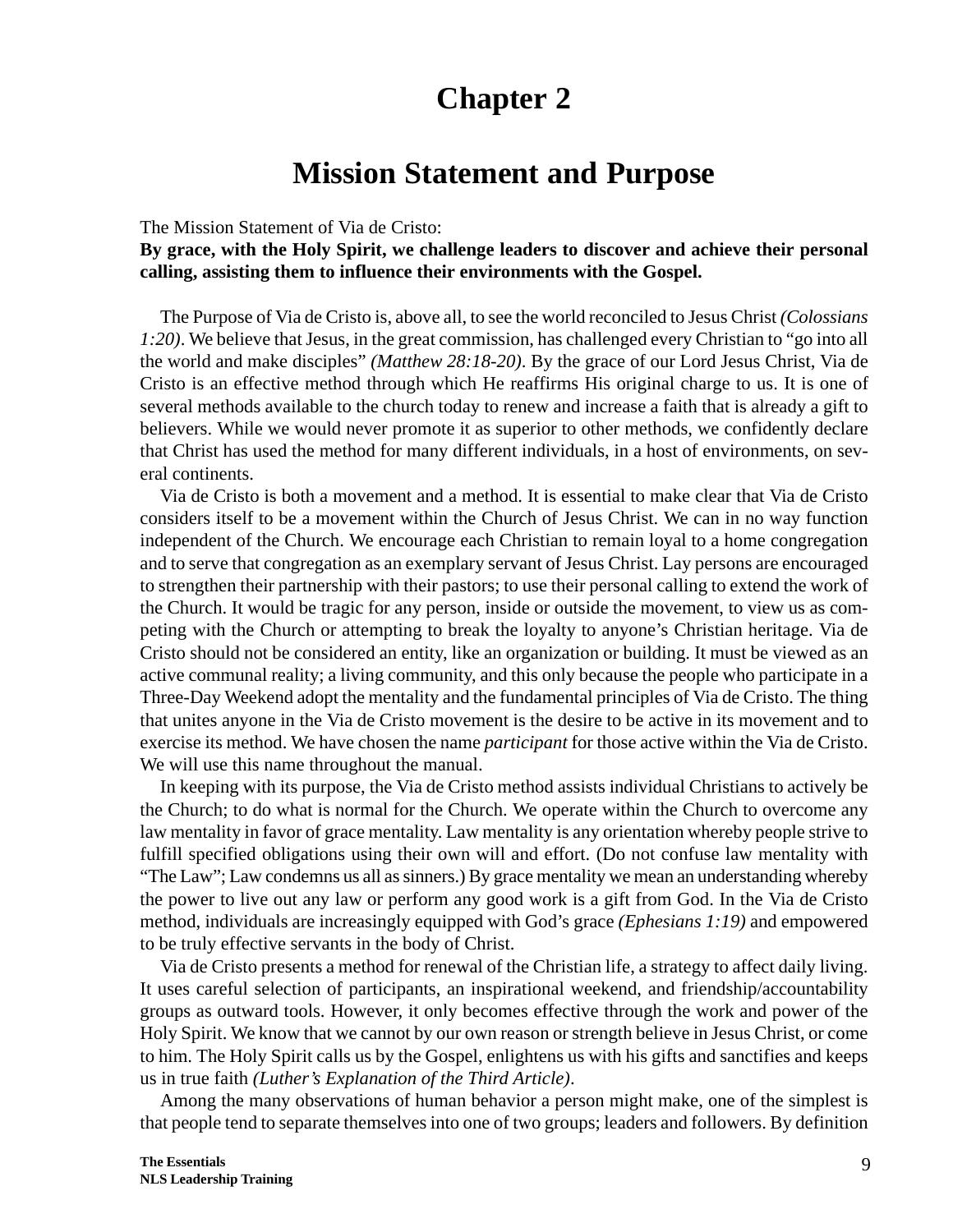followers follow leaders; so, an effective leader will often influence many followers. Via de Cristo purposes to reach out to natural leaders in existing environments (when we refer to "environment" we are speaking of the specific settings in which Christians find themselves: at home, on the job, at leisure, in the Church), and introduce them to Jesus. These natural leaders will then influence others for Christ. This is done through a planned and systematic approach. Often, when peopel fail to plan, they deny the Holy Spirit lordship over their efforts and lean in favor of chance, or worse, fall into laziness. The effectiveness of the Via de Cristo method seems directly related to careful preparation and planning.

During an inspirational weekend Via de Cristo encourages carefully selected Christian leaders in two ways. First, we help individuals learn and live what is fundamental to being a Christian. Second, we help individuals recognize that God has called them to be Christian in their existing environments *(I Corinthians 7:20ff)*. By strengthening and renewing the faith of Christian leaders, the gospel radiates through them to their family, work environment and congregation. Through these leaders, the gospel influences all the environments in which these people live, work and play.

### **Learn and Live What is Fundamental**

At rock bottom, the fundamental aspect of being Christian is Christ alive in the Christian *(Galatians 2:20)*. This happens as a gift of grace from God *(Ephesians 2:8)*. It is expressed in love for God and love for neighbor *(Matthew 22:38-39)*.

When people operate from any other position, they become like a fireworks display, a flashy show but without substance. The show will satisfy only those who believe that because people execute certain actions, they fulfill all obligations. In every society we have those who seem to be Christian because of their action, those who deliberately act in order to appear Christian, and those who act because they truly are Christian. Unfortunately, there are people in churches who get so excited about what people can put into religion, they forget that our relationship with God is true religion. Within Via de Cristo we encourage only authentic action in response to Jesus Christ.

In Via de Cristo we believe any deep theological development is best pursued within a person's own church body, home congregation, and working with one's own pastor. We make no attempt to convey a systematic theology, nor do we teach anything but the basic themes of Christianity. We emphasize the broad realities of God that satisfy the deepest needs in humanity. We are very aware of how common it is for some people to place too much emphasis on partial aspects of Christianity and thereby develop a distorted image of God. Many other people lose the Biblical understanding of humanity and the world. In Via de Cristo we seek to overcome this by presenting the Gospel in a clear, connected, and understandable form.

Here are the four basic themes we hold to:

- 1) God encounters us, and it is he who brings us into a true encounter with ourselves
- 2) Christ develops and maintains a friendship with us that lasts through all eternity
- 3) We take our place in a community of brothers and sisters in Christ
- 4) We appropriate responsibility for sharing Jesus Christ with the world

We know that in baptism the Father assured our place in him. We are then enabled to respond with all that we are to the call of Christ. We grow to recognize that full devotion to Christ is normal and we gladly begin managing our spiritual and material gifts, adapting them to his plan. Christ's plan is actualized through us as we reach out to the world.

When Christ is alive in Christians, then community is fundamental. In Christianity we hold two truths that at first may appear to contradict. We are each unique, specially created individuals, and we must struggle to maintain this uniqueness. No other person, in this world or in all of time, is just like us. We believe that God intends this great diversity; our God is such a creative God! At the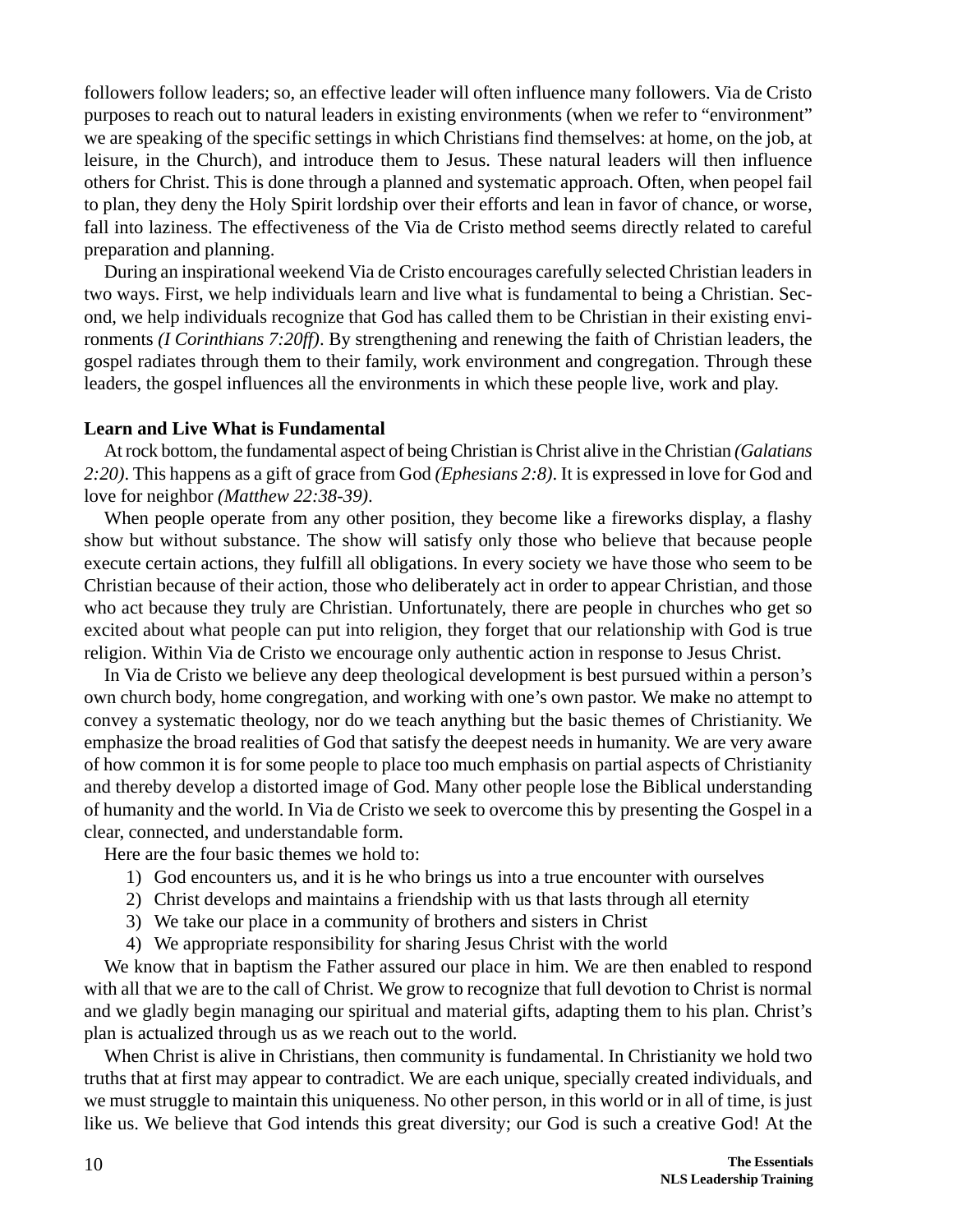same time not one of us can stand long independently. God created each of us to be dependent upon others. We must live in and be a part of community. We must have the gifts of others to complement and at times counter balance our own unique gifts.

We are never to allow the pressure of the group to destroy our uniqueness. Yet, we are never to allow our uniqueness to pull us away from community. To be a Christian is to work for community, always — a community of faith, hope, and love. If Christianity is not lived in community it is not truly lived. Jesus sees the love we hold for one another as vital (*John 13:35)*. "No believer ever lives alone or dies alone, but is protected and born by the communion of saints" *(Luther, 20 July, 1520)*. Via de Cristo helps the leaders find their personal calling and then be built into community!

We encourage individuals to live out their faith through a system of friendship/accountability groups, where each member is challenged to maintain the disciplines of Piety, Study and Action. We say friendship *and* accountability groups because they perform this dual work through good loving friends keeping us accountable to our Christ-inspired goals. Friendship alone, without the accountability, is unacceptable.

#### **To Be Christians in Existing Environments**

It is essential that Christians reach out into their own individual environments *(I Corinthians 7:20ff)*. In Via de Cristo, people are inspired occasionally to enter the pastoral ministry; but, that is never our goal. Our goal is to send participants back into their original environments as leavening agents. As a little yeast leavens the whole loaf *(Matthew 13:33)*, so we become the yeast for Christ. For Christ we are salt to the world. For Christ we are the light on the hill *(Matthew 5:13)*. Jesus used many parables to express his intention to use us to carry the Gospel into the world for him. We truly believe this is the work of the entire Christian Church, not professional evangelists.

Far too often Christians withdraw into carefully selected circles of like-thinking individuals. They no longer take occasion to talk with anyone outside these circles. They avoid spending time with the lost. Many believers, when away from their selected circles, are careful to avoid religious talk; often out of fear, maybe out of misdirected respect. Sadly, Christ-followers can go to work and no one recognizes any difference between them and non-Christians. Within Via de Cristo we share tools that enable people to honor their Lord and share their friendship with Jesus in any environment.

Jesus will make a difference in every environment; in our homes, in our work places, with our families and in our churches. We use the structure and tools given to us through Via de Cristo to submit to the Holy Spirit's work. Once an old pastor wisely said to a young farmer, "I'm impressed with your work! I remember this farm before God brought you in as his partner!" The farmer contributes nothing to the productivity of the farm except his willingness to gain knowledge, remove obstacles, give to seeds the best environment possible, and a personal commitment to diligent good work.

In summary, Via de Cristo is both a movement and a method. The purpose of the movement is to form within the Church small groups of committed leaders that will evangelize their environments with the Gospel. Via de Cristo purposes to provide a workable structure that helps leaders live what is fundamental to being a Christian by committing themselves to the means of grace in Word and Sacrament, to small group dynamics and to personal growth through Piety, Study and Apostolic Action.

In Via de Cristo we have found that a person will:

- 1) experience more joy, happiness, and satisfaction from their Christian faith
- 2) experience a closer walk with Jesus Christ
- 3) develop a more joyous fellowship with brother and sister Christians
- 4) find sharing faith with others easier and more enjoyable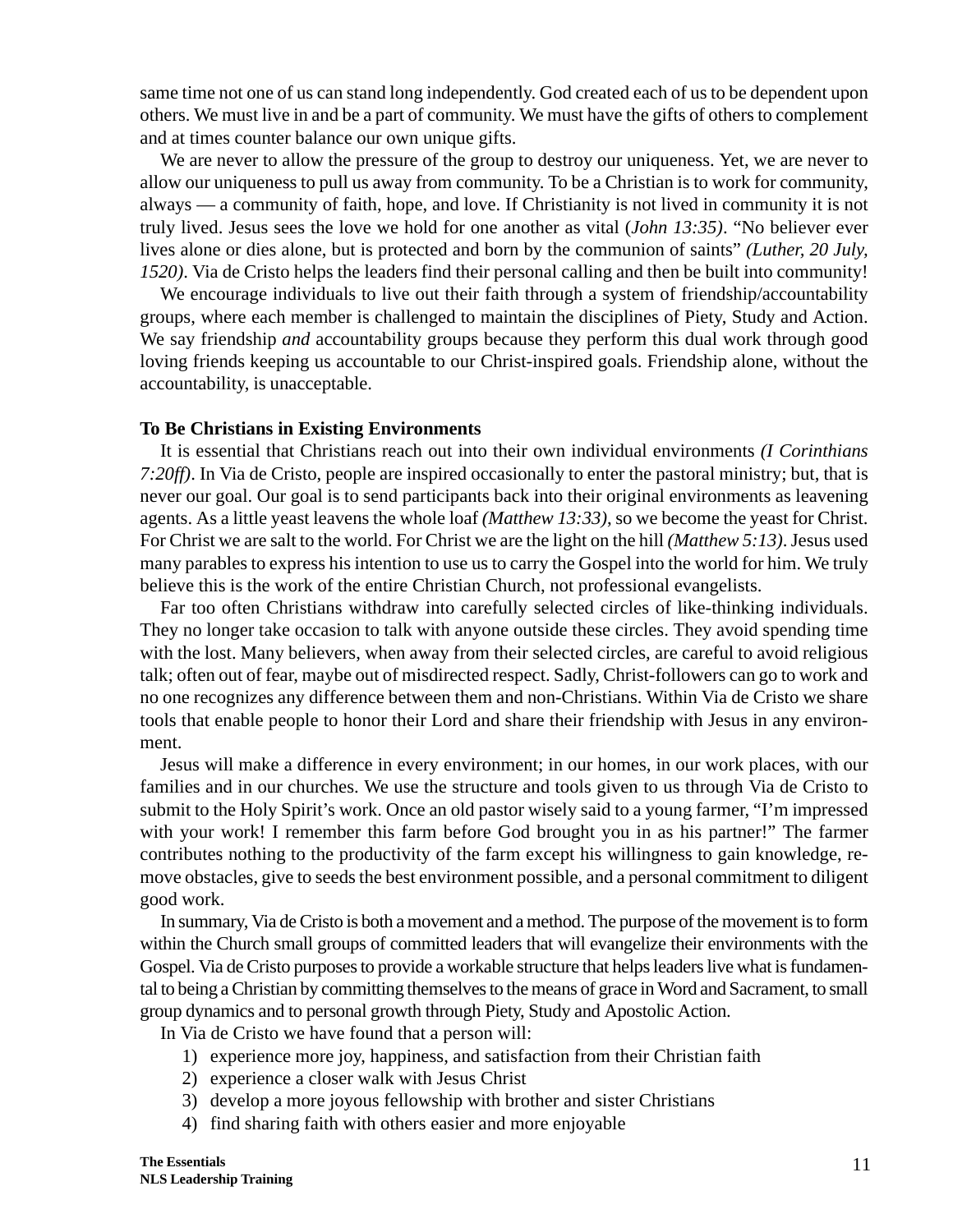## **Strategy of the Movement**

The purpose *and* the strategy of Via de Cristo must be understood in order to appreciate the full scope of the Via de Cristo movement. Where in Chapter 2 we described the Movement from the perspective of its purpose, in this chapter we will examine it from the perspective of strategy.

When describing what the Via de Cristo strategy is, it is helpful to begin with what the strategy is not. Via de Cristo is not a religion, a denomination, a cult, or even a separate entity existing apart from the Church. As we expressed in Chapter 2, the word we have chosen to describe us is *movement.* Just as wind does not exist independent of air, and wave does not exist independent of ocean, the Via de Cristo does not exist independent of Christ's Church. It moves within the Church and is dependent upon the Church for all that it is. At all times it is consistent with the mission of the Church, focusing on the outward evangelistic effort of the Church. Any doctrine taught is fundamental to all Christianity. All Communion is offered in accord with the teaching of the Church. The presence of Christ in word and sacrament is always respected. We appreciate that the Church is present wherever the Gospel is preached in its purity and the sacraments are administered rightly *(Augsburg Confession VII,2)*.

Via de Cristo is not a human effort, neither is it a cosmic accident. We know that the method was inspired by the Holy Spirit and that the many changed lives within the movement are the result of an encounter with Jesus Christ. When we look to the natural world, the world Christ created and commended to our care, it becomes clear that careful planning and execution produce superior results to what can be gained by chance. In the case of the farmer referred to in Chapter 2, he produced more because of a carefully planned and executed strategy. Surely, Christ expects of us an even more careful effort as we plan the work of the Church *(Proverbs 16:3)*. Christ inspires us in using the method of Via de Cristo. Truly, excellence honors God and inspires people.

Via de Cristo is not simply a method alone. The world has many methods; kitchens have cookbooks, kits have directions, sports have rule books, machines have manuals. Each method is based on physical and repeatable laws with clear directions. We do have a method within Via de Cristo using physical laws and clear directions, but, we then move beyond these, into a Spiritual relationship. In Via de Cristo, as in the Church, we welcome the living Christ. We do all that we can to make it easy for people to meet Christ face to face. In interpersonal relationships, even in good counseling relationships, we do not, indeed we cannot, force people to like one another. Ultimately, nothing we do can guarantee that our approach will be effective. In the Via de Cristo method, it is the power of the Holy Spirit that touches people and reveals the truth. This revelation by the Holy Spirit takes the focus and the pressure off people. Participants are responsible for being truthful, for being loving and accepting, and for working the method. It is never their job to change anyone. Change is the Holy Spirit's work. Therefore Participants need never have reason for egoism, getting tense, or forced relationships.

Via de Cristo is not to be identified with the Charismatic Movement. The expressed use of the gifts of the Spirit or the active seeking of such gifts especially during a weekend is strongly discouraged. We respect all spiritual gifts and gladly encourage their expression at the proper place and time. The Via de Cristo always honors whatever method Christ chooses to renew his Church. However, the Via de Cristo method uses a progressive introduction of spirituality from Thursday night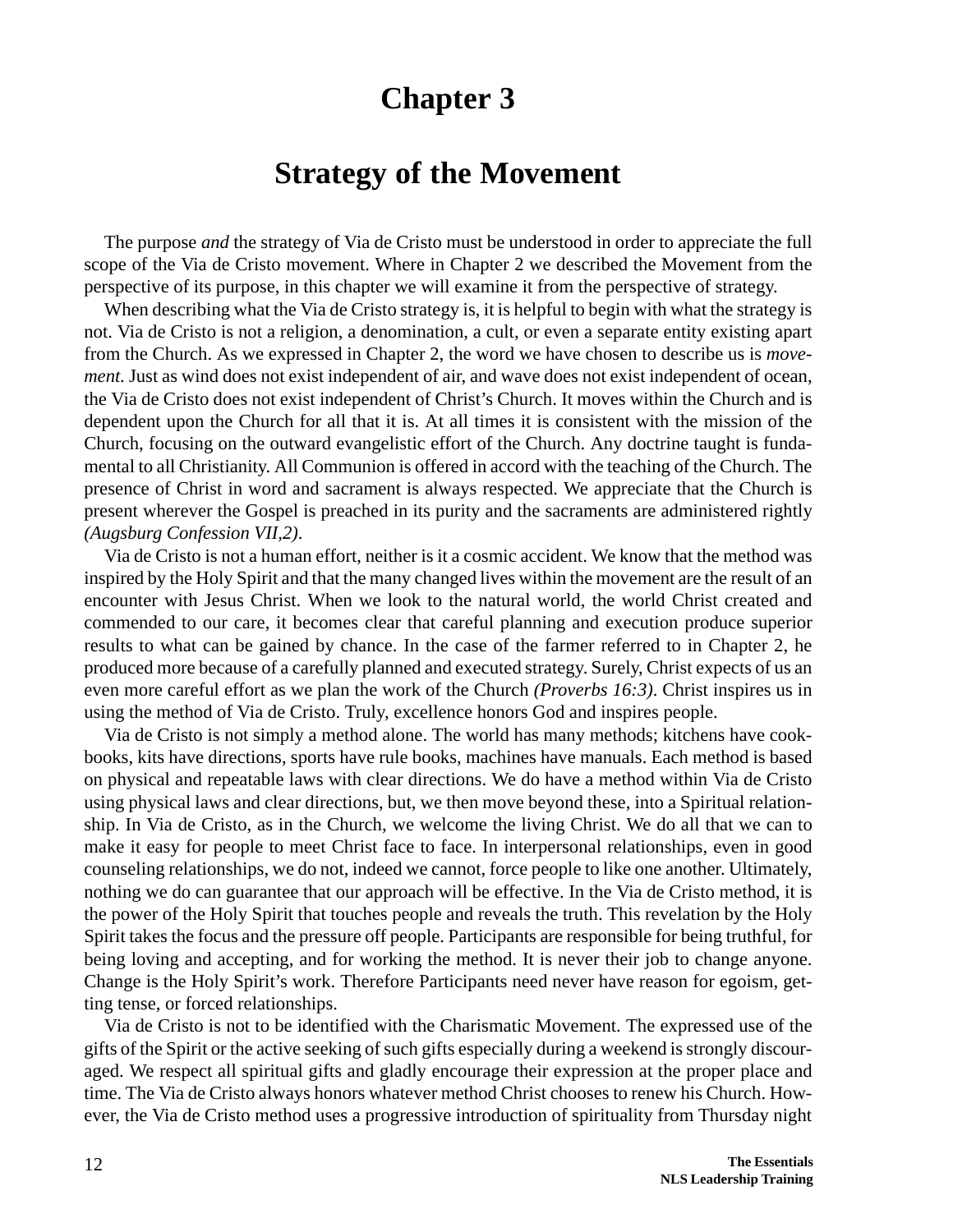through Sunday and respects the sensitivity of Christians who have no understanding of what the Charismatic Movement recognizes as spiritual gifts. The use of gifts in the wrong way at the wrong time can inhibit rather than enhance edification *(I Corinthians 14:6-12)*. We believe the Holy Spirit will introduce participants to their gifts in his time.

A Via de Cristo weekend is not intended for the unbaptized. Individuals who already know Jesus Christ as their Lord and Savior are its primary focus. It is assumed that there is already a desire on the part of the participants on a weekend to grow in their faith and to become more intimately involved in a relationship with Jesus Christ. It is true that the faith of many participants has been vitally renewed or awakened. But it is not the intention of Via de Cristo to seek to convert participants. Rather, through the use of this method, participants are encouraged to persevere in their Christian faith and to become effective channels of God's grace to others. The participant then uses the tools gained to reach out to the unbaptized.

Because of his promise we can know that Christ is truly present in this movement *(Matthew 18:20)*. We know Via de Cristo is one sure way of the many ways God uses to call people into action in the Church. We know that if we are honestly available and praying, we can relax, trusting in the Holy Spirit.

## **By grace, with the Holy Spirit, we challenge leaders to discover and achieve their personal calling, assisting them to influence their environments with the Gospel.**

Let us now unbundle the mission statement in light of strategy. In Via de Cristo the emphasis is always on God's grace. Without the grace of God we are helpless. Grace is the cornerstone that makes any human effort possible. Grace is a gift of God based on nothing we do. The Holy Spirit goes with us when we begin any effort for Christ. The Holy Spirit, the Counselor *(John 14:16)*, is our constant companion and the one who teaches us to pray *(Romans 8:26)*.

As we plan and execute our strategy it is bathed in prayer. The most characteristic mark of the Via de Cristo method is prayer. We take seriously the promise of Jesus to all disciples "you may ask me anything in my name" *(John 14:14)*, and again, "Ask and it will be given to you, seek and you will find, knock and the door will be opened to you" *(Matthew 7:7)*. When we approach any activity for Via de Cristo we begin, act and end in prayer. We use many of the spiritual disciplines with prayer. These include simple living, personal sacrifice, fasting, giving, spiritual direction, worship, and others. The word we use to describe this type of prayer is Palanca. The proper understanding of Palanca is deep, intentional, selfless prayer, in a word — "sacrificial" prayer. Palanca grows from an authentic individual and communal way of life. Without prayer, the Via de Cristo method will never achieve its purpose.

We challenge leaders to discover and achieve their personal calling. A valuable key in changing any environment is to persuade the leaders in the environment to change. If leaders discover Jesus, followers will likely discover Jesus. Whenever people discover that God, the Almighty Creator, loves them; and come to know that in truth "He calls me through the Gospel, and enlightens me with his gifts"*(Luther's Explanation of the Third Article)*; there is a profound personal change. God, in his mercy, calls people to give themselves to him, and calls them to work in the kingdom *(Romans 12)*.

Christians grow in faith, responding to a personal calling. Powerful growth within people happens when they own Christ's truth. The Via de Cristo movement is never satisfied with just a personal statement of conversion without an equal commitment to living works. People are charged to move out into the world and change it by submitting themselves to the work of the Spirit.

There are three parts or foci in the Via de Cristo strategy: The Pre-Weekend or Preparation, the Three Days or Weekend, and the Post-Weekend or Fourth Day. Each part will be described more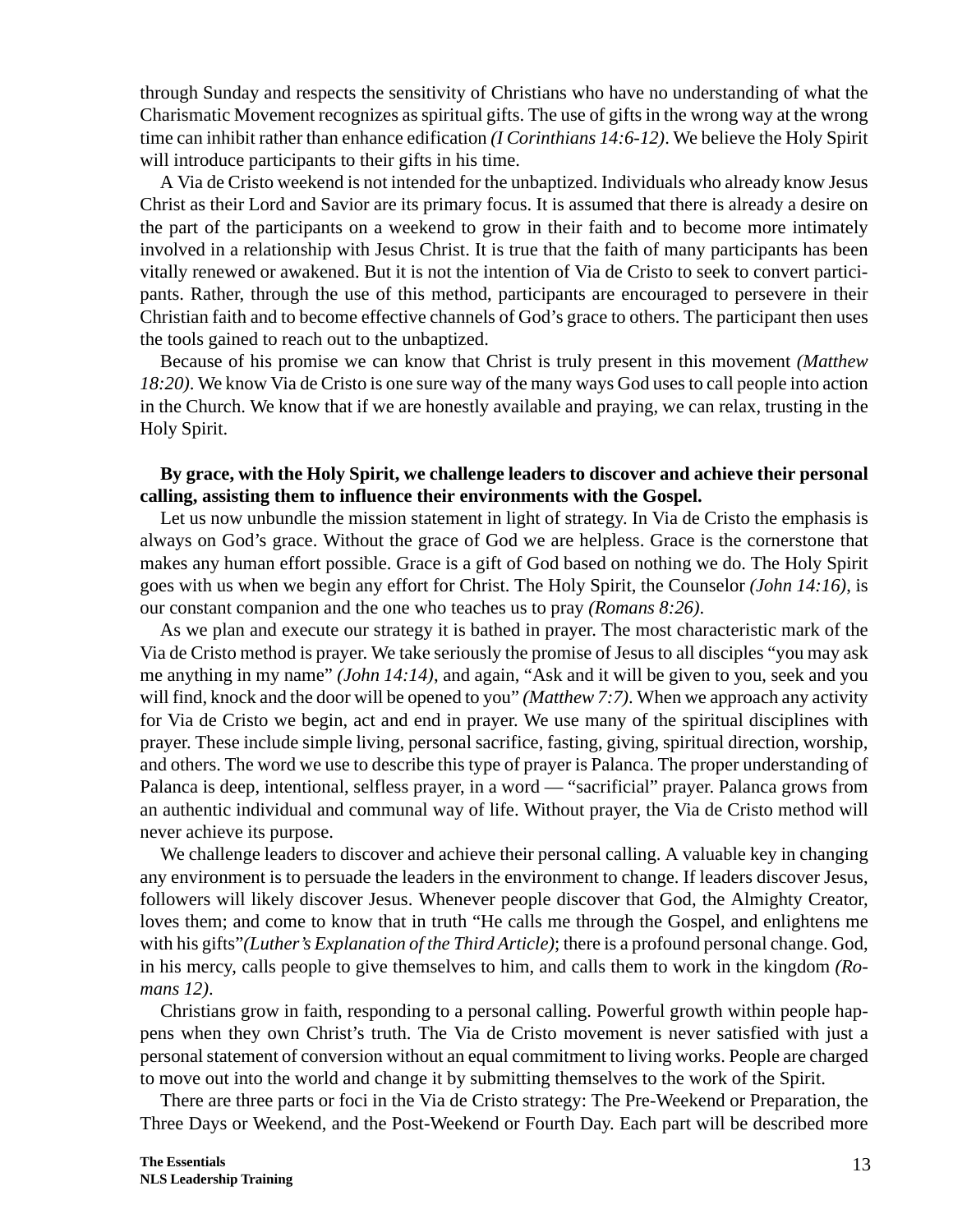fully in its own chapter later in this manual.

#### **The Pre-Weekend**

Next to prayer, Pre-Weekend is the most crucial part of the method because what goes in affects all that comes out. For example, most new participants are enamored with the weekend. They want everyone they know and love to experience the weekend. They rush and invite these special people to "make the weekend." These friends and family have a great weekend as well, but too often do not maintain the enthusiasm. The participant pushes them to join a group reunion hoping to keep the excitement alive. Unless the original participant is a strong leader the others will drift away, holding only a pleasant memory. They are not the "movers and shakers" of their own environments, and other forces easily pull them back.

A similar situation often occurs in developing new Via de Cristo movements. At the beginning it seems natural for all to focus on the weekend; it does take real effort to put on a weekend. Then, when Participants don't seem to be getting involved and there is a decline in new participants, the secretariat's emphasis moves to the importance of Group Reunion. Finally, the movement matures, and realizes the critical need for careful preparation and pre-weekend selection.

The key to the Via de Cristo strategy is to select natural leaders within an environment and introduce them to Christ. By "environment" we are speaking of the many settings in which Christians find themselves: at home, on the job, at leisure, in the Church. We wish to only enter environments at the direction of Jesus Christ *(Acts 16:6-7)*. So, before we go into any environment, we must talk to God first, before we talk to persons. We sincerely ask him to select the environment, then enter into that environment with us, and direct us to the natural leaders he is preparing. We can now follow his lead to make a friend of those leaders, to be a true friend to them, and ultimately to introduce them to our best friend, Jesus.

All environments are first studied in prayer. The natural leader or leaders of that environment are sought out. Careful prayer is made for and about those leaders before approaching any of them. Usually it is best to pick two and preferably three leaders from the environment so they may attend a weekend together. Then, like logs on a fire, they keep each other inspired in a natural group reunion. They more effectively own the method as a habit for life, and they, through their mutual support, have a significant influence on the environment when they return.

#### **The Three Day Via de Cristo Weekend**

A Via de Cristo weekend is a pragmatic three day course to review Christian fundamentals, discuss ways to live them actively, and learn some practical tools to keep them vital.

By the grace of God the three day Via de Cristo will illuminate all of life with the light of the gospel. We do not light just a part of life, with the whole gospel. Nor do we light all of life, with just a part of the gospel. We wish to light all of life with the light of the whole gospel. It is much too characteristic of religious people to do something at the right time, in the rite way, and then to leave that activity behind as they charge on with the business of daily living. During the three day weekend, we discover that Jesus intends to be our friend in all of life and that he will change not only our understanding of the church, but also our understanding of our family, work, and neighborhood.

During the three days the gospel is experienced in the same way that Jesus proclaimed it: the word is living *(John 1:14)*. Jesus Christ is the word incarnate and the word proclaimed. During the weekend, by grace with the Holy Spirit, the participant becomes a witness to the living word. In the table discussion, and in the community life of the weekend, Jesus is alive. The power for a participant to make a commitment; indeed, the very character of Via de Cristo and all the Cursillo® movements, is the witnessing proclamation of a living experience of the word. We begin slowly,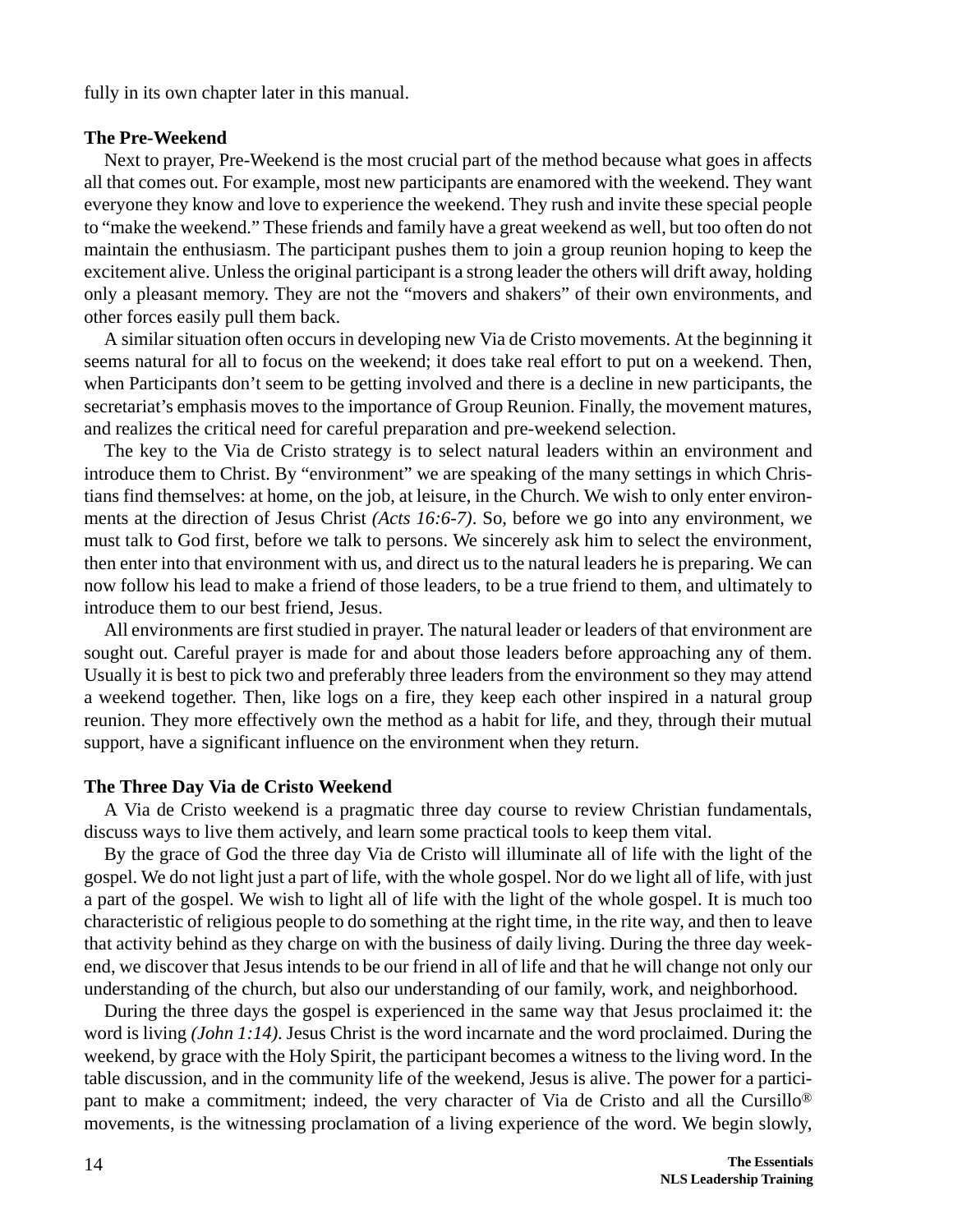trying to meet the participants where they are, and then carefully, lovingly build to a new spiritual awakening.

During the three day weekend tools are shared that will encourage the participants to maintain a Christian walk. They will learn many ways that the Spirit inspires people to good works and will be encouraged to choose those that are effective for them. The weekend will give methods that will serve as a backbone to their daily life in the world. People leave the weekend with a clearer understanding of Christianity, a powerful experience in Christian community, and a desire to be in group reunion as a means to live and keep faith active.

## **The Post-Weekend or Fourth Day**

An effective Fourth Day is the fulfillment of the Via de Cristo method. It is the tree that produces the fruit. It is the structured expression of Christian lifestyle. The trained and empowered participant becomes a witness that penetrates the environment from which she was called. Martin Luther said, "Even if your job is a dishwasher or stable boy, yours is a divinely appointed vocation, as sacred as that of any pastor or church official." The participant is called by Jesus, inspired on the weekend, empowered with effective tools, and now is called to return to her individual environment and live an authentic Christian life. Jesus will use this renewed witness of his to influence those environments.

"To attribute greater importance to the three days than to the Post-Cursillo would be to prefer the solemn to the decisive, the 'extraordinary' to the authentic. It is important, indeed, to have souls encounter God, but it is even more important to motivate them to follow him" *(Structure of Ideas, p.67)*. Yes, it is vital, to have individuals meet God during the three days, but these encounters become truly significant for the world if the participants are motivated to follow him in their daily lives.

The Via de Cristo method offers a means of perseverance in the Lord through the establishment of permanent friendship/accountability groups in society. The participants are surrounded and encouraged so the life of Christ may overflow into their surroundings. During Fourth Day living, the participants use the service sheet to make themselves responsible for maintaining close fellowship with Jesus and availing themselves of the means of grace. The group reunion provides regular accountability, and serves as a resource when personal difficulty strikes. The ultreya provides the excitement of gathering a larger body for praise and worship. It provides educational opportunities, the stimulation of renewed friendships, and allows the sharing of other individual experiences. It becomes a group reunion of group reunions.

In summary, the Via de Cristo has a purpose: to see the world changed; to remake the world in Jesus; to restore all things to Christ. We accomplish this by the grace of our Lord Jesus Christ and at his direction. The Via de Cristo has a strategy, the strategy of structuring Christian life and providing a backbone for Christian living in every environment. We **F**ind, **E**vangelize, **E**nlighten, and **L**ink a person; so they **FEEL** Christianity.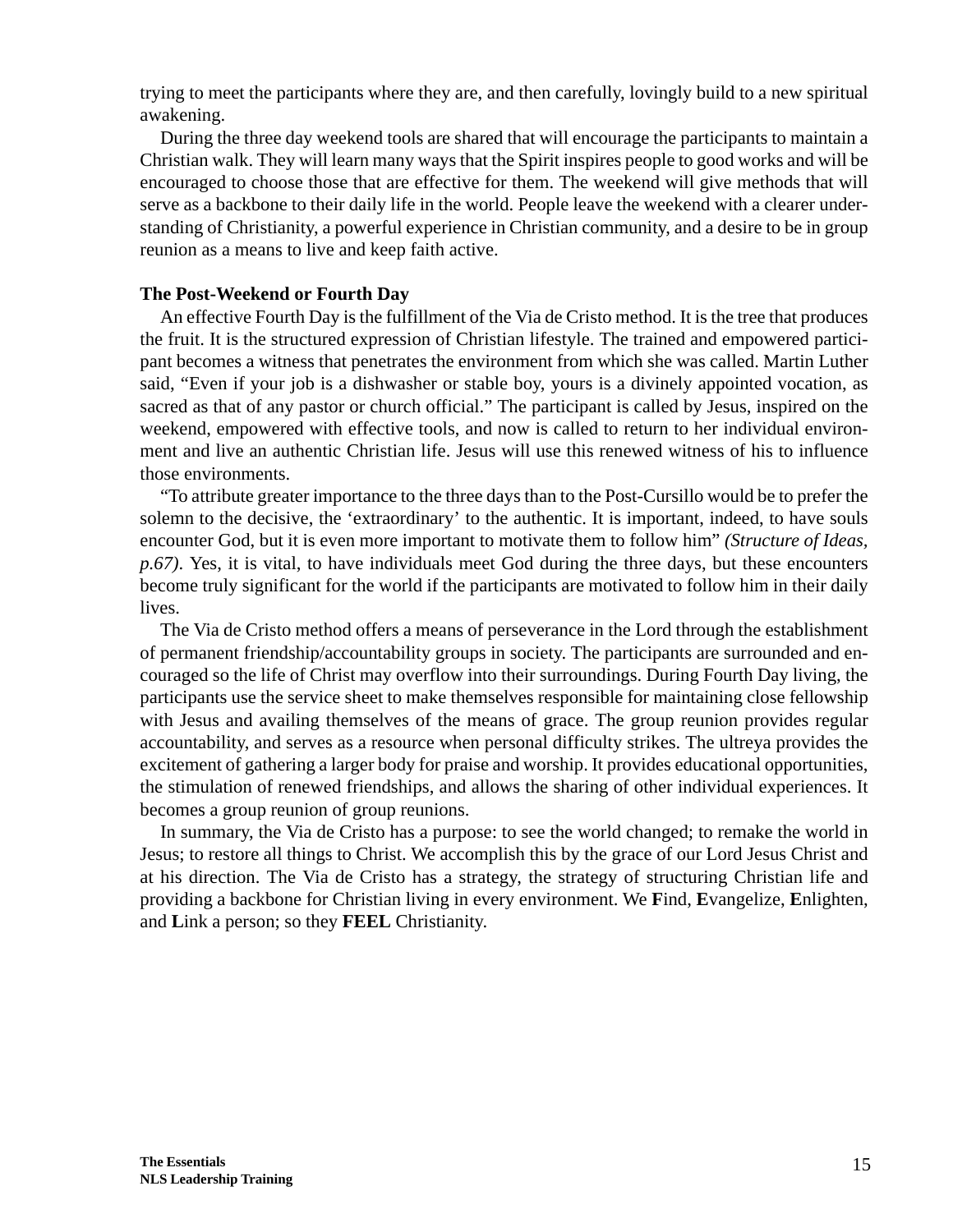# **New Movement Start-Up**

## **Introduction**

A new movement is usually started by an existing secretariat. Historically it has occurred when, in neighboring geographic locations, the number of participants who have attended a weekend has grown to the point that the areas can begin to function independently and there is a desire on the part of the growing group of participants to begin a new movement in their area.

It is noteworthy that nationally the Via de Cristo Community is united in mission, similar in local secretariat structure, yet rather diverse in the details of running weekends. In this chapter, the National Lutheran Secretariat (NLS) seeks to offer some general guidelines for the creation of a new community and describe what is available at the national level (such as printed materials). Whenever possible, the NLS will also act as a clearinghouse to put new movement organizers in touch with contacts for additional assistance.

## **Establishment of a New Community**

The first consideration will always be prayerful seeking of God's will concerning the endeavor. Start-up involves much patience, because the process cannot happen overnight.

It will help to follow these steps:

- 1. Start a group reunion. This group would not necessarily be participants. The purpose of this group is to start the prayer and share process. It is strongly suggested that a pastor be part of this group.
- 2. Send group reunion members to nearby weekends. Form additional group reunions as new participants return.
- 3. Begin the ultreya process. This should be considered after more than three group reunions have been well established.
- 4. Establish a secretariat to begin a process to create the new community.
- 5. Seek the assistance of a sponsoring secretariat. Obtain the name and address of the nearest secretariat by writing the National Lutheran Secretariat, PO Box 36181, Minneapolis, MN 55435. You may also call the NLS Vice President of Outreach whose name, address and phone numbers appear in the latest edition of *Conexiones*, the NLS official newsletter.

### **Secretariat Organization**

Initially, a minimum of four members is needed with these suggested titles: Lay Director, Spiritual Director, Secretary, and Treasurer (the job descriptions are in Chapter 5)

As the Secretariat grows, additional positions may be added as needed, these may include (again, job descriptions are in Chapter 5): Communications/Publicity Coordinator, Pre-weekend Coordinator, Weekend Coordinator, Property Coordinator, Post-Weekend Coordinator, Palanca Coordina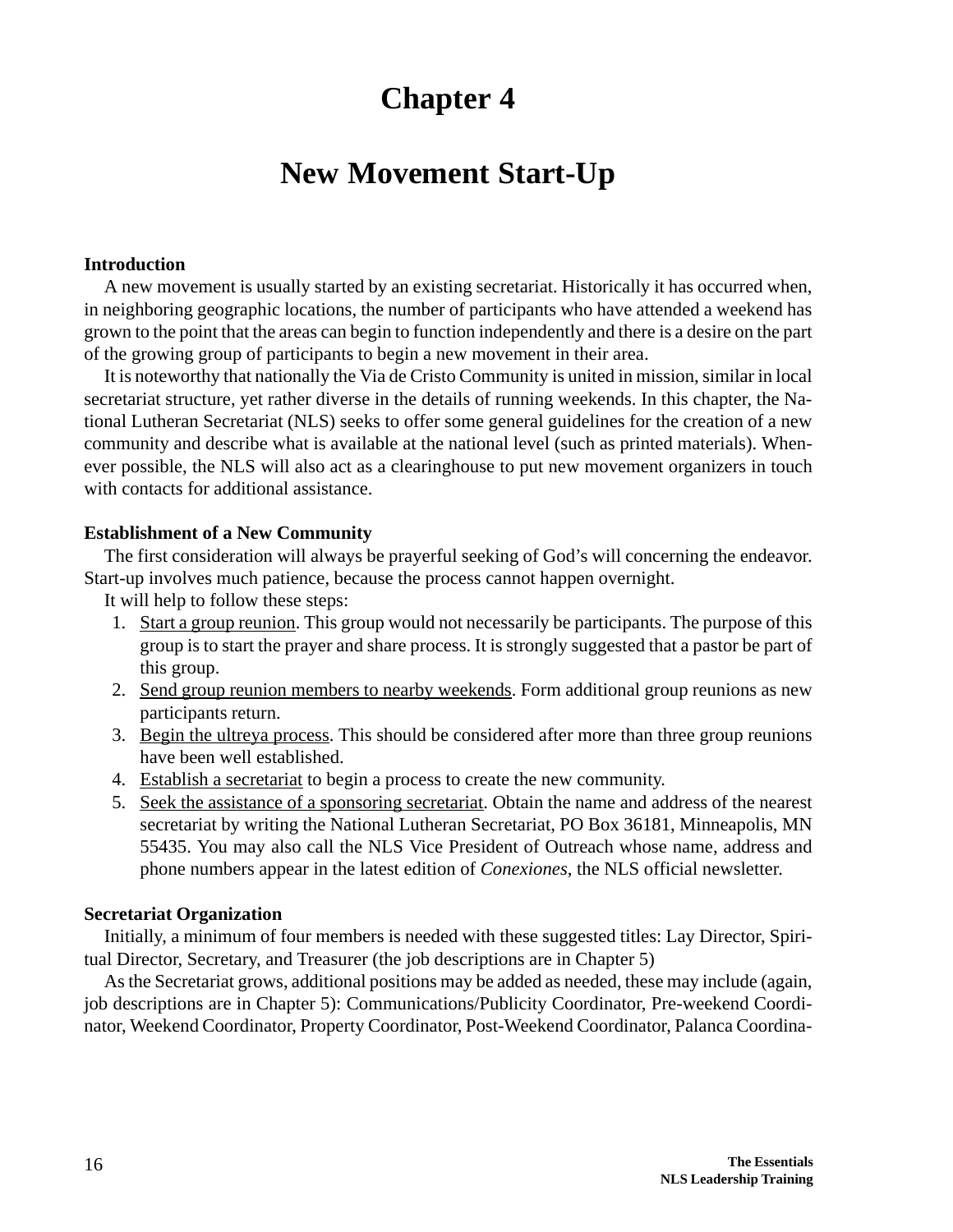tor, Leaders Coordinator, National Lutheran Secretariat Representative, Music Coordinator

Ultimately it is desirable to develop committees and/or group reunions to work with each of the above coordinators.

Suggestions for selecting the "Core Group" (i.e., those who will attend weekends in preparation to form a new secretariat):

- 1. Christians, committed and mature in their faith
- 2. Christians who have the desire and time to spend getting the new movement started
- 3. Christians who are already leaders in their churches and environments

## **Suggested Weekend Materials Needed**

This list is offered only to stimulate your thought about some of the things that may be necessary for a weekend. The necessity of these items will depend on when and where you hold a weekend, the amount of outside help available, and equipment available at the facility chosen.

| Facility             | Podium               | <b>Round Tables</b> |
|----------------------|----------------------|---------------------|
| Chairs               | Storage containers   | Communion ware      |
| PA system            | Music books          | Chapel programs     |
| Movie projector      | Overhead projector   | Food                |
| Kitchen Utensils     | Coffee pots          | <b>Bibles</b>       |
| Transportation       | Candles              | Postage             |
| NLS Start-up Packet* | $Crosses*$           | Pens/pencils        |
| Music                | Envelopes            | <b>Notebooks</b>    |
| Mattresses           | Poster board/Markers | <b>Banners</b>      |

*\*These items can be obtained by writing the National Lutheran Secretariat, P.O. Box 36181, Minneapolis MN 55435*

Also suggested: How to apply for a nonprofit tax exempt incorporation (501-C-3).

SA model constitution and bylaws and a sample articles of incorporation are included in the Appendix.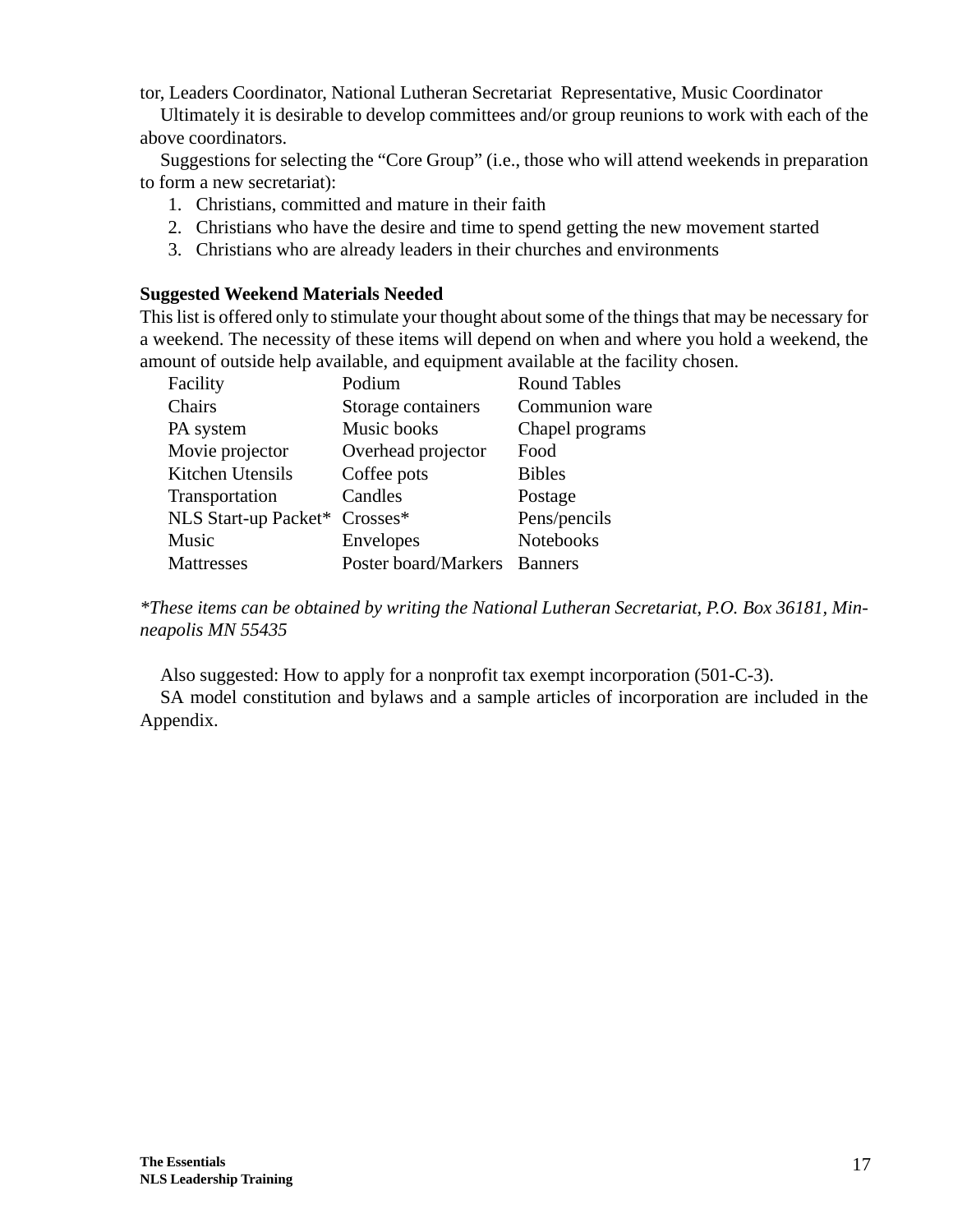# **Secretariat Leadership and Organization**

Secretariat is the name given to the local body charged with the life and direction of the movement. It accepts responsibility to guard the identity of Via de Cristo. The members are selected from the Via de Cristo community and commissioned to direct, coordinate, inspire, and serve the movement so they can in turn serve the life and ministry of the Church.

When building a new movement, the secretariat is the final structure formed. First, a strong community is developed, one actively using both group reunions and ultreyas. This community must include developed Via de Cristo leaders (see Chapter 6) who are experienced and knowledgeable in the full purpose and strategy of Via de Cristo. Keep in mind that Via de Cristo must be experienced to be understood. Think, too, Via de Cristo is not, and never will be, an independent organization. We are a movement of the Church. Even when we of necessity form a guiding body (incorporated or not) we never forget that we are dependent on the local church as Christ's body especially for word and sacrament. All our work focuses on evangelizing local environments in order to direct people into the Church. Constant effort is taken to avoid any division or confusion between Via de Cristo and the Church.

All leaders in the secretariat should have demonstrated, through their service to their church, their commitment to Jesus Christ. Their natural and spiritual gifts need to be apparent to the movement. They must be humble (focused only on Christ and service), authentic, and feel a clear call to serve Christ within Via de Cristo. The secretariat should include men and women, clergy and laity. It should be small enough to constitute a group reunion (i.e. 14, preferably less). The lay director should always be a layperson, competent in administration, organization, and methodology. The spiritual director/advisor is to be an ordained clergyperson. The guiding power of the secretariat is the same power that Jesus uses to develop and guide the Church, the power to serve faithfully and selflessly *(Ephesians 1:19)*. The secretariat serves the community by the grace provided through the Holy Spirit.

The whole secretariat should make every effort to be accountable to the bishops or presidents of all participating churches. Certainly we are tied to no ecclesiastical hierarchy with these churches, but bishops or presidents should be informed of all activities, and every effort should be made to involve them; they have been chosen by and are responsible to the Church. This manual, *The Essentials of Via de Cristo*, should be in the hands of every bishop. We seek to achieve the same status in their minds as any other inter-Lutheran organization, such as, for example, Lutheran Social Services. Just as LSS reaches out with specialized skill to meet physical needs, we reach out with specialized skill to meet evangelism and leadership needs.

The needs, possibilities, and concrete circumstances of time and place determine how a secretariat will be organized and structured. The actual membership will be determined by the tasks to be fulfilled. The secretariat members are responsible for all aspects of the movement's activities. By responsible we do not mean they perform every task. They delegate tasks to leaders in various communities and oversee their effectiveness. The secretariat should take the lead in pre-weekend activity, and follow up regularly on what environments are being evangelized. They can help focus the efforts of several groups in bringing Christ into the selected environments. They need to establish weekend dates and locations, and supervise team selection and training. They should review the ultreyas and their effectiveness. They take responsibility for keeping the community excited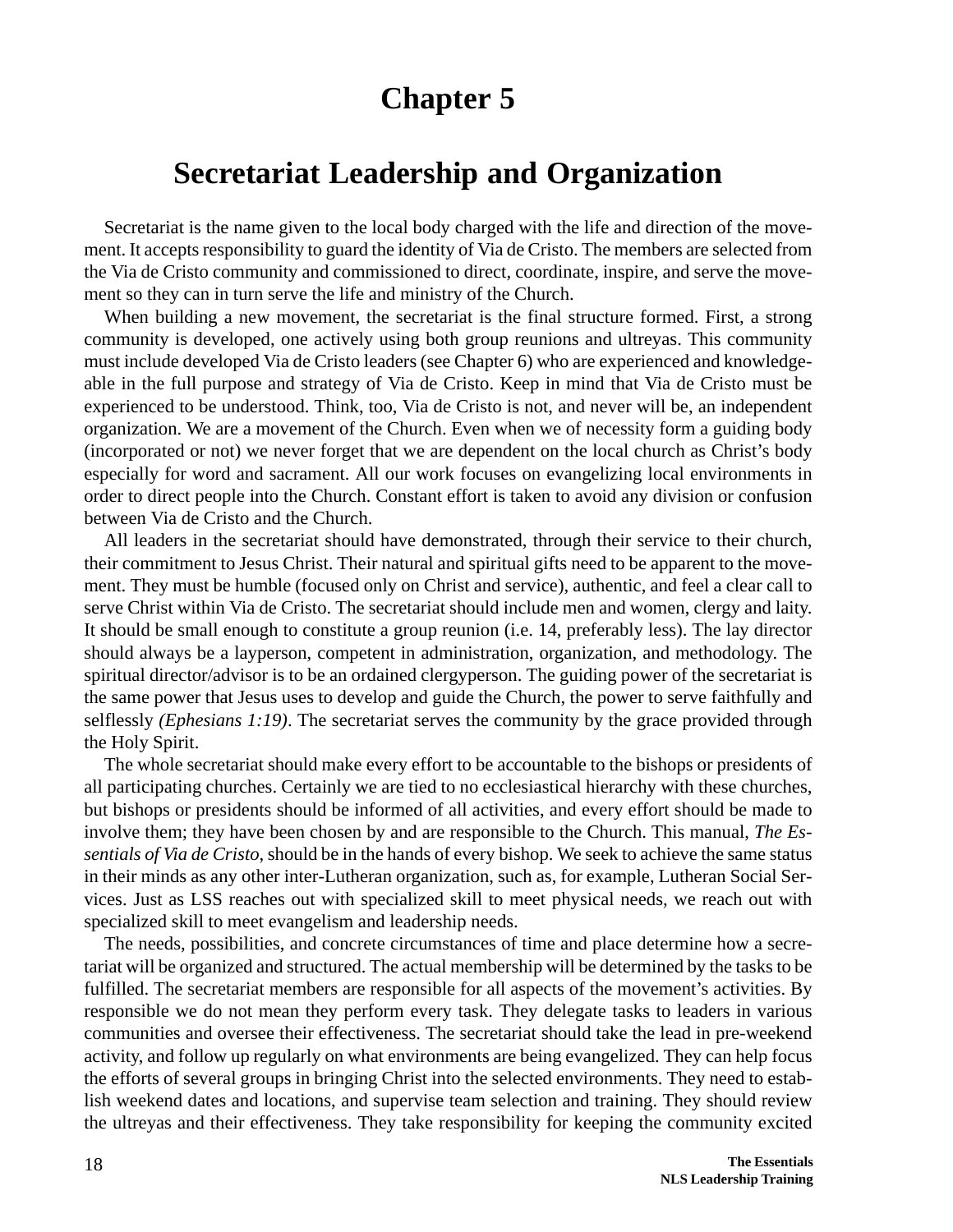about evangelization and changing environments for Christ, promoting unity, love, and trust among members of the movement. They will establish policies and procedures as necessary. They work diligently to see that new leaders are developed and trained in the Via de Cristo method.

The secretariat should make an annual report to the bishops or presidents and to the National Lutheran Secretariat as to its status, achievements and plans. The secretariat should establish and maintain contact with other movements, especially in exchanging palanca.

## **Secretariat Organization**

A minimum of four members, with these suggested titles and job descriptions:

- A. Lay Director
	- 1. Responsible for the leadership of the secretariat
	- 2. Sets the time, place and agenda of meetings
	- 3. Sets the time and place for weekends
	- 4. The initial contact with, and representation to, the NLS and other Via de Cristo movements
	- 5. Responsible for all activities of the secretariat
		- a) appoint persons to fill un-expired terms
		- b) train secretariat members and assign duties
		- c) prepare reports to the NLS and bishops
		- d) prepares articles and reports for the newsletters
		- e) works with pre-weekend and spiritual director on selections
		- f) assists in rector selection
		- g) attends NLS meetings
- B. Spiritual Director
	- 1. Responsible for providing leadership on matters of faith and spirituality
		- a) select spiritual directors for the weekends
		- b) select spiritual directors for the ultreyas
		- c) attends the NLS
		- d) prepares reports and articles for the newsletter
		- e) assists in rector and team selection
	- 2. Continually places before the secretariat the ultimate goals we share as God's messengers and tools for bringing others into a growing relationship with Godand God's people
- C. Secretary
	- 1. Responsible for taking minutes at each secretariat meeting
	- 2. Maintains secretariat records & archives
	- 3. Performs other duties requested by the secretariat
	- 4. Prepares reports and articles for the newsletter (i.e. meeting notes)
- D. Treasurer
	- 1. Responsible for the finances of the secretariat
		- a) arrange and maintain 501-C-3 status
		- b) authorize any disbursement of funds
		- c) may authorize lay director as second signer on accounts for emergency situations
		- d) makes periodic accounting to the community
	- 2. Keep records consistent with good bookkeeping practices
	- 3. Prepare newsletter articles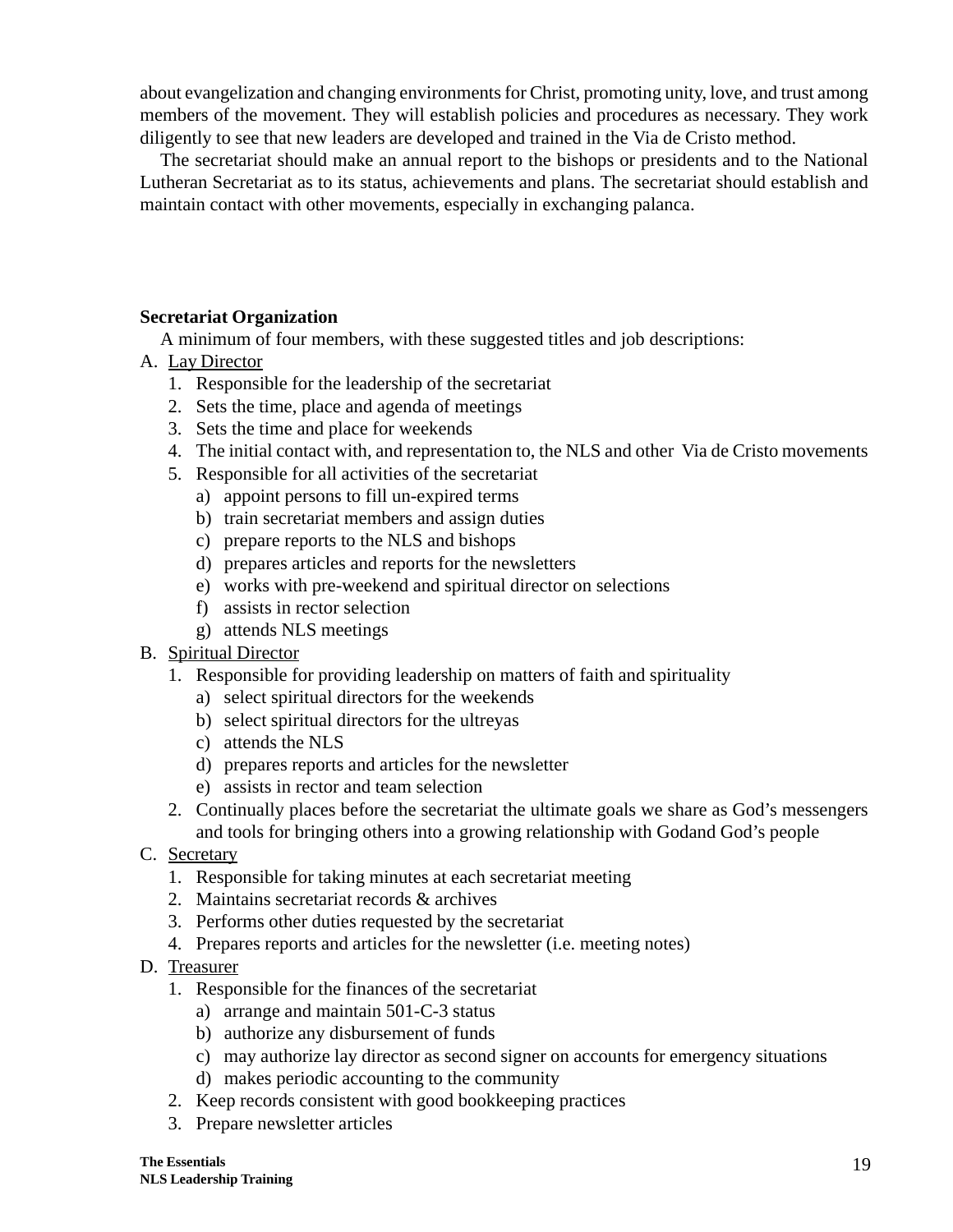These or similar positions may be added as the need arises:

- A. Communications/Publicity Coordinator
	- 1. Develops publicity materials and programs
	- 2. Prepares and mails (or coordinates) a monthly newsletter to the community, NLS, and other movements
- B. Pre-weekend Coordinator
	- 1. Receives and processes participant applications
	- 2. Functions as "registrar" for the weekend
	- 3. Conducts "send-off" where used
	- 4. Works with lay and spiritual directors for outreach
	- 5. Provides participants list to rectors, communications/publicity coordinator and leaders coordinator (including home address, congregation, etc.)
	- 6. Assists publicity coordinator in developing materials
- C. Weekend Coordinator
	- 1. Selects, arranges for, prepares and provides set-up and clean-up for the weekend site
	- 2. Provides for maintenance and emergency services
- D. Property Coordinator
	- 1. Purchases property and materials needed for the weekend
	- 2. Provides for property maintenance and storage (food purchases should be the responsibility of the head cook)
- E. Post-Weekend Coordinator
	- 1. Arranges for follow-up/Fourth Day activities, reunion groups, ultreyas
	- 2. Prepares newsletter article
- F. Palanca Coordinator
	- 1. Coordinates and communicates with the NLS and other movements on matters relating to palanca
	- 2. Receives and sends palanca gifts and letters
	- 3. Assists weekend palanca cha
	- 4. Prepares newsletter articles re: palanca
- G. Leaders Coordinator
	- 1. Develops and maintains team training materials and team experience information rosters
	- 2. Conducts leaders training schools and assists in team selections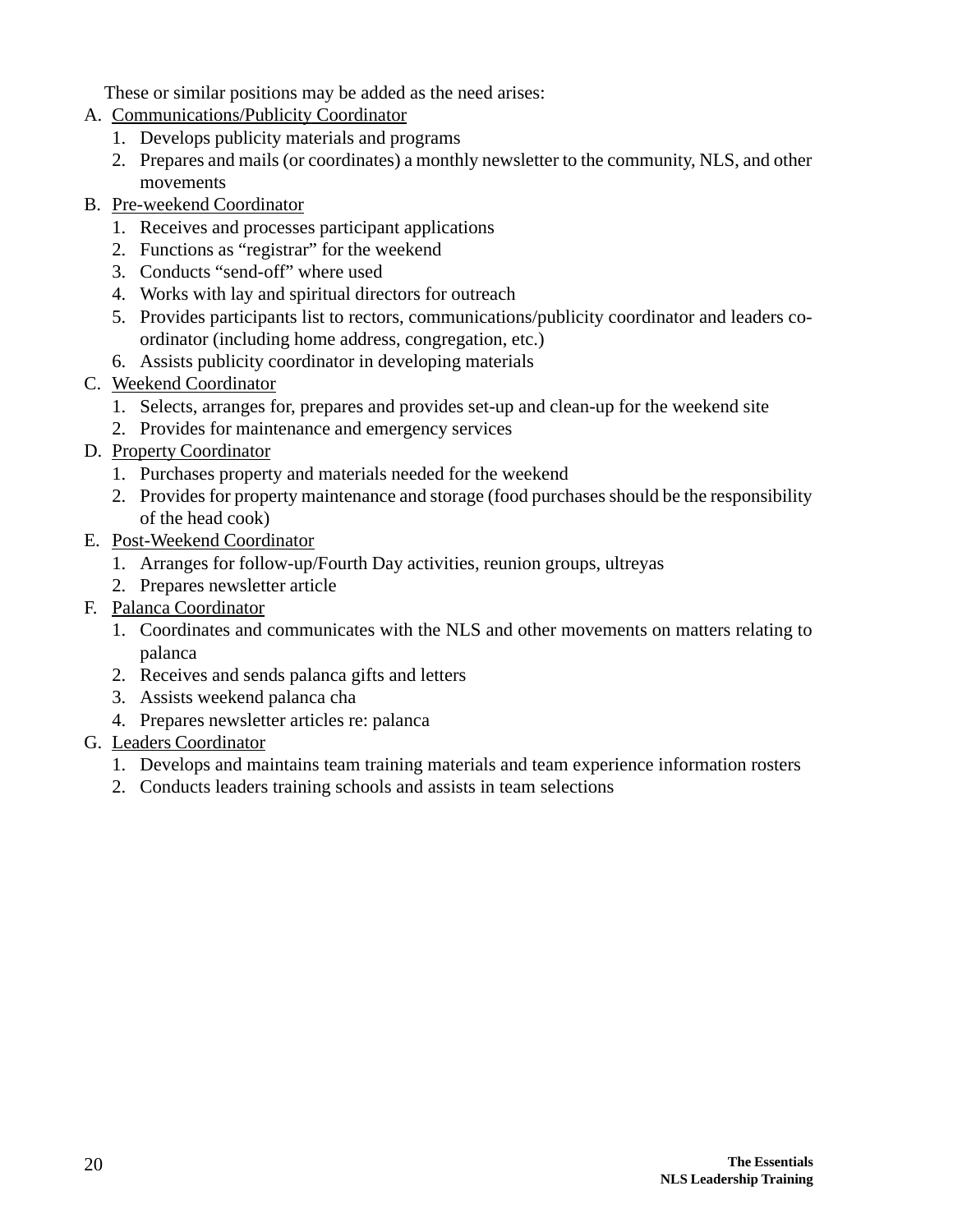# **Leaders Training**

In the Via de Cristo method we seek out leaders who will return from their weekend to change their environments. Among these leaders there will be certain ones whom Christ will select for special service within the Via de Cristo Movement. These are the individuals who serve on weekend teams. They are the members of the secretariat. They are the ones who sponsor and lead the ultreyas. They are the ones responsible for establishing new movements. They represent the individual movements to the National Lutheran Secretariat, perhaps serving as an officer of the NLS.

Not everyone who attends a weekend should be expected or be expecting to become a leader in Via de Cristo (although through Christ no one is excluded). We have no desire to propagate fun weekends and small fellowship groups for ourselves. Our true mission is to send participants back to the environments from which they were called so they can minister on the "front lines." But in Via de Cristo, just as in the Church, some are called to serve the workers. In this chapter we will discuss the method for calling these servants, training them, and the consequent effects for the movement.

All leaders within the Via de Cristo movement must gain a deep understanding of the full purpose, method and strategy of the movement. Without a clear overall picture it is much too easy to be smitten by one area of the method (the weekend or exercises of piety, for example). Any time we hear of individuals raising a ruckus at home, soliciting places on the next team, playing "smoke out the next rector," or complaining that they have not been called, we can be sure we have a poorly trained individual. Equally suspect is the person who says, "I've worked too hard, and my effort is not appreciated. It's time for someone else to take over."

This manual is to be made available to all future leaders. To be effective we apply all the wisdom provided by Christ to the Via de Cristo community. We strongly encourage all potential leaders to "mark, learn and inwardly digest" chapters 1, 2, 3, 9, 7  $\&$  8 in that order. We feel it is essential for each secretariat to offer, on a timely basis, "Leaders Training" where the information in these six chapters is discussed extensively. We recognize that distance may require some creative thinking on the part of the secretariat, but there needs to be plenty of simple, clear discussion of what the movement is and is not. A participant needs a fully developed picture of all three parts of the Via de Cristo strategy and tactive involvement in the method before serving the community as a leader. We might suggest at least 10 topics for discussion: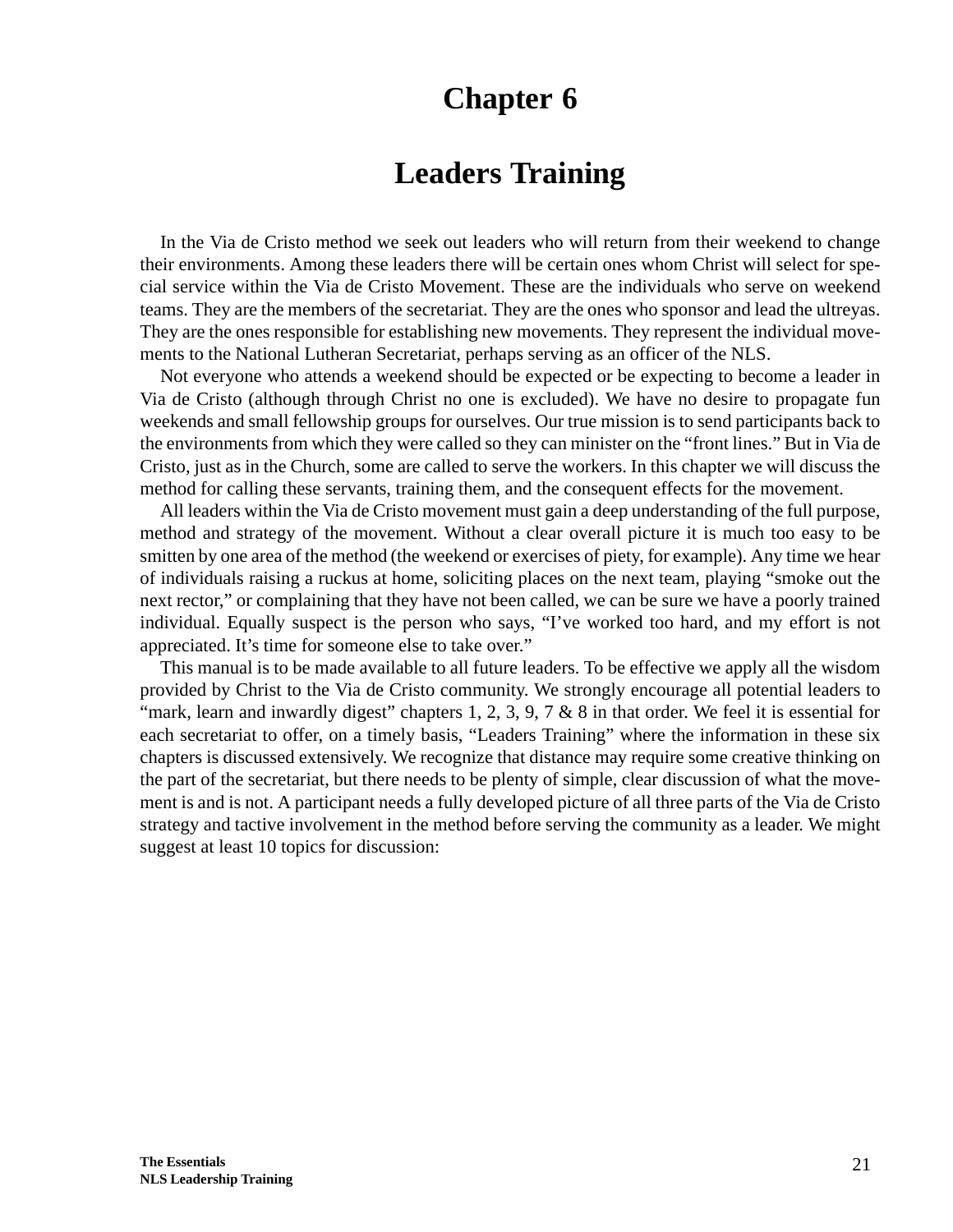- 1) The History of Via de Cristo & Its Place in the Church
- 2) The Via de Cristo Leader as a Part of Christian Community
- 3) The Via de Cristo Mission & Purpose
- 4) The Via de Cristo Method & Strategy
- 5) The Essentials of the Three Day Weekend vs the Adiaphorous
- 6) Theme and Talks of the First Day
- 7) Theme and Talks of the Second Day
- 8) Theme and Talks of the Third Day
- 9) Incorporating the Talks into the Fourth Day The Service Sheet
- 10) The Make-up and Role of the Secretariat

During this training the Spirit will make clear to both the present leaders and the students that they have been called to leadership within Via de Cristo. It will first become clear by the gifts the individuals demonstrate. Next, it will be clear by their happy serving, singing, and participating at this training and at ultreyas. Also, the new leaders will confirm their commitment to the Lord by consistent and happy service in their churches and by their dedication to the method. It is living, vital Christians who make up Via de Cristo, they are prepared to work and sacrifice to see others delivered into the kingdom of God. Without any pretense they own a grace mentality.

Sometimes this calling is clear to the new participant. "Oh, this is such a powerful movement, I want to help any way I can." At other times it is clear to an existing leader, "Wow, that person has a natural ability with people, I think she would really be good on the next team." Sometimes the leader will simply be praying for direction and another participant "just happens" to call. We do believe that Jesus Christ uses his Holy Spirit to develop each part of the Via de Cristo method.

A Via de Cristo leader must have a servant's heart. By this we mean that she understands Jesus' teaching: "If anyone wants to be first he must be very last and the servant of all," *Mark 9:35*. Power in the kingdom of God is not given to dominate anyone; it is given to train and release others for service. Leadership is shared among those who have the gifts and no Via de Cristo leader would take it upon herself to usurp another's authority. If there is ever a place in God's community where leadership can be shared, it is with the leader teams of this movement. Each Participant genuinely turns to Jesus Christ for direction! She knows each problem is an undeniable and irresistible call to prayer. Jesus did not get caught up with titles; he simply said to Peter, "Feed my sheep." In scripture we see that while the disciples were still in training there were power struggles *(Mark 9:34)*; but after Pentecost they found incredible power and a wondrous ability to work together *(Acts 2)*. The Holy Spirit was the key for them; the Holy Spirit is key for us! Each Via de Cristo leader is lovingly active; she will "go ahead, and show the way."

This chapter is not an education manual, but we do heartily recommend the following. First, Good primary leader/teachers are the best trainers to develop good leaders. They have a knack for making even the poorest material good. Second, it is God, working within community, who really does the training. We are pleased to assist God by providing a good environment. Third, classroom training can be informational, but it can not be formational. This means personal and relational spiritual skills are best learned in safe, affirming, supportive, and accountable group situations. Good leaders need to be formed and reformed in the context of group reunion, preferably with other good leaders. A final caution: good leaders are committed disciples first and Via de Cristo leaders second.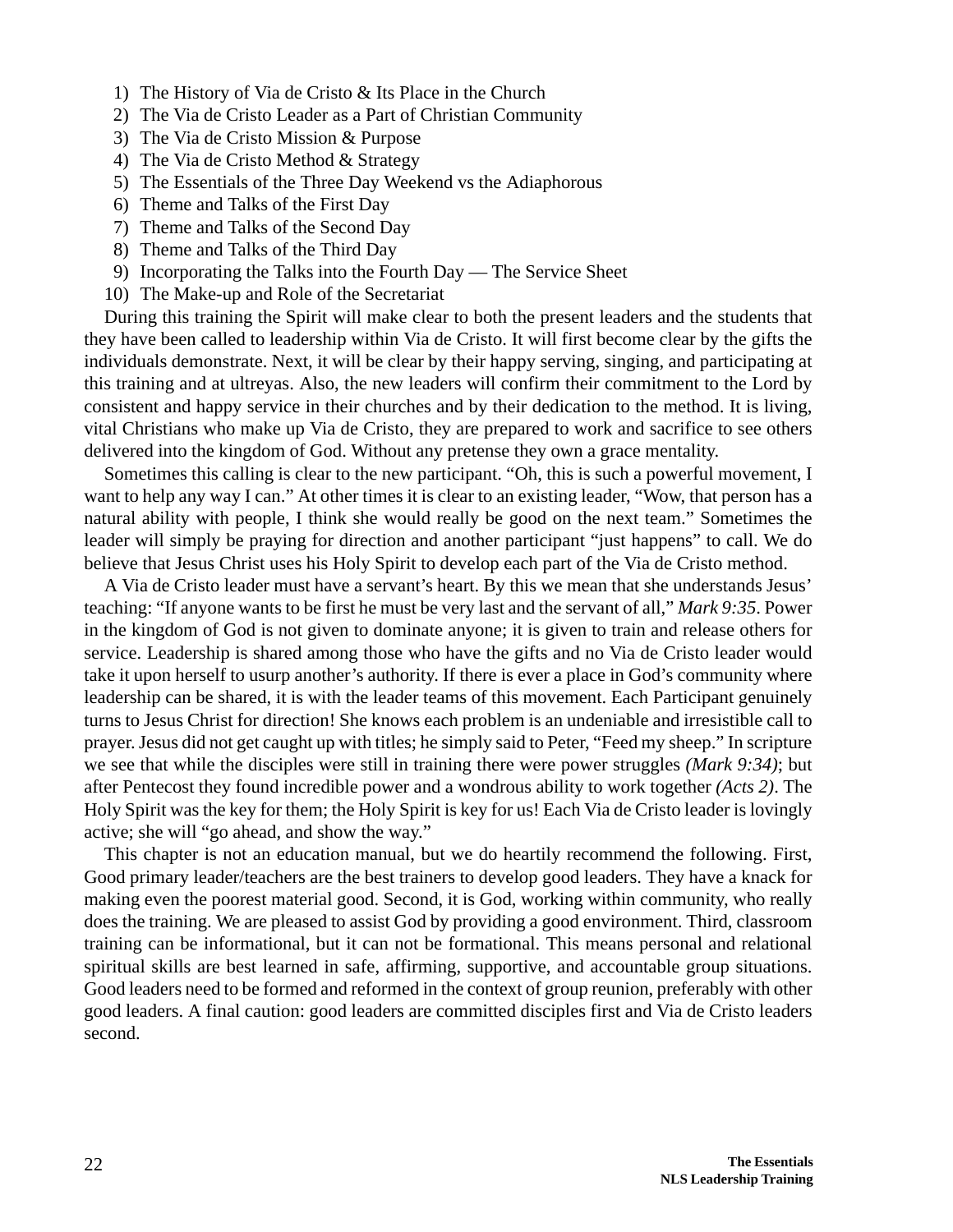# **Pre-Weekend or Preparation**

We shared in Chapter 3 that the Via de Cristo strategy consists of three parts: The Pre-Weekend or Preparation, The Three Days or Weekend, and the Post-Weekend or Fourth Day. Each part of the method plays a vital role and if any part of the strategy does not function, or is weak, then the whole movement suffers. Next to prayer, the pre-weekend or the preparation phase is the most consequential part of the method. It is the critical beginning of the process. When we take a trip by air, we know that every part of the flight is important and any weakness could be disastrous. Yet, without the fuel (prayer), and takeoff (pre-weekend) our flight is non-existent. Heroic measures can be taken, but any results, when viewed in light of our mission, will be disappointing. The very key to our strategy is the search for and the selection of leaders in chosen environments so we might introduce them to Jesus Christ and help them discover their personal calling.

This has been a hard lesson for many Via de Cristo movements to learn. Because it is so inspiring, it seems only natural to focus our attention on the weekend. This does appear to work well in the beginning, like a match on first striking, but many people who love the weekend do not get involved in the 4th Day. The apparent solution seems to be more emphasis on group reunions. When this does not produce the desired results and the number of good participants begins to dwindle (principally because all the family and friends of participants have now attended) the community finally realizes the crucial need for good pre-weekend selection of environments and careful preparation of participants.

## **Participant Selection**

Haphazard and/or random selection of participants is neither desirable nor wise. In our churches are those who feel that planning, systems, and structures oppose the "free flow of the Spirit." In Via de Cristo, we find it more often true that to fail to plan is to deny the Spirit's lordship in critical areas. We place a heavy emphasis on prayer-filled planning. No event of the three day weekend is left simply to chance. Instead, we humbly ask the Spirit for wisdom as we carefully and lovingly develop plans. Likewise, in Pre-Weekend, we wish participant selection to be conscious and deliberate. We have no doubt that carefully laid plans increase the long term effectiveness of the Via de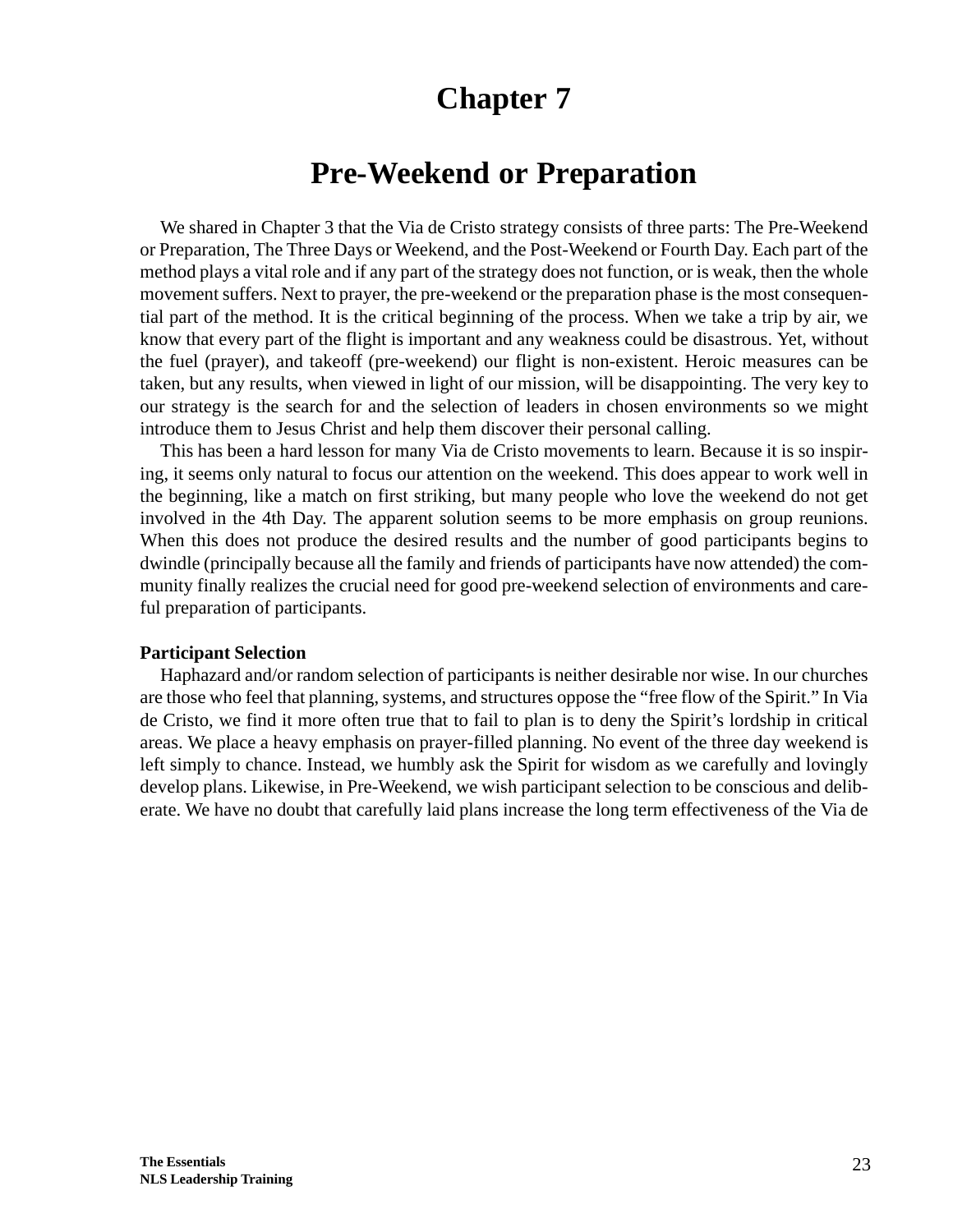Cristo method.

The first planned step is to ask the Holy Spirit to reveal any particular environments in which God wishes us to work *(Acts 16:7-10)*. When we refer to "environments" we are speaking of the many specific settings in which Christians find themselves: at home, on the job, at leisure, in the Church, and maybe even a specific geographical setting. We then study each environment prayerfully, systematically and intentionally. Where will we have the most significant impact on the largest number of people? What systems have the greatest power to influence the lives of the most people? Have the churches and/or bishops selected any specific area for evangelism? Are there already significant Christian leaders available and how well are they mobilized?

After selecting a specific environment, we begin to seek out natural leaders. In every environment there are 1) people, 2) their relationship with each other, and 3) an atmosphere that being together generates. We begin by looking for the positive atmosphere (3). Where is it that people seem happy, giving, or generous? What is the true relationship between the people in the positive atmosphere? What binds them together? Is it money? Power? Genuine respect? Now, among those with positive binding forces, who are the leaders? These will likely be the first people to approach.

Here are some more questions we can ask while seeking out natural leaders. Who is the "go to" person? Who is it that everyone likes to spend time with? Who is it that people most want to hear out before they make a decision? Who seems to alter the atmosphere most quickly when arriving? It is very often not the person who has a titled position in the organization.

Having decided upon specific leaders we can begin to approach them. Go make a friend. The Cursillo® literature developed in Spain often uses the terminology of a bullfight. This same terminology may be helpful to us as we describe some specifics of an approach. The first term is "sounding." This is simply finding out about this person who will be our new friend. We want to answer all the natural questions about the person, and at the same time, we want to know about her relationship to Jesus. This is done carefully, never violating the bounds of propriety. Our showing respect for the identity and worth of people is founded on the inviolable dignity of each person *(Genesis 1:26)*. We can simply add to our discussion about weather, sports, and children a gentle religious inquiry. We accept people exactly where they are. We sound them out to get to know them and evaluate how we can effectively begin "stabbing."

In the bullring the term "stabbing" denotes the pricking of the bull with a lance to get him to charge the matador. In Via de Cristo we use it to describe the carefully chosen, and Spirit inspired, questions that will challenge our friend to a new level of growth. We use questions that encourage our friend to consider Christ in ways that may not have occurred to her before. When the timing is right we will be allowed to share a personal witness of what Jesus means to us. Our ultimate goal is to be able to pray with our friend in such a way that she meets our best friend, Jesus. Much of this technique may appear to be just common sense, but used by grace with the Holy Spirit it is a powerful tool. Too many participants fail to try. Remember "Christ and I are an overwhelming majority."

This pre-weekend planning and activity must take place on three levels: the secretariat, the group reunion and with the individual. The secretariat may look at a number of environmental possibilities, i.e., communities, churches, businesses, and even political arenas. Is there a significant area in which a secretariat ministers that has no group reunions and is now prime? Is there a penetrating need or crisis the state or nation is experiencing? What if a short Bible study was started over lunch in a large company's cafeteria? Or what might happen if the mayor of the city or the state senator was converted to Christianity? Next, each group reunion will have, as a part of its action plans, some specific environments in mind; action that the members have been working on together or new target environments they may be considering. Is there an emerging leader that together can be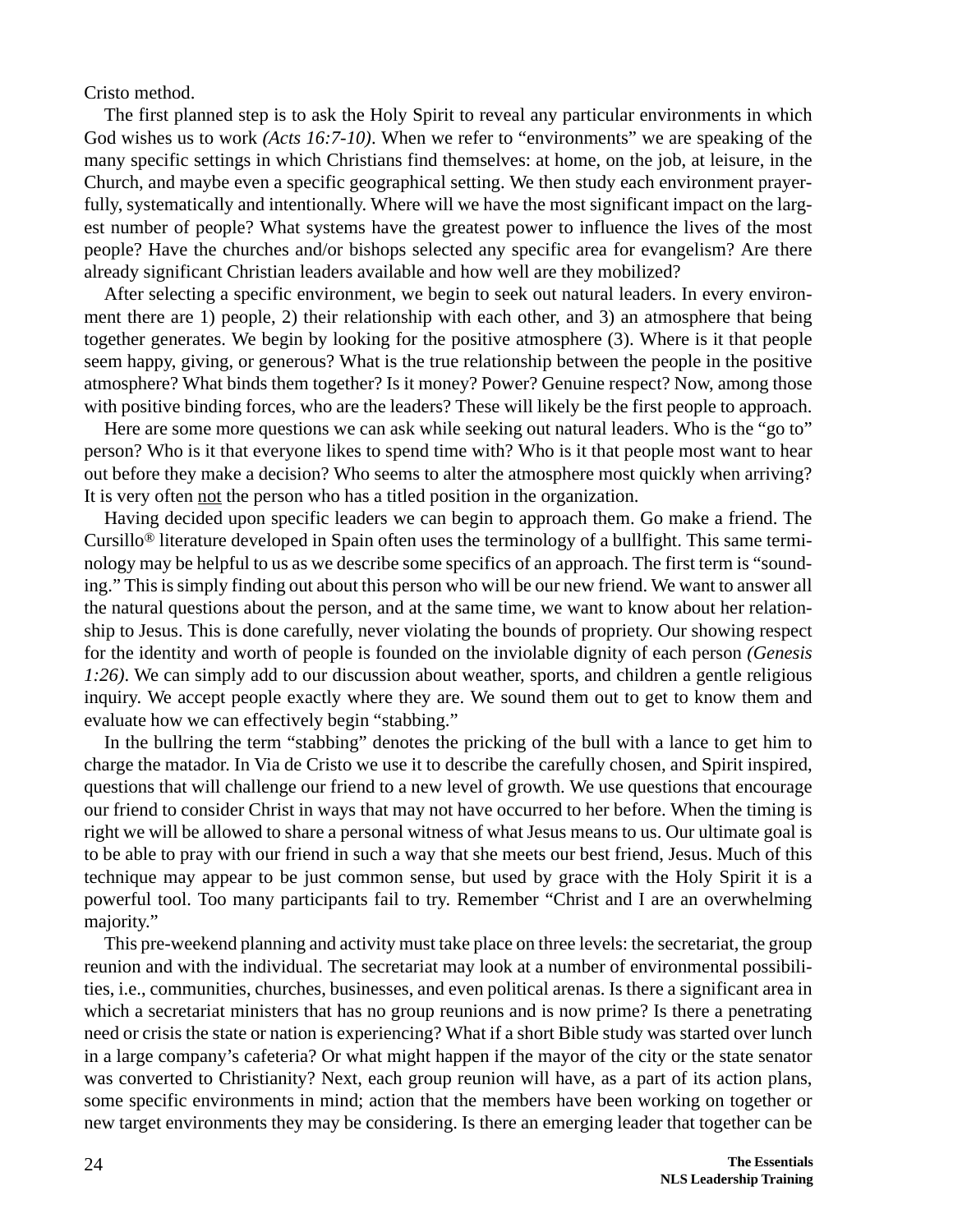lifted up? Is there a church down the road that may be ready to get involved? Is the Boy Scout leader open to making a weekend? Individuals will be thinking carefully about family, friends, work associates, their clubs, etc.

Steady encouragement for developing plans must permeate through each level of the movement. The secretariat will use the newsletter and ultreyas to inform the participants of their current mission areas. Ultreyas will challenge the group reunions to maintain true apostolic action. Individuals will be participating at every level. They will be especially open to any person standing next to them, wherever they happen to go, whenever it happens to be.

Since this process often takes time, beware of expectations that can lead to discouragement. Never begin the process without prayer. Always rest in God's grace with the Holy Spirit. We are merely the servants. A founder of the Cursillo<sup>®</sup> said wisely, "We do not have group reunion and ultreyas in order to have persons make a Cursillo®. Rather we hold weekends to have persons to make group reunions." It is in the Group Reunion that we build one another up. We pray for strength and guidance. We challenge one another to learn each day to act as our brother Jesus would. We study environments carefully. Then, and only then, do we approach people. Keep in mind this phrase, "Talk to God about people before you talk to people about God." We will be changing the world for Christ by influencing our environment through the natural leaders we have reached.

To summarize, it should be obvious that haphazard distribution of weekend applications completely misses the point of Via de Cristo. We sincerely ask the Holy Spirit to enter into each environment with us and there to direct us to the natural leaders within that environment; those that he has pre-selected for us. We follow his lead to make a friend of those leaders, and be a true friend to them. Through grace we ultimately introduce them to our best friend, Jesus.

All environments are first studied in prayer and the natural leader or leaders of that environment are found. Careful prayer is made for and about those leaders before approaching any of them. Often it is best to pick two and preferably three leaders from an environment so they may attend a weekend together.

### **Candidate Preparation**

Pray for clear guidance as to which of your new friends to invite to a weekend. We always help each friend understand the gifts she has received from Christ in her baptism. We take time to help her understand her citizenship in the body of Christ. We help her to understand the special problems and possibilities within the environments to which she belongs. We present Christianity as a valid answer to the specific dilemmas new circumstances are forcing on people. And when we are confident of Christ's direction, we may then invite her to a fuller understanding of these things through the action of Christian community on a Three-Day Weekend.

In doing this we always remember that Via de Cristo is not for everyone. Yes, Jesus Christ is for everyone; and, indeed, everyone will someday acknowledge him *(Philippians 2:10)*. But not every Christian should make the weekend. Remember, Via de Cristo is just one way of many ways to serve Christ. The information we have just shared about selecting leaders within the chosen environment, and the personal effort to introduce them to Jesus is simply good Fourth Day effort. When this is done environments are already changing. People will respond to these natural Christian leaders. If these leaders never participate in a weekend, Christ is still changing the world through them.

The participant for the weekend is a baptized Christian, reasonably stable and mature, with a desire for God's love and a longing to be set on fire with a zeal to do God's work in the Church and in the world. Before we ever sponsor a person to a weekend we take a prayerful look at her Christian life. Do you see Christ in this person? Is this person able to see Christ in others? Will the person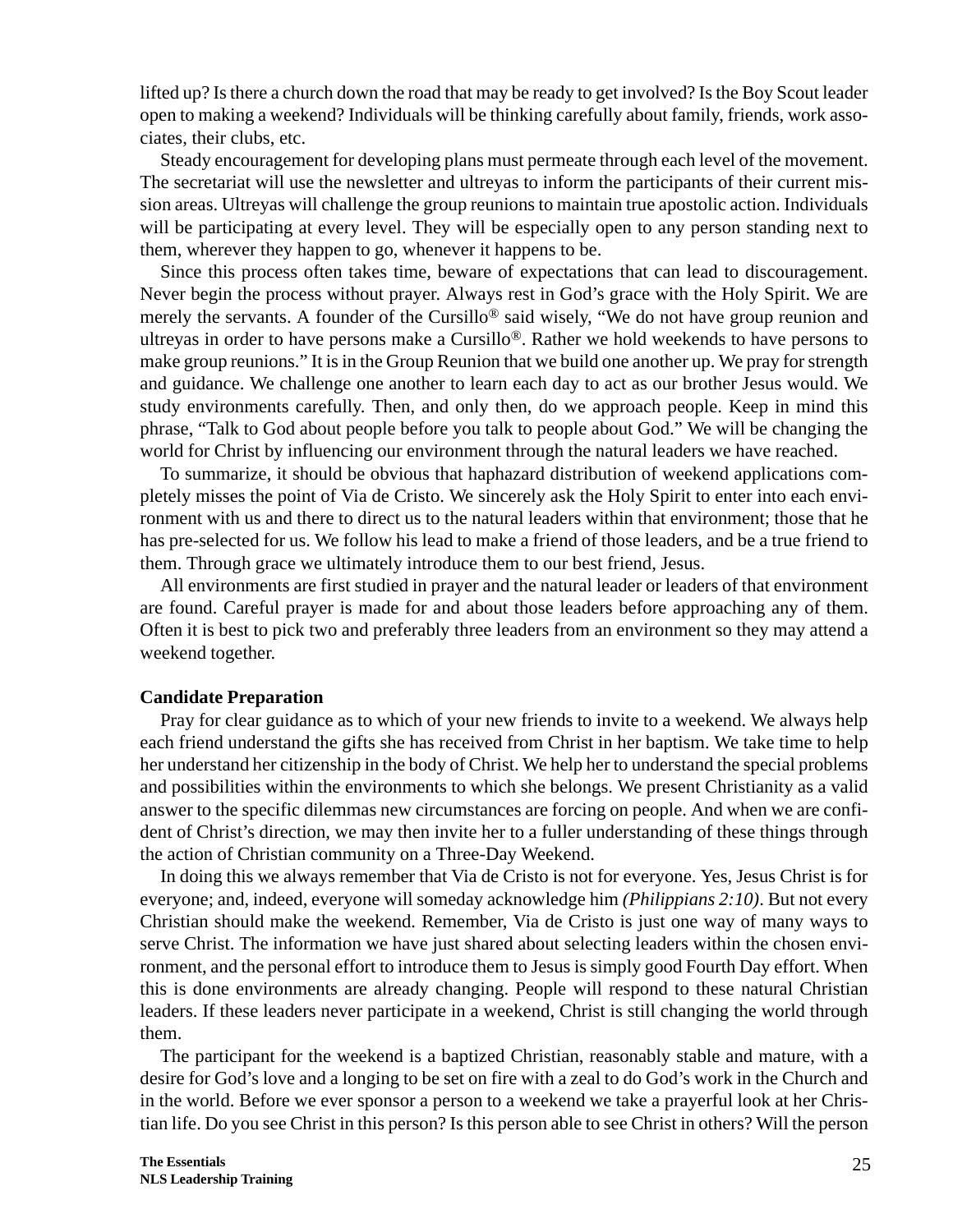grow from the experience? The weekend is not the time or place to bring someone for a conversion experience. It is for people who already have a committed faith and are looking to renew and grow in that commitment. They may doubt it, but you see them as leaders.

Experience helps when identifying a good participant. We are looking for the one who will derive the greatest benefit from Via de Cristo and at the same time produce the best fruit because of it. There is no place in Via de Cristo for discrimination *(Galatians 3:28)*. People of any social class will be welcome. People who are dissatisfied with the way things are in the world and people who have a natural aptitude for living in community will make great participants. People who have depth to their personality, an ability to make decisions, a healthy independence and a natural affinity for giving love will be excellent participants. Wisdom and Charity ask that we not bring those who cannot benefit from the weekend, or have problems beyond the weekend's designs (those with deep psychological disturbances, or those living in an irregular state of life that cannot be presently rectified).

When we explain the weekend, we can assure persons that they may ask and be told anything they want to know about it. We make it clear that the weekend is not theoretical but a pragmatic, lived experience that is oriented to the Church and to community life. Again, patience is the key. Prayer, love, trust, and more prayer are necessary.

It is best, whenever possible, to pick two and preferably three leaders from an environment so they may attend a weekend together. Then, like logs on a fire they keep each other inspired in a natural group reunion. They more effectively own the method as a habit for life, and they, through their mutual support, have a significant influence on the environment when they return.

The preparation of participants is done by the sponsors. It is wonderful when a community or group reunion is the sponsor, but when that is not possible an individual can do it, provided she will complete all the necessary work. It is expected that any sponsor will understand the purpose of Via de Cristo, the environments that have been selected as priorities for evangelization, and the basic criteria of who should, and who should not make a weekend. We expect the sponsors to know participants through close personal contact, and that they have prepared the participants for the weekend, encouraging an openness to inquiry, to friendship and to change. All sponsors must be prepared in every way to assist the participant's assimilation into the fourth day; i.e., a group reunion, ultreyas, and additional training: whatever it takes!

## **Palanca**

We have stated that prayer is the heart and life of Via de Cristo. There really is no Via de Cristo movement without prayer. It is the first and most basic step underlying all our human efforts. When we say prayer, we are not speaking of a superficial or rote reading. We are describing deep, intentional, selfless conversation with God. It is imperative to know that without God we are nothing, we are worth nothing, and we can do nothing. Dependence upon God is real, and for our part needs to be a sincere and permanent understanding both individually and communally. We cannot affirm strongly enough that in Via de Cristo prayer is primary.

Through prayer God changes things! We say this as a fundamental truth of Christianity. In prayer we avail ourselves of the means of grace, that is, we are open to the changes God's grace will make within us. Prayer in its simplest form is the awareness of God. Awareness of God can be as simple as hearing from another that God listens. Out of this awareness we can speak; we can listen; we can praise; we can thank; we can make intercession; we can simply enjoy. This can be done as a large group, a small group, or as an individual. We often enjoy prayer before the altar, but there is no limit to where or when.

Do we hear someone asking how? And why? Many will not be satisfied with this answer: "Jesus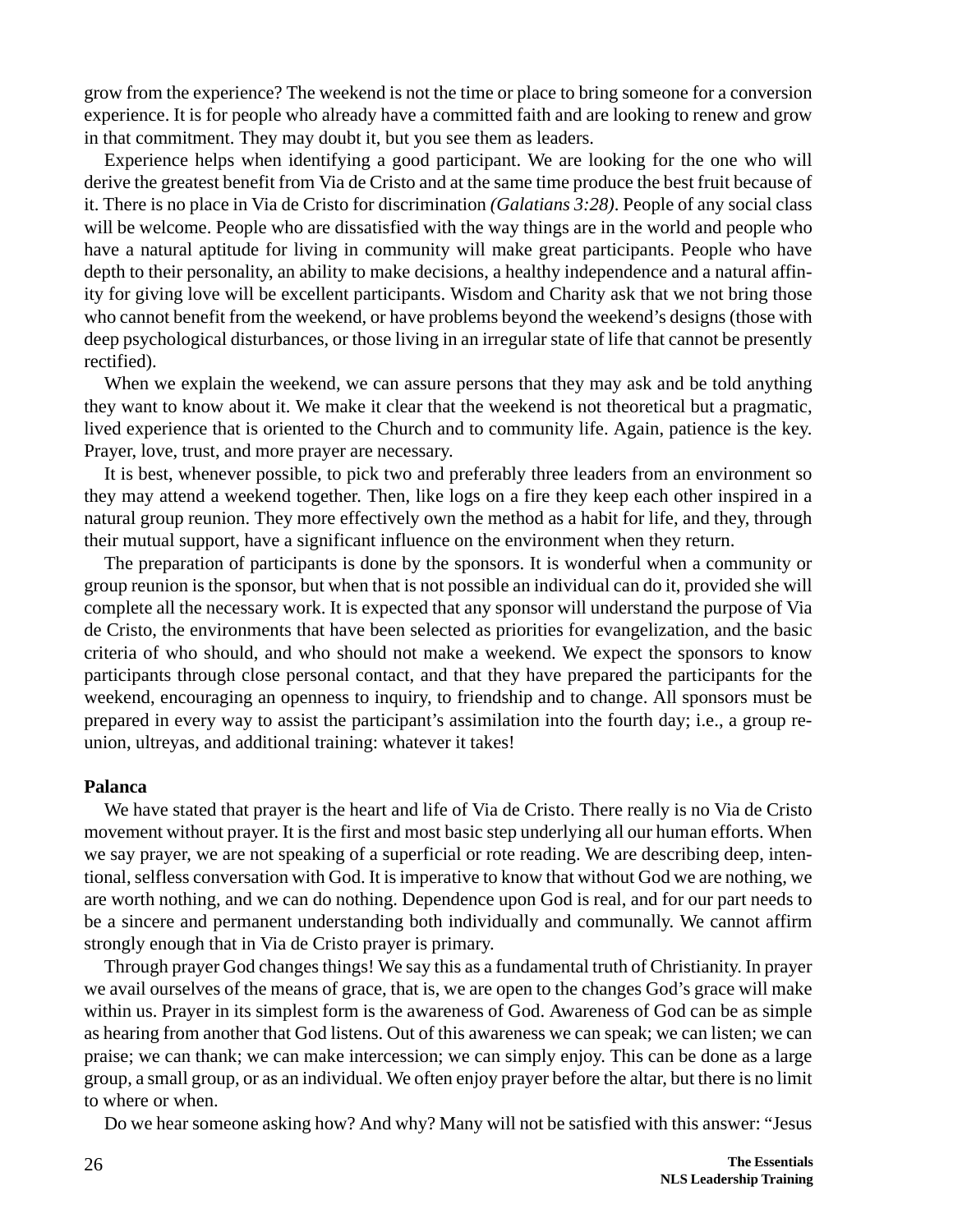says to pray! He says it in Matthew 7:7, John 14:14, and in many other texts." The Scriptures are full of examples of prayer, calls to prayer and references to the results of prayer. We have no intention here to give a theology of prayer. We will only say:

God says to do it.

We have done it and continue to do it.

We have been blessed by God far more than we ever hoped or imagined.

Jesus says in Matthew 6:6 - "But when you pray, go into your room, close the door and pray to your Father, who is unseen. Then your Father, who sees what is done in secret, will reward you." It is this personal interior and power-filled prayer life that enables community prayer to take on such significance. At the same time it is the community encouragement that challenges individuals to enter into their personal prayer life.

We challenge the very heart of secular humanism by our faith in the power of prayer. We know there is no substitute for prayer. All that we need is given when we ask. Before, during, and after the Via de Cristo weekend the Christian community prays earnestly. From the time they are selected, the weekend team members apply themselves to prayer. Each day of the weekend begins with community morning prayers, offering to the Lord all that the day will bring. Beginning after the Piety rollo we start making altar visits. Saturday afternoon we take time to explain personal prayer and to make an altar visit where everyone is invited to pray. By the end of the weekend, every participant will have had numerous times for corporate and individual prayer.

There are a number of disciplines that individuals use in connection with prayer. These may include, but are certainly not limited to:

- **Fasting** deliberately going without food, water, or both for a set period of time. This demonstrates your commitment to your prayers - each urge of hunger or thirst becomes a renewal call to prayer.
- **Personal sacrifice** fasting is one form of sacrifice but there are many others, for example: arising early or getting up in the middle of the night to pray, choosing to walk rather than drive the car (give the saved gasoline expense to charity), taking a difficult posture for prayer (like arms outstretched), abstaining from a pleasurable activity for a time. Each wave of desire is a reminder to pray (the additional self-discipline doesn't hurt either).
- **Giving** the Bible speaks of both tithes and offerings. Your tithe should go to your home congregation, but additional offerings to special situations show your commitment and genuine "God first" attitude.
- **Spiritual Direction**  this will often involve sacrificing other activities in order to grow in faith. There is the time spent in visiting the Spiritual Director and the time spent in following the many suggestions. Each will be a call to prayer.
- **Worship** In divine service God pours forth his grace so that we might respond. Our genuine praise is our privileged response (Psalm 147:1).

**Simple living** - our society is the wealthiest the world has known and we squander most of it. Many other disciplines have developed through the years. Whatever discipline might be used, please remember that the special effort is always a response to the gospel and never a means itself. If it ever takes on the character of being "works righteousness" or a theology of glory, it must be stopped immediately. All palanca must grow out of an inner call by the Holy Spirit who is preparing us for a more difficult work or enabling a demonstration of personal love for God and his people.

We will write to participants telling them of our efforts on their behalf so they may be inspired. The Holy Spirit often uses this in "stabbing" a participant on the weekend.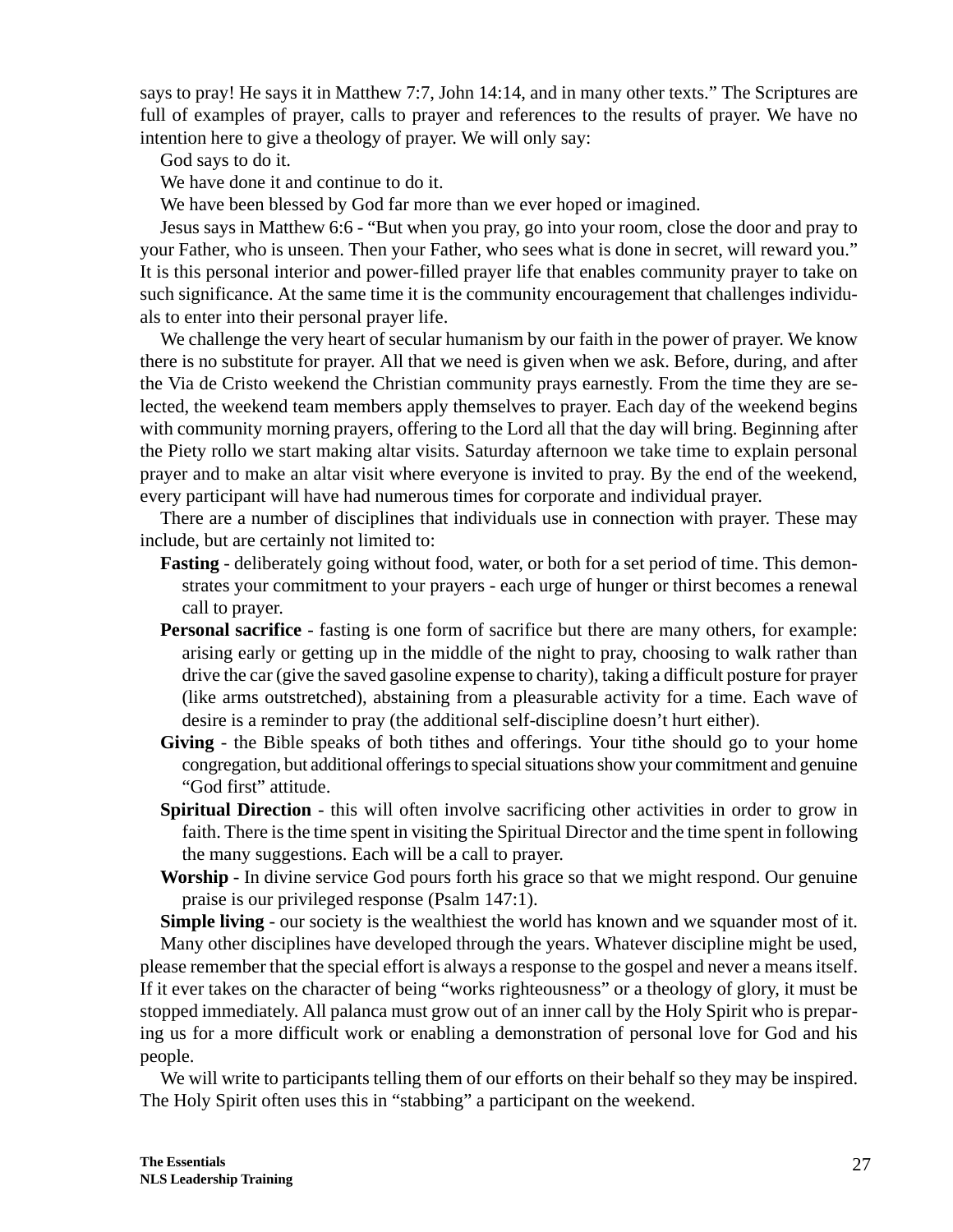## **Weekend Preparation**

In Pre-Weekend we prepare for the weekends; coordinating the spiritual, personal and material components involved, so that the selected participants are effectively prepared for Fourth Day living.

This includes the following:

- 1) Specific plans are discussed and prepared by the secretariat. This includes:
	- a) Selecting of rector, spiritual director (SD) and team
	- b) Training of the weekend team
	- c) Informing the sponsors of the local secretariat's guidelines
	- d) Receiving participant applications for the weekend
- 2) Materials and procedures are developed and printed. The NLS has a wealth of material prepared or, if desired, local brochures can be created. If this is done, please remember "the more you know about Via de Cristo, the less you are inclined to change it." This material should include participant applications, sponsor responsibilities, community surveys for Via de Cristo leaders, etc.
- 3) Leadership training will be accomplished. The secretariat will see that plans and schedules are developed for community and team. There needs to be detailed training materials for rectors, weekends, and teams. This training will be general, long range (See Chapter 6), and specific team preparation (see Chapter 8).

The pre-weekend coordinator receives, acknowledges, and processes participant applications, functions as "registrar" for the weekend, provides participant lists to rectors, communications/ publicity coordinator and leaders coordinator (including home address, congregation, etc.). She conducts the sendoff (in movements where used). This usually would involve checking in the participants upon their arrival, giving the prayer and role call, and arranging for an altar visit after the send off.

The pre-weekend coordinator in most movements is assigned to conduct outreach in coordination with the spiritual and the lay directors of the secretariat. We cannot overstate the importance of this effort. She will develop teams to work in special speaking situations (i.e. churches, conventions, synod gatherings, etc.). She will make every effort to communicate with the community the specific goals the secretariat and the pre-weekend committee have developed. She assists the publicity coordinator in developing materials and articles for the newsletter.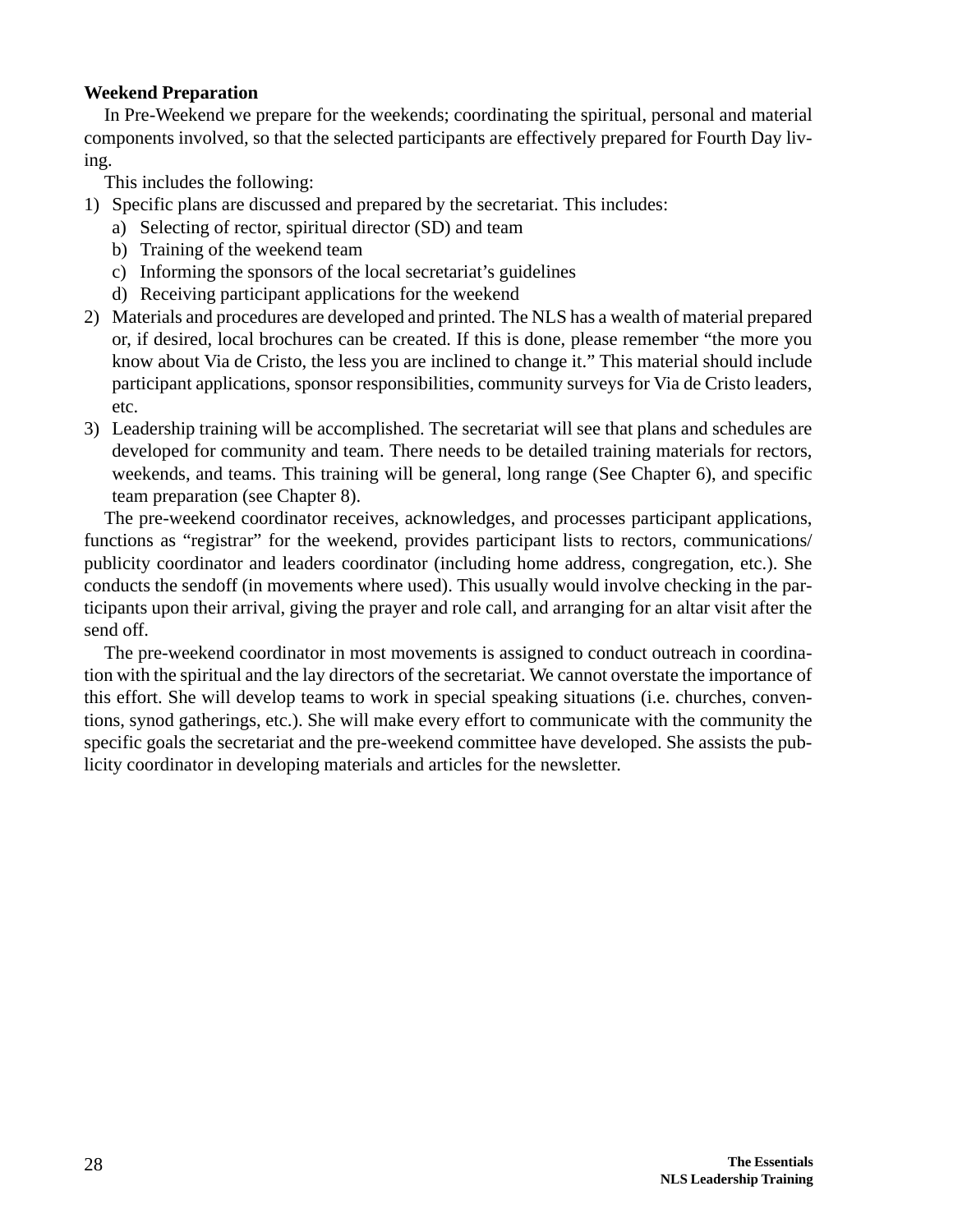# **The Three Days or The Weekend**

## **A Via de Cristo Three Days is a pragmatic three-day course to review Christian fundamentals, discuss ways to actively live them, and learn some practical tools to keep them vital.**

### **Introduction and General Principles**

The three day weekend is our pivotal evangelistic and educational effort. We say pivotal, because if it is effective, the participant is prepared to begin effective 4th Day living. If it is not effective, we may have encouraged another child of God, but without advancing the ultimate purpose of Via de Cristo. We say evangelistic, because during the weekend the participant will experience the good news, and be encouraged to good works *(Hebrews 10:24)*. We say educational, because during the weekend, we approach the sessions as a course of study. We review the rudiments of the Christian life and, by grace, proclaim them with clarity people may not have mastered before.

The technique or method for the weekend is simply expressed "prepare the way of the Lord" *(Malachi 3:1)*. We create a climate that facilitates a personal encounter with the Lord. We pull participants out of their world and place them in a carefully prepared, specifically Christian, environment. During the three days, the gospel is proclaimed the same way that Jesus proclaimed it: *the word is alive*. Jesus is alive in all the community life of the weekend. The participants become *witnesses* to the living word. We know that people do not become Christian by intellectually selecting a way of life that 'works' for them, nor by a cathartic emotional moment, but by God's touch. They come to truly know through his revelation the Creator and Savior, Jesus Christ. During a Via de Cristo Weekend, Jesus Christ is present *(Matthew 18:20)*.

While it is true that the community lived on the weekend is not that which is lived in the reality of our daily lives, it still gives a vision and an experience of human love centered in Jesus Christ. During the three days, the participants discover that Jesus intends to be their friend in all of life and that he is truly present in church, truly present in the family, truly present at work, and truly present in the neighborhood. In the Christian community of the weekend, the participants are encouraged to find their own role in Christian community. This three day lived experience of the *word* delivers power for participants to make a full commitment to Jesus Christ and thereby move deeply into the Christian way of life.

The weekend is designed to give all the participants an experience in authentic Christian community. Because of America's "rugged individualism" people might be tempted to believe the Christian walk is an entirely personal event. God throughout history has chosen to keep the individual immersed in community. So while it appears that people do individually respond they do so in fellowship with Christians. The church is his means of grace using word and sacrament to touch individual lives and call them into community. In baptism it is the faith of the parent(s) and sponsor(s) that lifts the child into the heavenly Father's outstretched arms. They are the ones called to channel God's grace as the child grows until the child affirms her own faith. During the three days it is the team that is called to be the channel of grace lifting participants to the outstretched arms of the heavenly Father.

In saying this, remember that for each of the participants the deep and firm reality of the experience is always a personal event *(Luke 12:6-7);* as such, it belongs completely to those experiencing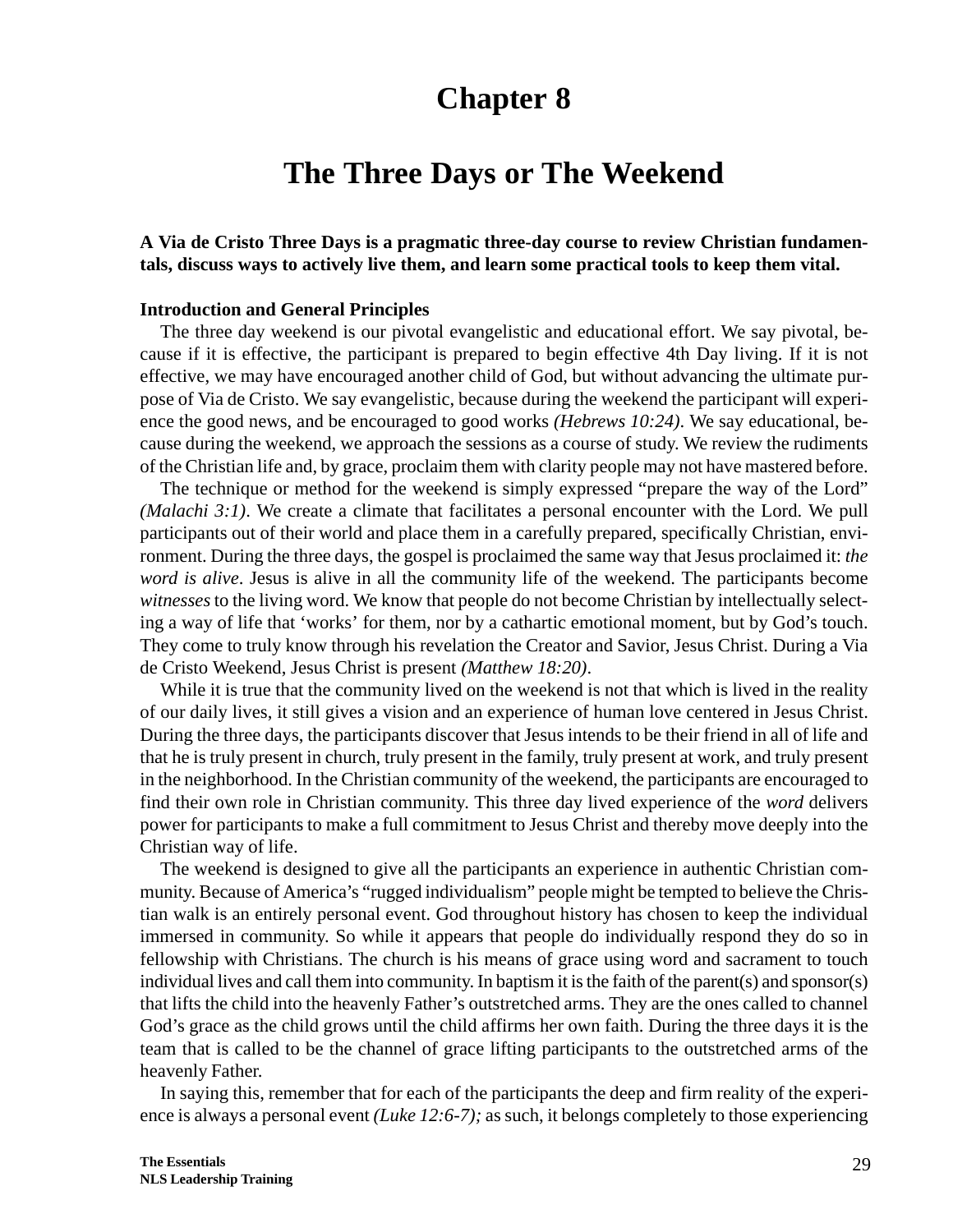it. We can neither dictate nor discount these moments in Christ. For Jesus is the one who leads them to salvation *(Hebrews 2:10)*. "In this way Christ is the cause and the leader of salvation, for he draws and leads his children to glory through him. One would commonly say that Christ is the instrument and means by which God leads his children. For God does not compel believers to salvation by force and fear, but by this pleasing spectacle of his mercy and love, He moves and draws through love all those whom he will save" *(Luther - "Lectures on Hebrews")*.

Breaking the bond, which enslaves people and prevents them from making free and conscious decisions, is the work of Christ by the Holy Spirit. It is the power of the Holy Spirit that convicts people and reveals truth to them. The greatest danger of the Via de Cristo method is misdirection. If any team member begins to believe that it is her own effort or words that will make the difference, she will fail. At the same time, this should not be construed to mean the team does nothing. We are responsible for being truthful, for being loving, and for being accepting. It *is not* up to us to change anybody; it *is* our responsibility to work hard for Christ. If we are honestly available to the Holy Spirit and praying for direction, we can confidently turn it over to the Holy Spirit and relax. Prayer and authentic action build the weekend. "Without me, you can do nothing" *(John 15:15)* is neither more nor less true than "In Christ, I can do everything" *(Philippians 4:13)*.

#### **Essential vs. Adiaphorous**

For the weekend, we have a plan and a general awareness of what needs to be done. We know what normally happens so that, at any given moment, what should happen and how it should happen, may in fact, happen. In outlining this, we draw a clear distinction between what is essential and what is adiaphorous. Webster's New World Dictionary defines essential as: 1) of or constituting the intrinsic fundamental nature of something: basic, inherent... 2) absolute; complete; perfect; pure... 3) necessary to make a thing what it is; indispensable; requisite....And, Webster's defines adiaphorous as: 1) morally neutral or indifferent; neither wrong nor right. 2) in medicine, neither harmful nor helpful.

We feel the following items are essential for an authentic Three Day Weekend: palanca, retreat, 72 hours, 14/15 talks, note taking, discussions, posters, decuria sharing, 5 meditations, Celebration of Repentance, Holy Communion daily, closing and crosses. There may be some debate within Cursillo® about a specific individual item, but as a rule these are all and each present during an authentic weekend.

Through the years many other activities have been used on the weekends. To name just a few, we have: skits, send-offs, foot washings, singing for meals, trinkets, and serenades. These optional activities are neither wrong nor right, but they are not considered essential to the purpose of the weekend. If too much is added to a weekend schedule, it crowds out important time for reflection and community-building. An example of how this can happen is the way palanca is often mishandled. Genuine palanca is deep, intentional, selfless prayer. It takes place before, during and after the weekend. Palanca letters are written to the participants so they will be aware of the many efforts on their behalf. But, 'palanca' is misapplied when the team spends inordinate time before and during the weekend doing "cutesy" name tags, bookmarks, book covers, envelopes, etc. It is especially sad when someone spends \$10 at a bookstore and calls it palanca (unless there was genuine sacrifice made to set aside that \$10). Gifts are nice, but they are not the essential palanca. Whenever a weekend is being planned it is crucial that the essentials be emphasized and the adiaphorous placed to assist the essentials.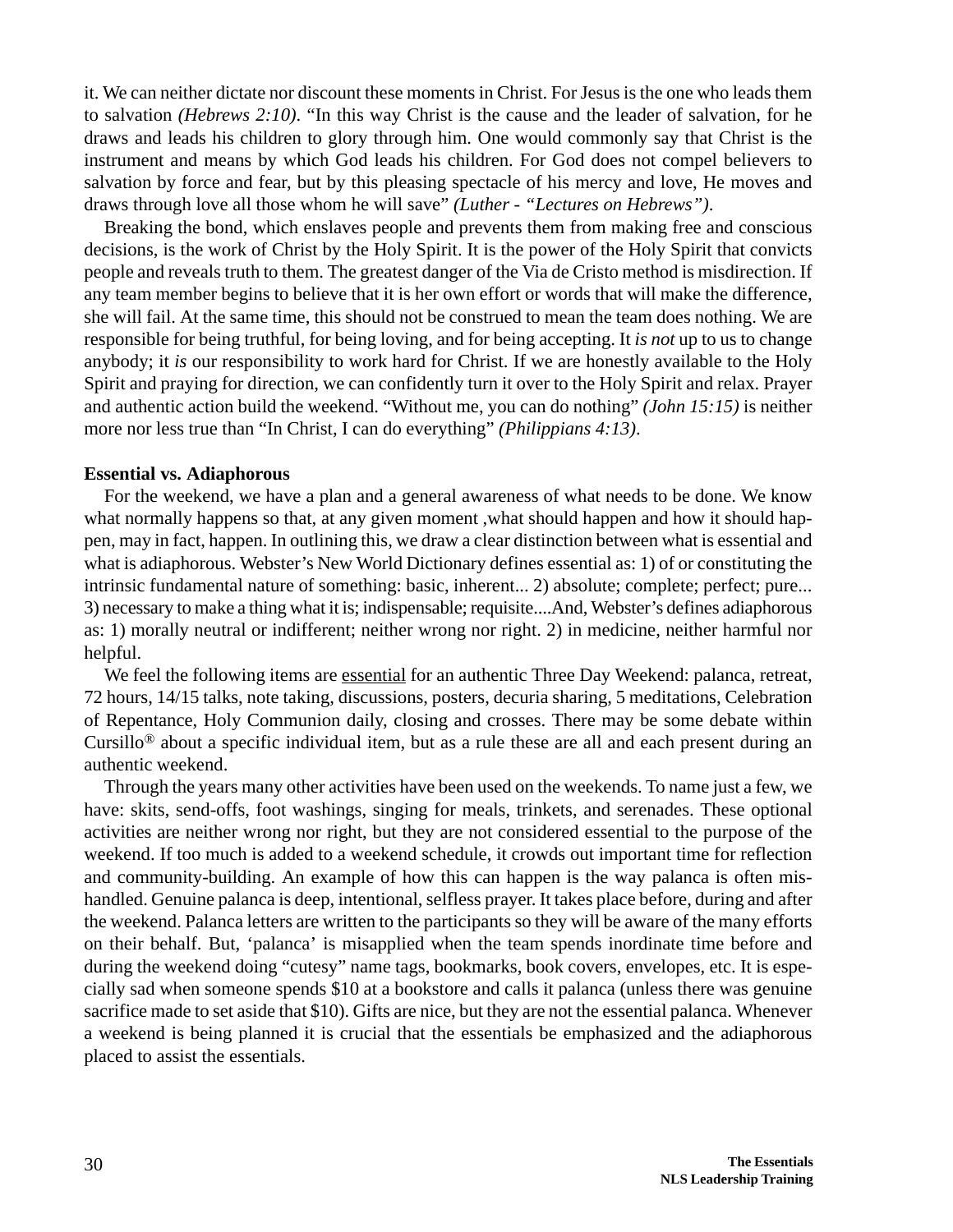## **Essentials with definitions:**

Palanca — The heart and lifeblood of the movement — deep, intentional, selfless, sacrificial prayer

- Seventy-two hours Three full days of Christian community, away from *all* the distractions of daily life
- Holy Communion daily Jesus is truly present in word and sacrament; both are made available to the participants
- 5 Meditations Five guided image meditations; offered to assist the participants in examining their relationship with Christ
- 14/15 Talks Actually separated parts of one talk necessary to cover the basics of the Via de Cristo method
- Note taking or write downs Specific ideas and power phrases that capture the essential points of each of the talks
- Discussions Small group encounters where Christ can come alive in the community and the fundamentals of Christianity can be reviewed
- Posters Hand drawn expressions of the essential meaning of each of the talks
- Decuria sharing A summarizing of the day's talks; a wonderful opportunity for participants to talk before a larger group
- Silent retreat a period without talking; offered the first night to prick the conscience of the participants
- Celebration of Repentance an examination of our life in light of the gospel; offered the first night to stimulate serious self reflection
- Crosses A cross common to the Cursillo® movement with a telling inscription "Christ is counting on you!"
- Closing The welcome of new participants into the community as a whole; designed to assure them that there are many brothers and sisters who understand
- Fourth Day The term used to describe all days following the three day weekend. The fourth day is used to work the Via de Cristo method
- Group Reunion A friendship and accountability meeting of 3 to 5 Via de Cristo supporters who review one another's 4th day work
- Ultreya A larger gathering of Via de Cristo supporters designed to encourage individuals to persevere in the 4th day.

### **Staff for Three-Days**

- Rector An experienced layperson who will accept responsibility for calling, training, and leading the team for a Weekend
- Spiritual Director Ordained clergy who support and are trained in the Via de Cristo method. They are present on the weekend to supply spiritual leadership
- Assistant Rector or Head Cha An experience layperson who will assist the rector in her responsibilities; will organize and direct the physical plant for the weekend
- 9/10 Rollistas Team members who will each deliver a 20-45 minute talk to stimulate discussion among those who participate
- Auxiliary Additional personnel who will do the work of the weekend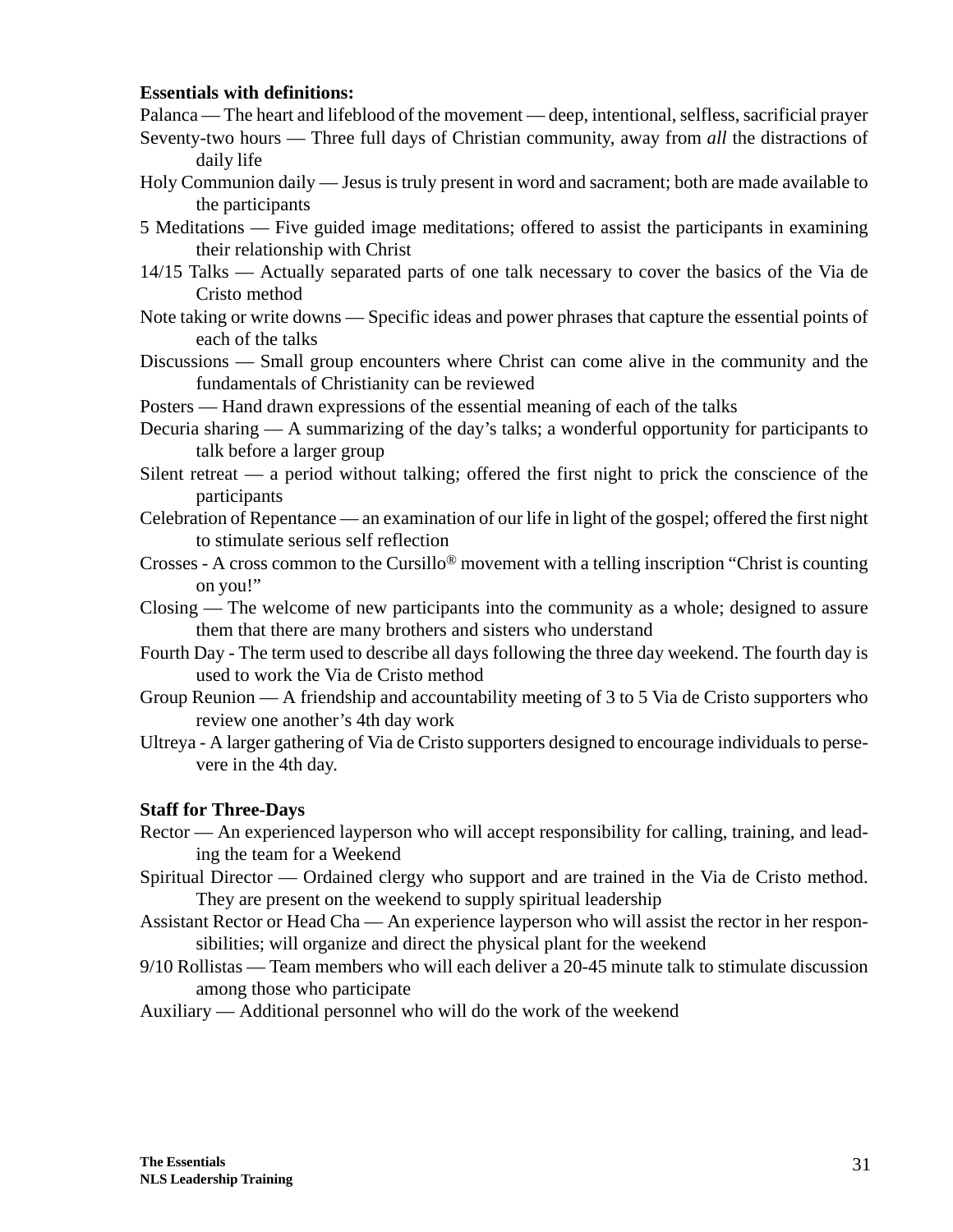## **Adiaphorous would include:**

| Special banquet                            | Sunday wake-up serenade          |
|--------------------------------------------|----------------------------------|
| Saturday night serenade                    | Sunday afternoon serenade        |
| Bible enthronement                         | <b>Bible recessional</b>         |
| Flower for each rollista (women)           | Theme for the weekend            |
| <b>Skits</b>                               | De Colores "productions"         |
| Singing for meals                          | Singing sessions in the evenings |
| Popcorn fellowship                         | Aisle of lights                  |
| Send-off                                   | Personal palanca letters         |
| Table palanca, trinkets, etc.              | The big chicken or rooster       |
| Stations of the cross                      | Baptism/communion films in rollo |
| Any other activity not listed as essential |                                  |
|                                            |                                  |

Auxiliary, silent professors, etc.<br>
Thanking the staff<br>
Support person per table<br>
Extra musicians Support person per table Thanking the support team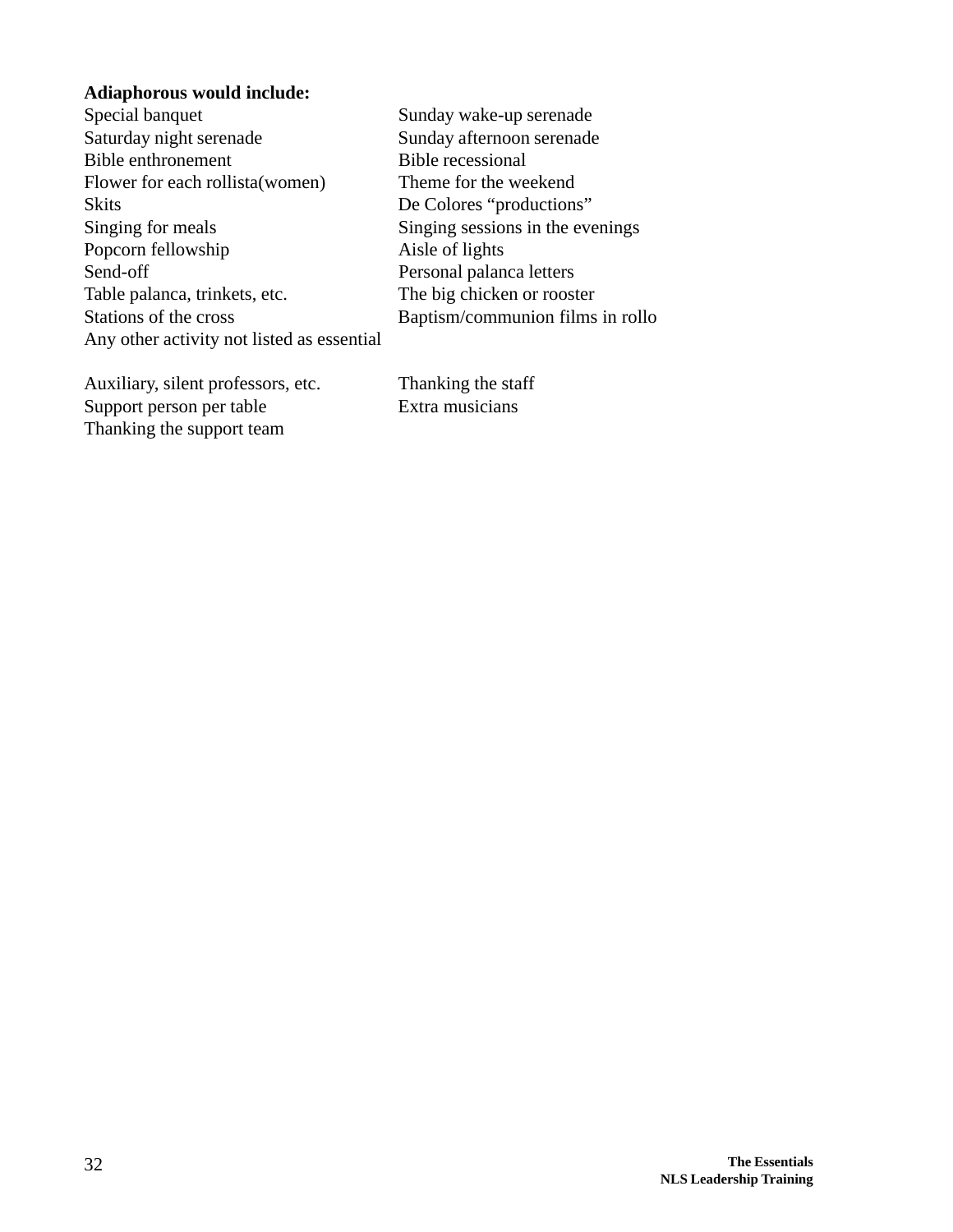## **Site Selection and Needs for a Weekend**

The Via de Cristo is meant to be conducted in a closed, prayerful atmosphere. We are looking for something much more than a place to feed 50 people and bed them down on cots. The participants and team need an isolated location in order to build true Christian community in only three days. The atmosphere should be reflective, prayerful and sincere. Everything that might be distracting should be avoided.

There needs to be facilities for a chapel, sleeping rooms, conference or Rollo Room, dining hall and kitchen, and a patio or outside exercise area. The following is a list of items that will likely be needed:

| Facility            | Podium               | <b>Round Tables</b> |
|---------------------|----------------------|---------------------|
| Chairs              | Storage containers   | Communion ware      |
| PA system           | Music books          | Chapel programs     |
| Movie projector     | Overhead projector   | Food                |
| Kitchen utensils    | Coffee pots          | <b>Bibles</b>       |
| Transportation      | Candles              | Postage             |
| NLS Startup Packet* | $Crosses^*$          | Pens/pencils        |
| Music               | Envelopes            | Notebooks           |
| Mattresses          | Poster board/Markers | <b>Banners</b>      |

## \**These items are available from the National Lutheran Secretariat.*

The three-day community should be left in peace as much as possible. The outside community should make every effort to avoid contact with the working team and participants. If prayer palanca is to be done, or kitchen help is offered, it should be done with as little disruption as possible. Again, all focus is on the participants and the close knit community in Christ. Isolation is critical and all distractions hurt, even when done with the best of intentions.

## **Weekend Elements** *(Short form)*

- 1. Lutheran theology required (refer to SD Manual)
- 2. Basic requirements for table team (rollo room)
	- a. Conducting a 3 day weekend by the prescribed progression
	- b. Following progression with 14 or 15 talks and discussions
	- c. Including meditations and eucharist daily. (SD Manual)
	- d. Using progression with daily music.
	- e. Presenting to each participant a cross (the back of which says "Christ is Counting on You")
	- f. Closing participants to witness to their faith in Christ.
- 3. Basic requirements for servant teams include prayer and:
	- a. Provide needed support for the participants and table team (rollo room team). Major tasks include: food, chapel, support for table team (rollo room), cleaning, etc.
	- b. Demonstrate the brotherhood of Christ in an attitude of servanthood, prayer, and sacrifice
- 4. Basic requirements for Fourth Day Community
	- a. To be available to provide needed support for weekend activities
	- b. To demonstrate the brotherhood of Christ in an attitude of servanthood, prayer, palanca, and sacrifice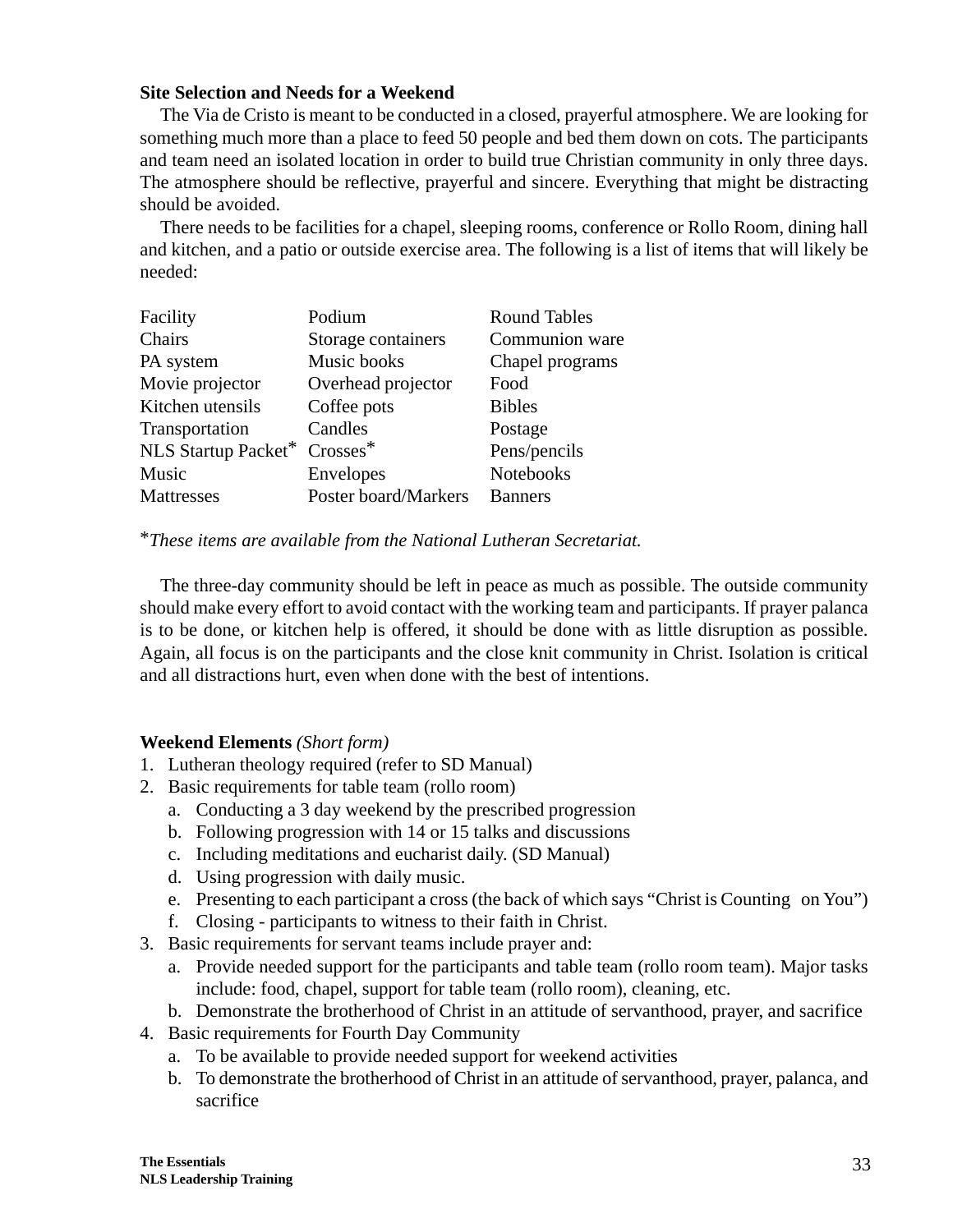- 5. Basic attitude of servanthood to permeate the weekend
	- a. Table Team (Rollo Room)
		- 1 To make self totally available to the participants
		- 2 To be respective of the servant team
		- 3 To demonstrate the humility of Christ
	- b. Servant Teams
		- 1 To demonstrate the servanthood of Christ through palanca, prayer and sacrifice
		- 2 Not to draw attention to themselves
		- 3 Not to interfere with the table or rollo room dynamics
		- 4 Not to do for participants what the participants prefer to do for themselves
	- c. 4th Day Community demonstrates the brotherhood of Christ.
	- d. Participants are to be loved and served but not manipulated.
		- 1 Should be allowed (assisted) to feel love
		- 2 Should be the focus of all service on the weekend
		- 3 Should be allowed as much freedom as possible with regard to movement, expression, rest, and spiritual direction insofar as it does not create a negative impact for other weekend participants.
		- 4 Should be told, and made to feel, that their thoughts and feelings are to be their own and are acceptable wherever they may be in their experience
		- 5 Should be helped to recognize that the progression of the weekend andits results are in the hands of the Lord.

## **Progression and Dynamics of the Weekend**

Much goes into a weekend that has influence on the participants. When we speak specifically about the "dynamics" we are referring to those particular things, words or events that have a significant influence on, move, or motivate participants. The positive dynamics move a participant to participate, to open up, to tear down walls, to accept God's love and grace in their lives. On the other hand, there are negative dynamics that do the opposite. Any one of the following can push a participant into a shell and defeat the weekend's objective.

Intimidation - Anything that puts people on the defensive

Confusion - Disorganization, wasting time, arguments

Secrecy - Whispering, evasive answers, not being honest

Bragging - In talks, conversations, or discussions

Irritations - Childish actions, physical discomfort, lewd behavior even in jest

Theological error - Mis-quoting the Bible, misinterpreting the role of Via de Cristo within the church, "I was baptized as a baby but I finally became a Christian on my Via de Cristo Weekend."

Uninteresting talks - long lectures, sermons, off the subject, being too clever, too complicated Overly regimented - 'brain washing,' lack of free thought, feeling manipulated, 'boot camp' Fear and fatigue - using intimidation in any form, you have to do it this way, no feeling of rest

We make every effort to avoid these controllable negatives. Through effective team training and critiquing of talks we minimize their occurrence. Bathing the whole Three-Days in prayer and allowing a Christ-like Spirit diminishes the probability of offense to participants, and minimizes damage if a participant is offended.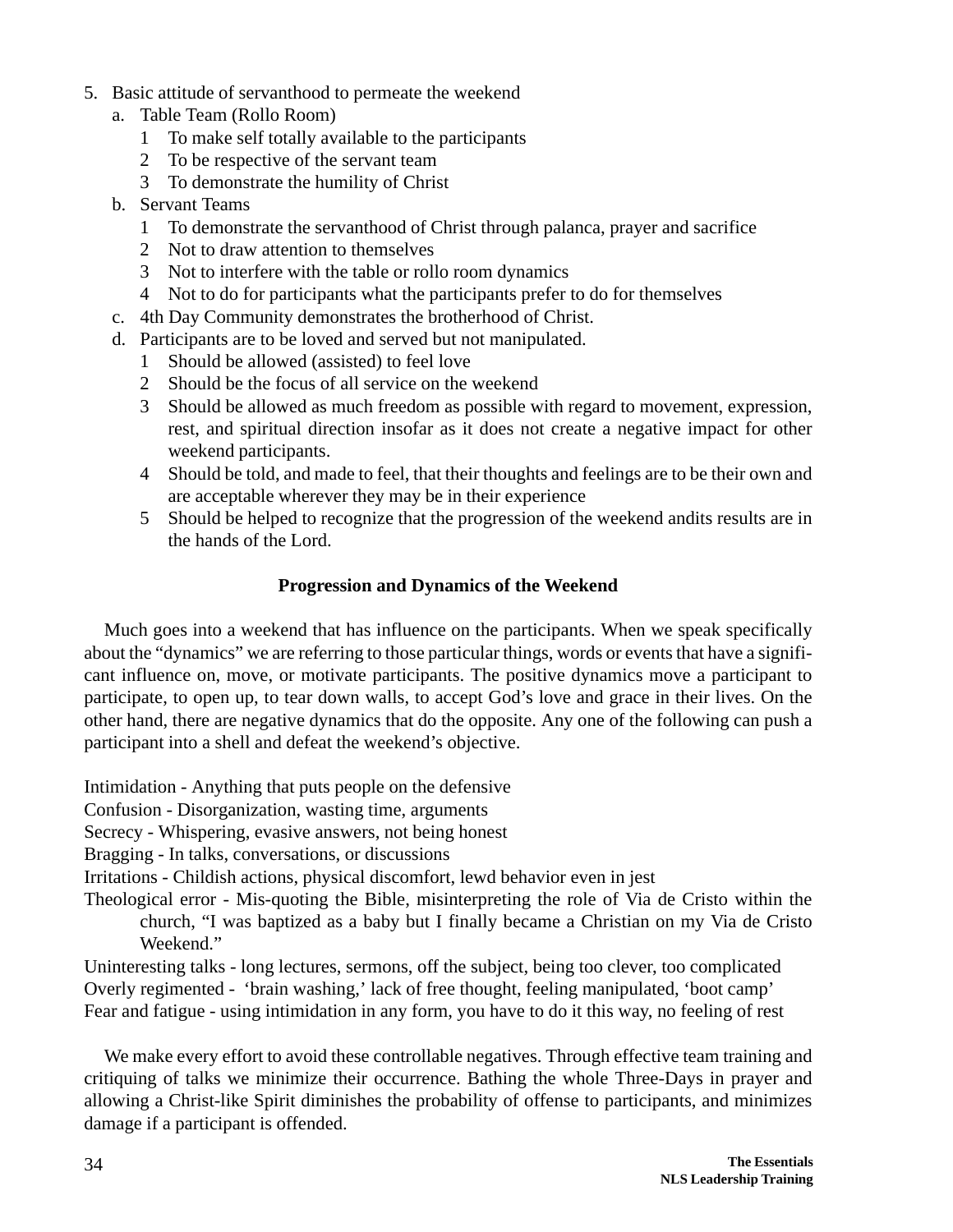During the three days of the Via de Cristo, by grace with the Holy Spirit, we become a community of the living word. Without pressure, without using contrived situations, without anyone mentioning the word Via de Cristo or Cursillo®, Christ will awaken within the participants a desire to seek the better life. The team will slowly, taking all the time needed, provide living examples of the Christian life in these three areas: *Piety, Study and Action*. All team members will share their lives with the participants, so that the participant's own perspective on life will change. This means team members will really share with participants. They share:

1) their own personal hope

2) their trust that there is a purpose to life

3) their own love of Jesus

4) their own joy

5) their willingness to live spiritual discipline

The team members allow the participants to truly know them; they speak of the doubt, the fear, and the faith. In this way, faith becomes more than mere hype or ritual. By seeing the faith of real people and sharing communion with these people, the participants are encouraged to commune with Jesus. In the same way the team makes every effort to truly know the participant. They use the participants names, pronounced correctly, as often as possible. They sincerely inquire about the participants' home, work, personal feelings, thoughts and dreams.

All parts of the weekend are woven to fit together into a progression: the talks, worship, music, palanca notes, food, and visibility of the support teams. The weekend is allowed to move at its own progression; from handshakes to hugs, and from conversation to prayers, all elements become a part of a fine unique tapestry being woven at each weekend. The weekend is intended to begin somewhat subdued and non-threatening with a steadily increasing dynamic which may involve not only rollos, meditations, and worship, but other elements of the weekend such as music, meals and food presentation, room decor-ambiance, and palanca. In this framework the Holy Spirit is allowed to work in the hearts of the participants.

The team itself will be a Christian community *before* it comes to the weekend. By Thursday night, a formed community is awaiting the participants. The team's "come to unity" is vital for the weekend to come to unity. The team has attained community through a series of team meetings held prior to the weekend using specific exercises. They join in worship and liturgy, discuss the talks, and personify understanding and sharing. All this is done so that on Thursday night, the team members can spread out among the participants and incorporate them into their community. They thereby form another larger community. All during the weekend, the team members exemplify Christian commitment to each of the participants; and encourage the participants to commit to working with the larger Christian community within the world, the Church. As the new participants return to their personal environments, they will have a powerful Christianizing effect. They will, through God's grace, transform the part of the world in which they live into a Christian community. The team that comes to the weekend on Thursday night is key to forming Christian community in the world.

The Spiritual Director (SD) for the weekend ministers to the team as it is being formed and grows with them as a part of the team. Then, already well acquainted with the team and a part of the community, the SD enters the weekend like the rest of the team, *for the candidates*.

A weekend begins the moment the first participant arrives on Thursday night. From the very first encounter, we focus on community building. It starts in the smallest ways. Team members do simple little things. They might offer the participants smiles and open friendly conversation. Perhaps they help the participants find their beds. They help with anything and everything; yet, without volunteering how much they know of what is happening. We are in this together, is the constant message.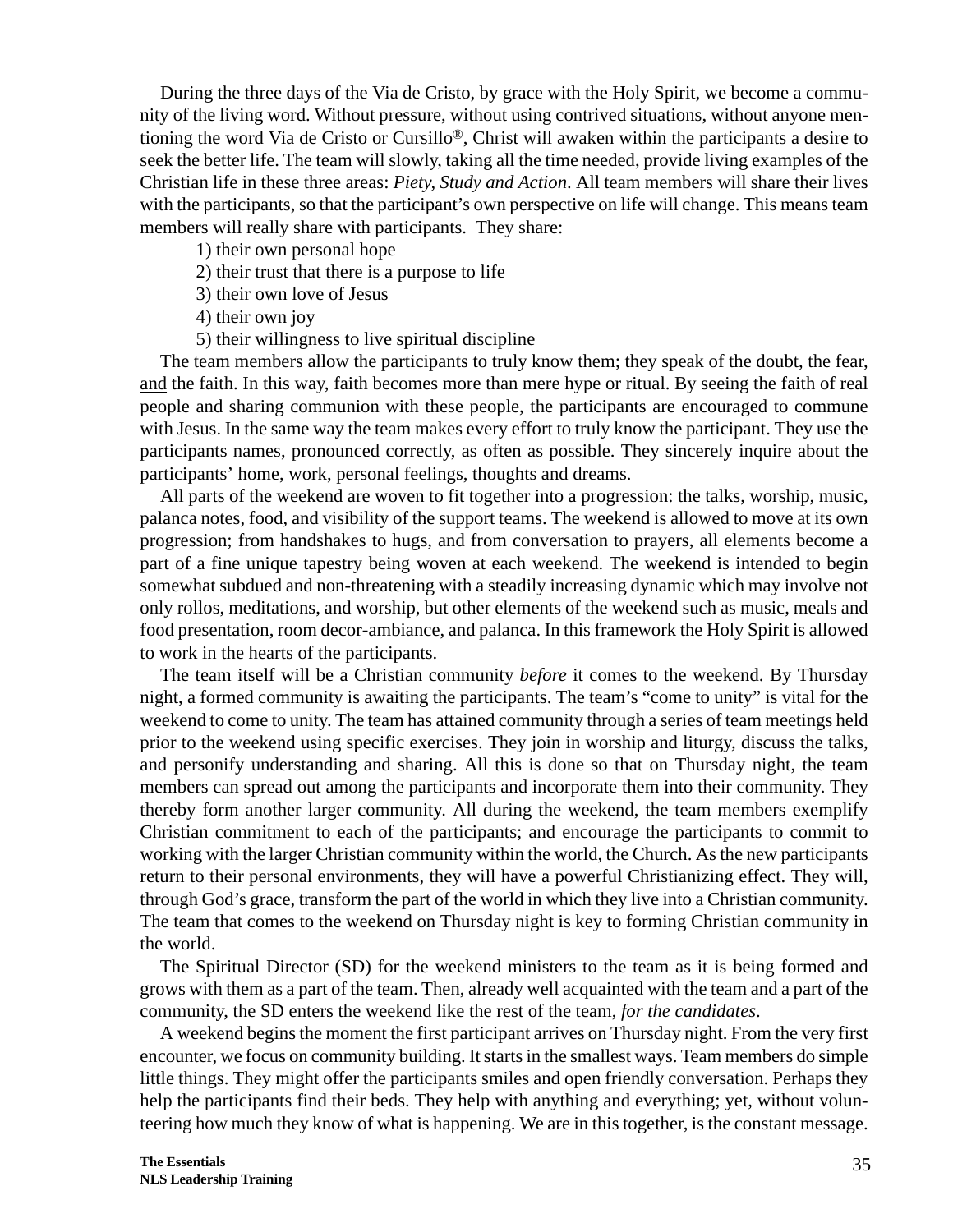Even after the team members have created a welcoming atmosphere, they continue to *do all they can* to help the participants feel "this is a good place to be". Quite a challenge, given the fact that participants may or may not want to be there. All the participants are somewhat apprehensive when they arrive. Team members talk to them and help them feel a part of the group. *The first job of a team member is to welcome the participants and draw them into the caring environment;* they get to know the participants as quickly as possible. The team members always listen carefully to any personal introductions. At meals, team members talk freely and get to know the people around them. They encourage the participants to talk. To start this, they can tell others something about themselves; revealing things about themselves that may be of interest to the participants. It is wonderful how the Spirit uses this, and is a delightful experience for all parties.

Singing is a powerful dynamic throughout the weekend. Singing builds community and gets people involved. We are not concerned if some people initially hold back, in time they will catch the spirit and by Sunday morning the cautious ones are often the loudest singers. The team provides a good example by singing out comfortably.

Silence is also used as a very effective dynamic on the weekend. God is a friend of silence *(I Kings 19:12, Psalm 46:10, Isaiah 41:1, Habakkuk 2:20),* so it can be helpful before and during chapel, around the altar and before discussions. In a different way it is also used at the tables to encourage the participants to start talking. And still a third way is used on Thursday night when we are encouraging the individual to a serious exploration of their own lives *(Lamentations 2:10, Revelation 8:1)*. The masterful exercise of silence can do much to encourage Christ's love in our hearts.

The opening meditation on Thursday night is "Know Yourself." This together with the second meditation on "The Prodigal Son" reminds us that, like the prodigal son, we have often strayed away from our heavenly Father who is eager to welcome us home. Meditations open the door for the daily talks by helping the listeners be more aware of Christ's presence (as if face to face) and by emphasizing the need to respond to God. From this point of the weekend on, the listeners are never allowed to forget that Christ is here loving us, asking us for a response; that his Spirit is moving us to be more fully and unreservedly open to him. Now, too, the silent spiritual retreat begins to work upon the participants' hearts. The silence can challenge the participants to face their spiritual selves and prepares them for the next day's liturgy. This first night the participants' moral conscience awakens and through a careful self-examination, they start feeling a desire to be in God's grace. We encourage all to be very honest in examining themselves and, with repentance, renew their own personal relationship with God.

Team meetings are conducted during the weekend usually beginning the first night. *In all team meetings, everything must be kept in strict confidence.* This point can not be over-emphasized. The team meeting is a time to talk candidly about the participants and their specific needs. It is *not* a psychological assessment, and *certainly not* a gossip session. At this team meeting, it may be necessary to change someone to a different table or make another basic adjustment. The team will characteristically review the following day's activities, answer any question, discuss any logistical problems, and then pray together.

Throughout the weekend, we keep in mind the necessity of sleep. *It is never our intent to get the candidates tired, or to wear them down*. Candidates need sleep in order to be receptive to everything that is being presented for them. The only exception ever allowed to bed time is intimate sharing. If a participant is pouring out her heart, that situation takes priority. We listen attentively, for as long as it takes.

We recommend that the first communion service of the weekend be similar to those the participants have experienced in their own churches. We remember that the Lord's Supper is a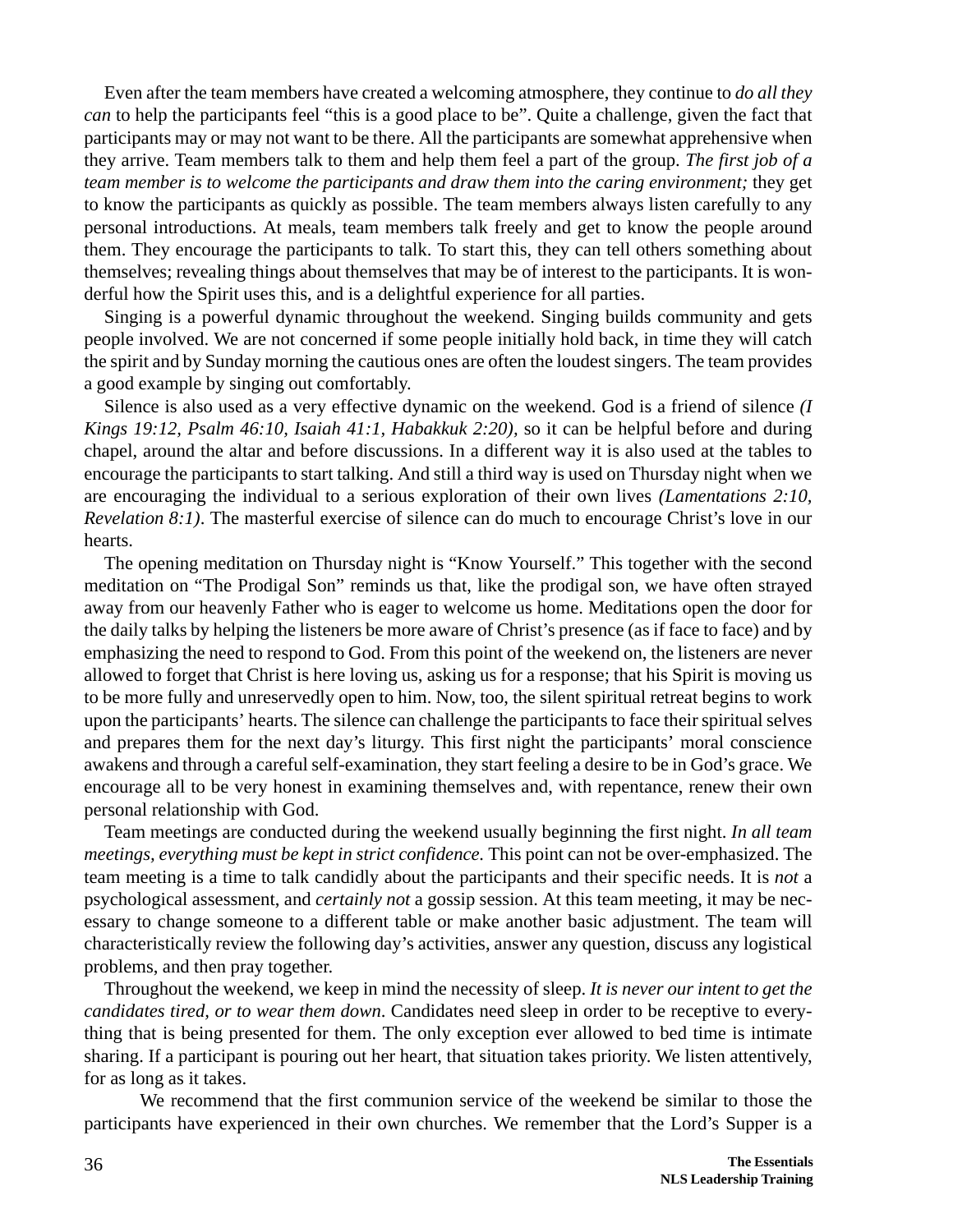foretaste of the great Feast for the whole Church in heaven. The word united with the body and blood of Jesus provides the authentic foundation and real presence for each of the talks and every discussion throughout the day. As the participants form into community, we express that unity and love in each day's liturgy. Progess in the weekend is matched through the liturgy.

At every meal, it is advisable for the team to change seats. They use this special time to get to know each of the participants better. We never know how or when a personality will touch a participant for Christ. The team will try to talk about the message just before the meal or maybe a special moment during the day. If they can, they build the conversation on what a particular speaker said or an idea that came up at their table. These little conversations can be very important in spreading community. Special acts of kindness and thoughtfulness at meal time are very good. We at all times avoid asking the inane question "How's it going?" We want to encourage thoughts about the message, so we direct the conversation. Meals in some movements often end with a joke session. Other movements have joke sessions in the rollo room after the meal. Keep the jokes short, clean and funny. Telling a joke gives the participants a chance to speak in front of people. Some participants may never have had a reason to talk in front of a group. This is a very comfortable way for them to begin by being a speaker in this informal setting. The jokes draw people together through laughter. The team makes a reasonable effort to find the humor in the participants jokes, to support them and applaud their efforts.

Free periods and walks also give the team members and the participants a chance to meet oneon-one away from a table. The team members, during these walks, make themselves available to the participants. This is essential bridge-building time.

The team and participants are assigned to tables in the rollo room. The participants are grouped at the tables according to diverse ages, occupations, churches, and any other factors that may help them to learn from one another in their discussions. During the weekend we build community at the individual tables first. Later on, this feeling of community will spread to the entire group and grow.

## **Friday - the First Day**

On Friday, the intention is to continue bringing the participant face-to-face with themselves. We try to answer the question, "Who Am I?" We present a set of values and ideals for life, much higher and more spiritual than the participants may have held before now. The meditation Friday morning is designed to help people recognize and make personal responses to God. In "The Three Glances of Christ" the participants are given examples from the gospels of three people on whom Christ directed his gaze. Each of them responded differently. Each of the listeners also responds differently when asked through the meditation, "How will I respond?"

The content of the five talks on the first day present clearly the ideal of living a life of grace. We do not challenge the attitude of the participants directly, but we present the much more worthwhile ideology, a 'value' much more sublime that by its intrinsic power will displace the perhaps not so Christian standards, which they have upheld until now.

#### **Ideal**

This talk seeks to convince the listeners of the need for having an ideal in life. Our human nature demands that we have a goal toward which we direct all our efforts. The talk is a philosophical study of the human mind and will, and how they operate. It is not a "spiritual talk" per se. The strategy is to arouse interest in our humanity, so that the talks that follow can build upon this, helping the listeners to be more and more aware of God's image (divinity) in us. The point is made that we all have ideals of one sort or another, but that we must examine our ideals to see what they are and where they are leading us. The talk ends with a soul-searching challenge to know our ideal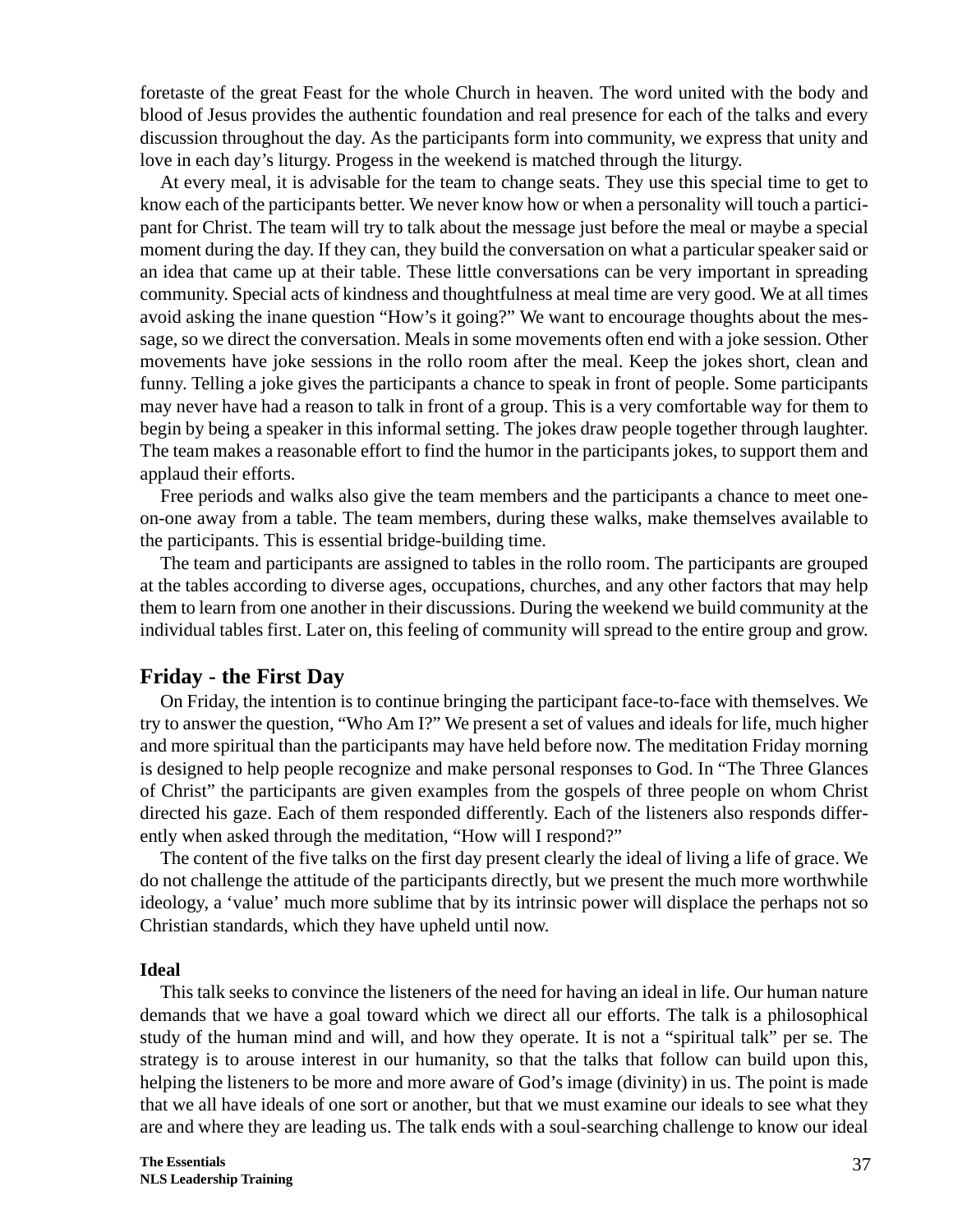in life. This discussion of our ideal serves as the basis and point of departure for the rest of the weekend. As it awakens in us the desire to know our ideal, it makes us think, and thus prepares our mind to listen attentively to the remaining talks. It puts us in the proper mood to pursue this Way of Christ.

## **Grace**

In the Ideal talk, no attempt was made to point out any concrete ideal. In this talk we are presented with God's supreme ideal: that all of his children might live in his grace and love. This is an intensely important talk, because it constitutes the doctrinal nucleus of all the others. The other pastors' talks build upon the central truth of God's habit of gracing us, while the lay talks show in detail how this life in grace is to be lived. The doctrine of this talk can be summed up in the notion that our heavenly Father, through his Son and his Spirit, has given us a share in his own divine life. Thus we are members of the family of our Father, living as brothers and sisters, with Christ as our brother. This was done not based on any merit we have, but solely on his divine nature.

## **Laity**

After presenting the Christian ideal of living the life of grace in the family of God, we move to a layperson's view of the Church. We learn that the Church is this family of God. In the words of St. Paul it is the mystical body of Christ. Laypersons are the Church, the people of God; the hands, feet lips etc., of Christ, so that Christ can work and speak to the world today through us. Although this talk is rooted in the concept of the body of Christ that Paul draws for us, its primary emphasis is on the mission of the laity as living, active members of the Church. Its purpose is to initiate in the listener an active response to God's grace.

## **Grace in Action**

The call to action in the Laity talk can make the listeners feel inadequate to the task, so we are reminded that we have not been left alone in our efforts to live a dynamic Christian life. Through faith, the same grace that showers blessings on us indiscriminately is channeled in special ways to us by God's Spirit in our midst. The Holy Spirit lives and works in us, enlightening our mind and inspiring our will. The Holy Spirit works in various ways through various means, such as the reading of scripture, preaching, the sacraments, fellowship, etc., to call, gather, enlighten and make us holy, enabling us to be active ministers, a part of the priesthood of all believers. As the body of Christ we are all in this together, encouraging, upbuilding, nurturing, exhorting each other through prayer and fellowship. Palanca is the spiritual "lever" of prayer and sacrifice on the weekend and in our ministry.

## **Piety**

This is the key talk in the method of the weekend. At this point many of the participants have let go any defensive attitudes they may have had, and have taken on the spirit of an open mind and heart. This talk has the mark of the "personal testimony" and is presented in such a way that we can see in the speaker the happy and attractive embodiment of true piety. The first part of the talk, the negative element, serves only to introduce the main theme of true piety, which is a conscious and growing life in grace. A certain amount of admiration for the Piety speaker should develop among the participants, so the speaker should make every effort to be available to them for personal conversation. Normally a change in the atmosphere of the weekend will be evident after the Piety talk. The spirit of idealism, commitment and charity will show forth in the words of the speaker. The Piety talk uses living testimony in a way that none of the other talks of the day has, but it uses it in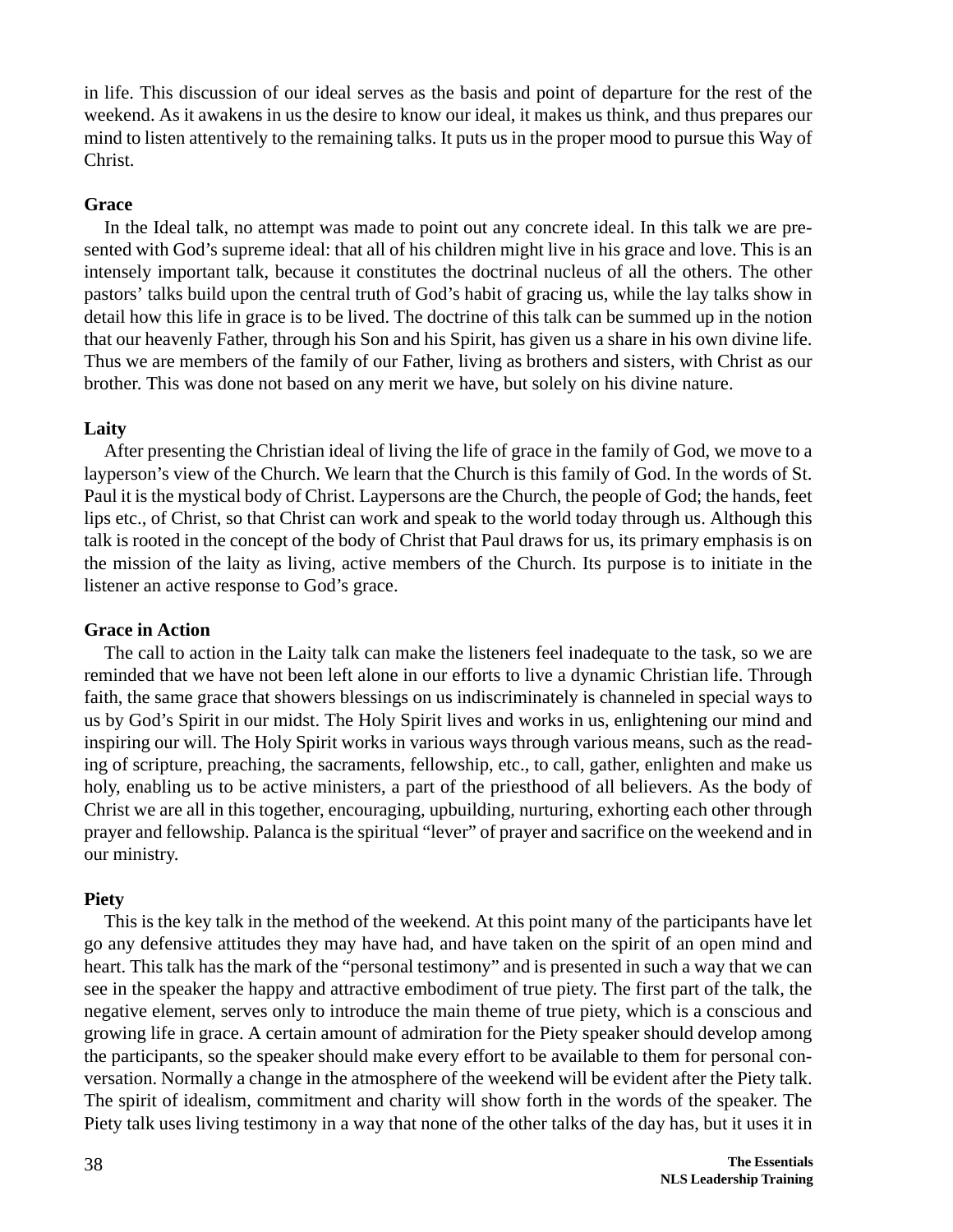a different way from the way that will be used later on. Piety presents the picture of a truly pious individual, of how this person came to realize what piety involves and of what a difference this has made to this life. It should not contain the kind of examples that show in a concrete way: "how to do it." That is only sketched broadly and awaits development on the second day.

It is never necessary for anyone to give a long talk. A speaker can say all that needs to be said in a half hour or less. The exceptions to this are the Piety talk, due to intimate personal sharing, and the pastors' talks because they need to clarify what may be new or difficult ideas for the participants. It is very important that the table team set an example for the participants by taking copious notes during the talks. We want the participants to think of the Via de Cristo weekend as an educational course in Christianity, complete with note taking. We want the participants to have a tangible means to review the weekend at home. However, we are most interested in the development of community at the table and these notes will provide a reference point.

Community is formed when the participants are discussing at the tables. In the world we use the word community for any collection of individuals regardless of how poorly those individuals communicate. In Via de Cristo we restrict the meaning to groups of individuals who have learned to communicate honestly with each other. Their relationships go deeper than the masks of composure normally shown to others. The transformation of this collection of individuals to community requires little "deaths" in many of the individuals and perhaps even a group "death." Yet, when community arrives, the table is bathed in peace — the peace that passes human understanding *(Philippians 4:7)*. People in community have developed a significant commitment to rejoice together, mourn together, delight in each other, and make another's condition their own. At the table the participants share their ideas and they are able to build upon one another's thoughts. What the participants say to one another at the table is *much* more important to the growing community than what was said by the speaker in the talk.

The job of the table leaders is a delicate one. We may have significanly different theological histories at the table so we cannot try to get everyone to agree on particulars. In Christian community there is both a respect for the individual and a yielding by the individual for community interaction. A false community will form first; everyone being nice "I can handle this if they can!" The next stage will likely be a chaotic storming as table members get bold enough to express their differences. Perhaps the differences will be so strong there may be a feeling of emptiness or even hopelessness. We do not panic and we do not give up; because, the table has now arrived at the gate of community. Only a little more and the peace will begin to flow. This series of steps may repeat several times through the weekend. Each time, the new community will be deeper.

A team member will be a positive dynamic in this process if she willingly empties herself. In the beginning, she will honestly and succinctly share some of her thoughts. Then, most importantly, she will listen attentively to every other person, encouraging all to do the same. She will find value in what others are saying. She will at times openly disagree, but always with respect for the person no matter what that person has said. She will solicit input whenever someone is not participating.The table team's goal is to convey to each table member a respect owed every child of God. Only the Holy Spirit can cause lasting change in people.

The team member will assist the natural table leaders to take over. These leaders are, and should be, the true leaders at the table. Team members are there to help monitor the discussion, to help keep the participants on the theme of the talk. The table dynamics are most effective when everyone is involved; when everyone is participating in the discussion, in the summary, and with the poster. The table team always participates but never dominates. A question is an amazingly effective tool in the hands of good team member.

When "palanca" is introduced, it is a wonderful surprise for many of the participants and can be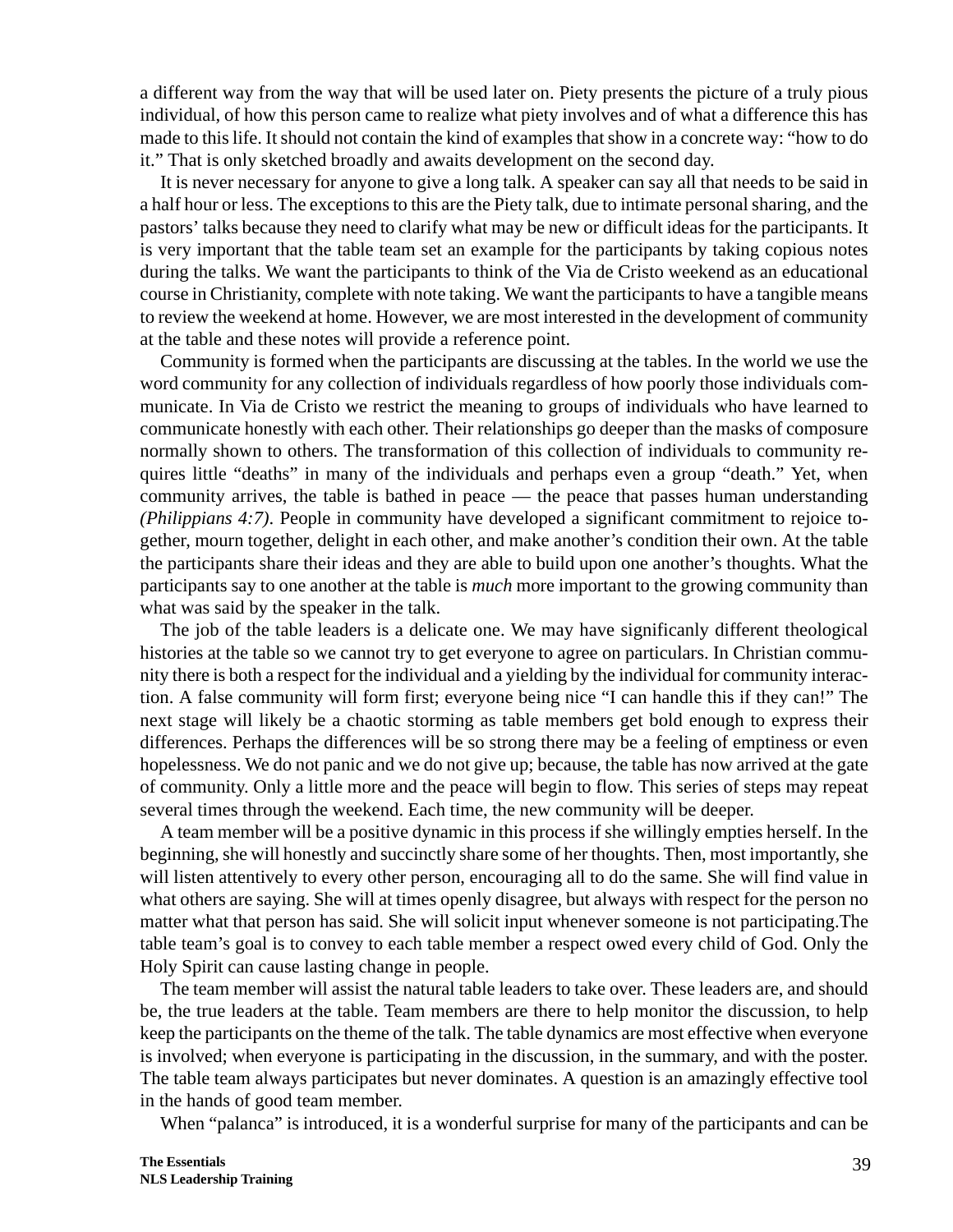very moving to them. Until this time, for many participants, the weekend has been uninspiring. Now, with the palanca sent from all over the country and often the world, the Holy Spirit works in the participants. They see how this Living God works through other people. For many, this active God is a new experience, and for some, may cause strong emotions. God becomes personal and loving. We ought not interfere, let the Spirit work as the Spirit wills in the participants.

In Via de Cristo we are not trying to force emotions. The manner of the events should, above all, aim at authenticity, clarity, naturalness and conviction. The participants should be shown clearly the great things for which they have been created; yet, not be urged to action directly. We intend a relaxed and accepting atmosphere where emotions do surface from time to time. And, we especially remember that most participants are suspicious on this first day. They worry that "They are out to convert me." They will be looking for signs of overt manipulation. We know it is God who changes the hearts of people.

We keep building community slowly. We intentionally keep the weekend subdued on Friday until after the Piety talk. We know if we build too fast, we can lose some of the participants. It is best for them to come along at their own pace. A person who is slower in reacting to the weekend may be disturbed by the emotion others are showing and may even begin to feel isolated and outside the community. The strong love, joy and peace they begin to see around them may cause them to turn into themselves and resist becoming part of the group. We try very hard to maintain a pace everyone can follow and accept. Whenever possible, the weekend is geared to the slowest participant.

The rector leads several chapel visits during the weekend. These visits focus on the seriousness of the Via de Cristo weekend, and help the participants see that even though they are here for fun and education, they are also here to make an authentic commitment to Jesus.

Friday evening is the first Decuria. Until this time together on Friday evening, the primary concern has been creating community at the table. Now, we begin to shape the whole community with all the participants involved together. Through the sharing, the clapping, and the laughing each person relates to the entire group. We can watch as the larger community takes shape. The evening is often a good time for the participants to seek counseling from the spiritual directors. Team members should encourage a participant who shows the interest, to seek them out now.

## **Saturday - the Second Day**

By the beginning of the second day the participants may be asking themselves, "Can I really attain the ideal of a conscious and growing life in Christ? How? How can I become a truly dynamic Christian?" The talks on this day are geared to answer these questions by presenting a Christcentered sacramental piety that makes people more fully aware of being the body of Christ, the people of God. Prayer is introduced as a personal conversation with our brother Jesus Christ.

We start this day with the meditation, "The Figure of Christ." The emphasis is on the humanity of Christ; on the Christ who is living now; on the personality of Christ that attracts so many. We are invited into a personal, intimate friendship with him. The daily liturgy will blend in very nicely with the sacraments talk given by a spiritual director. In truth, the whole weekend serves as a preparation of the community to truly *celebrate* the liturgy. On Saturday before the liturgy we introduce the abrazo as a form of the peace greeting: a very legitimate expression of Christian love. We don't force a participant to participate; however, we have been preparing the participants for this since Thursday night. It began with firm handshakes and good eye contact. Maybe a pat on the back for men or a touch on the arm for ladies. Perhaps an arm around the shoulder, touch whenever and as often as it is appropriate. When people care they learn to touch in sincere ways, never offensive but confident and loving.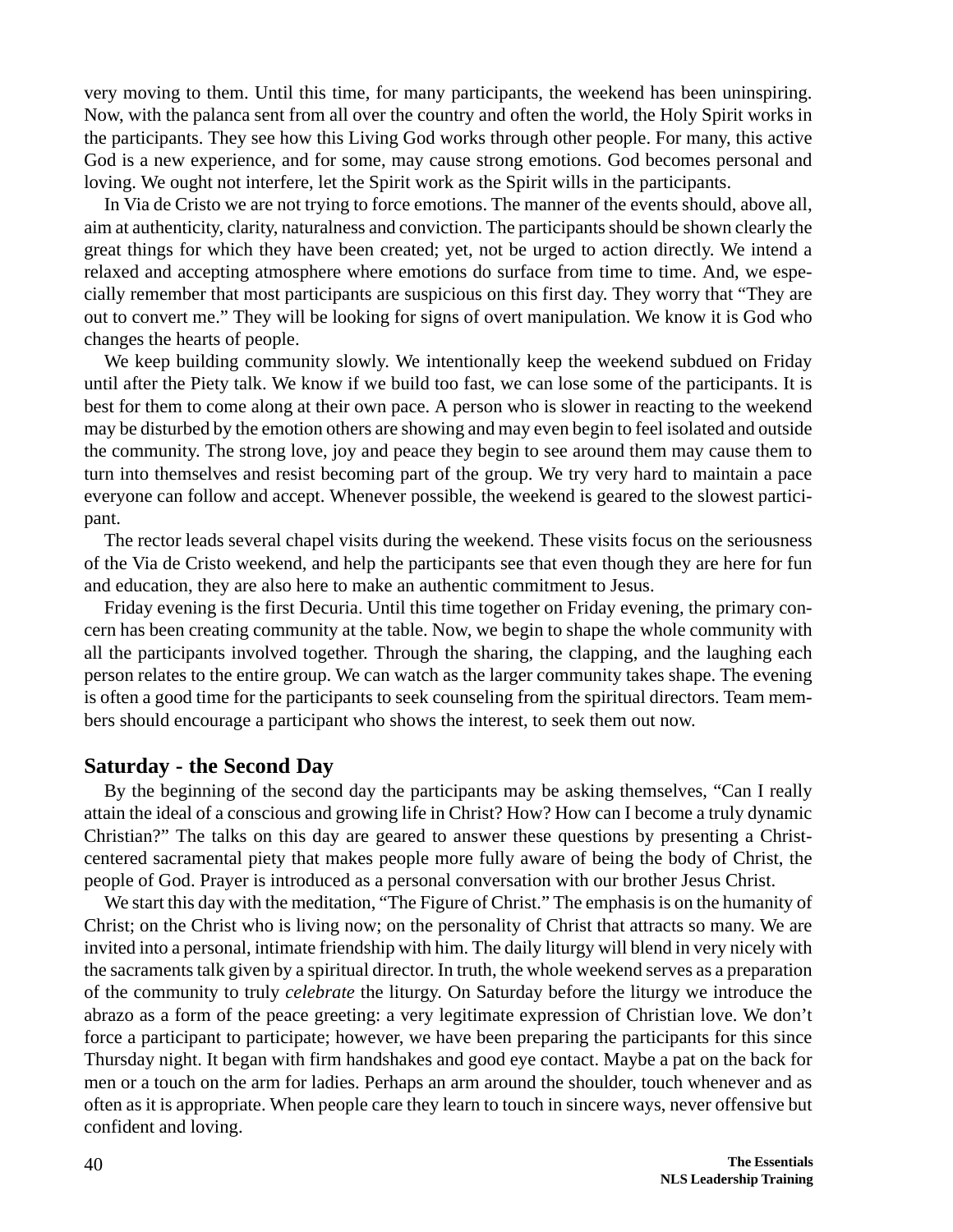The talks today move beyond the ideals, the beauty of the calling, and the importance of the relationship to God, that essential message of the first day. Now the speakers patiently explain how it is done, or to be more precise, how the participants can do it.

#### **Study**

This talk is not a dissertation on study. Rather, its purpose is to make us feel the need to grow in, and deepen our knowledge of, Christ in our life in grace. The talk intends to show that our life in grace is to be conscious and enlightened so we can give testimony to our faith. It gives us the desire to study and appeals to persons at varying levels of intellect. Examples of spiritual reading should be suggested, from the reading of the gospels to the study of other acceptable documents. Other modern methods should also be mentioned such as audio and video tapes, computer programs, and radio.

#### **Means of Grace (Word and Sacrament)**

In this talk we speak of word and sacraments as God himself intervening in our human history and in our human lives in three different stages of time: 1) the wonderful works of God among the people of the Old Testament; 2) the work of Christ in redeeming humanity, in particular his death and resurrection; and 3) the work of Christ in his continuing redemption, making himself present to us through his Church, and in particular ("for you") through the sacraments. Following the theme of the day, this talk is centered on Christ. The means of grace are how Christ personally touches us, making God's forgiveness ours. The listeners also see themselves as having a sacrament-like quality in that they bear God's grace to others.

#### **or**

#### **Grace Filled Days (Day in the Life)**

In some movements, Grace Filled Days is used in place of the traditional sacraments talk developed by the Catholic Cursillo movement. In this style the grace of God is seen as touching our lives from birth through the many events of our life to our death. Each event, baptism, Sunday school, first communion, confirmation, teen years, young adulthood, courting, marriage, occupation, children, grandchildren, old age, and death is part of a grace filled "day."

#### **Action**

This talk, along with the Leaders talk, serves as a transition to the third day of the weekend, where the emphasis is on apostolic action. The purpose of this talk is to show the connection between the life of grace and apostolic action, namely that the life of grace flows into a life of action, that grace causes action, that apostolic action is a logical demand of the life of grace. In a word, to be graced by God evokes a response in us: we must be doing something. The notion of action in this talk can best be presented in terms of love; love for others flowing from our life in grace. Love is action. Love is the foundation of the priesthood of all believers and the essence of living in grace. In our apostleship, Christ asks us, both in word and deed, to give testimony to others concerning our relationship with him. Our commission is to "make disciples of all nations, (by) baptizing...and teaching...."

## **Obstacles to Grace**

The purpose of this talk is to remind us of the real difficulties that we will meet in living the life of grace. The talk is to be totally positive and constructive. The life of the believer is presented as a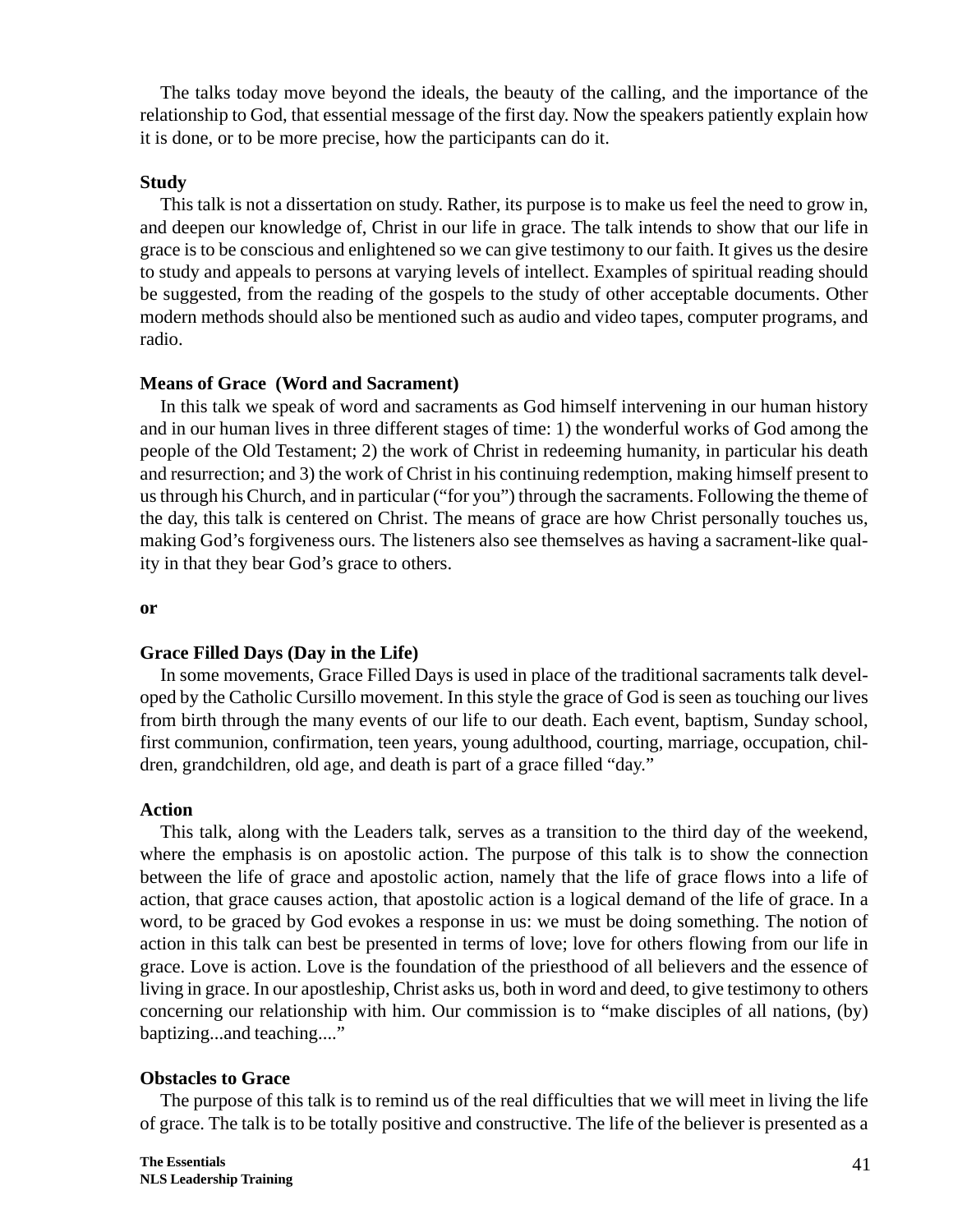joyful and triumphant living in grace in spite of the obstacles we face. The commandments, like the laws of nature, are not meant to be a burden, but a positive guide. Having been obeyed perfectly by Christ; the commandments are obeyed by us as a way of responding to God's grace. Sin is failure to love as we should. Obstacles are seen as tests of our love and are really reminders to love God more through our neighbor. Obstacles are: the devil, the world, and our own flesh, but the greatest obstacles are found in ourselves as attitudes of our mind and heart that frustrate our life and growth in grace (for example, indifference, misunderstanding of real life, not knowing ourselves). The talk is not a tirade against sin, nor does it go into any particular moral problems.

## **Leaders**

This talk is a complement to the Action talk. It points out that in the Church, leaders are not only those who are active in the organizations of the local congregation, but include anyone who bears witness to Christ in his or her sphere of influence in life. Every baptized believer is called in baptism to be a servant, to lead others by being of service to them. An example of each quality or characteristic of leadership should be given. Care must be taken to avoid the impression that every person must possess all the qualities in order to be a leader. Each person may be a leader even if only possessing one of the qualities or characteristics of a leader.

Each table is asked to separately make a chapel visit during the weekend. It is important that there be a complete briefing to the participants before going into the chapel; particularly on the dynamic of freedom. We encourage the participants to be open, free, and honestly express their feelings. The silence in the chapel visit can be very beautiful, but we need to be aware that some feel considerable pressure. We do not pressure anyone into praying out loud if they would prefer not. Often a cross is passed from one person to the next during the visit. To help relieve undue pressure for performance, we tell the participants that they are free to pass it on without saying anything. It is interesting that this is often what they need to feel comfortable in speaking.

## **Sunday - the Third Day**

By the beginning of the third day, most of the participants are beginning to feel renewed, committed, and filled with enthusiasm. On the first day we studied about ourselves and our ideal. On the second day we entered into intimate friendship with Christ. Today our thoughts are projected out into the world. We are told how we can bring Christ to the world in which we live. The third day is a call to apostolic action. The day begins with the meditation, "Christ's Message to the Participant." We hear that Christ has called us: "I have chosen you and have appointed you, that you should go and bear fruit" *(John 15:16)*.

This days talks present the Via de Cristo method, and the Via de Cristo understanding of environment. Each talk presents its part of the method. Candidates are being given instructions on how to operate a successful approach to Christian life. The instructions, therefore, are intended to be as careful and as clear as possible. They are the same sort of instructions that might be given to someone about how to drive a car. The instructions cannot substitute for actually driving and getting the feel of it, but they do need to be provided, and they must be practical.

#### **Environment**

After the morning meditation, there awakens in our soul a desire to do something for Christ. This talk tells us where we have opportunity to work for him. It unfolds the environment of the world, its people and its institutions, where we can be of influence for Christ. We simply cannot transform and Christianize the world in which we live unless we understand it. The emphasis in this talk is on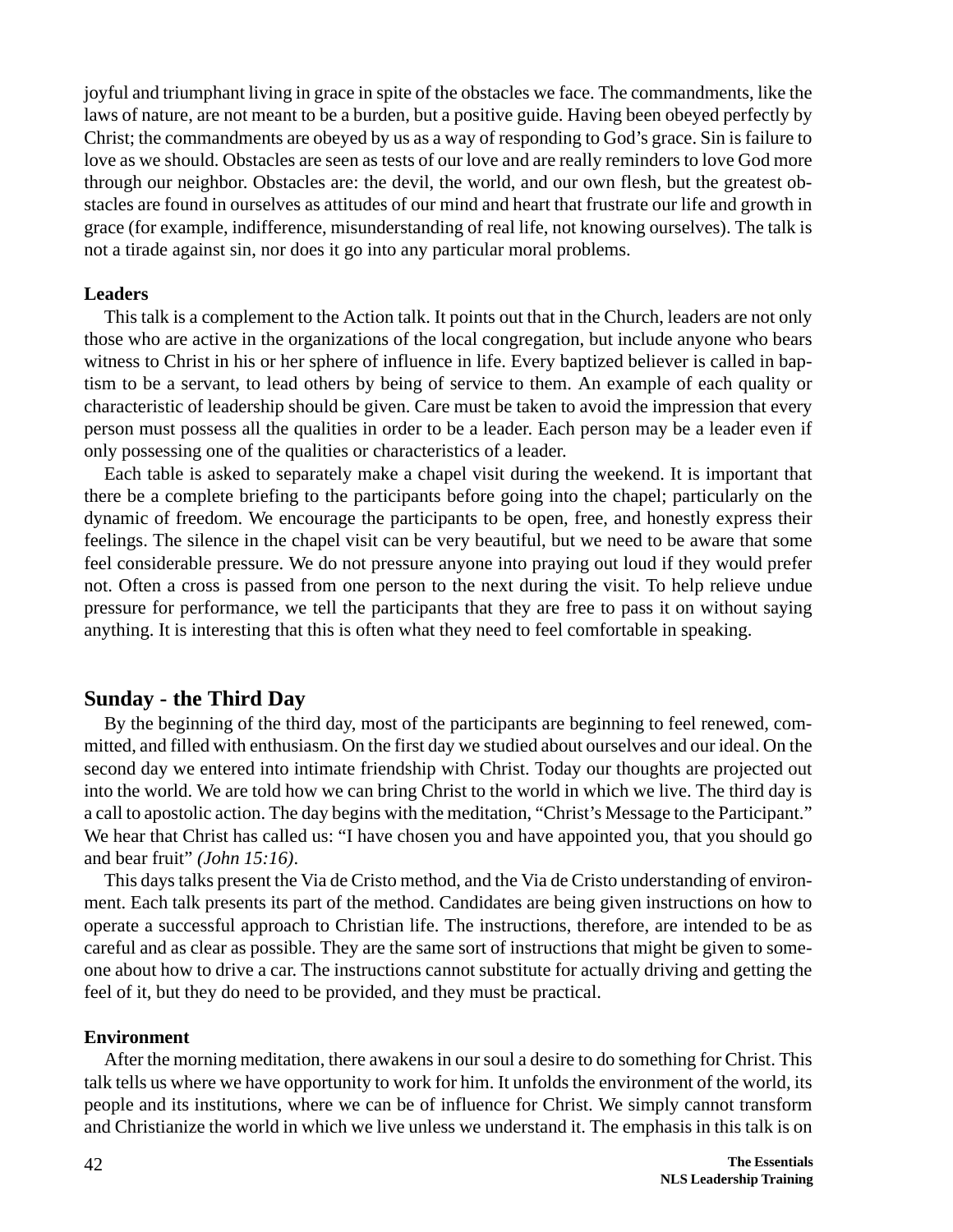our vocation (personal apostleship), bearing witness to Christ in our workplace, our family, our community, wherever we may be. The talk helps us to examine the specific area that God has selected for us in which to work. This talk does not go into the various methods of apostolic action; that will be covered later.

#### **Life in Grace**

At this point in the weekend we are beginning to wonder how we are ever going to maintain, in our daily lives, the awareness of Christ that we are experiencing during these three days. This talk tells us the answer is found in the practices of our own piety. The practices themselves are only the means of maintaining a conscious and growing awareness of Christ in our lives. The purpose of the talk is to explain each one of the practices of piety, study and action, and to show us how to make them a part of our daily spiritual life. We are invited to set up our own plan for our spiritual life and to promise Christ that we will follow it to insure our perseverance after the weekend. We are reminded that this is just the beginning. We will grow and deepen our spiritual lives. We will get new insights into living the life of Christ. So our practices of piety will also change and take on new forms, to keep pace with our spiritual growth.

## **Christian Community in Action**

In this talk we get very specific about the ideas presented in the Action and Leadership talks. We are given examples of what we can do and how we can do it. In Environment we heard about the call to bear witness to Christ in our particular circumstances in life. In this talk we are impressed with the idea of acting as a member of a group. As Christians, we are a group, the people of God, the body of Christ, the Church. Our attitude cannot be individualistic. This talk seeks to dispose us to be active apostles in Church groups as well as through our civic organizations (various examples are given). It's best to give this talk the character of personal testimony, relating practical examples and living stories of Christians acting together. The talk should stress not so much the theory, but the spirit of group action that has succeeded in changing the world. This talk prepares us for the idea of the group reunion in the next talk.

#### **Total Security**

We are assured that what we have experienced during the weekend is not the climax of something, but a new beginning. We can look forward to a richer Christian life because we see new dimensions we never knew existed. The key to our perseverance and growth is the "group reunion." Our experience in Christian living on the weekend makes us aware that we are dependent on others, their prayers, the talks, the table discussions. If we are to continue in this spirit, we will need each other after we return home. The group reunion continues the Via de Cristo weekend experience of living in a Christian community. The group reunion is simply a small community of Christians inspiring each other to grow in the spirit of idealism, involvement, and love that we began to live on the weekend. The ultreya is explained as an extension of the group reunion by being a reunion of groups.

## **Fourth Day**

The theme of this talk is again our perseverance in living the life of grace. The simple rule for us to follow is "contact with Christ and contact with our brothers and sisters." The effectiveness of this talk depends a great deal on the personal conviction of the speaker and the power of persuasion he or she puts into his or her words. Through personal testimony, the speaker shows that it is possible to live and grow in the life of grace throughout the rest of our lives.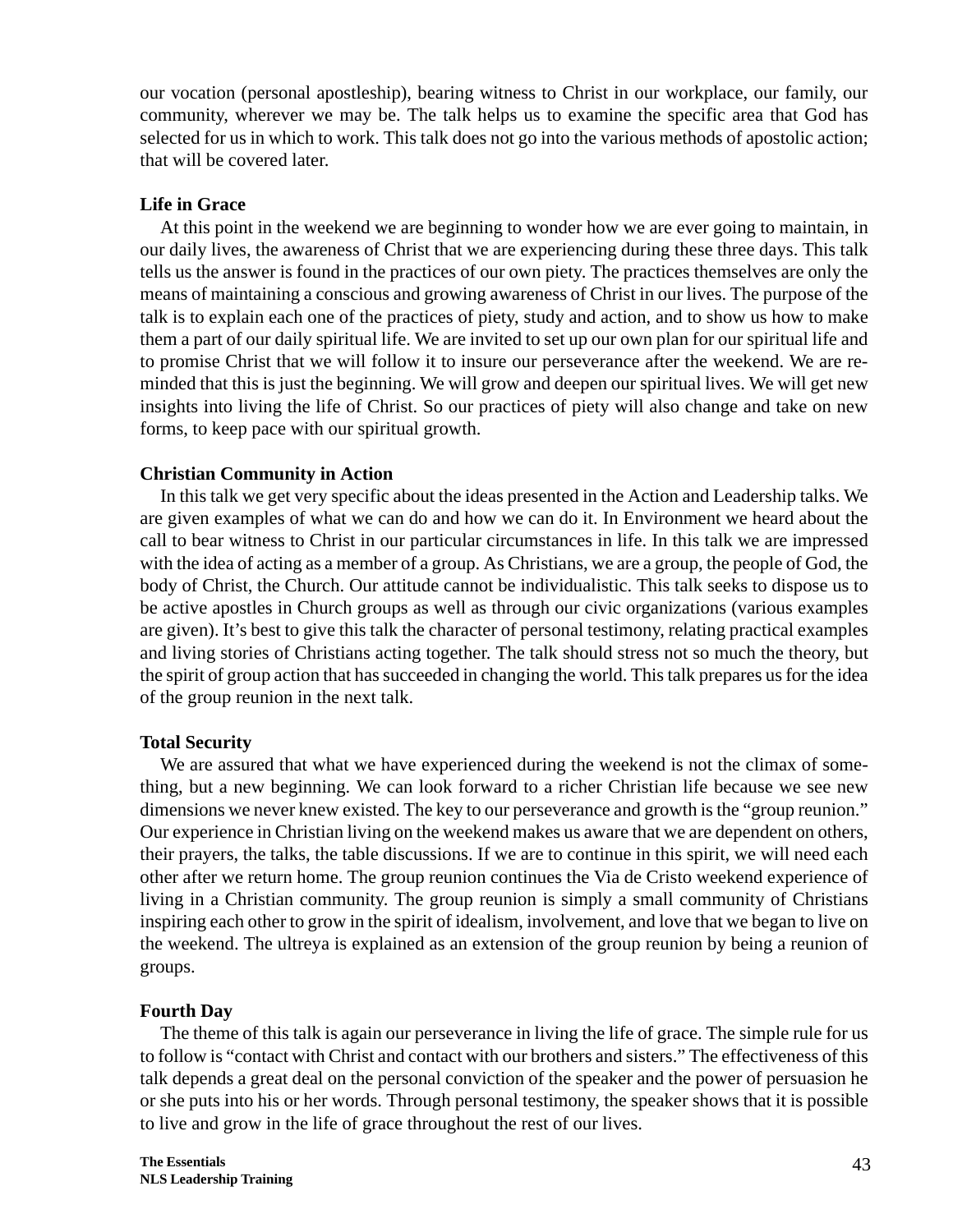#### **Total Security in the Fourth Day**

In some movements, this is the 14th and last talk, incorporating the themes of both the Total Security and the Fourth Day rollos into one talk. All the above notes of the 14th and 15th talks apply to this talk.

On Sunday, there is a danger that the spirit of the weekend will level off or even drag. Often almost everyone is tired, the tight structure of the weekend is being loosened, and the mechanics of the service sheet aren't very exciting. It may seem to some team members as if the whole weekend is falling apart. *We don't panic, and we don't worry, even if someone hasn't gotten the message*. If a person has not opened herself to the group by this time, any attention or concerns we show her will likely turn her further into herself. We must allow the Holy Spirit to work. For some participants, it will take till closing to get the message of the weekend. We absolutely cannot force an authentic religious response from anyone. We must respect the person's freedom to close out the Spirit and choose not to be part of the community. The spiritual encounter must always remain between the participant and God.

The team must again come forward and take the lead. They keep taking notes. They keep discussing. They keep encouraging. After the *Life In Grace* talk they help the participants with the service sheet and suggest a realistic commitment from them. The group reunion is explained during the rector's talk and introduces the Fourth Day program. *The success of the weekend is measured only by how well the participants attend group reunions after the weekend.*

At the closing the participants discover that they are pat of a much larger Christian community. They see that these people, too, really care. The people who come to the closing assure the participants that living the Fourth Day is possible because others are already are living it. At the closing, the emphasis is first on the testimony of the participants and then on introducing the participants into the larger Via de Cristo community. The members of the community who come to the closing must come for the participants. Of course, we always enjoy seeing some of our friends there; but, *the main reason to be at a closing is to welcome the participants into the larger Christian community*.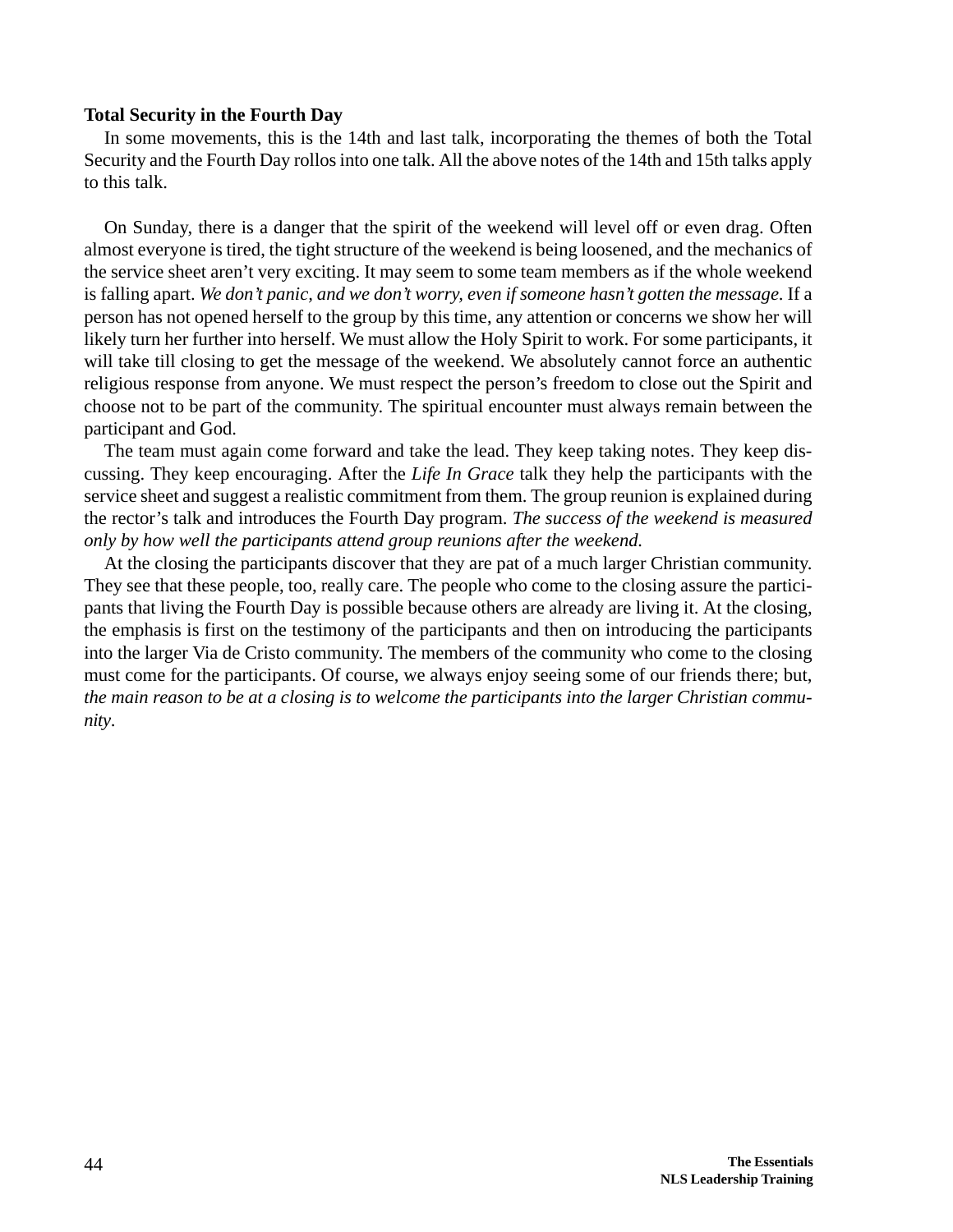The following chart points out how many ways we hope an individual will grow during the three days.

# **Weekend Growth in Spirituality**

| 1) Hearing our name                            | 2) Part of our family                          | 3) Part of a church family                            | 4) Understanding we are<br>part of God's family    |
|------------------------------------------------|------------------------------------------------|-------------------------------------------------------|----------------------------------------------------|
| 1)See others love us                           | 2)Loving ourselves                             | 3) Think and meditate on<br>the words                 | 4) Sharing God's love with<br>others               |
| 1) Rote singing                                | 2) Relate songs to special<br>experiences      | 3) Think and meditate on<br>the words                 | 4) Worship and praise God in<br>songs              |
| 1) Reticent to talk                            | 2) Discuss in small groups                     | 3) Stand in front of a small<br>non-threatening group | 4) Witness to groups and<br>to others              |
| 1)Handshake                                    | 2)Touch                                        | 3) Enthusiastically<br>reaching out                   | 4) Abrazo                                          |
| 1) Pray privately                              | 2) Pray together with a<br>group               | 3) Pray by oneself in a<br>small group                | 4) Lead in prayer                                  |
| 1) Attend worship service                      | 2) Worship attentively                         | 3) Participate in worship                             | 4) Worship in spirit and in<br>truth               |
| 1)Burdened with sin                            | 2) Understand God's mercy                      | 3) Truly desire forgiveness                           | 4)Completely forgiven<br>and free                  |
| 1)Friendly                                     | 2)See joy in others                            | 3) Understand source of joy                           | 4) Have and share the joy of<br>the Lord           |
| 1) Hear about God's grace                      | 2) Better understand God's<br>grace            | 3) Desire to live in grace                            | 4)Live in God's grace                              |
| 1) Define ideals                               | 2) Understand ideals                           | 3) Desire the best ideal                              | 4) Make living in God's<br>grace the ideal of life |
| 1) Priorities mixed up                         | 2) Understand what is<br>important             | 3) Apply the great<br>commandment                     | 4) Priorities in correct order                     |
| 1) Define church                               | 2) Understand WE are<br>the Church             | 3) Understand the<br>Church's mission                 | 4) Help the Church change the<br>world for Christ  |
| 1) Understand piety                            | 2) Utilize practices of piety                  | 3) Grow in relationship to<br>God                     | 4) Turn our whole life over<br>to God              |
| 1) Understand the need for<br>study            | 2)Learn how and what to<br>study               | 3)READ the bible                                      | 4) Develop a study program                         |
| 1) Understand the need for<br>apostolic action | 2) Learn procedures                            | 3) Desire to share Christ                             | 4) Practice apostolic action in<br>daily life      |
| 1) Understand Christian leadership             | 2) Learn the qualities of a leader             | 3) Desire to grow as a Christian<br>leader            | 4) Develop and implement a<br>program to GROW      |
| 1) Understand environment                      | 2) Desire to be God's person<br>in environment | 3) Learn what to do                                   | 4)CHANGE your<br>environment                       |
| 1) Understand Christian<br>community           | 2) Desire to become a part of                  | 3) Learn what to do                                   | 4) Be ACTIVE in Christian<br>community             |
| 1)Persevere                                    | 2) Keep Going!                                 | 3) PERSEVERE                                          | 4) KEEP GOING !!!!                                 |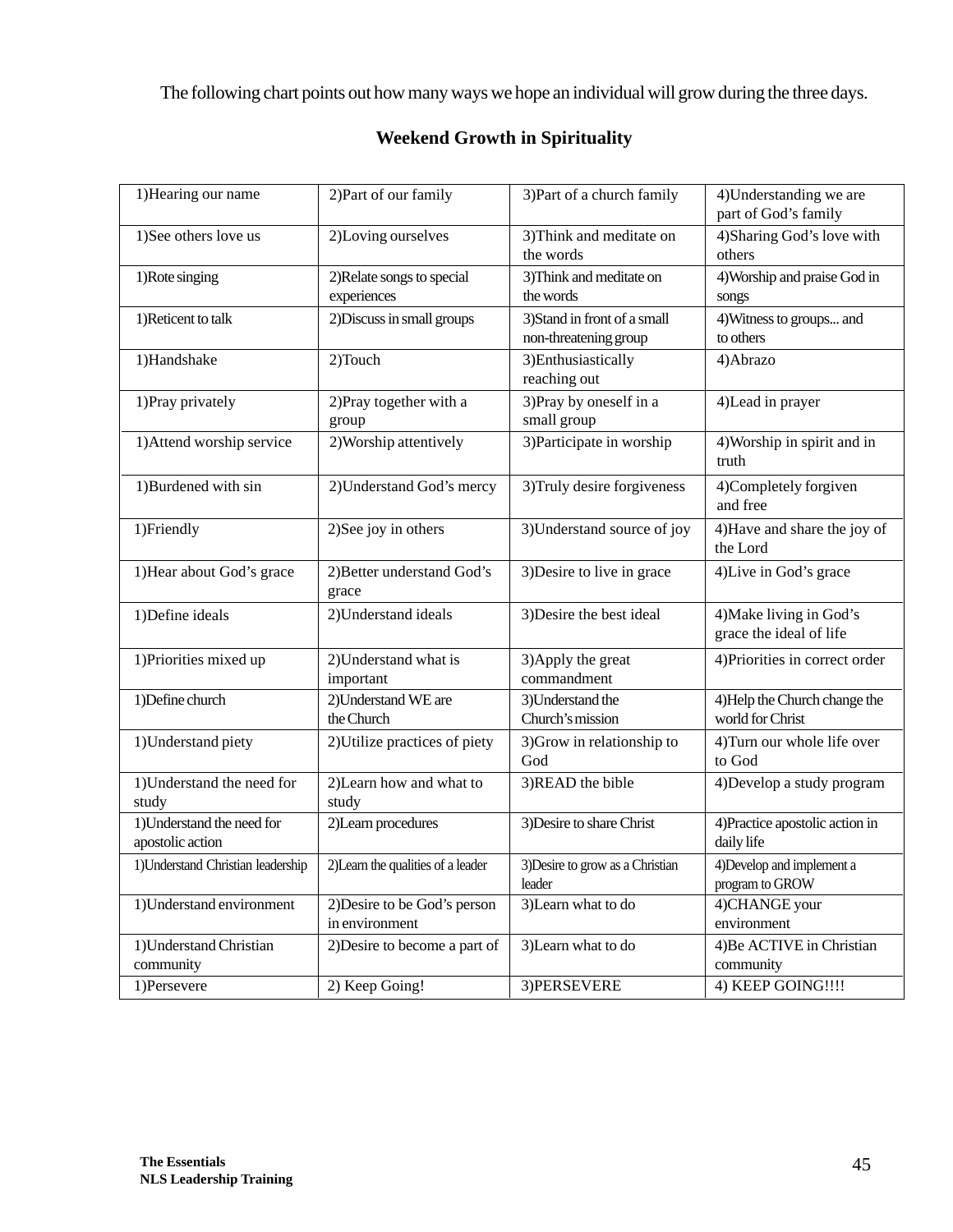## **A Sample Time Schedule**

The following is a sample schedule used in some movements. Most of the detail on any weekend will be determined by individual secretariats as they work through meeting facilities, travel needs, kitchen and dining facilities, etc. It might be appropriate here to again caution against too much of the adiaphorous, so these items are marked with a ‡. It so easily becomes part of the "tradition" and may begin to crowd essential time for free thought, meditation, conversation or discussion.

## **Thursday**

12:00 pm - 6:00 pm - Team arrives and completes last minute preparation (unless team member is a sponsor)

| 6:30 <sub>pm</sub> | Team altar visit                                                     |
|--------------------|----------------------------------------------------------------------|
| 7:30               | Send off (if used $\ddagger$ )(other movements: participants arrive) |
| 8:00               | Arrive at CENTER (if there is a bus ride $\ddagger$ )                |
| 8:45               | Rector introduces self and hands out badges                          |
| 9:15               | Second talk by rector                                                |
| 9:45               | Begin Spiritual Retreat - meditation "Know Yourself"                 |
| 10:00              | Celebration of Repentance - meditation "Waiting Father"              |
| 10:20              | "Way of the Cross" or Examination of Conscience                      |
| 10:55              | To Bed - Silent retreat for participants                             |
| 11:15              | Team meeting                                                         |
| Friday             |                                                                      |
| 5:45am             | Rector, professors and support team arise!                           |
| 6:15               | Participants arise!                                                  |
| 7:00               | Chapel - Silent Retreat ends                                         |
| 7:05               | Meditation "Three Glances of Christ"                                 |
| 7:20               | Prayers by rector                                                    |
| 7:25               | Holy Communion (may be at another time in some movements)            |
| 8:00               | Prayers by rector                                                    |
| 8:15               | <b>Breakfast</b>                                                     |
| 8:45               | Jokes                                                                |
| 9:10               | To rollo room, introductions and table assignments                   |
| 9:55               | Talk by rector - distribute roster sheets $(\ddagger)$               |
| 10:00              | <b>Ideal</b>                                                         |
| 10:30              | Table discussion                                                     |
| 10:50              | Posters                                                              |
| 11:10              | Break - Singing - Picture $(\ddagger)$                               |
| 11:30              | <b>Grace</b>                                                         |
| $12:15 \text{pm}$  | Table discussion                                                     |
| 12:35              | Posters                                                              |
| 12:55              | Lunch                                                                |
| 1:20               | Jokes                                                                |
| 1:30               | <b>Break</b>                                                         |
| 1:55               | Singing                                                              |
| 2:00               | Laity                                                                |
| 2:30               | Discussion                                                           |
| 2:50               | Posters                                                              |
| 3:10               | Break and walk outside                                               |
|                    |                                                                      |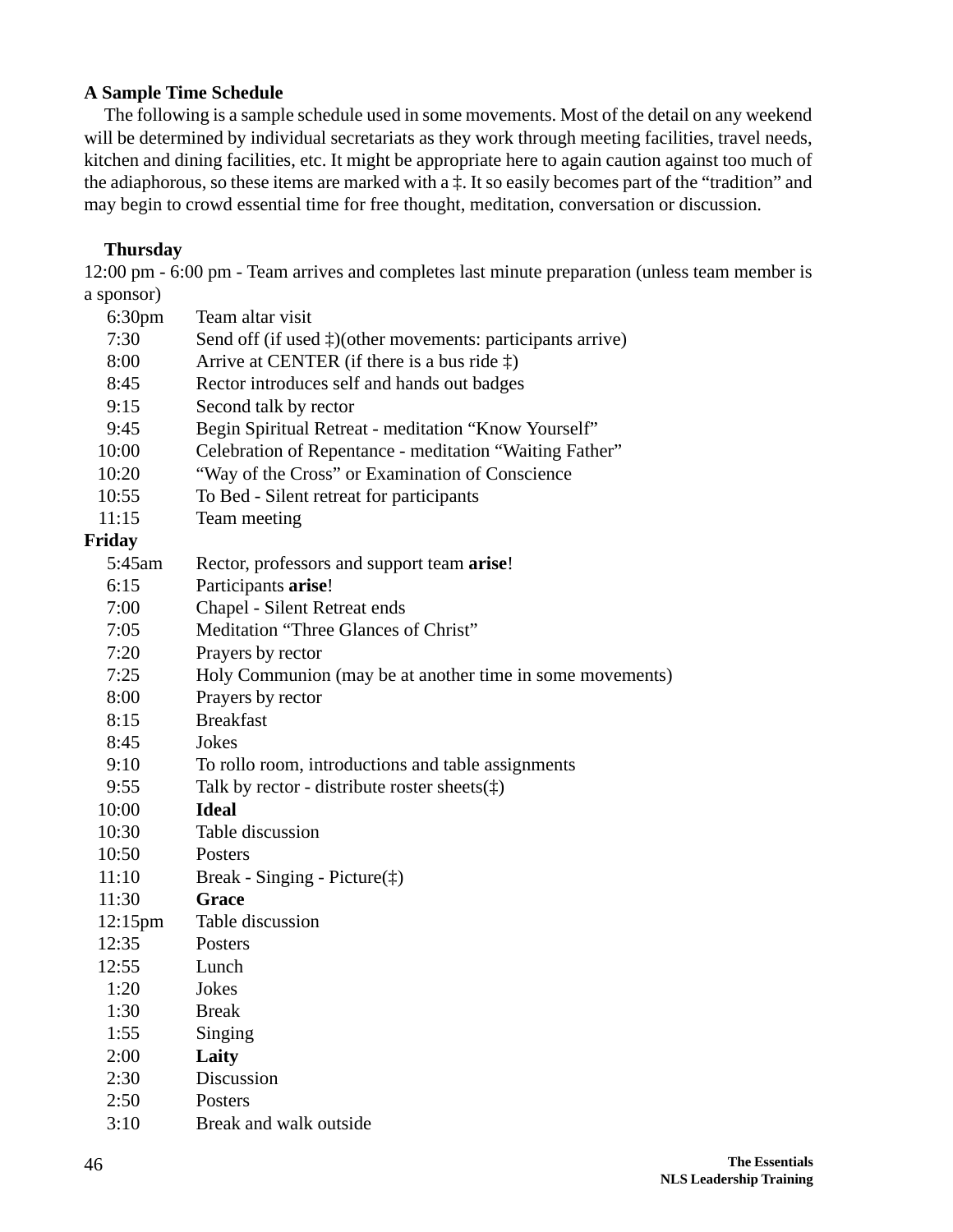| 3:30            | <b>Grace In Action (Palanca)</b>                                                          |
|-----------------|-------------------------------------------------------------------------------------------|
| 4:30            | Table discussion                                                                          |
| 4:50            | Posters                                                                                   |
| 5:05            | <b>Break</b>                                                                              |
| 5:15            | Singing                                                                                   |
| 5:20            | <b>Piety</b>                                                                              |
| 6:00            | Talk by rector                                                                            |
| 6:10            | To chapel $(\ddagger)$                                                                    |
| 6:30            | Dinner                                                                                    |
| 6:50            | Jokes                                                                                     |
| 7:00            | <b>Break</b>                                                                              |
| 7:15            | Table discussion                                                                          |
| 7:35            | Posters                                                                                   |
| 8:00            | <b>Decuria Meeting</b>                                                                    |
| 10:00           | To chapel (some movements: Way to the Cross follows Piety $\ddagger$ )                    |
| 10:20           | <b>Bed</b>                                                                                |
| 10:45           | Team meeting                                                                              |
| <b>Saturday</b> |                                                                                           |
| 5:45am          | Rector, professors and support team arise!                                                |
| 6:15            | Participants arise!                                                                       |
| 7:00            | Chapel                                                                                    |
| 7:05            | Meditation "Figure of Christ"                                                             |
| 7:20            | Prayers by rector                                                                         |
| 7:25            | Holy Communion (may be scheduled amid or following Means of Grace talk in                 |
|                 | some movements)                                                                           |
| 8:10            | <b>Breakfast</b>                                                                          |
| 8:35            | Jokes                                                                                     |
| 8:45            | <b>Break</b>                                                                              |
| 8:55            | To rollo room - singing                                                                   |
| 9:00            | <b>Study</b>                                                                              |
| 9:30            | Talk by rector                                                                            |
| 9:40            | Table discussion                                                                          |
| 10:00           | Posters                                                                                   |
| 10:15           | <b>Break</b>                                                                              |
| 10:25           | Singing                                                                                   |
| 10:30           | <b>Means of Grace, Word and Sacrament</b>                                                 |
| 11:15           | Break $(\ddagger)$ In some movements this talk is only 60 minutes or less) Holy Communion |
|                 | may take place here                                                                       |
| 11:20           | <b>Means of Grace, Word and Sacrament Rollo Continues</b>                                 |
| 12:15           | Luncheon                                                                                  |
| 12:35           | Jokes                                                                                     |
| 12:45           | <b>Break</b>                                                                              |
| 1:00            | Table discussion                                                                          |
| 1:20            | Posters                                                                                   |
| 1:40            | Singing                                                                                   |
| 1:45            | <b>Action</b>                                                                             |
| 2:15            | Table discussion (start chapel visits)                                                    |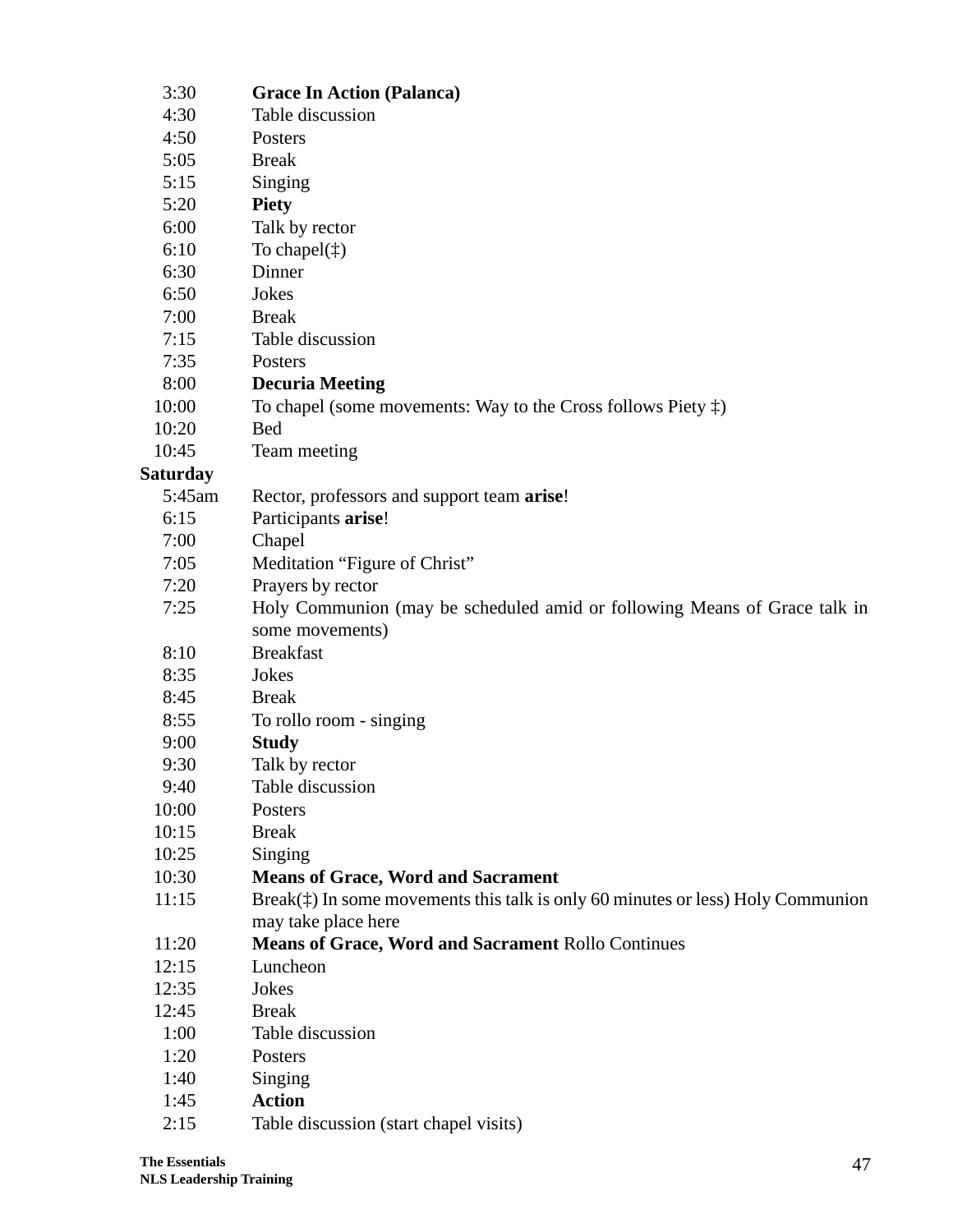| 2:50                | Posters                                                                     |
|---------------------|-----------------------------------------------------------------------------|
| 3:15                | <b>Obstacles to Grace</b>                                                   |
| 4:00                | Table discussion                                                            |
| 4:20                | Posters                                                                     |
| 4:35                | Break/walk/singing                                                          |
| 5:00                | <b>Leaders</b>                                                              |
| 5:40                | Table discussion                                                            |
| 6:00                | Posters                                                                     |
| 6:15                | More general palanca - singing                                              |
| 6:25                | Dinner (in some movements, a great banquet)                                 |
| 7:00                | Serenade( $\ddagger$ not done until supper on Sunday in some movements)     |
| 7:30                | <b>Break</b>                                                                |
| 7:50                | Decuria meeting                                                             |
| 9:50                | To chapel                                                                   |
| 10:10               | <b>Bed</b>                                                                  |
| 10:30               | Team meeting                                                                |
| <b>Sunday</b>       |                                                                             |
| 5:45am              | Rector, professors and support team arise!                                  |
| 6:15                | Participants arise (and PACK?)(Participants may be serenaded awake by team) |
| 7:00                | Chapel                                                                      |
| 7:05                | Meditation "Christ's Message to the Participant"                            |
| 7:15                | Prayers by rector                                                           |
| 7:20                | Holy Communion (this is scheduled later in some movements)                  |
| 8:00                | <b>Breakfast</b>                                                            |
| 8:20                | Jokes                                                                       |
| 8:25                | <b>Break</b>                                                                |
| 8:35                | To rollo room - singing                                                     |
| 8:45                | <b>Environment</b>                                                          |
| 9:15                | Table discussion                                                            |
| 9:35                | Talk by rector                                                              |
| 9:45                | <b>Life in Grace</b>                                                        |
| 10:15               | Talk by rector                                                              |
| 10:25               | Table discussion                                                            |
| 10:45               | <b>Break</b>                                                                |
| 11:00               | <b>Christian Community In Action</b>                                        |
| 11:30               | Table discussion                                                            |
| 11:50               | Lunch                                                                       |
| 12:20 <sub>pm</sub> | Jokes                                                                       |
| 12:30               | <b>Break</b>                                                                |
| 12:45               | <b>Total Security</b>                                                       |
| 1:15                | Table discussion                                                            |
| 1:35                | Service Sheets (to chapel) $(\ddagger)$                                     |
| 1:45                | <b>Break</b>                                                                |
| 2:00                | <b>Fourth Day</b>                                                           |
| 2:30                | Table discussion                                                            |
| 2:50                | Special Palanca $(\ddagger)$                                                |
| 3:20                | Sad Rollo( $\ddagger$ has many titles) (after CCiA in other movements)      |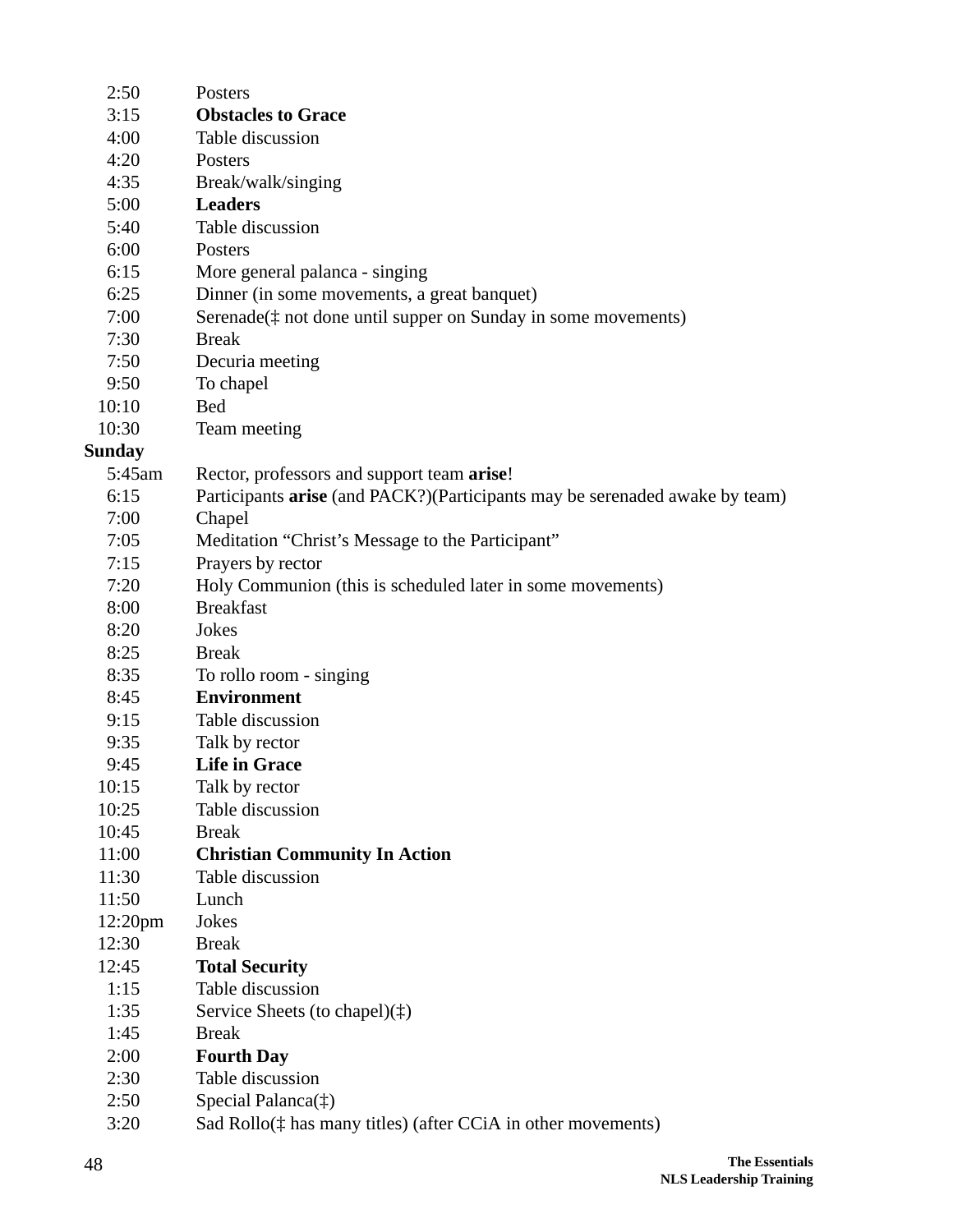- 3:40 Pie and coffee
- 4:00 Break
- 4:15 Talk by rector (some movements have "Apostolic Hour" here and give crosses to the participatns) (supper may follow in some movements, after which the Fourth Day community surprises participants with a serenade)
- 4:45 **Clausura**

#### **Capsule of Clausura Bulletin** *(used in some movements*‡*)*

Enter singing "De Colores"

Welcome by rector and introduction of new participants

Introduction of visiting clergy

Fourth Day speaker(s)

- Distribution of crosses (as new participants kneel)(may have been done earlier in some movements)
- Closing liturgy some movements combine weekend participants, team and fourth day community in the third Holy Communion service of the weekend, with the "offering" being the sharing by the new participants.

#### **Developing a Via de Cristo Talk or Rollo**

A Via de Cristo talk or rollo implies more than just a "talk" but it is definitely NOT a sermon. It is a talk, illustrated with sharing and examples. It is a talk by a person who is living what they are saying. In the talk one can "see" Christ in the person, as well as "hear" Christ from the person. If the speaker tells about herself, about what she thinks, about what she does, about what has happened to her, and about what Jesus has done for her; no one can argue. If the speaker tells others about her experiences, they can "relate." As people we all have very similar wants, needs, cares, and drives. Stories about others are good, but not as good as "my" story. The talk is a message on a subject, but it is my story, my version, how I feel.

We try to select people who can "illustrate" the talk with their lives. If a person has a good study program, she can give a good Study rollo. If he has turned his whole life to Christ, he can give a good Piety rollo, etc. A person can share what she does, how she does it, what she thinks, what the Lord has done for her.

Giving a talk takes a special kind of discipline, humility, and technique. If the unified message of the weekend is to come through, each speaker must cover the assigned part in the way that it was designed. All talks center on the good news of the saving action of Jesus Christ. "Make the sharing of God's Grace with others your Ideal for the rest of your life," is the consistent theme. We start with the definition of Ideal, build slowly, each rollo in sequence, each building on the last one, until the picture is complete. All this has to be surrounded with God's love and grace so the Holy Spirit can be effective in each person, both participants and team members.

It might be helpful to think in terms of there being one rollo with 14 or 15 parts. The talks build gradually one upon the other from Friday morning to Sunday night. Because of the carefully worked out progression, it is crucial that each talk be done accurately, in its own style, and not say too much. Each rollo does a predetermined job in a definite way. Only the points in the talks outlines should be made, and no others.

If each speaker makes only the points in the talks outlines, a more effective overall job will be done. If something is left out, a part of the picture will not come through. If more is added, it will usually obscure the purpose of the talk and the flow of the weekend. For example, it has happened that the Laity talk was given with an enthusiasm for changing the world that should only appear in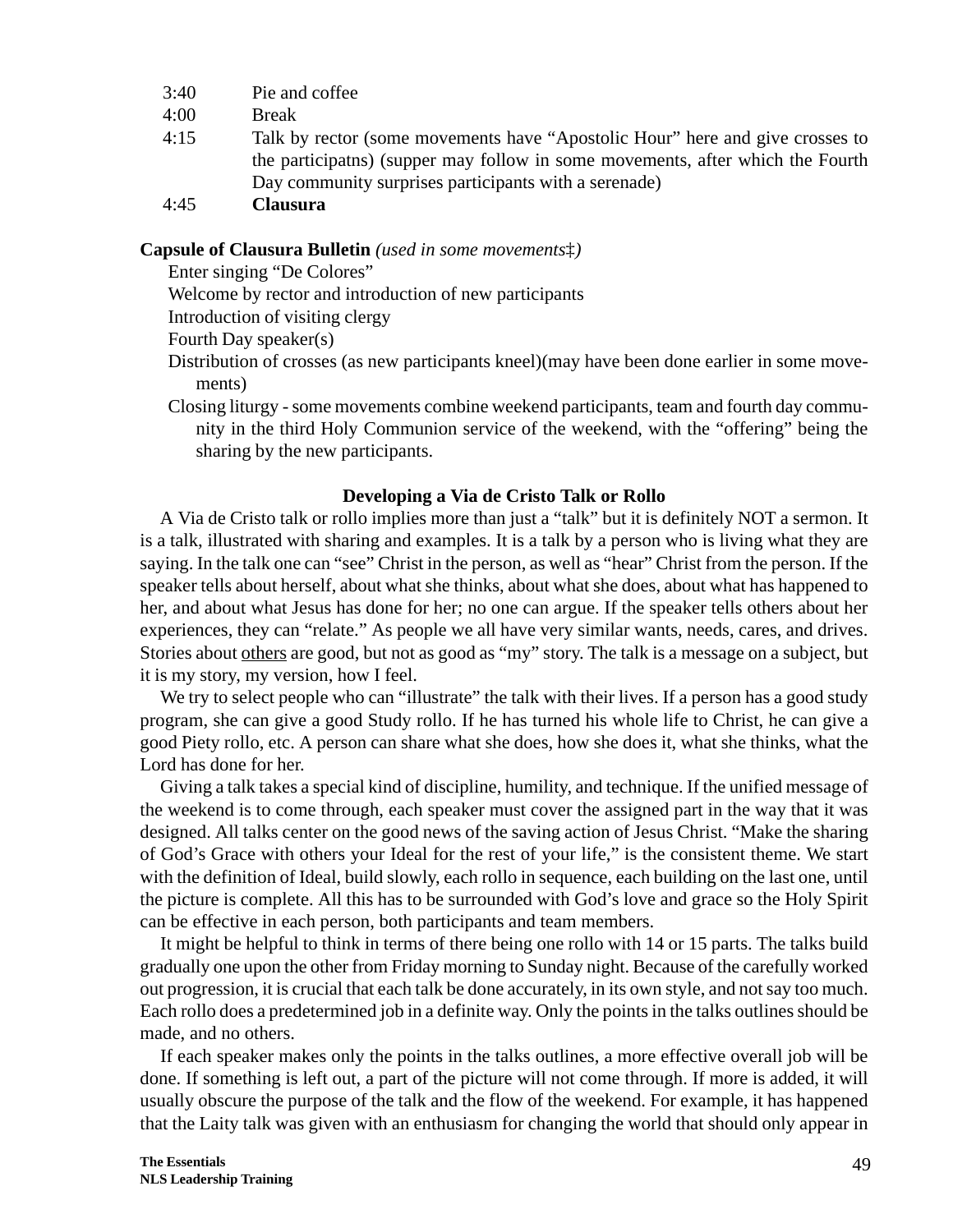the Fourth Day talk. Some early speakers have said things about being an apostle that should not be said until Christian Community in Action.

Even though the progression of points needs to be followed closely, the talks should not be "canned" or "rigid." Creative writing and speaking abilities are called upon to prepare a talk unique for each weekend and each speaker. The outline remains the same, but the speaker must give new life to it each time. It is important to use inclusive language, and be sensitive to people who are married/single, female/male. The Via de Cristo talk manuals are gender neutral. But a speaker may feel more comfortable using one gender.

Each talk, in its own way, will do two things: explain some part of the picture or method, and then, urge and inspire the listener to act on what is presented. The opening talks should explain Christianity, both intellectually and practically. By making the Christian ideal seem very attractive, the talks should evoke a response in the listeners to change their lifestyles as followers of Christ. The final talks should lay out a concrete method with definite steps and, by recounting one's own experience of renewal, inspire enthusiastic action on the part of the listeners. When the talks are given correctly, the listener will see a vision gradually unfold, and will be intrigued by the development up to the last minute of the last day.

Any rollo will only be successful to the degree that the speaker is available as the instrument of the Holy Spirit in its preparation and presentation. Examples (witnesses, or personal sharing) should help make a point; therefore they need to be selected with care and prayer. Any example is a living parable. We do not wish the example to lead the listener astray. Again, it is important to be aware of the progression of the talks and give only those examples that fit the points of the talk. Timing of the talk and within the talk is almost as important as keeping to the outline. Monologues tend to get longer each time given, and lengthy monologues are more appropriate in group reunions, ultreyas, or small groups in the congregation.

We start Thursday evenings with a "heavy" spiritual experience, the Celebration of Repentance and the Spiritual Retreat (silence). So, on Fridays, and the first rollo, we start very "low key." This builds up all the way to Sunday afternoon with the personal Palanca and the Clausura. It's a gradual building, and each morning it begins anew. More intellectual in the morning and then later challenging the participants will and finally their heart. Ideal is very "low key", no sharing at all. Laymen has a little sharing. Piety, on Friday night, has heavy sharing. Saturday morning, Study, has little sharing; Action, more; Leaders, on Saturday night, has a great deal of sharing. Environment, Sunday morning, some sharing, Christian Community, more; Fourth Day a great deal. Your talk, when synchronized with the other, will give this flow, this dynamic to the weekend.

Each Rollo relates strongly to some, not to all. Each speaker relates strongly to some, not to all. God uses each team member differently; but, God does use each! We are all his instruments! One person tells another person, "Jesus is alive! He's here for you!"

There is no "right" or "wrong" way to write a rollo. It is the speaker's rollo, and she can say whatever she chooses, or better, whatever God leads her to say. She has to be very careful what she says, but, more so why she says it. In her sharing, does she want to shock the hearer to feel sorry for her? She must really think: "Why am I saying what I say?" Especially when sharing! Am I saying this to brag?... to show off?... to show how intelligent I am?... to make others think I'm really something?

"I am giving this rollo because I feel that I was called by the Lord to give it. I'm giving this rollo because I love Jesus, and I want others to love him, too. Lord help me to get out of the way when you talk through me. Don't let me put myself between you and them!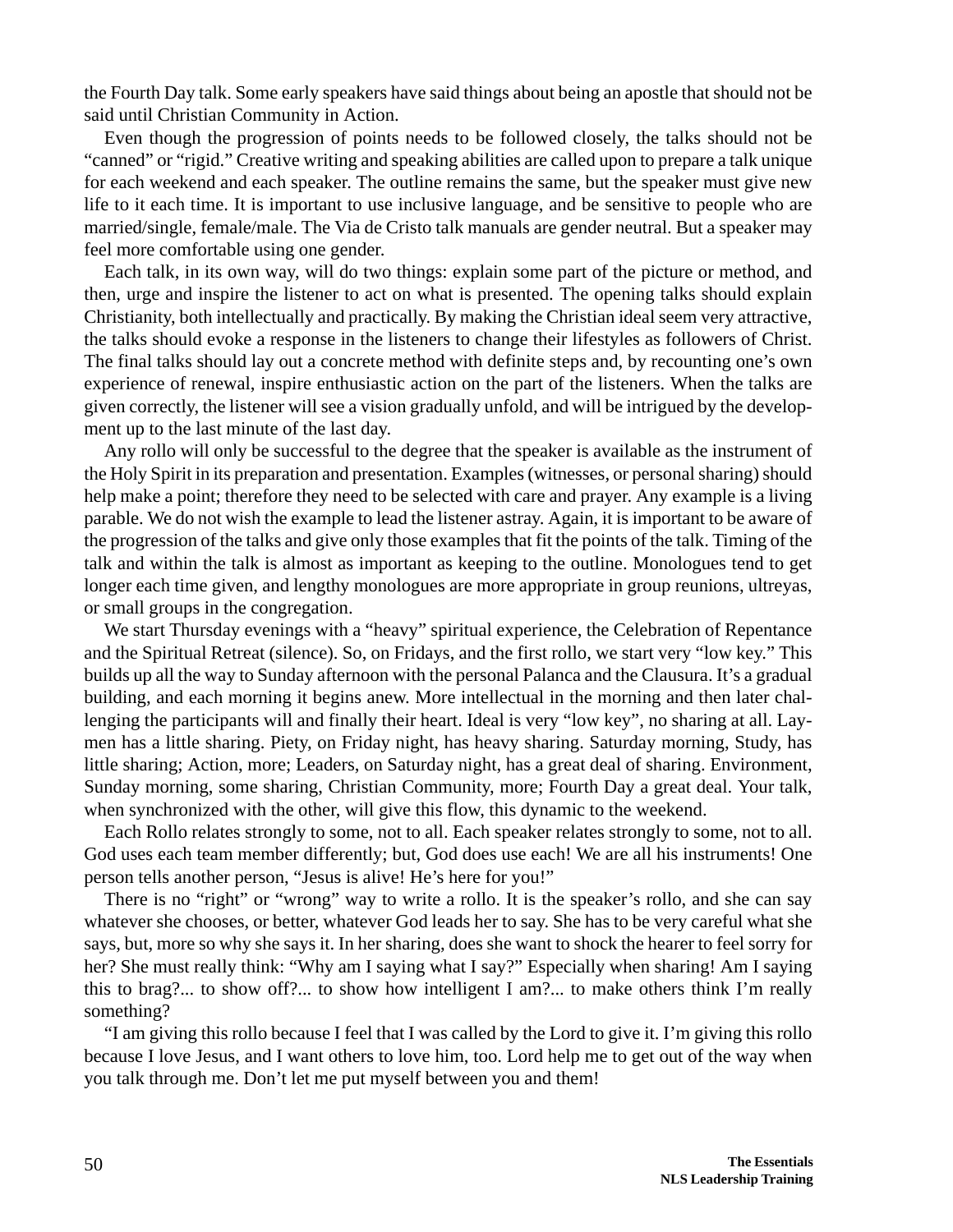## **"I'm Part of a Miracle!"**

Summary points for preparing a talk

- 1. It is presumed that you are living what you teach.
- 2. What is not studied is not known. What is not known cannot be communicated.
- 3. What is not lived is not experienced. What is not experienced cannot be shared.
- 4. The text of a rollo is built on prayer, study, knowledge, experience.
- 5. Consider the 14/15 talks of the Via de Cristo as one talk, of which you have a part, therefore cover only your part.
- 6. A rollo should be attuned to all keep it clear, bright, and within the grasp of everyone.
- 7. Each rollo to be effective depends on its:
	- a. objective (the main points of the outline)
	- b. style (the manner in which it is given)
	- c. situation (how it relates to the other talks)
	- d. environment (the general feeling of the participants at the time of the rollo)
	- e. technique (how the material is presented)
- 8. Each rollo does two things:
	- a. explains part of a picture.
	- b. inspires the participants to do what is presented.
- 9. Examples should be used with care. Use only examples that explain the point, and that are relevant.
- 10. The rollo is not given to simply say something good, but to say what must be said.
- 11. Each rollo progresses from low key on the first day to high on the third day. Keep the rollo on the proper key.
- 12. Don't make the rollo confusing, with too many details and examples the main points must stand out.
- 13. The most efficient speaker is the one who knows where hthe rollo is leading. Give the participants a road to follow without sidetracking.
- 14. Read again the outline for the rollo. Determine the main points. Study them. Write down the main points. Fill in with details and examples. Their use will depend on the rollo's objective, style, situation, environment, and technique.
- 15. If the outlines are followed, the points will be made, provided they are understood by the speaker.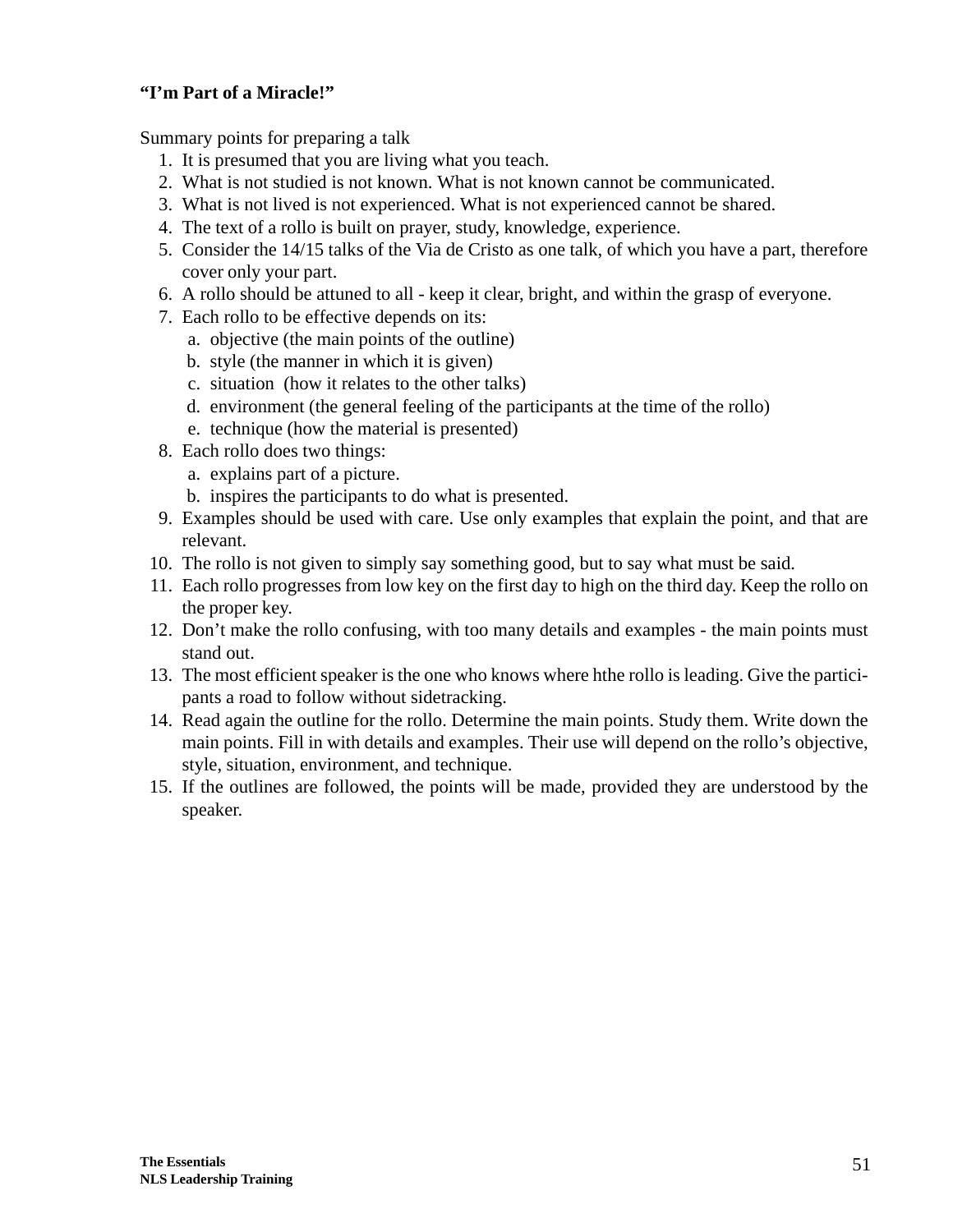#### **A Prayer**

Dear Lord,

Please help me in the preparation and giving of this rollo. Please calm my heart and head that I may think. Stop my knees from shaking and quiet the pounding heart in my chest. Instead of fear, fill me with joy at this opportunity to share my thoughts with others.

Please let my thoughts be worth hearing, and give me the words to express them well. But don't let me take myself too seriously, or worry if I make a mistake.

Help me to remember that to be warm and human is generally to be interesting; that to be honest is generally to be effective; and that a laugh is worth more than empty eloquence.

Let me avoid generalities and high-sounding abstractions. Let me speak in parables; the way you did.

Give me some small human measure of your divine yet simple power. Oh Jesus, who moved the multitudes, help me to reach this one small group.

Thank you for being with me as I prepare and deliver this rollo.

#### **Critiquing Process**

Every talk is critiqued before it is delivered on a weekend. The critiquing process is vital to proper talk preparation. When we say critiquing we are not referring to the traditional "grading" that occurs in education. We wish to assist the speaker in communicating the message of the particular talk.

Every effort should be made to make positive references to the speaker. The hearer should inquire about any concerns she might have, especially if any sharing does not seem to illustrate the point. If there was a particular point that "got to you" share that fact. If there was a point that was unclear to the hearer, then ask for clarification and encourage the speaker to include that in her talk.

Another dimension of critiquing is similar to that used in the Ultreya. When a particular point is similar to the hearer's experience, that needs to be affirmed. When the hearer's experience is completely different that, too, needs to be shared. It is very likely that there are others who will have experiences similar to the critiquer and that needs to be included in the rollo.

Someone should be appointed to be sure the primary points of the rollo are covered and that it teaches what was intended. A timer should be assigned to give the exact length of the talk so necessary adjustment can be made. And a spiritual director should review the talk for doctrinal content.

#### **Talks and Meditations**

| 1 Rector's Opening Talk | 12 Means of Grace (or Day in the Life)                |
|-------------------------|-------------------------------------------------------|
| 2 Know Yourself         | 13 Action                                             |
| 3 Waiting Father        | 14 Obstacles to Grace                                 |
| 4 Three Glances         | 15 Leaders                                            |
| 5 Ideal                 | 16 Christ's Message to the Participant                |
| 6 Grace                 | 17 Environment                                        |
| 7 Laity                 | 18 Life in Grace                                      |
| 8 Grace in Action       | 19 Christian Community in Action                      |
| 9 Piety                 | 20 Total Security or Total Security in the Fourth Day |
| 10 The Figure of Christ | 21 Fourth Day or Total Security in the Fourth Day     |
| 11 Study                | 22 The Closing and Fourth Day Entry                   |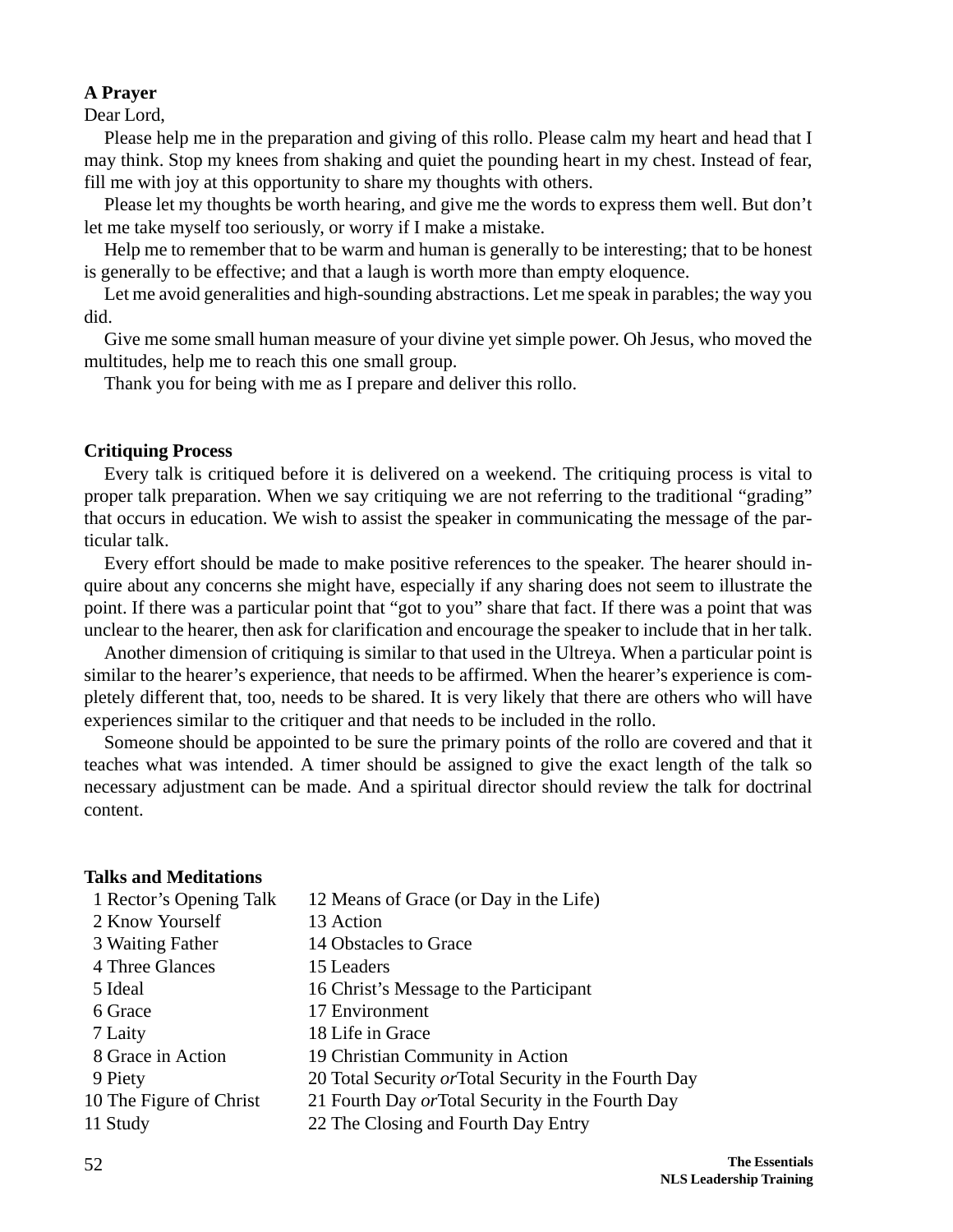## **Condensed Outlines**

For all talks of the Via de Cristo weekend

1. Opening Talk

Introduction What is the three-day weekend (Via de Cristo?) Purpose of the Via de Cristo For whom is the weekend intended? How to obtain the greatest benefit from the weekend experience How will it be accomplished? Beginning our Via de Cristo properly

2. Meditation - "Know Yourself"

What is a meditation? Matthew 6:26-34 - How do you think the disciples reacted to this? We each need times for reflection. Luke 10: 41-42 - the Martha syndrome We can challenge and change by asking fundamental questions. Socrates, "Know yourself." Augustine, "That I may know you, O Lord, and that I may know myself." The Via de Cristo - Fill our heads with ideas and our hearts with fire!

3. Meditation - "Waiting Father"

Christ pictures God in the parable of the Prodigal Son - Luke 15:11-24 Every man's story. The cruel insult. Father's release "He can never be mine by force." The mad search for satisfaction in things and fun. The difficulty and decision to return. The incredible joyful welcome.

## **Day One**

4. Meditation - "Three Glances"

Introduction - eyes as instruments of communication Rich young ruler - Mark 10:17-22 Why can't we trust Jesus instead of ourselves? Judas - John 6:66-71 What keeps us from seeing Jesus' glance of love? Peter - Mark 14:27-31 - trust in himself Luke 22:54-62, but he repented and we have John 21:15-17 What does Jesus see in our hearts? Our minds? What do we see?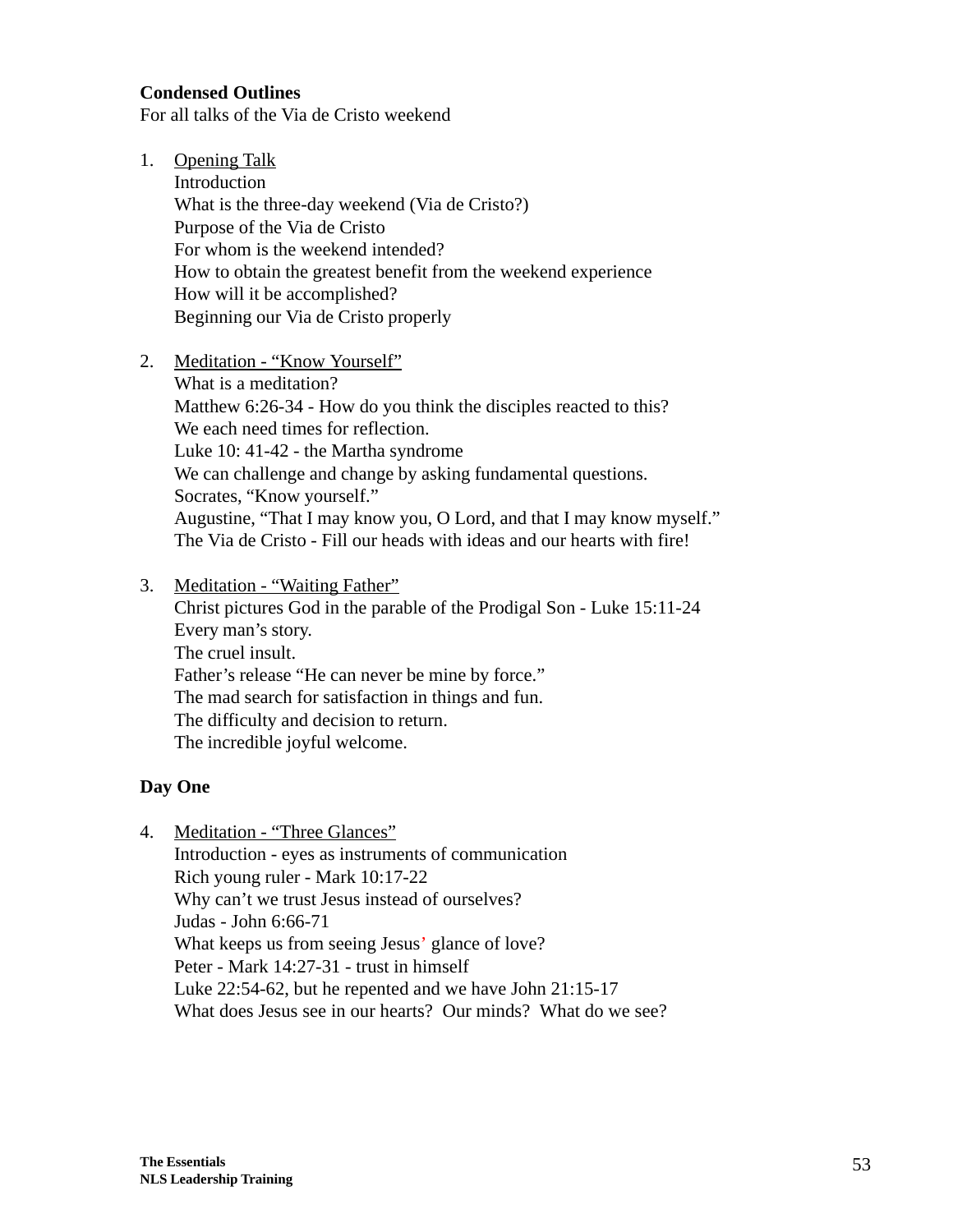5. Ideal

Introduction Consequences of being human Limitations of being human Despite limitations, persons have limitless hopes and dreams Self-giving is a measure of a person's human development Process of becoming fully human What is an ideal? Qualities of an authentic ideal Influence of the authentic ideal on life Kinds of ideals Necessity of knowing our ideal

6. Grace Introduction, three R's of God's grace Revelation of God's grace Rudiments of God's grace Results of God's grace

7. Laity

Introduction God's plan for the world What is the Church? Mission of the Church Specific mission of the layperson Characteristics of the laity's mission **Conclusion** 

8. Grace in Action

Introduction How does God help us live the life of grace? Why do we need God's help? When does God help us? How does God help us? How much help does God give? Responsibility Role of prayer in asking for God's help Conclusion

9. Piety

Introduction False piety Authentic piety Style of piety Acts of piety - nourish a life of piety Conclusion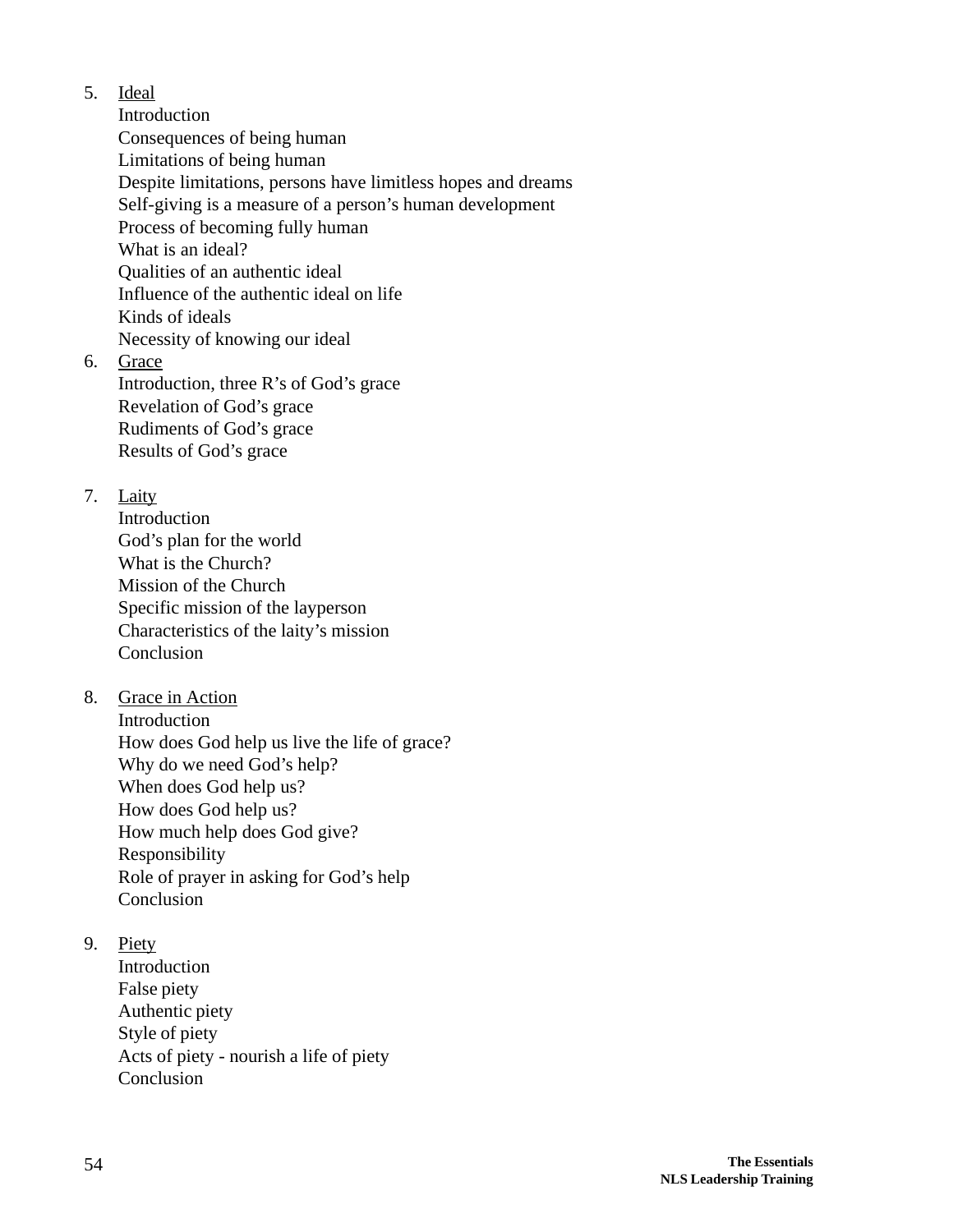### **Day Two**

- 10. Meditation "The Figure of Christ" John 1:1-26 How can we truly know Jesus? Jesus true God. Jesus true man. Jesus subject to all the things of humanity. Jesus the one mediator. Philippians 2:8-11 Jesus our brother
- 11. Study

Introduction Definition: applying minds to learn the truth Need for study Objectives of study Methods of study Obstacles to study: cowardice, childishness Remedies to obstacles: courage, childlike humility Resources for study Conclusion

12. Means of Grace, Word and Sacrament Introduction: means of grace central in life of Church Jesus is the means of grace Word and sacrament as means of grace Word of God Holy Communion Holy Baptism Sacramental character of the Christian life Conclusion: the mark of the cross

#### OR Grace Filled Days (Day in the Life)

Introduction Baptism Lord's Supper Confirmation Marriage Children Ministry Death Conclusion

#### 13. Action

Introduction What is apostolic action? False concepts of apostolic action Authentic apostolic action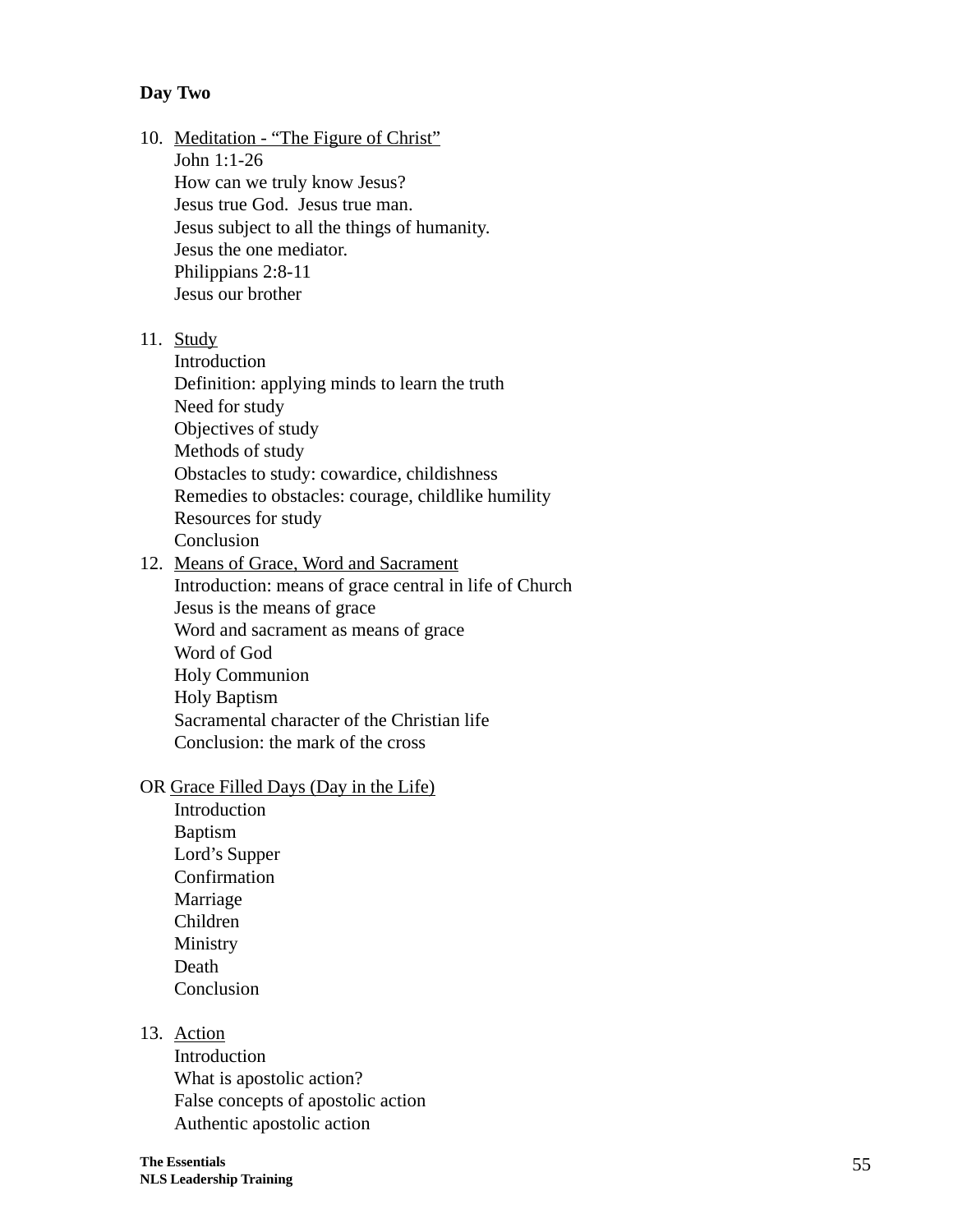Qualities of apostolic action Method of action

- 1. Make a friend
- 2. Become a friend
- 3. Bring your friend to Christ
- 14. Obstacles to Grace
	- Introduction Definition God's plan Man's sin and obstacles to grace God's remedy for our obstacles Conclusion
- 15. Leaders
	- Introduction Definition Natural qualities of a leader Supernatural qualities Christian leaders Me, a leader? Conclusion

## **Day Three**

- 16. Meditation "Christ's Message to the Participant" Who brought you here? God! Mountain tops are lived and then shared. Go — bear fruit. The strength is Christ in us. Be in community and receive by giving. Continue this work. Go renew your community!
- 17. Environment

Introduction Christianity Environment Study of the environment Christian transformation of environments (evangelization) Conclusion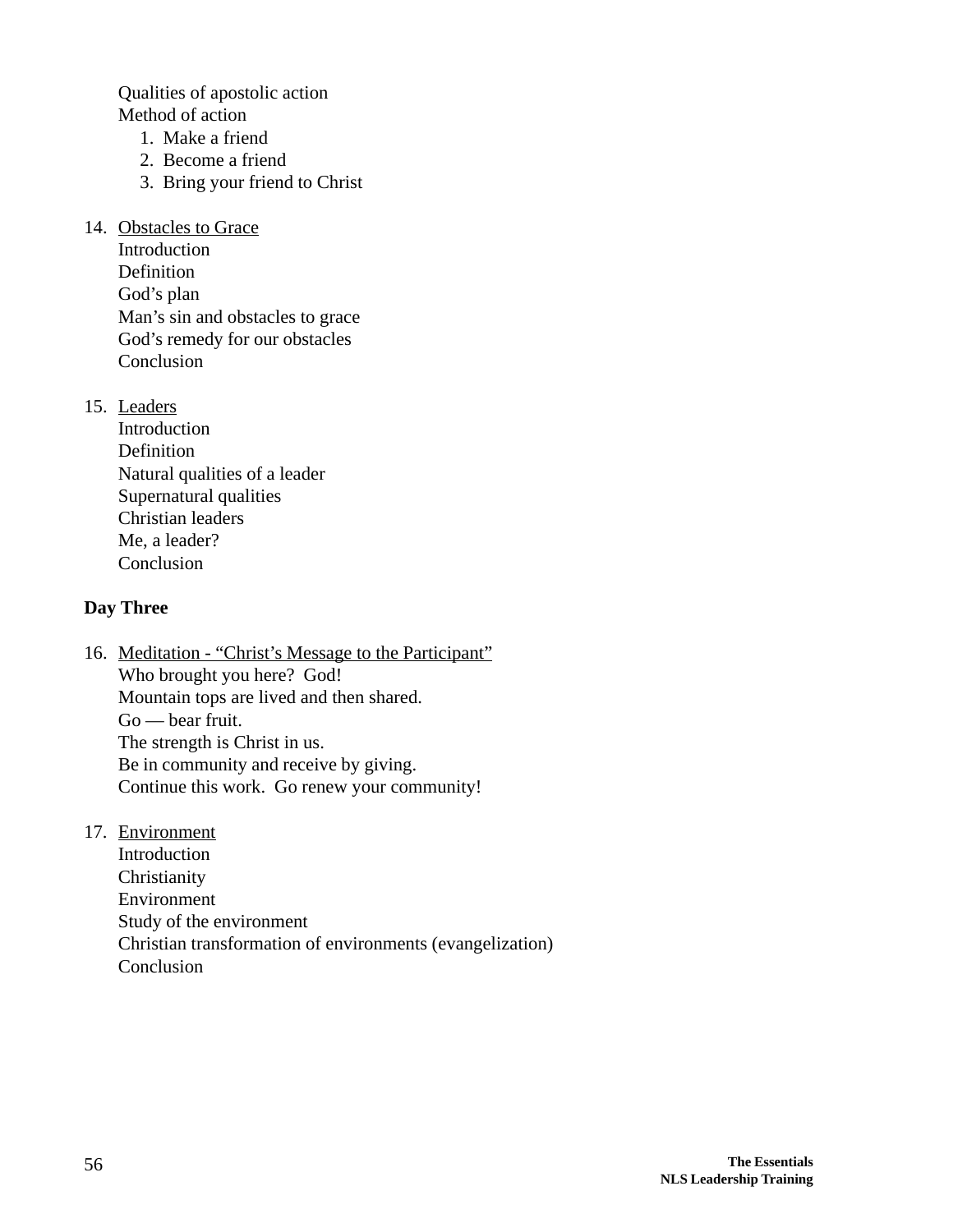18. Life in Grace

Introduction: how can we keep this faith alive? What is this life in grace?

A plan to deepen this grace life:

- piety - study

- action

Conclusion

19. Christian Community in Action

Introduction Christians in the Christian community Need for community Christian community Christian community in action Conclusion

20. Total Security

Introduction What do we insure? How do we insure ourselves? (group reunion) Guarantees of the insurance Ultreya Conclusion

21. Fourth Day

Introduction Your mission Your responsibility Two dangers encountered in the fourth day Solution to avoiding these dangers What the Christian should be What the Christian should have What the Christian should know Life is a perennial Via de Cristo

OR Total Security in the Fourth Day Introduction Perseverance of Christ in life Purpose of the group - to be in community Elements of the group reunion Characteristics of the group reunion Group and its reunion Ultreya: the reunion of the groups Purpose and mission of the ultreya Characteristics and content of the ultreya Conclusion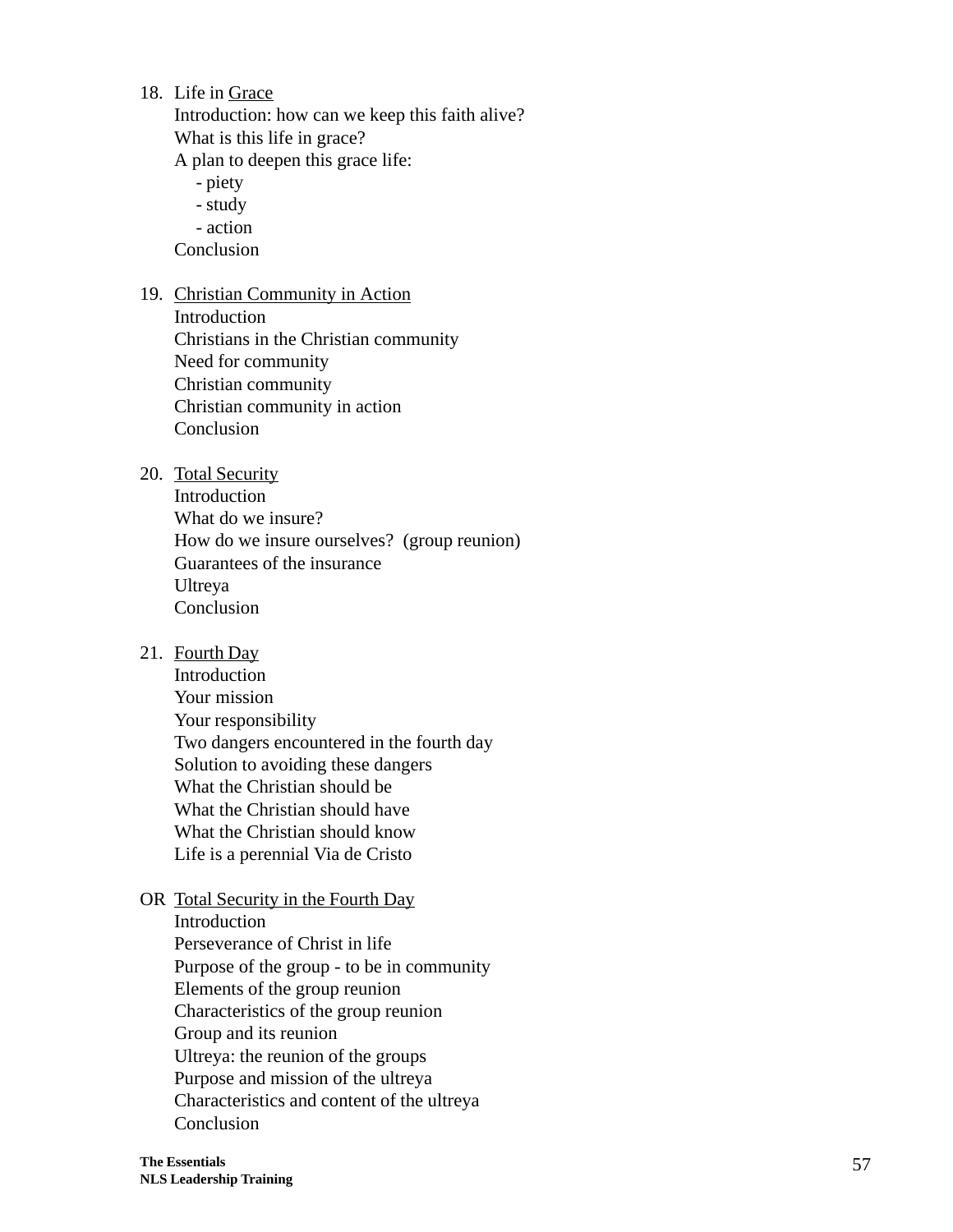## **The Team**

A team will consist of the following positions:

- Rector: The experienced lay leader and chief executive officer of the weekend The Rector will be responsible for calling the lay team members, training them, and administrating every activity of the weekend
- Spiritual Director(s): Ordained clergy, who will officiate at all chapel services; support the Rector wherever possible; and maintain the theological integrity for the weekend. The Lead Spiritual Director will be responsible for organizing the work of other SD's for the weekend
- Assistant Rector (or Head Cha): The executive assistant to the Rector she will take responsibility for the physical functions of the weekend, including the training of the servant team (chas or auxiliary), the organization and placement of equipment, supplies, etc.
- Table Team (Rollo Room Team) or Professors: The 9/10 lay speakers (Rollistas), team members who will each deliver a 20-45 minute talk to stimulate discussion among those who participate. They sit at table in the Rollo room with the participants. They also serve as a catalyst to table discussion. There will be a lead and an assistant professor at each table. There will also be occasion for an additional team member (silent professor) who will be at a table without giving a talk. She will be there to assist the flow of the table community.
- Servant Team: Any number of lay servants who do the labor of the weekend. There will be at least enough auxiliary for preparation of meals and meal servers, servants to keep the other facilities clean and accommodating, servants to handle all supplies needed in the rollo room as well as serving specific needs of participants, a servant to coordinate the chapel, and a servant(s) who is/are glorified postal workers(palanca). Each area will have a lead servant reporting to the assistant rector(head cha).

For more information on team development see the "NLS Team Formation Manual."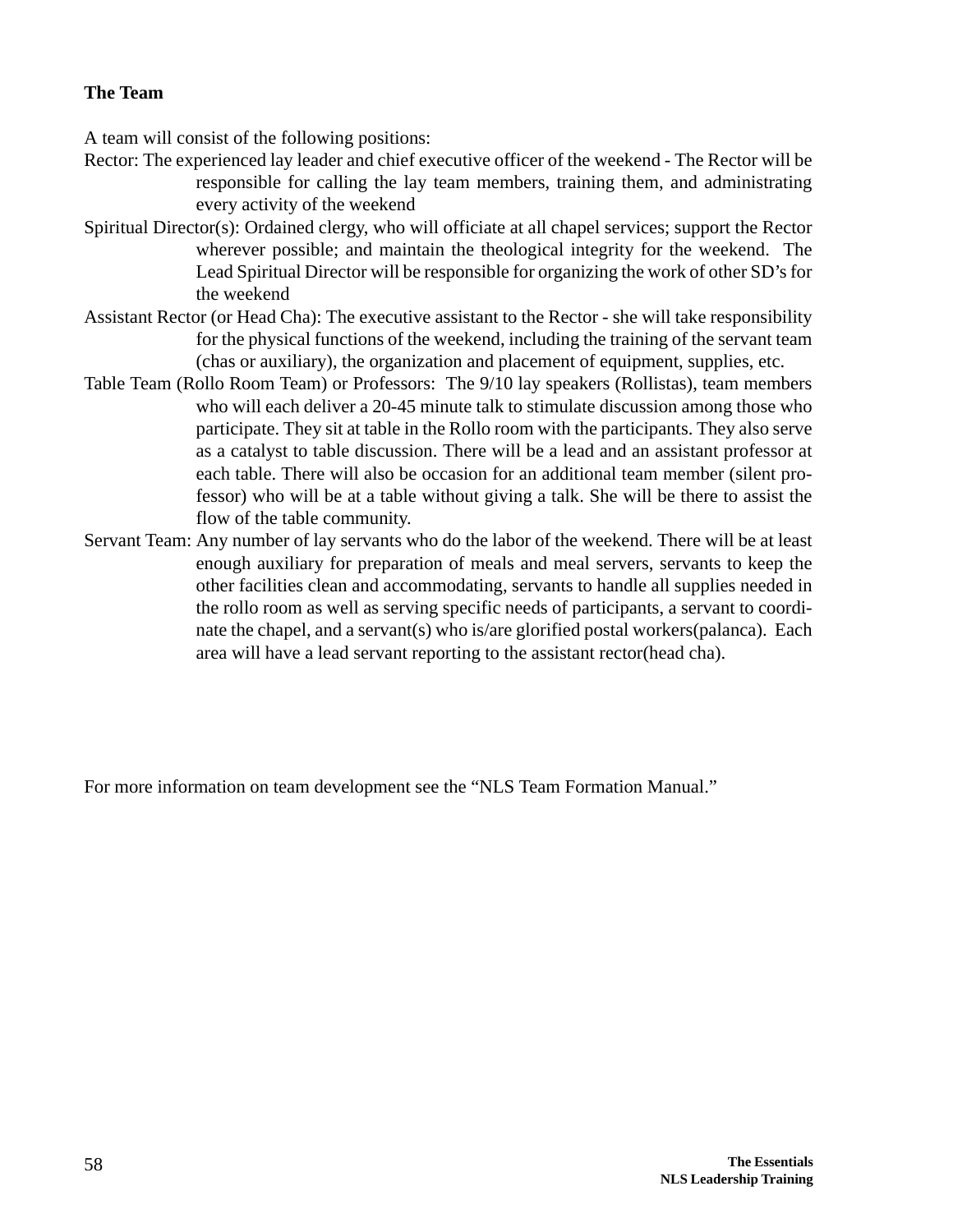## **Spiritual Director selection and responsibilities**

- I. The Selection of a spiritual director
	- A. The lead/head spiritual director should have served no less than two teams (preferably 5), be active in the Via de Cristo movement and be willing to serve.
	- B. Other team clergy must have been participants, be active in the Via de Cristo and be willing to serve.
	- C. The lead/head spiritual director must be Lutheran; for others, it is
	- D. Spiritual director rollo's should be prepared before the weekend and be critiqued at the team meetings.
	- E. Spiritual directors must be able pastoral counselors.
- II. Duties of the spiritual director
	- A. The lead/head spiritual director for the weekend will:
		- 1. Assemble the team of spiritual directors in consultation with the secretariat spiritual director and lay director. Do this 6-9 months prior to the weekend.
		- 2. As much as possible, try to develop a balance in the team selection (old-young, extroverted-introverted, experienced-inexperienced)
		- 3. Make talk/rollo assignments before the team meetings, and pass the information on to the rector
		- 4. Assign meditation and worship responsibilities
		- 5. Plan the services for the weekend, including the hymns; involve the team and participants
		- 6. Normally gives "Know Yourself" meditation and the "Means of Grace/Grace Filled Days" talk on Saturday
		- 7. Work closely with the rector, remembering that this is a lay movement. Serve as a spiritual advisor during team formation.
			- a. Work with rector in establishing team meeting schedules,worship services and prayer sessions.
			- b. Exercise leadership for other clergy and team in acting as spiritual advisor in critiquing the rollos, both lay and clergy,
			- c. Join with the team and the Holy Spirit to create true community in Christ. From the very beginning there needs to be a growing Christ-centered atmosphere. This is aided by the use of liturgies, prayer and singing. The team must be in community before the weekend!
		- 8. During the weekend:
			- a. Pray for and with the team, the participants, and the Via de Cristo.
			- b. Serve as a natural leader
			- c. Attend the team meetings and all events of the weekend
			- d. Be available to the participants and the team for spiritual direction, making use of every opportunity to be close to the participants.
	- B. The clergy play a vital role in team formation, especially by their example. They need to know every rollo, lay and clergy, because they are the "theological experts."
	- C. All clergy are expected to be available for counseling throughout the weekend. Be flexible in the style of counseling, such as prayer for healing, confession and absolution, active listing, guidance, etc.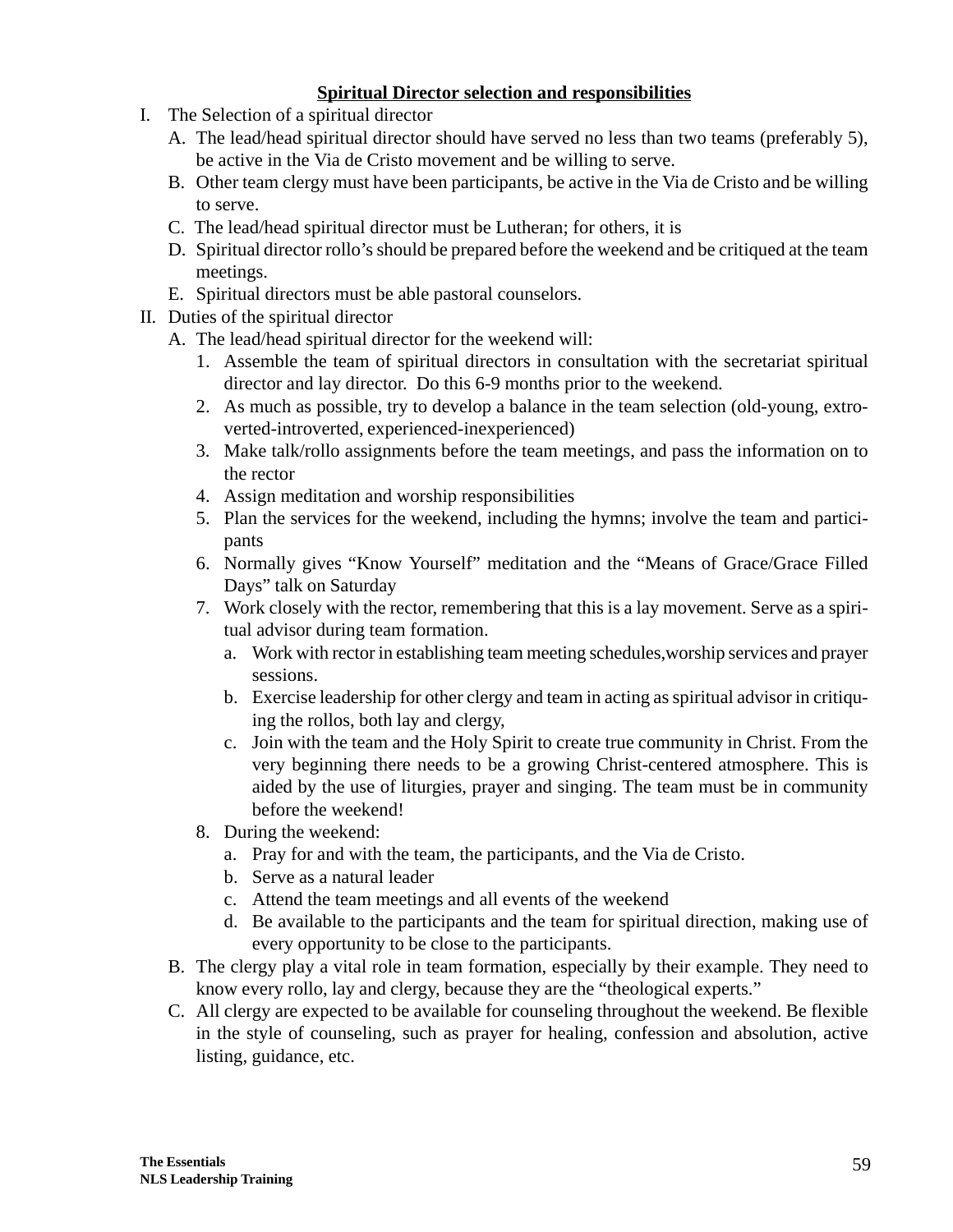- D. Other duties according to tradition that may include explaining abrazo, spiritual direction, etc.
- E. Clergy should be committed to the entire weekend.
- F. Pray for the team, the participants and the Via de Cristo.
- G. Be familiar with the "Essentials of Via de Cristo," the "Spiritual Directors Manual" and the "Team Formation Manual".
- H. It is hoped that all clergy will own Via de Cristo as a part of their overall ministry and be willing to serve regularly on teams.

## III. The Role of the Spiritual Director

The rector is responsible for all external aspects of the Via de Cristo. The spiritual director is in a supportive role for the rector. Whenever a question arises concerning the external aspects of the weekend the rector is the one consulted and has the final word. The spiritual director is responsible for the internal aspects of the weekend: the spiritual direction, doctrinal soundness, and matters of liturgy. All authority exercised by the spiritual director should be low key and exercised in love.

The spiritual director must know and support the Via de Cristo in all its method, including the pre-weekend, weekend, and fourth day activities. Spiritual directors are not free to modify the method or any part of it, to suit their own theological preferences. Suggestions and/or disagreements should be discussed in advance with the rector, lay director and spiritual director for the secretariat. Where these disagreements cannot be resolved the spiritual director should feel free to resign from the weekend. We respect, need, and appreciate any and all ideas that will enhance the Via de Cristo. At the same time, Via de Cristo seeks to accomplish its goals through a specific and highly structured program. These are stated clearly in this manual. We sincerely believe this method bears much fruit and at the same time recognize the method's limitations. Our aim is not to make Via de Cristo all things to all people, but to use this instrument as faithfully and as effectively as possible. It has been wisely said, "The more one understands the movement, the less inclined one is to change it."

As for the three days, the spiritual director exercises a ministry of presence. They should therefore have all rollos, meditations, palanca, liturgies, etc., prepared in advance. These preparations free the spiritual director to be fully involved and sensitive to the dynamics of the weekend as well as the individual responses to these dynamics. Spiritual directors must be available at all times to and for the rector and team. They must be well equipped for ministry. The team must be aware of all the liturgies and songs so they might lead by example.

Availability to the participants is also of major importance. The spiritual director must at all times be open and accessible to the participants especially in times of need. Every attempt should be made to know every participant by name and establish contact with them individually throughout the weekend. This is not an attempt to push the participants in a particular direction, but to establish a pastoral presence and genuine friendship. The three days may be the first time many participants have been able to experience a pastor as friend.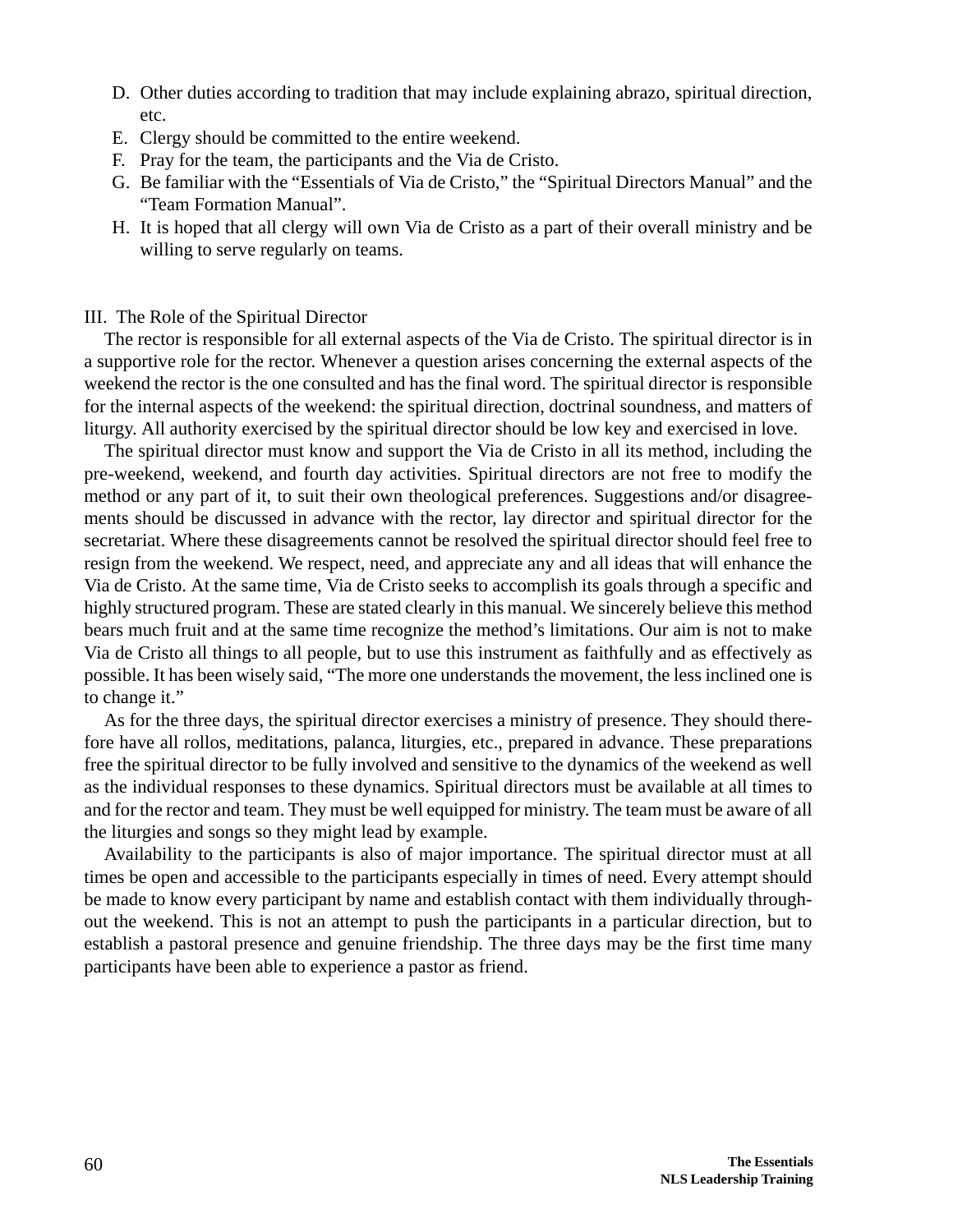## **Rector and Team Selection and Responsibilities**

- A. Selection of participants and training of team
	- 1. Local secretariat:
		- a. Establish procedures and time schedules for weekend.
		- b. Establish guidelines for selecting and training of the rector and spiritual director
		- c. Establish guidelines for team selection and training, rollo room and support teams.
		- d. Establish guideline for participant selection.
	- 2. Spiritual director selects the assistant spiritual directors.
	- 3. Rector selects the assistant rectors.
	- 4. Rector and assistant rectors
		- a. prayerfully select team members keeping the progression of the weekend in mind and the opportunity to prepare new leaders.
		- b. divide duties and assign participants to table leaders.
	- 5. Rector plans and leads the team training
		- a. to provide 20-30 hours of team building and training
		- b. to focus team training on prayer, the covenant relationship and the progression of the weekend not to focus on frills or emotional extras.
- B. Provisions made available by the local secretariat
	- 1. To provide the team and its leaders with guidance/support.
	- 2. To provide printed materials and resources. These may include, but are not limited to:
		- a. List of team-eligible persons, their previous team experience and assignments.
		- b. Copy of the current locally-produced rector's manual.
		- c. Copy of the NLS Rector's Manual.
		- d. Copies of NLS approved rollo outlines and, if available, copies of locally-resented Rollos.
		- e. General inventory list of the local secretariat's physical resources, including: banners, songbooks, weekend supplies, worship material and all available physical supports and tools.
	- 3. To provide printed copies of local standards and guidelines. These may include, but are not limited to:
		- a. NLS recommendations, which include
			- (1) Lutheran rector and head spiritual director,
			- (2) Ecumenical weekend of participants and team
			- (3) Baptized Christian participants
			- (4) Team members have made their own weekend
		- b. Local guidelines
			- (1) Establish the denominational and experience ratios of the team
			- (2) Establish the numbers, ratios and qualifications of participants.
			- (3) Possible participant qualifications
				- (a) Waiting to attend if a person has experienced a major trauma; death or divorce of spouse, etc.
				- (b) Requiring a pastor's signature on the participant registration form.
				- (c) Requiring that husband and wife attend during a pair of weekends
- C. Expectations of team members
	- 1. To form a VdC team by developing a covenant relationship with God, team, and participants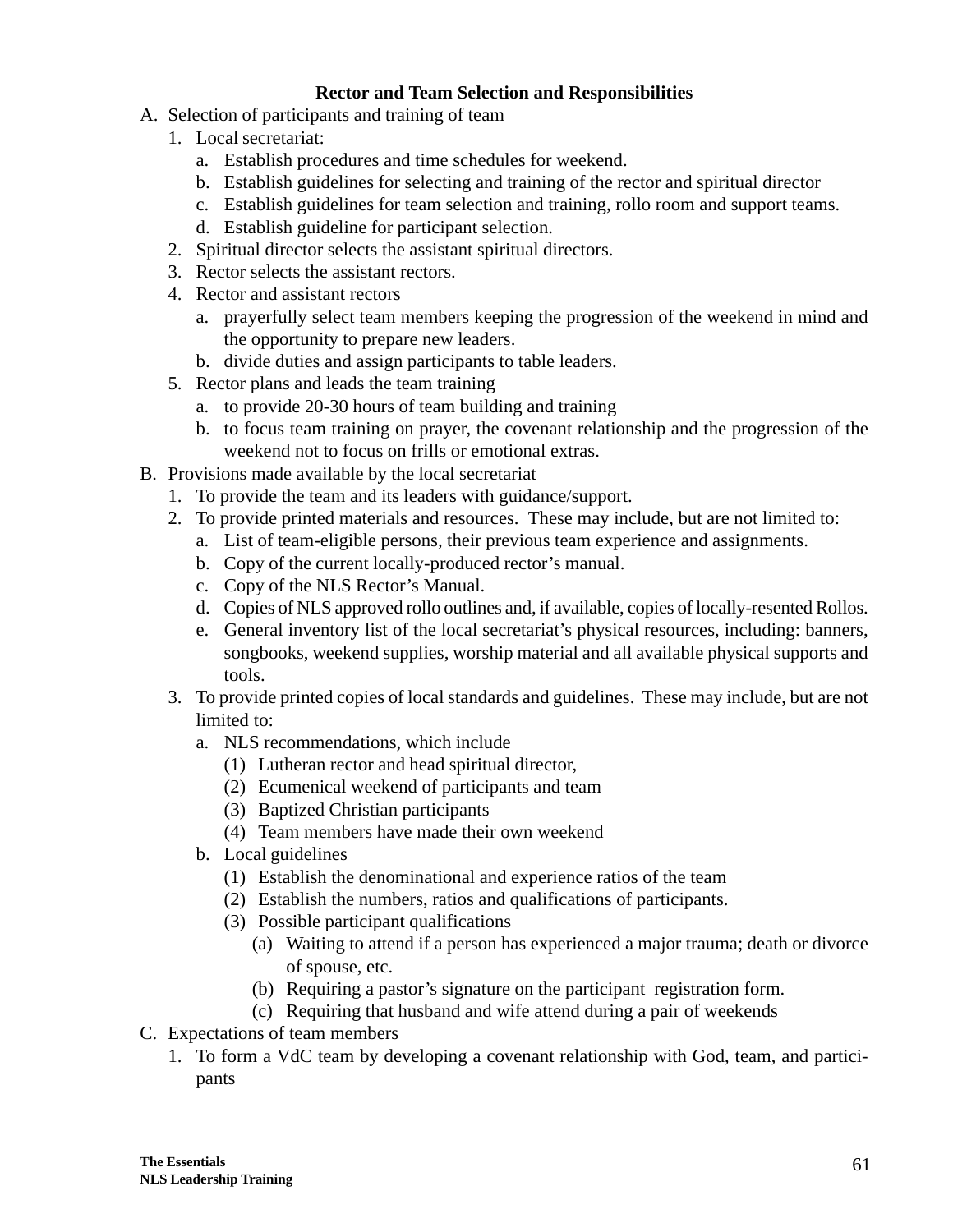- 2. To commit to attend all training meetings, and the three-day weekend,
- 3. To commit time and energy to preparing themselves:
	- a. To serve as one body, without individual recognition
	- b. To prepare spiritually, emotionally, and physically for the weekend
	- c. To pray for the participants and team before, during and after the weekend
- 4. To commit to grouping and local ultreya
- D. Preparation of individual team members
	- 1. To pray
	- 2. To develop a servant attitude and become a servant
	- 3. To participate in the eucharist as a part of team training
	- 4. To build team unity and acclimate new team members
	- 5. To review individual duties and affirm team responsibilities
	- 6. To train team members in their roles in table dynamics
	- 7. To teach how to write a rollo and its focus in the weekend
	- 8. To suggest techniques in the presentation of rollos
	- 9. To affirm/critique rollos of the team, laity and clergy
	- 10. To orient team to physical facilities, equipment and supplies at the weekend location
- E. Recognition of established dynamics for weekend
	- 1. To present the dynamics of the Via de Cristo history
	- 2. To teach the progression of the daily theme in spirituality: God and me, Christ in me and thee, Christ through me in the community.
	- 3. To emphasize progression and interrelationship of the rollos: piety, study and action (using the three-legged stool)
	- 4. To stress the progression and importance of the eucharist.
	- 5. To focus on prayer support before, during and after the weekend.
- F. Progression of the music selections
	- 1. To progress: adoration, confession, thanksgiving, from fun to joy, worship to praise, belief to commitment
	- 2. To emphasize the progression through selecting music
- G. Progression with support team and community
	- 1. Thursday and Friday out of sight, invisible servant
	- 2. Saturday and Sunday progress from a few to a multitude
	- 3. Post weekend visible servant

A rector for our weekends should be given at least forty (40) weeks to prepare. This would mean that approximately one year before the weekend a rector will serve, the rector selection process should begin. Many movements use a rector selection committee that includes at least the lay director, the spiritual director, and a leader's coordinator (and leaders committee if one exists). When they meet they will select three (3) individuals as nominees for the rector position.

The following qualifications should be considered:

- 1) Active in their own church.
- 2) Have served in several varied positions on weekends and have given a rollo
- 3) Active in a reunion group
- 4) Active in ultreyas, send-offs, clausura, and in other ways demonstrate leadership in Via de Cristo
- 5) Member of a Lutheran church

The nominees will be ranked, either by the selection committee or by the secretariat. The chair of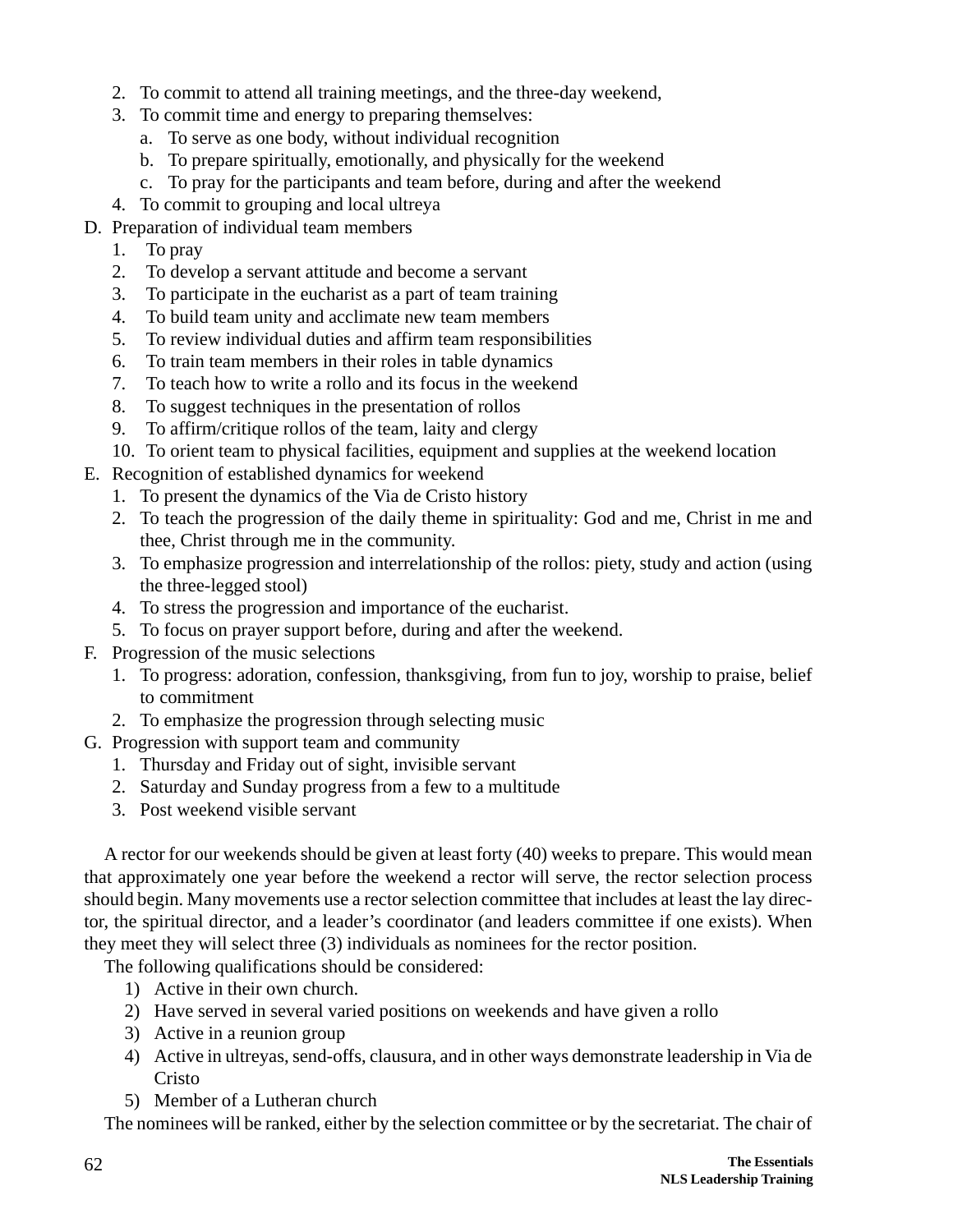the selection committee will then contact the nominees, in order, as soon as possible after the ranking. A short time can be allowed for the nominee to consider prayerfully the calling. In the event that all three nominees decline, the selection committee will meet again to provide more nominees.

The rector designate should serve on an upcoming team no less than twenty-six (26) weeks before her weekend, preferably giving a rollo. The rector of this service team must be notified as soon as possible so that allowances can be made. The rector designate should not be revealed until after she has served this team and had the opportunity to poll the community for her team participants. This will allow both rectors the freedom to operate with a minimum of conflict.

Rectors will meet with the leader's coordinator approximately twenty (20) weeks prior to her weekend to receive instructions and all training materials necessary for the weekend. All rectors are invited to secretariat meetings to allow communication and assistance between team and secretariat. Here are some suggested general policies:

- Secretariat treasurer will make arrangements with the rector for cash or reimbursement for expenses: printing, postage, telephone, etc.
- Team members will usually cover expenses for travel, team training, meals, weekend expenses etc. as part of their palanca.
- No additions or deletions of training materials, scripts, and schedules should be made; of course, some rearranging, particularly of schedules, is understandable, but the essential's of the method are to be followed to the letter.
- Rectors will decide whether the team training will occur on weekday, or weekend basis, as long as the twenty (20) hours of team training is respected.
- Rectors will decide whether they will have an overnight meeting.
- Kitchen training materials, sample menus, facility information, food procurement information, server information and instructions, etc. need to be shared.
- General team training materials and specific training for professors and servant teams will be available.
- Suggested music and/or songbooks are made available; we respect all copyright and reproduction laws.

Suggested policies for team selection:

- The spiritual director for the secretariat will select the spiritual director for the weekend and notify the rectors.
- The rector will select her own assistant (head cha) but help will be made available from the secretariat on request; it is best if both live closely to one another for convenience of special meetings.
- Approximately one half the team should be experienced, having served on previous weekends.
- Approximately half should be first timers in order to build experience.
- We encourage a rector to have her group reunion serving on the team.
- Other than group reunion, team members should only be asked to serve one team per year.
- No more than 8 from the rector's home church.
- The rector should try to get team members from the whole geographic area the community covers, with as many churches represented as realistically possible.
- Except in rare, compelling situations, no one should serve in the same position twice, or give the same rollo a second time.
- It is best if there is a growth progression among the servants serving on the weekends, so our most experienced people are in the most critical areas. Of course, gifts will play significantly in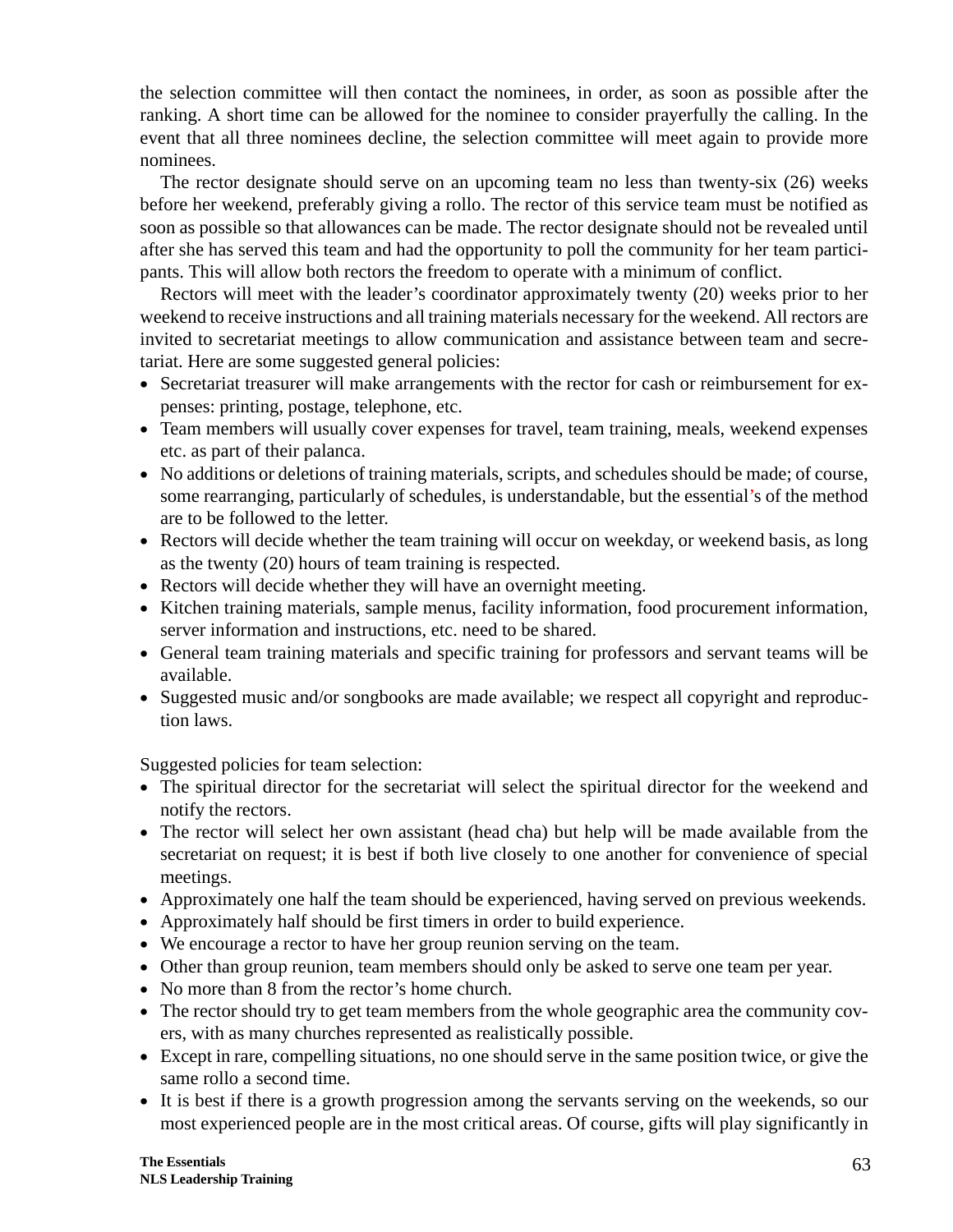these decisions.

- Team members should, if at all possible, be selected from the trained leaders (see Chap. 6).
- Team members should be in group reunions, actively involved in their churches, and supporting Via de Cristo activities.
- Speakers (professors) are selected because their lives illustrate their talks; a Piety speaker has committed her whole life to Christ, a Study rollista has a strong study program, the Apostolic Action speaker is actively involved in changing her environment, etc.
- The strongest speakers should give Sunday's rollos, because they reinforce the fourth day.
- If assistance with training is needed, contact the secretariat or its lay director.

Policies for the weekend

- Jobs on the weekend should not be rotated. However, there needs to be cross training with all team members ready to assist in any area that needs help.
- Community participation is encouraged, but the liaison on the team should coordinate and schedule this to avoid confusion.
- Any adiaphorus activity may be eliminated at any time due to schedule restraints.
- Bell stealing is discouraged because it pulls the focus away from the participants, we are here for the participants only.

Suggested Team Positions

Table team (professors) —9 (8 if only 14 talks, Rector gives the additional rollo) Silent professors - enough to have two team members at each table Support staff (chas/palanca teams) - main meeting room (rollo room) - 4 to 6 Music —  $2$ (may serve as rollo room cha also) Chapel - 2 Palanca - 2 Utility/facility - 2 Kitchen - 3 to 4 Servers - 4 to 6 (based on seating arrangements and total number being served).

Community action coordinator - 1 (coordinates food donations and other community volunteers) These team members may be altered according to specific needs of weekend facility; but, all changes need to be planned with the secretariat. Whenever any of these policies appear impossible, discuss it with the lay director. If this can not be done or no clear answer is forthcoming, use common sense. Ask yourself, a) is it good for the participants? And b) does it glorify God? The correct procedure will usually be obvious now, if not, don't worry about it. Make a choice and go with it. Remember Romans 8:28; and Martin Luther's advice to his friend Melanchton when he worried about what to do, "Sin Boldly, and trust in Christ even more.".

The following are our suggestions for effective team training. All true guidance comes from the Lord. It is his weekend and we seek his direction in every area. We work as if everything depends on us, and pray as if everything depends on God. Some times our minds are completely oblivious to the Spirit's action, but as we are faithful he does answer our prayer.

Careful planning, a good schedule, and good communication with the team does much to assure prompt and serious participation from everyone. Your first contact with a potential team member does much to set the tone for the weekend. The very first thing to request, after a person accepts the call, is Palanca for the team, participants, and weekend.

Here are some possible schedules:

• 10 meetings, 2 hour each.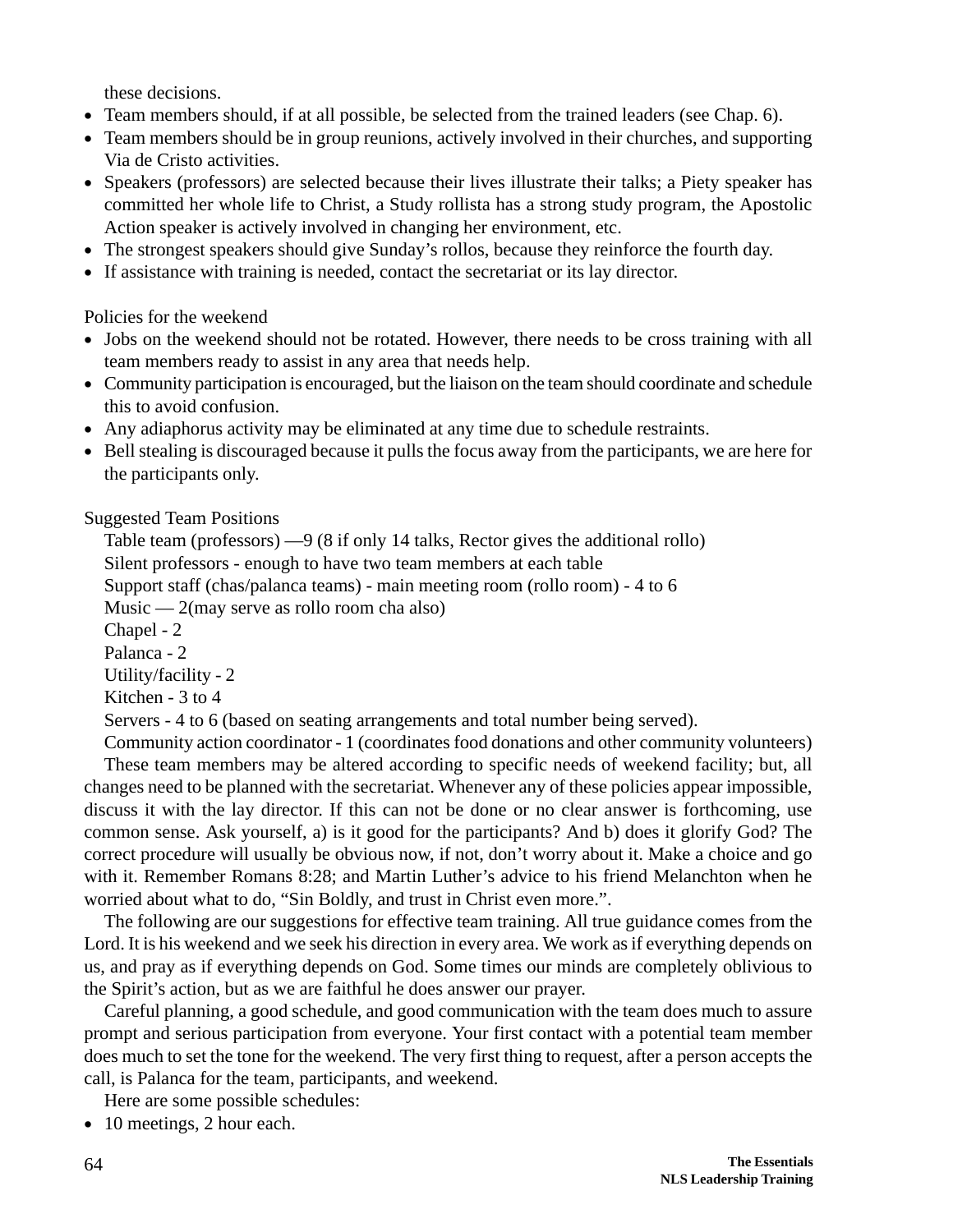- 5 meetings, 4.5 hours each.
- 1 overnight, 2 hours in the evening, 4 hours the next day, and 3 more meetings of 5.5 hours each.

The longer the meeting time, the more breaks that will be needed. On the other hand people who travel far deserve consideration. All meetings should not conflict with congregational or church year activities. At least one meeting should be conducted at the weekend site so the team can understand the facility's layout.

Twenty hours is considered the minimum training time for the team. We must develop a clear understanding of the material and have a community spirit developing. In truth, this is surprisingly easy if the schedules are clear, and the meetings challenge, support, and show consideration for the team member.

Team training agendas are essential. Each meeting must be planned and efficiently conducted. All necessary training must be placed in the schedule. Here are some helpful suggestions for the schedule:

- All meetings start and end as scheduled.
- All team members will participate in the openings, closings, general training sessions, critiques, communion, altar visits, prayers, etc.
- Communion for the first and last meetings.
- A minimum of 4 hours specialized training with the kitchen crew, palanca teams and/or chas. A better guide might be: "whatever it takes" for rector and servant teams to be confident, 6 hr, 10 hr, whatever it takes.
- Rollos should be critiqued in sequence if at all possible. Chapel palanca is not necessary for this presentation; but, as much as possible, the whole team should hear each talk. Be sure critiquing process is carefully explained before beginning.
- Spiritual director and/or assistants should also be given time to speak in addition to their rollo(s). They may be asked to present their rollos if there is time. If not, they need to present a summary of the rollo content. They may also be asked to cover the meaning of palanca, team spirituality, conduct, discipline, servanthood, etc.
- Assign team members, with plenty of prior knowledge, to participate with opening or closing prayers, meditations, assist in communion, reading palanca letters, etc.
- There should always be time for questions and discussion prior to closing each meeting. It is desired, as much as possible, that questions be answered before they are forgotten.

## **Music on the weekend**

Music is a powerful dynamic of the Via de Cristo weekend. It is much more than a time filler or tension reliever. As has been well said by another, "Music hath power to soothe the savage breast." Note the strategic placement of music for the weekend:

- in the chapel, of course, but also before rollos (in some movements,
- singing before we eat, and the powerful community serenade (in some movements),
- awakened for our third day by singing,
- welcomed into the community at clausura by singing.

All music selected should heighten and enrich the Via de Cristo experience. It should punctuate the progression of each day and sum up the entire weekend. We are gently wooed to Jesus through the progression of the weekend, and the music should match where we are at any particular point. Please remember, Jesus may choose a song to be the moment of first introduction of himself to the participant; it often happens that way. Our music must pace itself with the weekend material.

The primary quality sought in a music leader is enthusiasm and relative comfort in leading the singing. Playing an instrument is not a requirement. Actually, in group singing, the instrument is to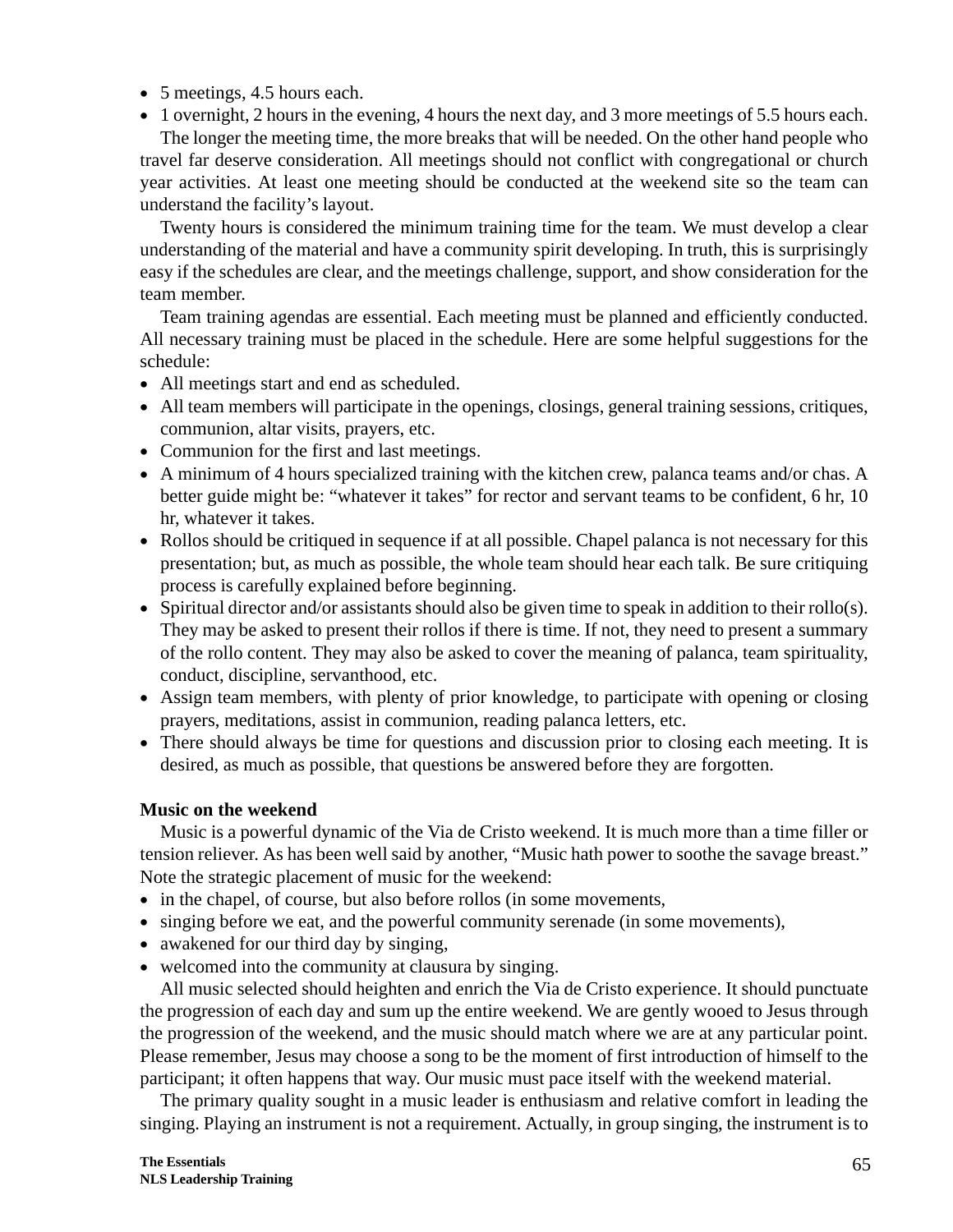introduce the pitch or first note and to provide the rhythm. If a music leader feels comfortable in her ability to hit pitch and set the rhythm, that is all that is necessary. There is certainly no need for professional-level talent. With the team also familiar with the songs (because of the team training) the music leader will have plenty of help. Although a guitar or banjo is often used, any instrument is acceptable, such as a piano or a keyboard, for example.

Before the weekend the rector and music leader should decide what songs will be sung during the weekend and a general ideas as to when. Since many of the songs will be new to the participants, they need to be repeated several times through the weekend. The better the participants know a song, the more likely they will be to get into the song and the greater probability that it can speak to them. So, 10 to 15 songs is the maximum for a weekend. If there is a serenade, and the songs are already familiar to the participants, the change in voices can be particularly effective. Before a serenade the rector should confer with the serenade coordinator. During the weekend do not solicit requests from the participants, it is too easy to disrupt the dynamic this way; nothing worse than a rousing chorus of "Roll Out the Barrel" after "Surely the Presence."

The character of each day is important in song selection. Thursday Night we want "getting together" type songs which most people are familiar with and which are social in nature. These songs will assist the participants in relaxing; good secular songs are appropriate. On Friday the theme of the day is the ideal of Christians living a life of grace. It is low key, with songs which encourage community and are easy to teach.

The theme of Saturday is the grace filled life made possible by the love and character of Jesus. So, songs about grace, Jesus and his character are appropriate. Saturday is also the time for emotionally charged songs, and there is time for teaching songs. Sunday's theme is the participant's presence in the world and their relationship to others. Songs of this day bring the world back in; they should be positive, and bring the participants to the great challenge before them. Songs about the Holy Spirit, consecration, perseverance and holiness fit well into the theme.

Always consult with the spiritual director who is presiding at worship about songs for worship. Instrumental accompaniment is at a minimum during chapel. Singing during prayer palanca is discouraged unless carefully chosen because this is a time for prayer — constant prayer! At no time should any copyright law be violated by a Via de Cristo associate; the law is very specific and we will not break the law. If a special song occurs to a rector during the weekend, of course feel free to add it. More often than not it is Spirit inspired and God always knows what God is doing.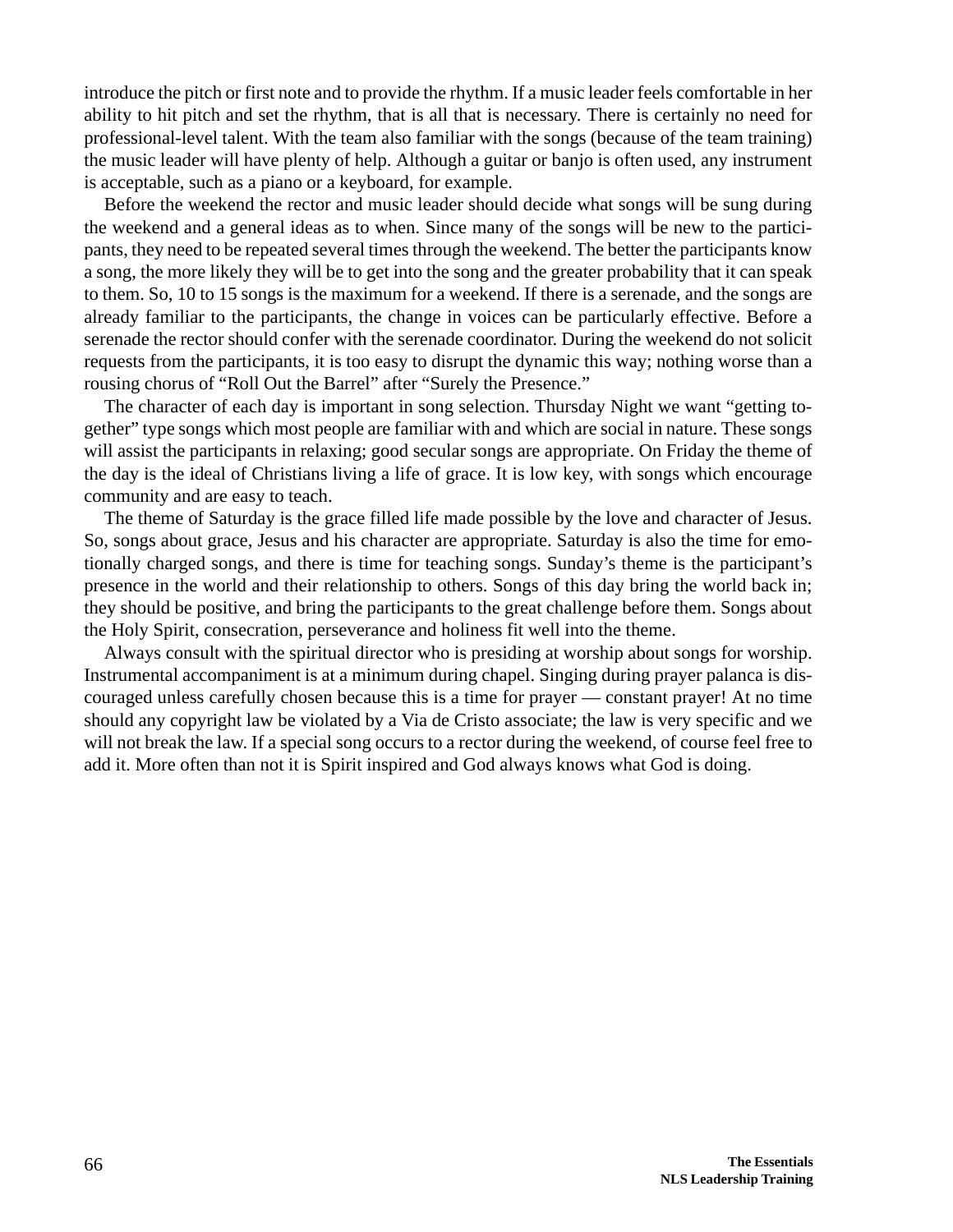# **Chapter 9**

# **Fourth Day or Post-Weekend**

The general term we use to refer to post-weekend Christian living is "Fourth Day." A Christian living in our secular world faces many difficulties. Our society is not conditioned to Christian community and no matter how well-intentioned and devoted a person might be, it will always be difficult living out the Christian faith without the help, support and contact of other Christians. The work of Via de Cristo is helping Christians to become effective apostles and grow as saints.

The Fourth Day is to be lived with a clear and constant vision for the evangelization of the world. Each participant must recognize the role asked of them, and the dire need for them to fulfill it. We most clearly see the fruit of Via de Cristo in the post-weekend. Sadly, this is also where we experience most disappointments and difficulties. Some Participants attempt to live on, depending only on the memory of their powerful weekend, and eventually loose touch with our community and the encouragement this community provides. Also, because of our specific and detailed method, some think the method is sufficient by itself and try to function outside a church. Worse still, some become cliquish and offensive to other Christians within a church. Virtually any group or ministry can facilitate growth or retard it. There is possibility and peril in every religious activity. The Via de Cristo method has much to offer the individual and the Church; however, it must avoid the many pitfalls. All movements are very susceptible to a pattern of thought that tolerates nothing except narrow and self-protective opinions formed by the group. If any group refuses to be under the discipline of a more expansive and wise perspective they are in danger of isolation, tyranny and/or authoritarianism.

Because Via de Cristo is a movement of the Church, we are nurtured in the Church. We avail ourselves of word and sacrament. We submit to Church discipline and open ourselves to law and gospel through the Church. Our piety is always oriented to Christ through the Church. As an analogy, consider the moonlight. At night, a person sees light from the moon, which gets its true light as it faces and reflects the sun. Via de Cristo is much like the moon in that it is dependent on the Church as God's chosen instrument for bring the gospel to the world. The Church offers needed discipline and wise perspective.

Our society is not Christian, perhaps not even within some churches. An isolated Christian is a paralyzed Christian. Without support she will become a "back-sliding" Christian, or even agnostic. We can never be satisfied just offering the powerful conversion experience of the weekend. As a part of the Church of Jesus Christ the Via de Cristo offers a method of perseverance in the Lord Jesus Christ. We believe that small friendship/accountability groups are building blocks for vital Christian community and for perseverance in the Christian life. We also see the need for a larger experience that will renew the vitality of the small group. The Church is our primary source of grace, but in our method we also offer an additional large group Via de Cristo experience we call Ultreya ('persevere'), where we review, stimulate and inspire to apostolic action. Here the participants are supported and encouraged in our method, so that, the apostolic life may overflow into their surroundings, and transform them according to the gospel. Once more we say our desire is to Christianize, not make Via de Cristo alumni.

Fourth Day then, implies evangelization to us, and we encourage three activities to make fourth day living powerful. First is the use of small groups. Second is the encouragement from larger gatherings we call ultreyas. The third we refer to as spiritual direction.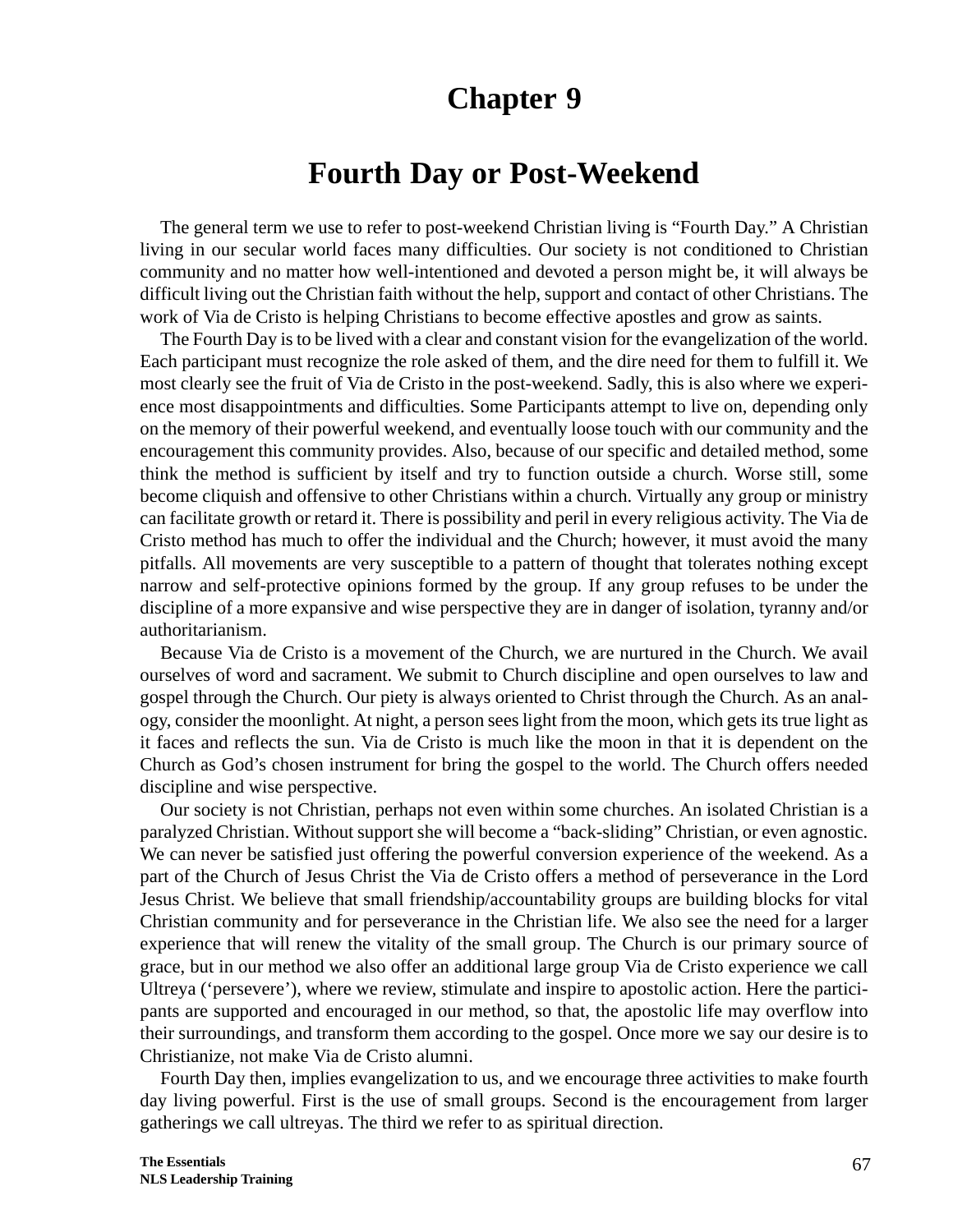#### **Role of small groups**

Groups are a human need. Persons within society have formed groups for mutual protection, education, support, and entertainment. Groups are also a Christian need; however, we wish our groups to be a Christianizing influence. The Church is the very essence of community. This essence flows from the Trinity and the communion of saints. A small group is the smallest unit in which community is formed. Jesus had a small group of intimate friends that he depended on in difficult times *(Mark 14:33)*. When we read the gospels carefully, we see that this small group, which included Peter, James and John, was significant to Jesus throughout his earthly ministry. He also had the group of twelve disciples, the group of seventy, and then the one hundred and twenty. Jesus paired his disciples when he sent them into the world.

Rugged individualism in American society encourages us to go it alone. It encourages us to hide our weaknesses and failures, to be ashamed of limitations. Rugged individualism isolates us relentlessly, and makes genuine community almost impossible. It seems contradictory to our human mind that we are created both unique and, at the same time, as social creatures that desperately need each other for meaning in our lives. We are called to develop as individuals, yet, we are weak and imperfect creatures needing each other. Though seemingly impossible to our natural mind, in the power of Christian community, both can be honored.

There is a great deal that can be said about the small group process; we will shotgun some key principles and then focus on the Via de Cristo method.

We can learn things much easier as part of a group; certainly easier than by trying to "go it alone." It is important to get people away from bad environments, and even more important to provide an environment where it is possible to live as a Christian. If people are Christian, but can never talk about it and live it, then their environment doesn't contribute at all to their faith and could eventually provide enough pressure to eliminate it. Within a Christian friendship/accountability group, we can nurture faith by talking about our behavior in the other environments and encourage Christian action.

The most direct natural source of vitality in any group is a purpose and the commitment of the members to that purpose. Proclaiming a clear mission is one of the most effective ways of articulating a purpose, forming a community environment, and maintaining its strength.

A community that has a true unity with Christ is an organism that grows naturally. This community cannot be legislated but allowed to change and grow naturally.

All small groups need to be part of a larger community. A small group on its own tends to stagnate. A larger community provides balance, stimulation and breadth. If a small group is part of a larger community it is always possible to regroup or find support from outside as well as inside; there is no need for excessive demands on the members of the small group.

Just like a beautiful tapestry, Christian community must be planned, elements acquired, and then woven. Always the source is the Holy Spirit; like the three-day weekend it is the humble effort of people fully dependent on Christ. True community is inclusive. That is to say members are always reaching out to extend themselves. There is commitment to community.

Expectations for groups can sometimes be too high, striving to find the "perfect" group. If we keep in mind that sin and dysfunction are common to all, we might not be so shocked or disabled by troubles in group selection and group action. Too many people bail out too early. We need to commit, to hang in there when the going gets tough. We also know that obtaining a community life once does not necessarily make it permanent. In community, we do have faith that any problems the group experiences can be found and healed. We can transcend our differences and weave them into the final fabric. Indeed, we welcome differences and view them as gifts to the group. They are the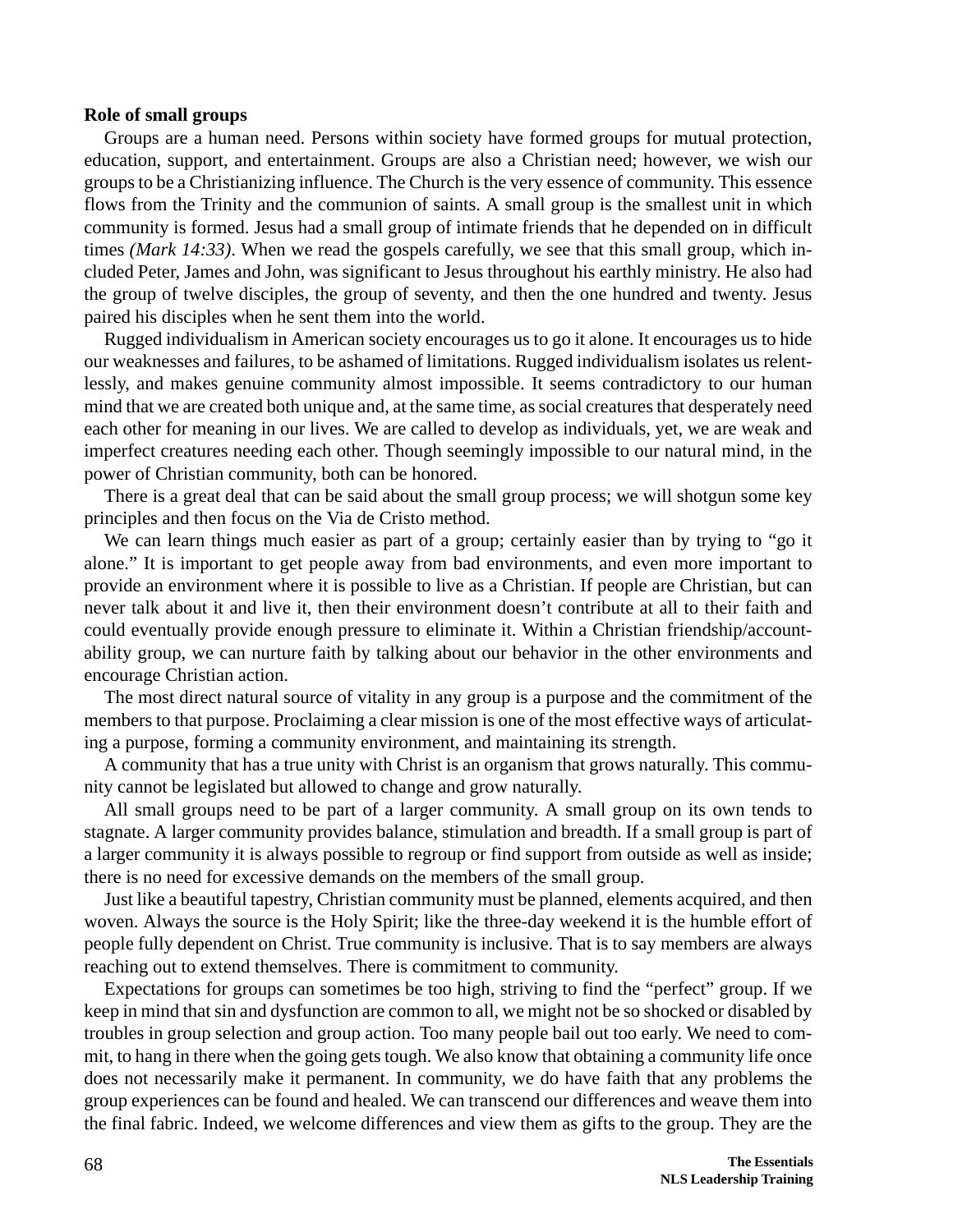color and variety in the tapestry. In humility, we appreciate another's gifts and learn to appreciate our own limitations.

The group operates by consensus. Unfortunately, many people will depend on a dictator to tell them what to do, rather than do the work necessary to find consensus. Real community does not exist if we are dependent on someone to lecture us or carry our load. Each member has no more and no less responsibility for the success of our work together. Most groups at first choose a dictator, then become a democracy, but finally settle into decision by consensus. Then every person, guided by and yielded to the Holy Spirit, makes contributions according to the person's individual gifts.

Please do not misunderstand; every group needs leadership. This does not mean that every group needs only one dominant leader. A good group needs leadership, whether from one or from many. Leadership is not learned through a book. We learn with practice. It is caught, not taught. The leadership talent comes through modeling and coaching; through experience, trial, error, correction, and continuing practice. Leaders can recognize the temptations and seductions of small group power. Leaders must have resources, either in or out of the group to help them deal with their own dark side. They must develop skill to move the group out of negative behaviors. The Holy Spirit will provide every gift necessary for healthy group dynamics.

The world sees leadership as power. Jesus sees leadership as service. Service does not mean slavery. The difference is like night and day, and until one fully grasps the difference this person cannot truly understand leadership. The slave lives in fear, dominated by shoulds, by law. The servant is free in love and operates from grace, from gospel.

In the group we create a safe place. In safety there is healing, support and continued growth. Whenever a person feels safe there is freedom for healing and growth. In the group, we confess our brokenness to one another. We receive absolution from one another. In this small group community, we are willingly vulnerable to one another. We realize no healing will occur for another without our being willing to hurt. Jesus is the most vulnerable person to ever live. The Christian motto is "in weakness, there is strength," *(2 Corinthians 12:9)*; so, the greatest gift we can give each other is our woundedness. The Spirit of peace then enters the community in an almost tangible way. The Spirit's visitation is not accidental or unpredictable because we have done this work to prepare the Spirit room.

Finally, the most essential dynamic for communication in the group is emptiness; this is created by genuine repentance. The more we grow, the greater is our capacity to be empty. Members remove the expectations, the preconceptions, the prejudices, the solutions, the need to heal, convert, fix, solve, or control. Each time community is lost we can be sure it is time to re-empty ourselves, repent, and be filled with the Holy Spirit. Life in community can then go deeper to the joy of God, then to the love of God, and ultimately to the glory of God.

#### **Group Reunion**

Group Reunion means simply "group meeting." The word for meeting in Spanish is "reunion." A healthy group reunion will incorporate most of the above principles, but be patient, it cannot happen overnight. Perhaps you are saying to yourself that you already are doing group reunions, but never called them that. We would not argue. Small groups are a part of faith history throughout the Bible. Within Via de Cristo, we simply add some special ideas and methods that help us focus on our unique reason for being, and by grace discipline ourselves in doing good works.

Here are the primary disciplines of the method:

- the group meets weekly at a mutually convenient location
- it is a primary commitment for its members
- the members use the Service Card that was distributed on the weekend. The format includes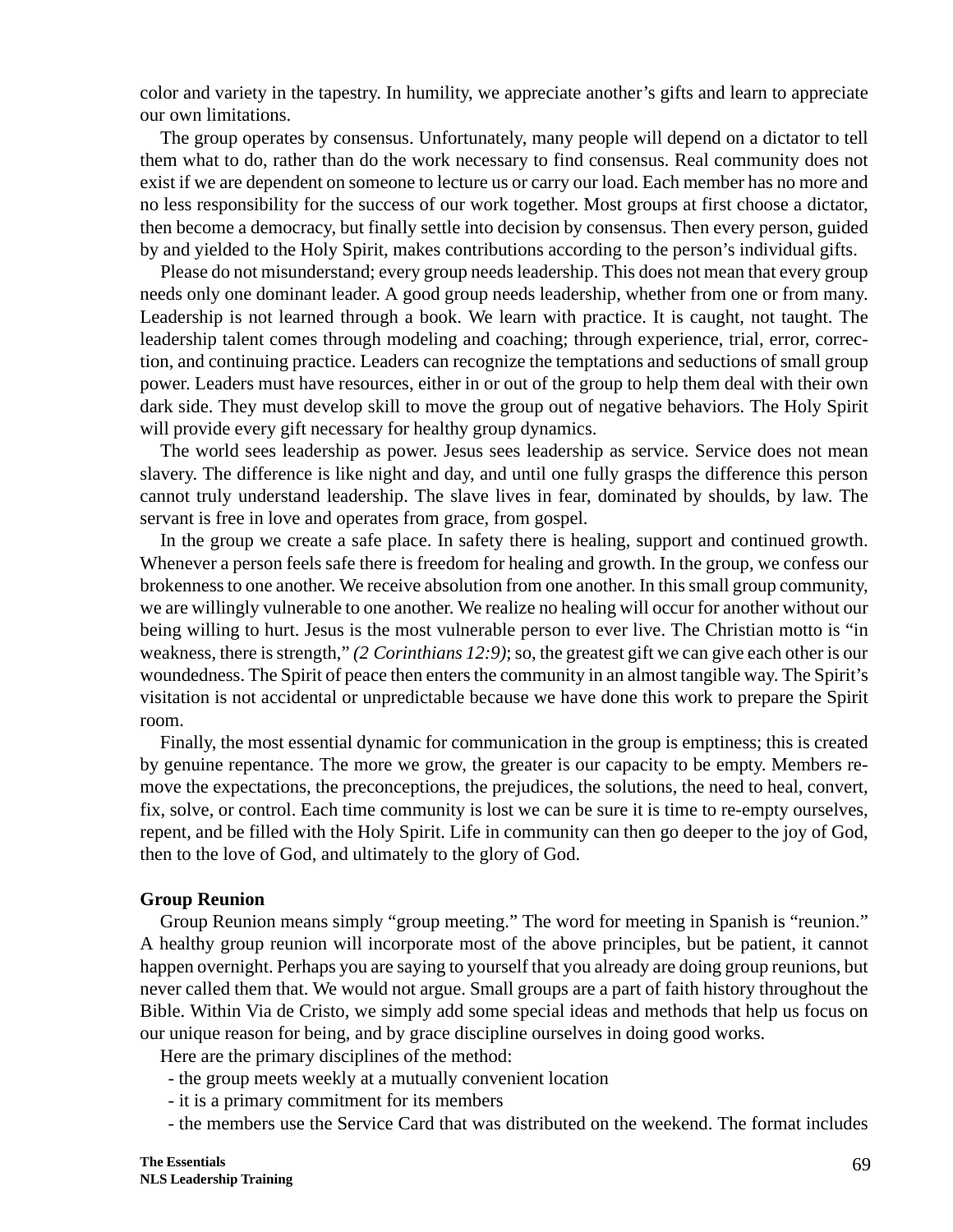the Prayer to the Holy Spirit, round-the-group sharing, and touches on piety, close moments to Christ, study, and action.

- the members tell how they are planning apostolic action, what they have done and will do to bring another person closer to Jesus Christ - this could be at home, work, church, or any other environment
- the members report how last week's plan fared, holding one another accountable for planning and executing apostolic action
- they pray daily for one another and then lift up the detailed plans they have discussed together

When we say that the group is primary, we intend to imply that there is very little that will interfere with a participant attending the group reunion. When Jesus speaks to us about the kingdom of God (Matthew, chapters.5-7), clearly, to him there is nothing more important than service in the kingdom of God. Please also understand it is not necessary for someone to make a three-day weekend in order to participate in a group reunion. Anyone who is willing to use the ideals of friendship and accountability as means to being better witnesses for Christ should be welcome.

A group reunion may go on for years and years, growing in friendship with Jesus and one another. Another group may need to change after a shorter period of time. Perhaps members move away or, after trying the method for a time, the group may lose its affinity for one another and decide together to change. In some cases clearly a group is "right" for a period of time then, due to changing situations, needs to be changed. This is not failure; it is change, and change is part of how God made this world. It is wise to begin each group as if it will be forever. Be faithful in friendship to those in your group, knowing that only God knows what is the right life-span for each group reunion.

If there are 2 to 5 people in your group, and all share briefly in each category, it should take no more than forty-five minutes, or a lunch hour. Of course more time may be desirable to the members, but the point is that it need not be an overwhelming time commitment. Group reunion is an essential and valuable part of the Via de Cristo method and must not be neglected. Those of us who have invested ourselves generously in group reunion can testify that God has honored the commitment by increasing faith, hope, and love. He sends us into our daily lives with renewed courage and desire to bring the world to Jesus Christ.

It should now be clear why group reunion is prerequisite to team service.

## **Ultreya**

"Ultreya! Keep going!" Pilgrims on the steep road to the Shrine of St. James at Compostela shouted this to each other. This name was chosen for our larger group meetings, because here we challenge each other to "keep going" on our journey to a deeper relationship with Jesus Christ and our service to him.

The simplest description of the ultreya is a meeting of group reunions. Here we witness together to the life in grace and the life transforming changes all over our area. While the primary group reunion is weekly, the ultreya will not occur as frequently. Some meet as little as quarterly, others as often as monthly. In larger movements it is good to have several ultreya locations with the meetings staggered so that one will be available somewhere in the secretariat on a weekly basis. At the ultreya you will reaffirm friendships you made on your weekend, or weekends should you have been called to serve on a team. You will also make many new friends and receive encouragement and support. But, the time is intended primarily to provide cross-fertilization so that groups do not become ingrown and stagnant. The best ultreya is not one having a stirring lecture or one praising the work of Via de Cristo, but, tis one in which participants are inspired to their own works of love. This should never be a contrived "ain't it wonderful" time, but honest sharing of closest moments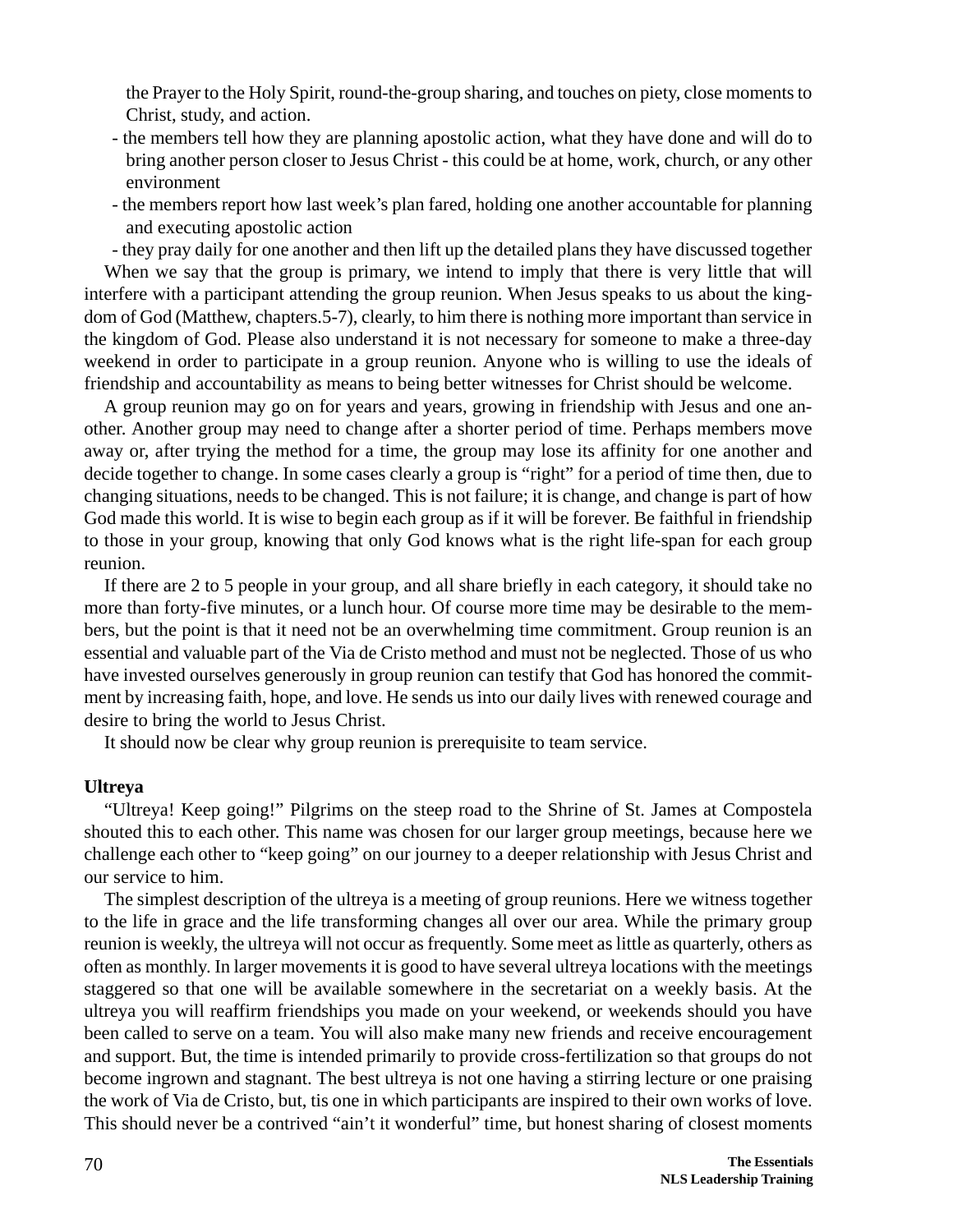and apostolic successes. This will include mutual support for the felt apostolic failures as well. Simplicity should be the rule of thumb in conducting ultreyas! It is habitual without being mechanical; short but intense; simple but not without substance.

The size of an ultreya may vary from just a few, to hundreds of participants. It is normally best to have 70 to 80 participants. This seems to optimize Christ-centered participation and is a manageable size for most church facilities. It is necessary to have a large enough room for all to meet together, with some smaller rooms to allow breaking down into smaller group meetings. It is especially helpful if there are no other activities going on at the same time that might break the participants' concentration.

Originally, the ultreya included sharing a meal to "break bread together." If this is done it is not to be a formal dinner, but more like a fast-food stop or quick pot-luck. The ultreya need never be more than an hour to an hour and a half, including the meal or snack. It is informal, but will always follow the same pattern. People should be encouraged to drop in and not worry if they need to leave early.

Here is a sample schedule:

- 7:00 pm Ultreya leaders meet to set up the room. There needs to be adequate seating for the expected number of participants and facilities for food preparation and serving. Following set up the leaders meet for a half-hour in their own group reunion to pray for the ultreya, study its aspects, and plan to build a quality ultreya program. In some places people plan to hold their group reunion during this time period prior to the ultreya. As people arrive, they are guided into small groups with leaders and veteran participants interspersed among the newer participants. Latecomers are placed here and there. Singing as people arrive may help warm the atmosphere.
- 8:00 pm One of the leaders opens the ultreya with a prayer. People at each table give their name, church, weekend and table to this floating group reunion. Begin with the Holy Spirit prayer. Each person is encouraged to share one closest moment to Christ, and some insights on one area of piety, study and action. The purpose for floating reunion is to promote contact with as many different people and backgrounds as possible. Often it is in this floating group that people find others with whom to form permanent groups. During this time the spiritual director is available for counsel, especially for those who need help in finding personal spiritual directors.
- 8:25 pm The leader gives a five minute warning so any that have not spoken may have opportunity to do so.
- 8:30 pm A ten-minute lay witness or fourth day talk is given (see the guideline).
- 8:40 pm Two or three participants from different backgrounds respond and critique the message, relating it to their own lives. They show how similar action for Christ has been possible in their own lives.
- 8:50 pm A five to ten minute reflection on the same theme by the spiritual director tying the sharing into specific gospel lessons. This is the teaching phase of the ultreya and helps the participant center her life in Jesus Christ. Participants should always gain one clear thought that encourages their daily walk with Jesus Christ.
- 9:00 pm An informal prayer time, announcements and fellowship. Do not encourage individuals to stay too long. We want everyone to know that when necessary they can leave, but also that time together is necessary for their life in Christ.

## **Guidelines for ultreya speakers**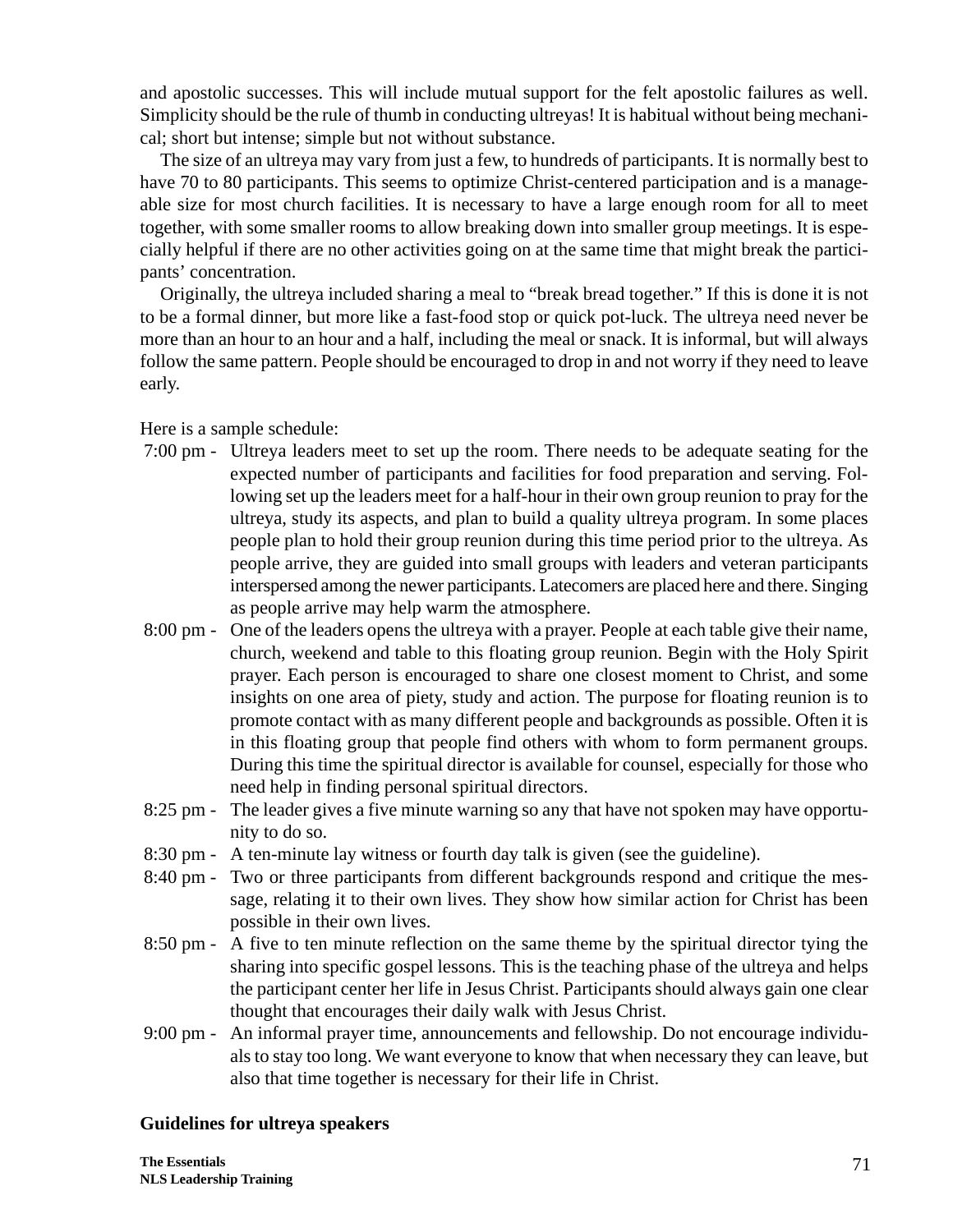The talk should be ten minutes; it may be shorter but never longer! It is:

- 1. about Jesus Christ how you live with Jesus as a part of your life and how you share him with others. The purpose of this talk is not to tell others what to do but to share how much you love Jesus and how in loving him you try to bring all that he loves closer to him through the ordinary circumstances of your life.
- 2. about a recent experience how through piety, study, and action you are trying to bring others to Jesus in the normal flow of your life. The experience should have been within six weeks of your talk. Pick one or two points and build around them.
- 3. concrete and practical make your talk vivid by telling who, where, how, when, as you carried out your planned action. Tell what happened as a result - was it a success or failure and your conclusions.

Do not feel unworthy to give this talk! All Christians have failures, but we do have successes, too. We all have moments in our lives that can be shared to lift our friends. That is what you will share. The talk should not be: flashy - a sensational production number, a sermon, a Bible teaching. It should not be too emotional - others will be affected by a sincere talk on Christian action. The focus is on Jesus in your life!

Questions you may wish to ask yourself: Does this talk show that Christ is in my life? Will it show how much I want to follow him? Does Jesus Christ hold the most important place in the talk? Will this talk help others think of things they might do to share Christ in their home, play, work, and church?

How should I prepare for this talk? Do palanca! Pray for wisdom, inspiration and guidance. It is better to make one point clearly and illustrate it well with one story than to overload the talk; the simpler the better. Speak clearly, slowly, informally; you are simply sharing with friends. Give the theme of your talk to the spiritual advisor for the ultreya to assist in preparation for that part of the ultreya. Do this several days before the ultreya along with any scripture you plan on incorporating.

## **Response, or, Critiquing Speakers**

These speakers take two minutes each and may be chosen either before hand or volunteers may be requested after the speaker. Their response should be spontaneous and related to the theme of the talk. It is best if these speakers are from a different profession and life situation than the witness speaker. This gives a further dimension to living the principle in individual lives in differing environments.

# **Spiritual Director**

There certainly is no experience that cannot be related to scripture. The spiritual director will pull the shared experiences together and link them to the gospel. Even though the spiritual director knows the theme ahead of time this should not be a written response. The more conversational the talk, the better it will be. The speaker is asked to give the theme of her talk to the director ahead of time for basic research, but it is better to hear all the speakers out and then respond from the reservoir of scriptural knowledge. This is the time that the participants are taught clearly how the gospel applies to daily living.

# **Spiritual Direction**

Authors William A. Barry and William J. Connolly in The Practice of Spiritual Direction offer this widely-accepted definition: Spiritual Direction is "help given by one Christian to another that enables that person to pay attention to God's personal communication to him or her, to respond to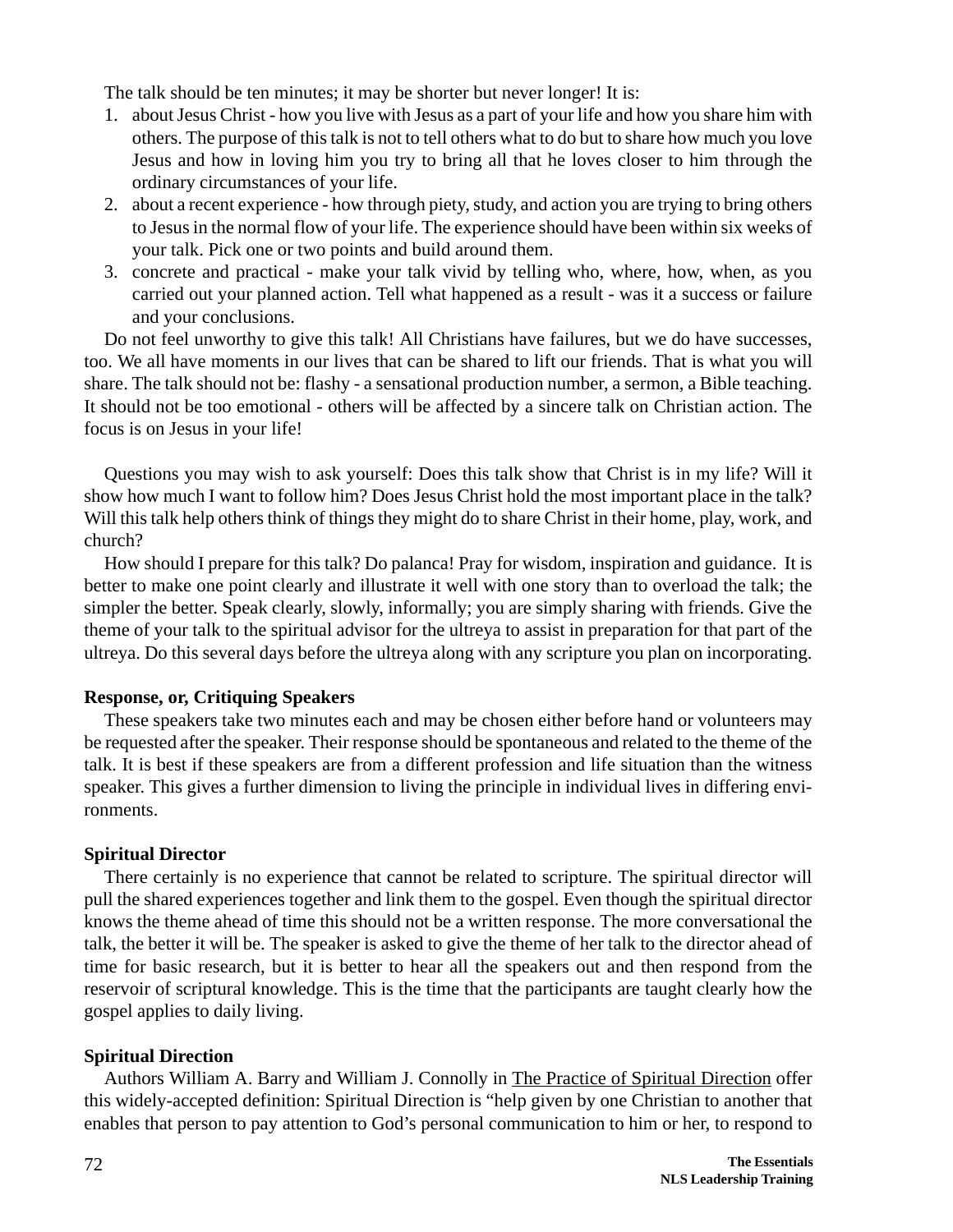this personally communicating God and to live out the consequences of the relationship."

Spiritual direction is an important part of the fourth day. It pairs a participant with a person mature in spiritual wisdom and experience. Always the true spiritual director is the Holy Spirit, while the human director serves more as an experienced interpreter, encourager or guide. This pairing serves to direct the growing Christian into a deeper relationship with her Lord and protect her from the ever present self-deception.

A person who is committed to seeking holiness and wholeness in union with God can obtain this only through the Holy Spirit. Individual study of scripture, prayer, theology, spiritual disciplines, etc., is all very good. Ordinarily though, this should not be attempted alone, because we so easily fool ourselves. As the old schools of philosophy taught, "A person who is master to himself is master to a fool." Persons by themselves are so often side tracked, stalled, or deceived. Further, the difficulty is rarely that an individual does not have resources available, but that she does not have clear direction as to what to use first and what might be most effective for her at this time. Then there is also the danger we all face when we become comfortable with familiar ideas. We fail to venture into areas of spiritual life that are difficult or intimidating. Spiritual direction is intended to provide the means to grow beyond the comfortable and familiar into the fullness of the life of grace.

The spiritual director will encourage several disciplines. One of the first will be to help a participant learn to listen in prayer. This may include entering imaginatively into the life of Jesus and be present as a gospel story unfolds. This is similar to the meditations given on the weekend. Listening prayer also serves to get us in touch with sin similar to our examination of conscience. Often with a director's help the participant receives clarification of God's personal calling to them.

Another work of the spiritual director is to remind the participant of the importance of acting on God's word. As Christians, we too easily get caught up on the inward journey, and the pray-er disengages from the world. With good spiritual direction from both the group reunion and the spiritual director, people feel the Holy Spirit prodding them to accept new challenges, and enter the fray as Jesus does. Whenever someone acts on what she perceives as God's call to ministry, the experience is set apart from other paths of knowledge as truly Christian. Through the authentic daily Christian life we come to know God not as the great fixer, but as the great lover who will walk with us on life's journey.

It is important for us to distinguish spiritual direction from other models of counseling. Pastoral counseling, like psychological counseling, deals with a conscious conflict and seeks relief or remediation. It helps a person see the potential for growth in her problems. Spiritual counseling has to do with a person who has a specific area of concern and/or sin and needs specific advice to deal with this situation. It often involves private confession and absolution with a subsequent amendment of life. Spiritual direction is focused on growth. There will be times when pastoral and spiritual counseling will be a part of spiritual direction, but this is to assist the primary agenda of growing. A good spiritual director will have a good understanding of what the human soul goes through in its journey to God.

Spiritual direction will involve counseling the directee on his experiences in prayer, the highs and lows, the fruitful places and the arid places; and provide insight into that experience. The method is usually conversational with absolute honesty and openness. The goal is to assist the directee in changing thought and behavior to conform with the gospel. The director will usually assign a series of exercises in a rule of life discipline. These exercises establish a rhythm in daily life leading us to piety, study and action and assist us in seeing holiness in ordinary actions. The final goal is to know Jesus Christ as a part of all of life.

There is a very appropriate analogy between physical growth and spiritual growth. In each a balanced diet is necessary. In each, there needs to be a willingness to ingest and digest the food for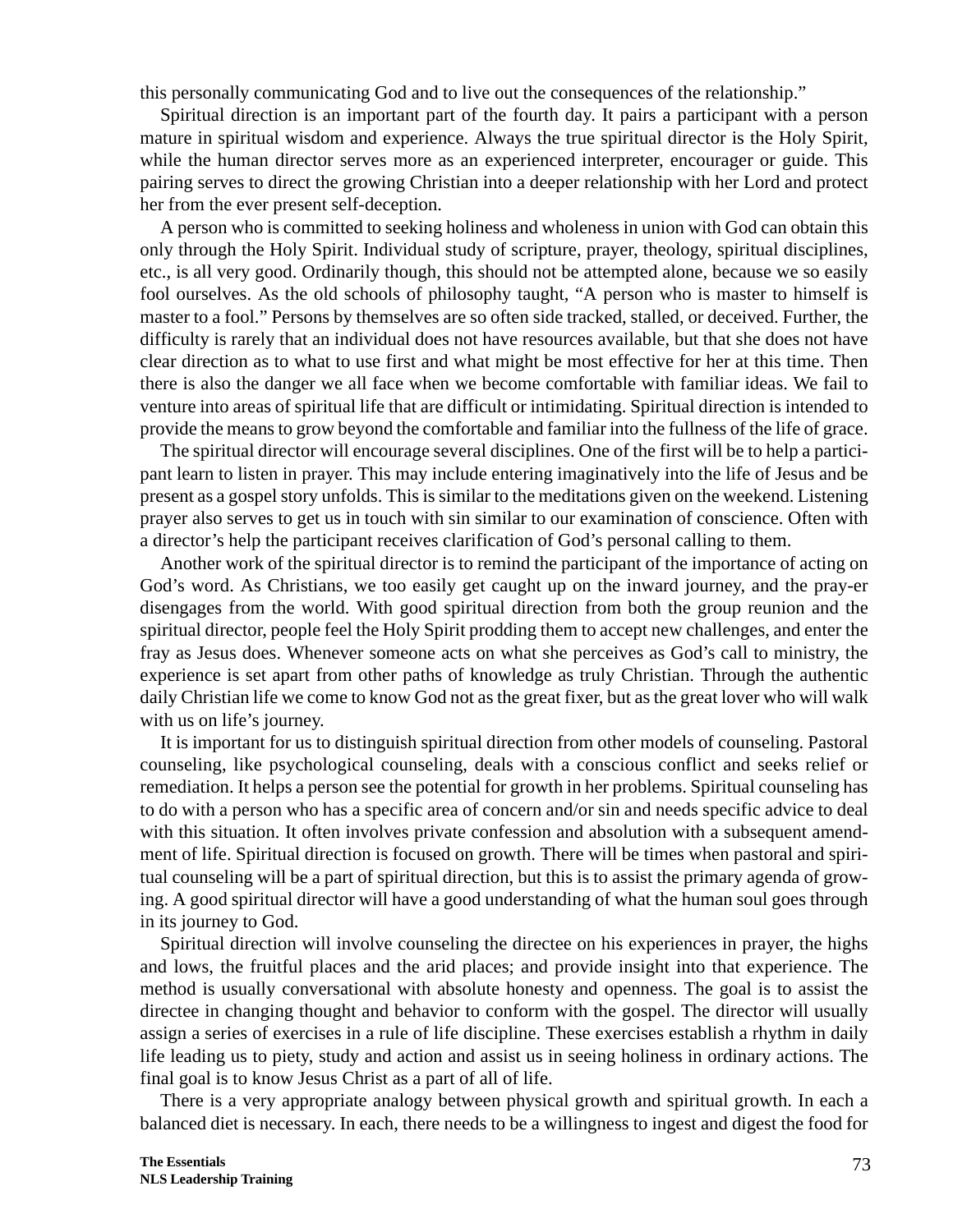it to do its work. Spiritual food represented in our acts of piety must be entered into wholeheartedly. Like all growth, spiritual growth is a process of unfolding. I grow into an understanding of my place as a child of God and my future in heaven. As we said in the introduction to this manual, Christianity is a ministry of revelation, from God, in God's time, at God's direction. We believe he uses spiritual direction as a very effective tool in this process.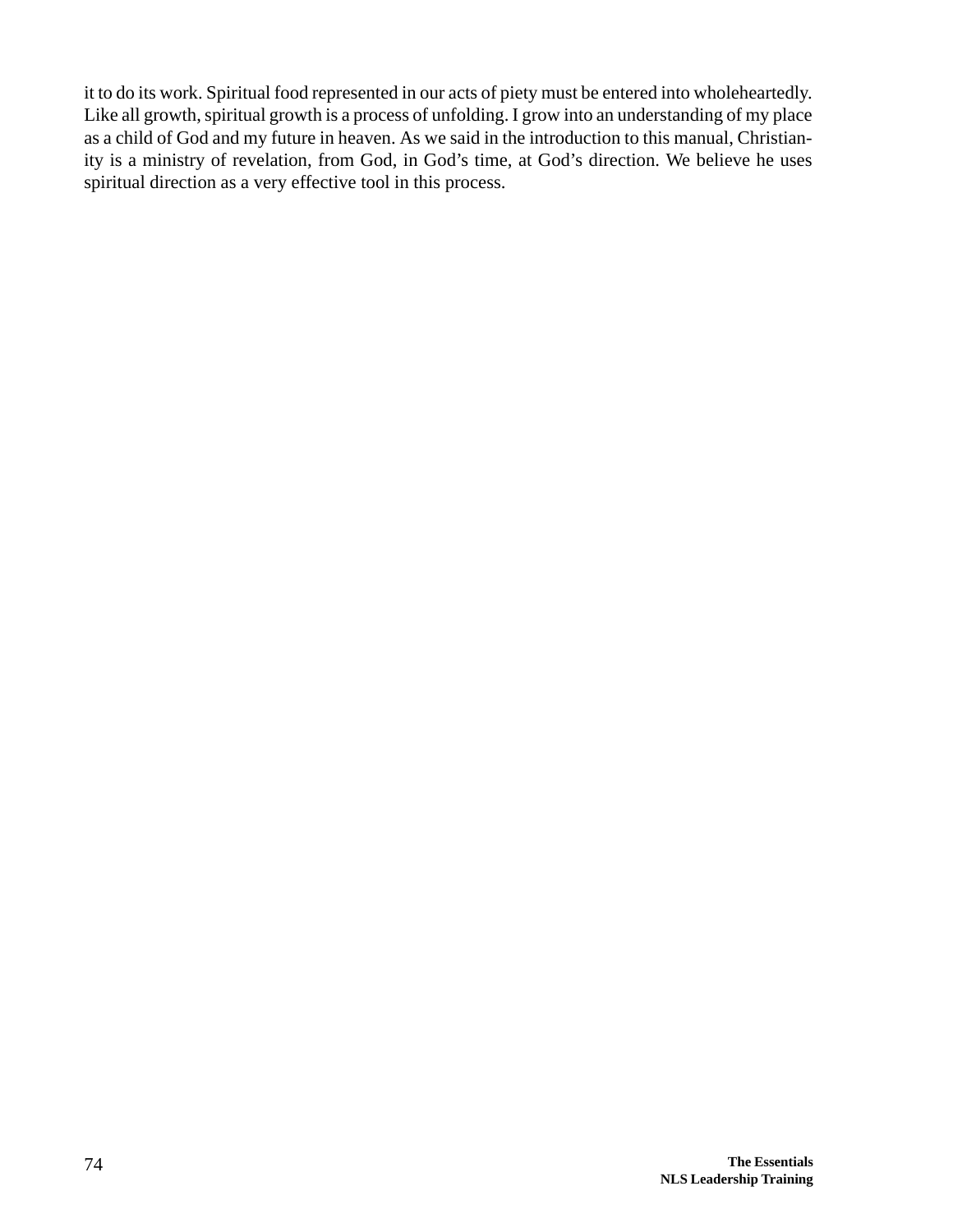## **Bibliography**

The following texts contributed in significant ways to the thinking of those who created the content of this work. We sincerely thank the authors of these works for their contribution to our thinking.

Bonnin, Eduardo; Forteza, Francisco; Vadell, Bernardo, Structure of Ideas (Vertebration), National Ultreya Publications, 1965, 184 pages.

Blanchard, Ken; Hybels Bill, "Vision & Values" on the Church Satellite Network, Fuller Evangelistic Association, Pasadena, CA, October 3, 1994.

Hervas, Juan, Leaders' Manual For Cursillos in Christianity, National Ultreya Publications, Third Edition, June, 1974, 350 pages.

Hughes, Gerry, Let's Keep It Simple, National Ultreya Publications, 1976, 58 pages.

Hughes, Gerry, Let's Keep The Fourth Day Simple, National Ultreya Publications, 1982, 73 pages.

Mullin, Randall; "Interview with Eduardo Bonin"; available by request from National Lutheran Secretariat President Randall, Mullin, Geneseom Il.

 National Episcopal Cursillo, Delux Library, Published by the National Episcopal Cursillo, Cedar Falls, Iowa; consists of 20 booklets, portions published 1987, and revisions as recent as June, 1993.

National Lutheran Secretariat, The Via de Cristo in Your Fourth Day, Published by The National Lutheran Secretariat, Minneapolis, MN, 1992, 34 pages.

National Lutheran Secretariat, The Outline and Clarification of the Outline, for each of the Lay Talks, The National Lutheran Secretariat, Minneapolis, MN, 1989.

National Lutheran Secretariat, Spiritual Directors Manual, Published by The National Lutheran Secretariat, Minneapolis, MN, 1985, 84 pages.

Peck, M. Scott, The Different Drum, Community Making And Peace, A Touchstone Book published by Simon & Schuster Inc., 1987, 335 pages.

Pelikan, Jaroslav; Lehmann, Helmut T., Luther's Works, Concordia Publishing House, St. Louis, MO, and Fortress Press, Philadelphia, PA, in 55 volumes.

Tappert, Theodore G., The Book of Concord The Confessions Of The Evangelical Lutheran Church, Fortress Press, Philadelphia, PA, 1959, 717 pages.

U.S. National Secretariat, Leaders' Manual, An official publication of the United States National Secretariat of the Cursillo<sup>R</sup> Movement, 1981, 347 pages.

U.S. National Secretariat, The Fundamental Ideas of the Cursillo<sup>®</sup> Movement, National Ultreya Publications, 1974, 202 pages.

U.S. National Secretariat, Ultreya Magazine, National Ultreya Publications.

World Organization of the Cursillo<sup>®</sup> Movement, The Fundamental Ideas of the Cursillo<sup>®</sup> Movement, Second Edition, National Ultreya Publications, 1992, 264 pages.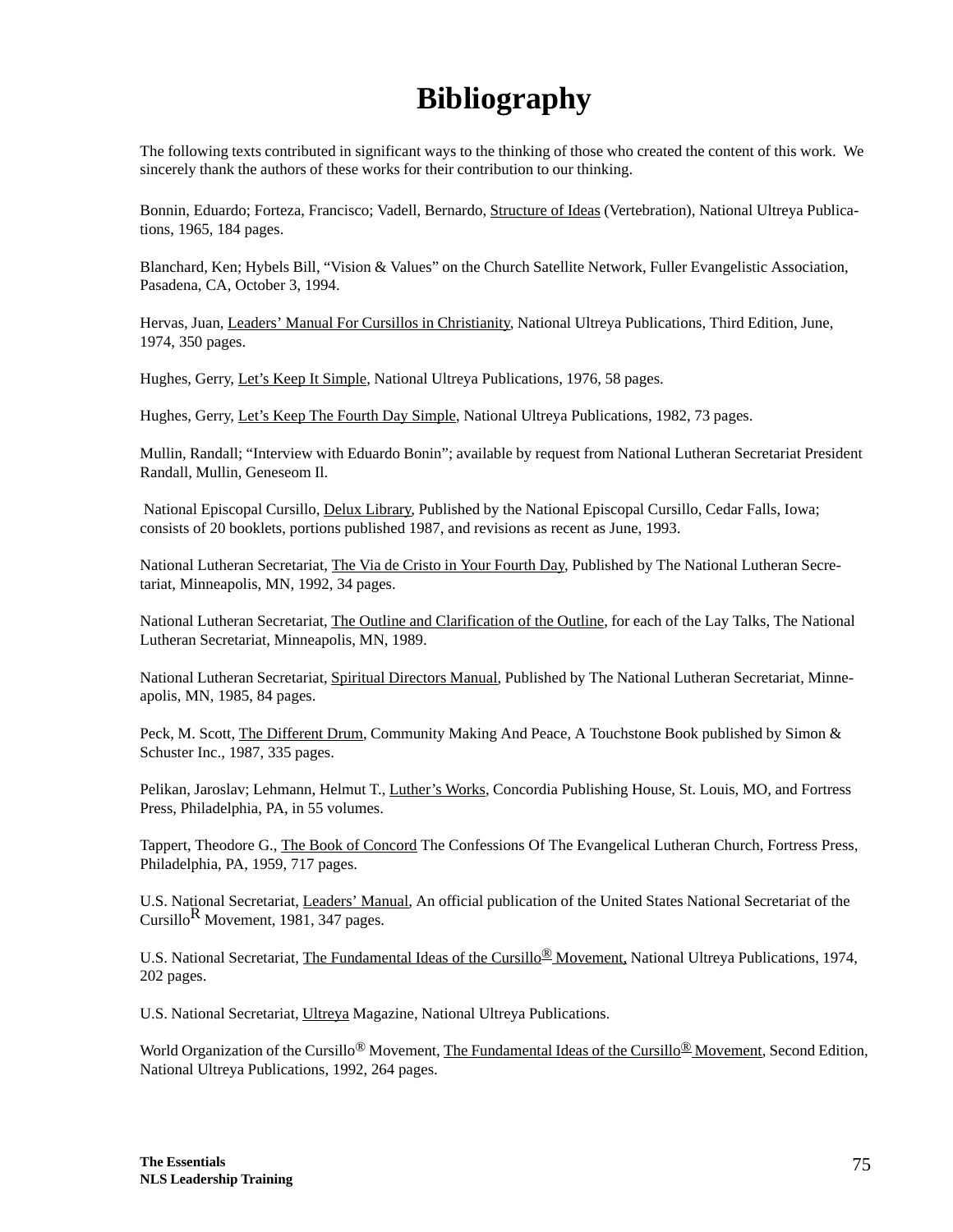## **Glossary** of Via de Cristo Terms

Via de Cristo continues the tradition of the Cursillo® movement of the Church that began in Spain. Many terms used in Via de Cristo, therefore, have a Spanish origin. Individual Via de Cristo communities have their own separate traditions and do not use all of these terms.

**Abrazo** [a **bra** zo]: an embrace or hug.

**Acts of Piety**: an outflow of our relationship (love) with God. They are actions that help us to direct our whole life to God.

**Actual Grace**: see "Grace in Action."

**Agape Dinner**: a special dinner served to the new cursillistas usually on Saturday of the three day weekend. Some communities serve a late evening snack with beverages called the Agape Feast. Another tradition has the participants serve each other.

**Apostolic Action**: any action undertaken for the specific purpose of improving a situation or helping others to grow and strengthen their faith in Christ. It involves setting a Christian example, witnessing, sharing, encouraging and supporting. The Via de Cristo phrase "make a friend, be a friend and bring your friend to Christ" is normally seen as one way of apostolic action. However, it can be any action which improves an environment, the customs, the way people relate to each other, etc., in order to make them more in line with the gospel, is also an apostolic action. Apostolic Action is **one** of **three facets** of a Christian's life. The others are Piety and Study.

**Arise**: a psalm set to music by Father Gelineau, sung to usher in a speaker as well as awaken candidates on Sunday morning.

**Assistant**: a table group leader on the three day weekend. See Group Leader.

**Assistant Rector**: a person who assists the rector.

**Associate Professor**: a table group discussion leader on the three day weekend. See Professor.

**Auxiliary**: a group leader on the three day weekend. See Group Leader.

**Candidate**: see Participant.

**Celebration**: see ultreya.

**Cha, Chacha, Chacho** [cha, **chah** chah, **chah** choh]: Spanish for "tea," "maid" and "lad," respectively. Refers to members of the servant team, palanca team, kitchen team or Fourth Day Team serving inside and outside the Rollo Room.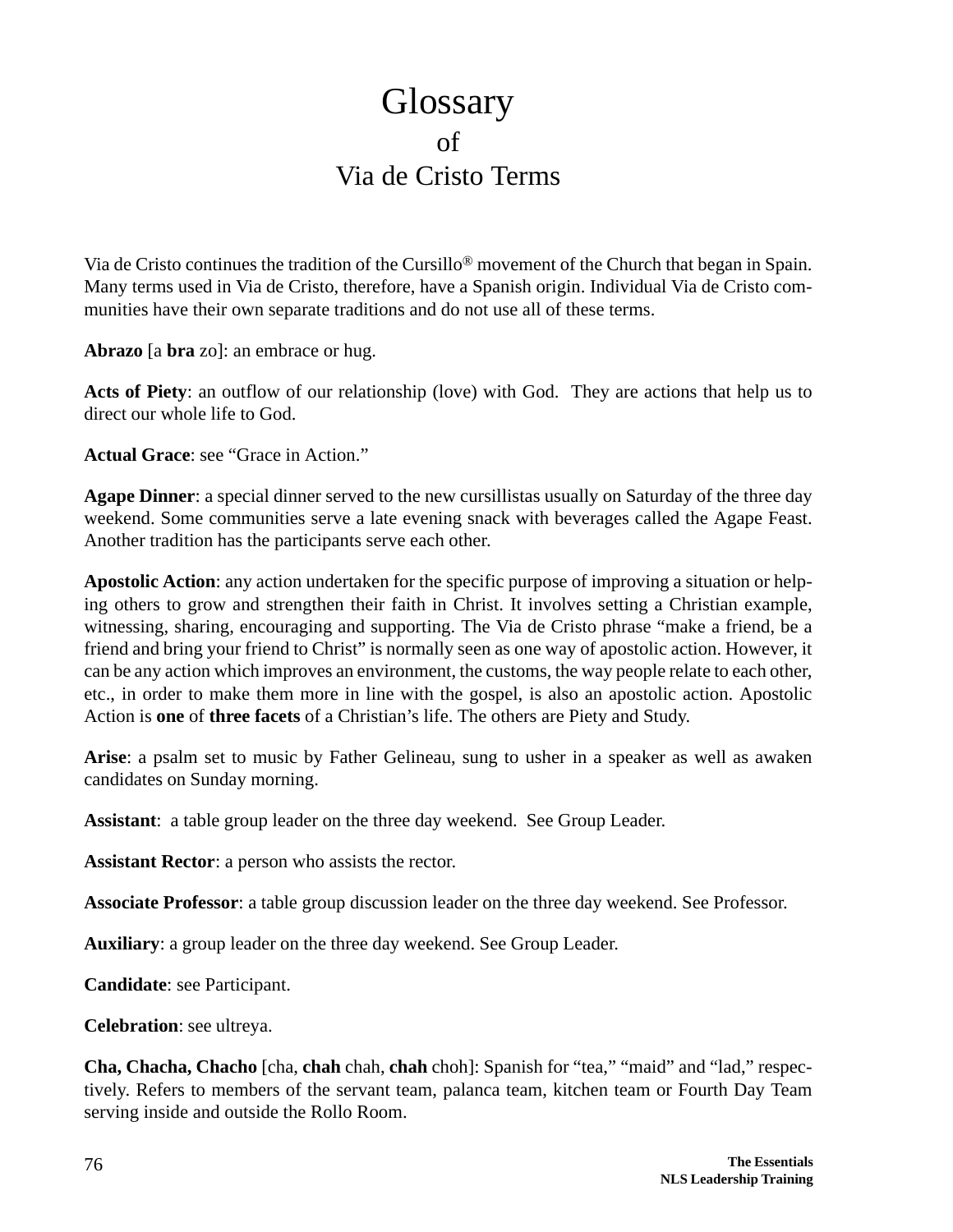**Chapel Rector**: the servant team lay person in charge of the chapel where the servant team worships and prays with and for each speaker prior to each talk, and for the candidates and other prayer concerns.

**Clausura** [clau **sure** ah]: Spanish for "closure." In the Via de Cristo three day weekend, it is a service which the new weekend participants meet with the fourth day community to reaffirm their baptismal vows and recommit themselves to the Christian life. It is also called Closing.

**Closing:** see Clausura.

**Conference Room**: where the talks are presented on the three day weekend. It is usually called the Rollo Room after Thursday evening.

**Convener**: the lay leader of the governing organization within a Via de Cristo community. Some call this person the Lay Director or President.

**Council**: the governing board for a Via de Cristo community. Most communities use the term secretariat.

**Cursillista** [ker see **yee** sta]: Spanish for a "short course student." A person who is attending or has attended a Via de Cristo three day weekend or cursillo. See Pilgrim.

**Cursillista Table Leader**: a group discussion leader during a Via de Cristo weekend. See Group Leader.

**Cursillo** [ker **see** yo]: Spanish for "short course." Note that the capitalized word Cursillo® is registered in the U.S. Patent and Trademark Office by the (Roman Catholic) National Secretariat (of the Cursillo Movement), Dallas, Texas. Via de Cristo is the name of the Lutheran expression of the cursillo movement. The word cursillo is usually used as an adjective in English speaking cursillo movements.

**Cursillo de Cristiandad** [ker **see** yo day **crees** tyahn dahd]: Spanish for "short course in Christianity."

**De Colores** [day coe **low** race]: Spanish for "the colors." De Colores is the title of a Spanish folk song used as a traditional song at Via de Cristo gatherings. The song reminds us of the colors and the glory of God's creation and grace.

**Decuria** [day **cure** ee ah]: Spanish for "group of ten," the small table group (usually less than ten) on a three day weekend. It is an adjective (sometimes a noun) for the summary and poster presentations on Friday and Saturday evenings on the three day weekend.

**Dominant Professor**: lead table professor.

**Environment**: refers to the people, ideas and relationships surrounding each person. It is also Rollo #11, the seventh lay rollo of the weekend.

**Environmental Group Reunion**: a reunion group of Christians who share an environment together, such as a place of work, a church, or a neighborhood.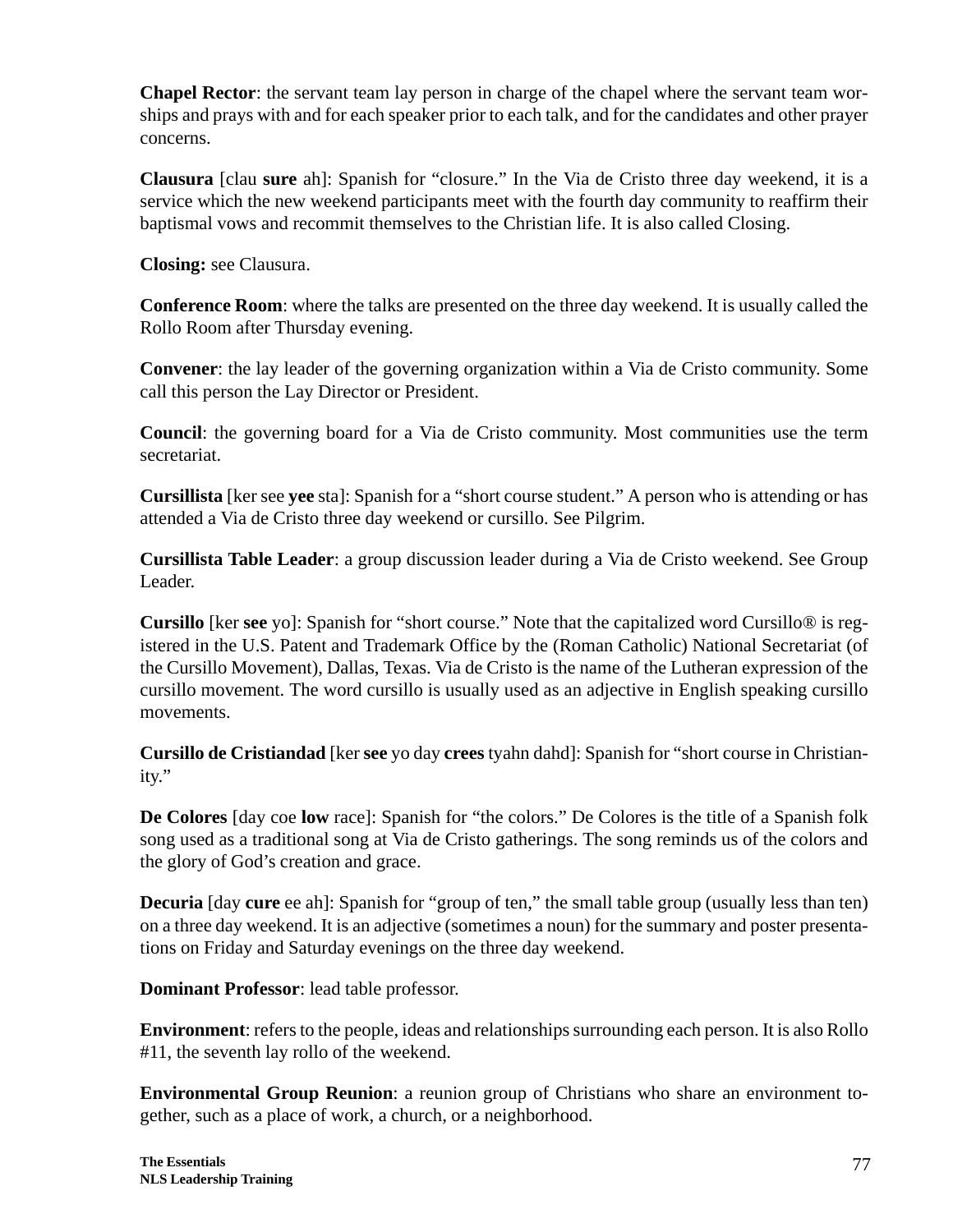**Family**: the group of candidates and team leaders assigned to a table in the rollo room for the entire weekend. Also called a decuria.

**Fourth Day**: the rest of one's life following the three day weekend.

**Fourth Day Community**: includes all who have attended a Via de Cristo or cursillo three day weekend.

**Fourth Day Rector**: leader of Fourth Day team which is responsible for greeting the Fourth Day Community on the weekend. Also responsible for equipment and facilities.

**Fourth Dayers**: members of the fourth day community.

**Grace**: God's unmerited love and protection bestowed freely and abundantly on humankind. This is Rollo #2, the first rollo by a spiritual director, often called "Habitual Grace."

**Grace in Action**: refers to an unearned specific act of loving intervention by God in a person's life, identifiable in time and place. This is Rollo #4, the second rollo by a spiritual director, often called "Actual Grace."

**Group Leader**: the leader of the small discussion group or decuria on a Via de Cristo weekend. Other terms are table leader and professor. There may be more than one leader in a group. A group leader may be a rollista or speaking professor. A group leader who does not give a rollo is a silent group leader, cursillista group leader, associate professor, support professor, auxiliary or assistant group leader.

**Group Reunion**: see Reunion.

**Grouping**: see Reunion.

**Habitual Grace**: see Grace.

**Head Cha**: leader of the servant team on the Via de Cristo weekend. See also Palanca Rector, Head Server, or Cha.

**Head Cook**: leader and head chef of the kitchen team. Also known as Kitchen Rector, or Kitchen Cha.

**Head Server**: leader of the servant team (see also Palanca Rector or Head Cha). May be the dining room leader.

**Kitchen Cha:** see Head Cook.

**Kitchen Rector**: see Head Cook.

**Lay Director**: the layperson who is the leader, convener or president of a governing organization or secretariat of a Via de Cristo community.

**Leaders:** in the Via de Cristo sense, all believers who, with the help of God, seek to change their lives, and, by the personal influence of their Christian lives, their environments.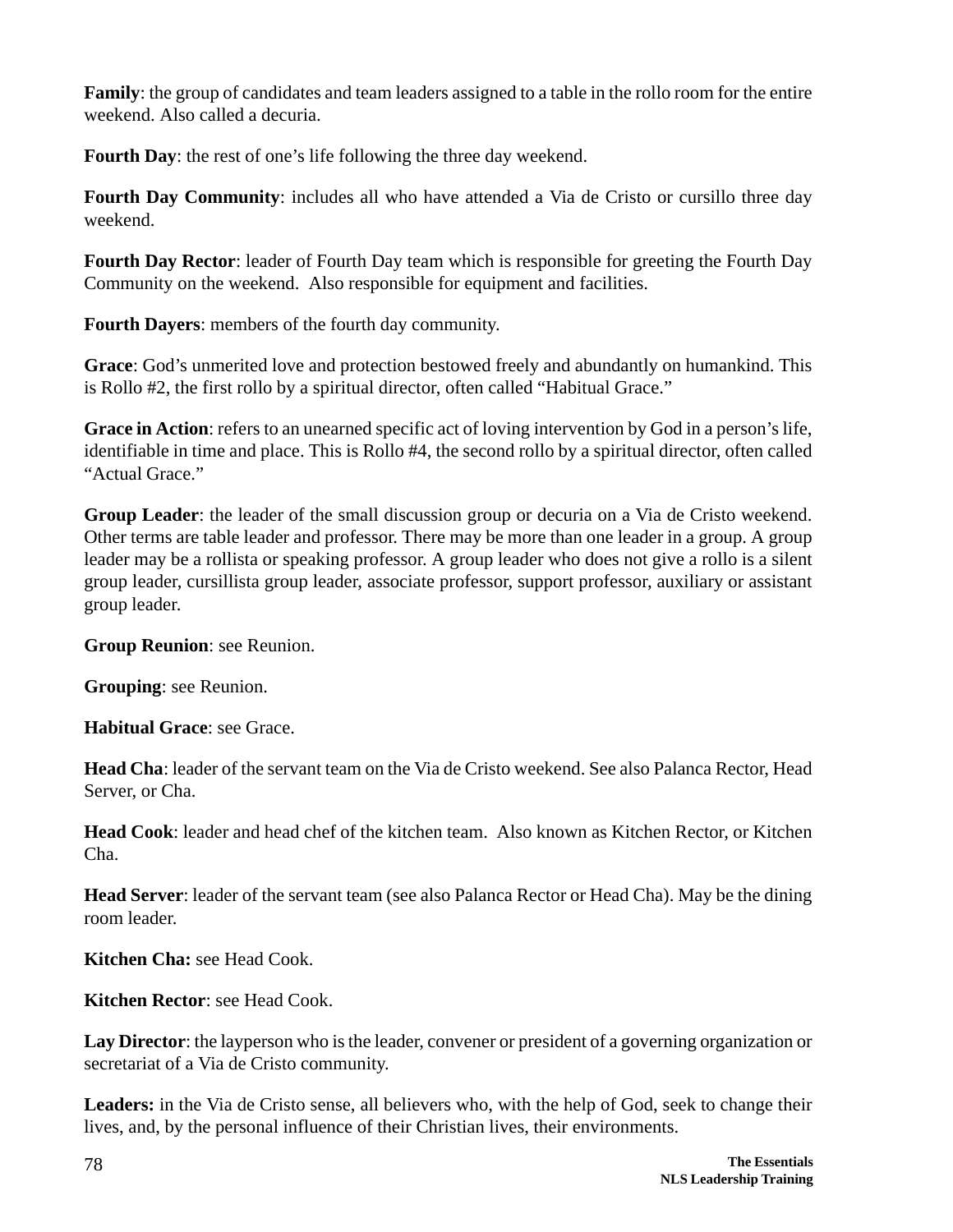**Mañanitas** [mahn yah **nee** tahs]: Spanish for "the early morning." **Las Mañanitas** is the title of a Spanish folk song sung early in the morning to celebrate a birthday or other special occasion. Mañanitas is the name of the morning wake-up on the last day of the Via de Cristo three day weekend.

**Means of Grace**: the vehicles God uses to bring to humans his revealed will and saving love. Lutherans identify two means of Grace (1) the Word of God, and (2) the Sacraments (Baptism and Holy Communion).

**Method**: The process through which the movement is implemented, individually by believers living what is essential for being a Christian, and collectively in the reunions and ultreyas.

**New Cursillista**: a participant who is attending or has just completed a Via de Cristo three day weekend.

**Non-Dominant Professor**: Assists the Dominant Professor.

**Palanca** [pah **lahnk** ah]: a direct word from the Spanish, meaning "lever." In the Via de Cristo, it means an outward expression of agape love through prayer and sacrifice which is offered to God in petition for grace, so that as apostles we may accomplish more than we would be capable of otherwise.

**Palanca Rector:** the head server, head cha or leader of the servant team or servant community on the Via de Cristo weekend.

**Participant**: a person who is attending a Via de Cristo weekend for the first time. Other terms include: new cursillista, weekender, candidate, pilgrim and guest.

**Piety**: the direction of one's whole life to God. Piety, along with Apostolic Action and Study, is one of three facets of a Christian's life.

**Pilgrim**: the name given to those attending a weekend. Also a name given to a person living out his/ her faith in the Fourth Day.

**Pilgrim's Guide**: a spiritual guide book used on most Via de Cristo weekends; may also be used as a Fourth Day devotional aid.

**Post-Weekend**: the perseverance part of the method, sometimes called the Fourth Day, where the group reunions and ultreyas are structured and offered to the participants for their growth and support.

**President**: see Convener or Lay Director.

**Pre-Weekend**: the phase of the movement that involves the studying of environments, the selection of candidates, and the preparation of candidates for the three-day Via de Cristo.

**Professor**: a table group discussion leader on the three day weekend.

**Rector:** a lay person who directs the activities on the three day weekend.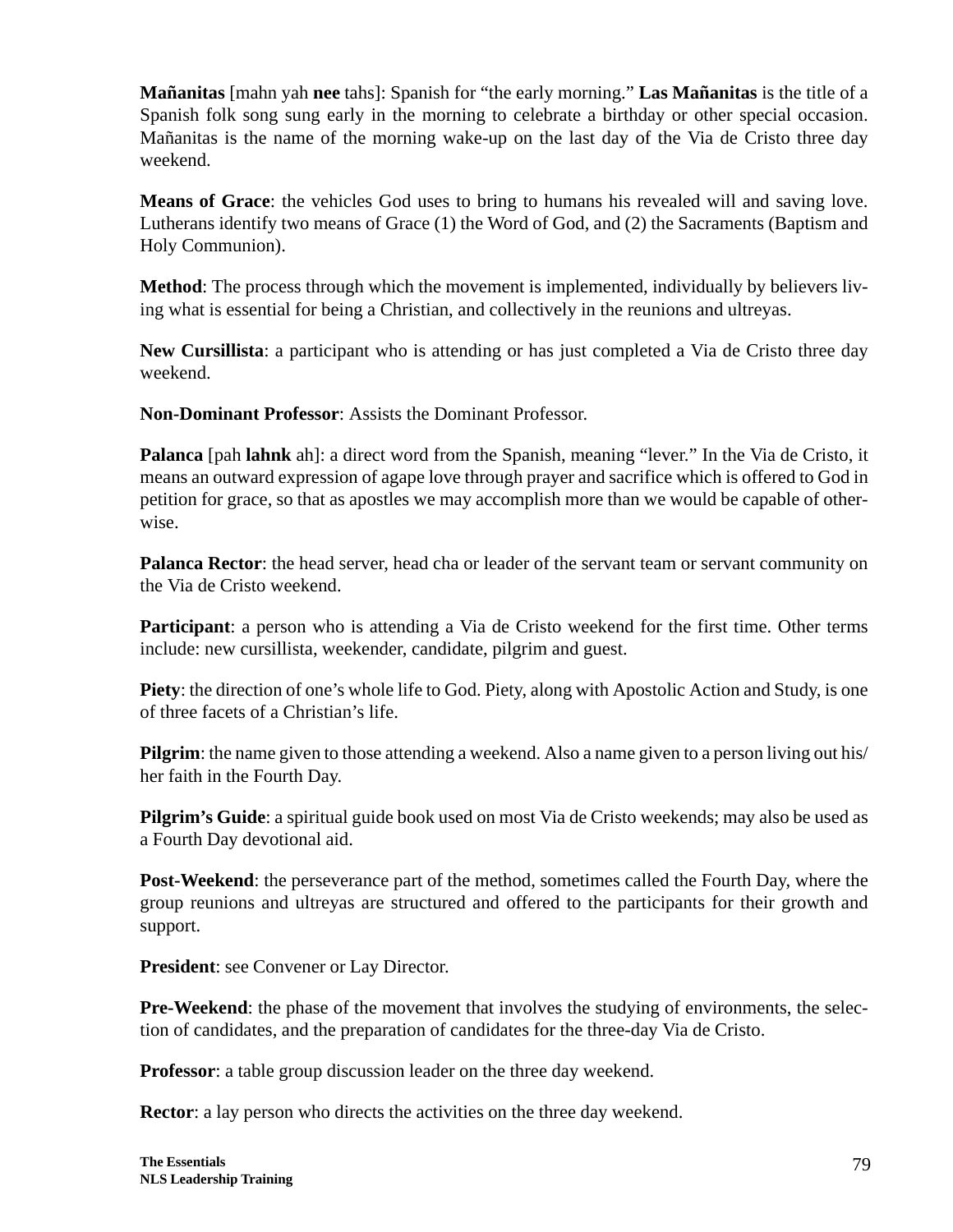**Renewal Group**: see Reunion.

**Reunion** [reh **oon** yohn]: the weekly meeting of believers in a small group to share their week's experiences of piety, study, and apostolic action. Members of small groups support, encourage, and challenge each other to grow in faith and to evangelize their environments.

**Reunion Group**: see Reunion.

**Rollo** [**roy** oh]: a colloquial Spanish word meaning "bore." In the Via de Cristo, Rollo refers to the talks given on the three day weekend. It is a sharing rather than a lecture or preaching.

**Rollo Room**: the conference room on the three day weekend where the talks are presented.

**Rollista** [roy **eest** ah]: one who gives a rollo. Also called a speaking professor.

**Sacristan**: person in charge of the chapel on the three day weekend in some Via de Cristo communities.

**Secretariat**: the governing board for a Via de Cristo community. May be called a council.

**Send-Off**: in some communities, a prayer meeting of sponsors, candidates and team at a pre-determined location in which the candidates and team are sent off, usually in a bus, to the actual site of the three-day weekend. It is also a prayer of intercession of the Holy Spirit for the rollista before giving a rollo.

**Serenade**: on Saturday: when the Fourth Dayers bless the candidates with song at the Agape Dinner. On Sunday morning: when the Fourth Dayers awaken the candidates with song. On Sunday evening at the final mealtime, prior to the Clausura: when the Fourth Dayers and sponsors surprise the participants with song.

**Servant Community**: those who serve outside the rollo room on a three-day weekend. Also the Fourth Dayers who serve in their environments and who come in for the serenade and the Las Mañanitas on the three day weekend.

**Servant Team:** may be composed of several teams. One such team is a Palanca or Sacristan team responsible for piety and chapel services on the three day weekend. Others may be a kitchen team and/or a Fourth Day team responsible for equipment and facilities.

**Service Sheet**: a small wallet size card filled out on the three day weekend by the participant on which he/she makes commitments to active piety, study and action. The service sheet serves as a structure for the reunion group.

**Speaker**: a rollista or professor.

**Spiritual Director**: one who, through the help of the Holy Spirit, guides and helps other Christians to grow in faith in their spiritual journeys. Spiritual directors are ordained pastors. The head spiritual director is usually Lutheran.

**Sponsor**: a cursillista who accepts responsibility for sponsoring a participant. Responsibilities include helping and praying for a new cursillista before, during and after the three day weekend. After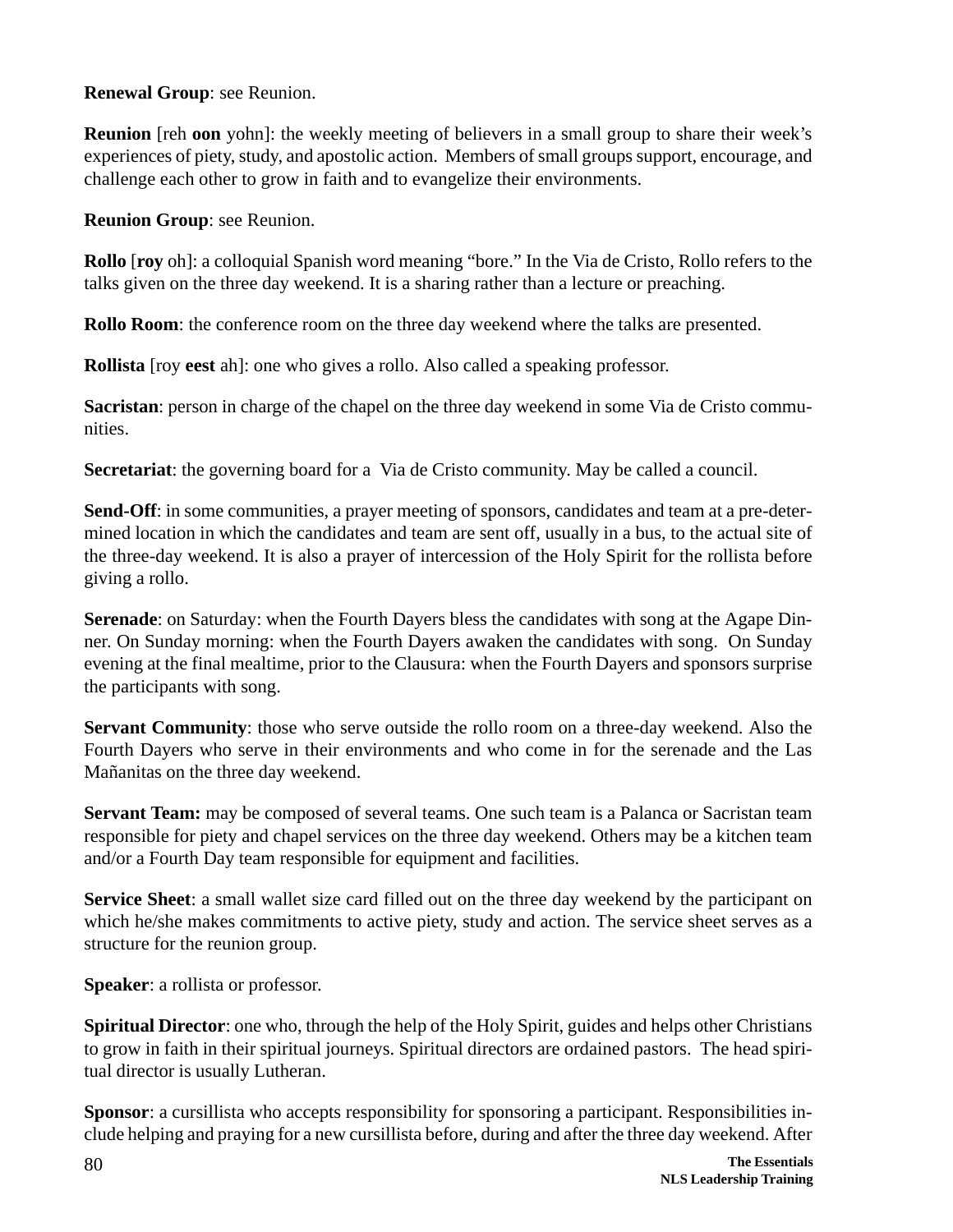the weekend, the sponsor is important for helping the participant find a reunion group and participate in ultreyas.

**Study**: an action that helps the Christian grow in faith and understanding of God's plan. Study, along with Apostolic Action and Piety, is one of three facets of a Christian's life.

**Table Cha**: responsible for taking care of the needs of one table group on the three day weekend.

**Table Group**: a small group that meets at a table on the three day weekend. See Decuria.

**Table Leader**: the group leader of the small group or decuria on the three day weekend. See Group Leader.

**Ultreya** [ul **tray** ah]: Spanish term meaning persevere. A reunion of reunion groups and of those who are not currently in reunion groups. Its purpose is to give and receive encouragement for living out one's faith in the Fourth Day by having experienced Fourth Dayers tell how they evangelize their environments. May also be called a Celebration.

**Via de Cristo** [**bee** ah day **cree** stow]: a Spanish term meaning the way of Christ. Via de Cristo is the name of the Lutheran expression of the cursillo movement of the church. Used as a noun, it refers to the entire movement and organization of affiliated communities. Used as an adjective, it modifies nouns such as weekend, method, Fourth Day and other aspects of the ministry.

**Weekender**: see participant.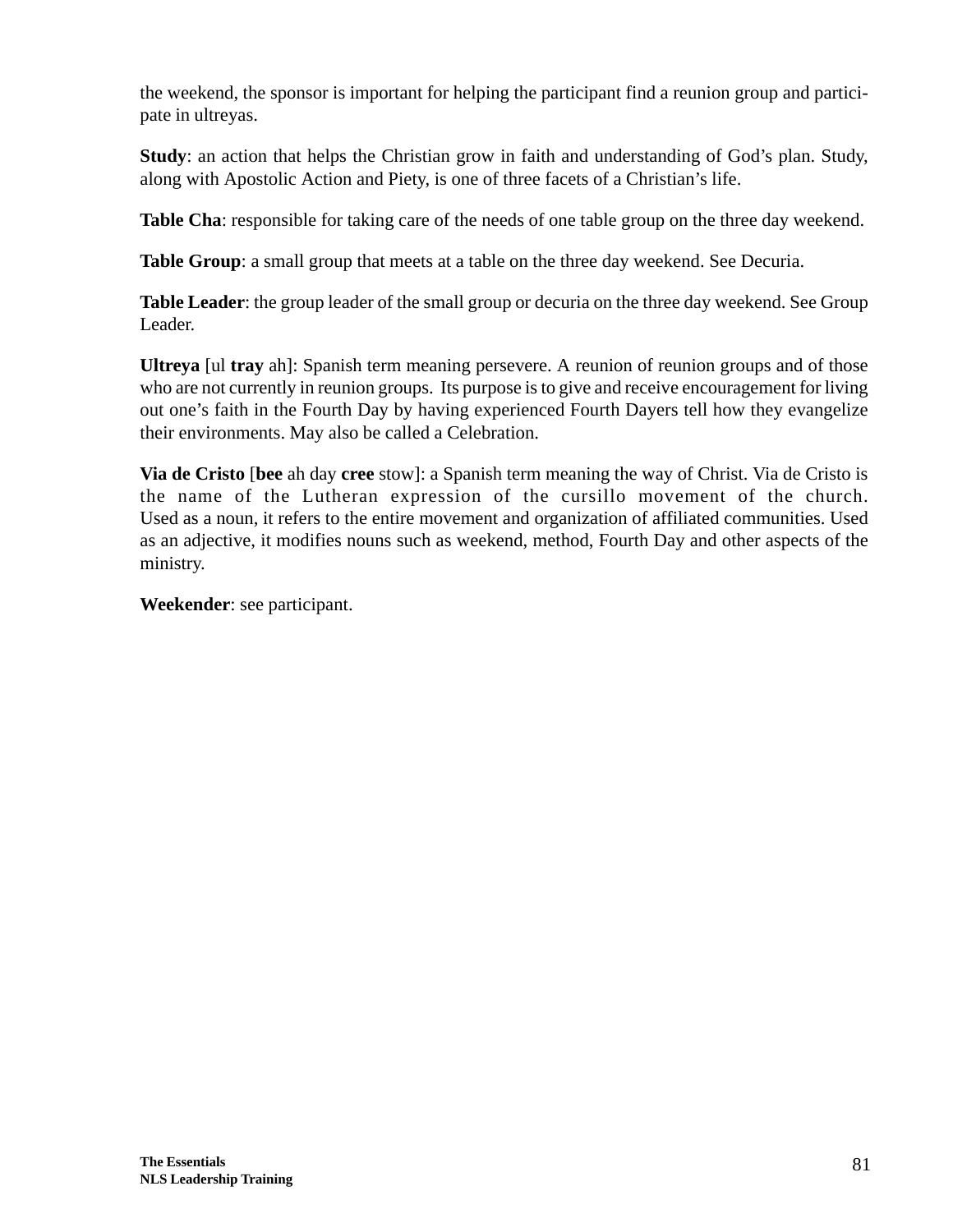# Constitution

of the

## National Lutheran Secretariat

#### **Preamble**

 The purpose of the National Lutheran Secretariat is to foster and encourage renewal in the Christian faith in the Lutheran Church and in the larger world community by presenting the fullness of Christ's ministry by both the laity and clergy. The National Lutheran Secretariat aims at bringing Christians to a fuller personal knowledge of and a relationship with the Lord Jesus Christ and a deeper level of commitment to him and to spreading his word.

 Via de Cristo provides a method which develops leaders and community in the Christian Church. This method uses meetings and groups of Christians who share their common life in Christ, their efforts to bring others to him and to make the world more Christ-like. Via de Cristo asks exactly what baptism and confirmation ask of us and provides a method to live out that commitment within the Church.

The National Lutheran Secretariat accepts as our norm the content and method of the Cursillo<sup>®</sup> (Registered Trademark) movement as developed by Bishop Juan Hervas, Eduardo Bonnin and their friends. The developers provided a method by which Christians transform the world for Christ our King. This method calls Christians to live their lives in union with Christ supported by regular reunion with other Christians.

We accept as normative the Cursillo<sup>®</sup> method of group reunion and ultreya, the three-day weekend of fifteen talks, and the call to Christians to be Christ's witnesses in the world.

 Our Constitution intends to safeguard the norms of the Cursillo® movement, yet we recognize that various customs and practices have grown up around the fifteen talks, the meditations and the worship during the three days. We also recognize that the three-day weekend often overshadows the apostleship activities of the Fourth Day, therefore we need to improve our ability to evaluate these customs, practices and emphases. All affiliated secretariats are urged to examine these to guarantee that they support the basic aims.

Via de Cristo is the Lutheran expression of the Cursillo® movement.

 The National Lutheran Secretariat shall be the means by which the many Via de Cristo communities may be represented on Via de Cristo matters of national interest and the means by which the National Lutheran Secretariat can effectively communicate with other structures within the Lutheran Church and with other organized bodies.

 Therefore, we, the undersigned, and others associated with us, desire, for the sake of our common purposes, to band together into a National Lutheran Secretariat.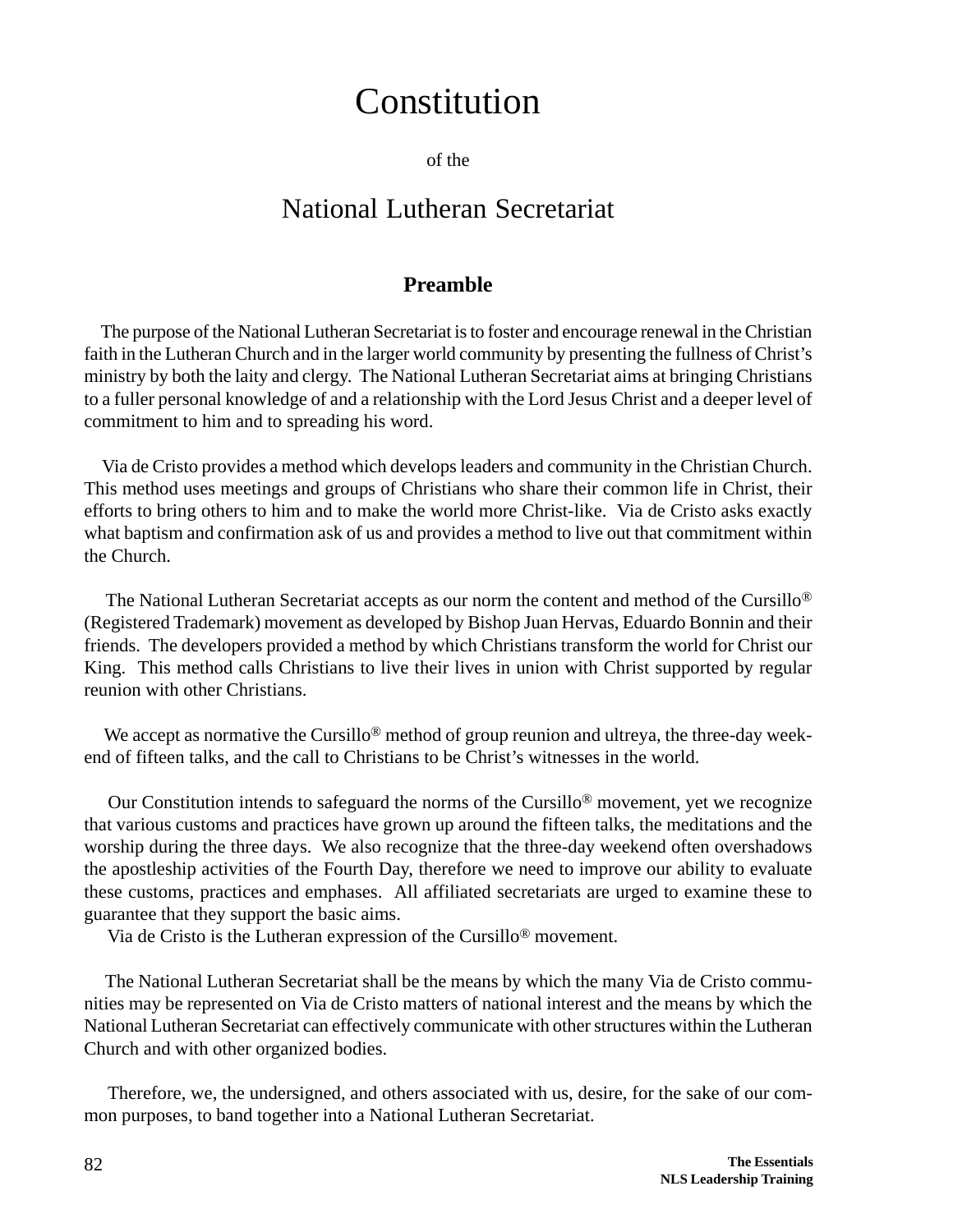## **Article 1- Name**

- 1. The name of this organization shall be the National Lutheran Secretariat.
- 2. The principal office address shall be as stated in the bylaws.
- 3. Other offices for the transaction of business may be located at such places as the Executive Committee may from time to time determine.

## **Article 2 - Purpose**

This National Lutheran Secretariat is organized for the purposes of:

- 1. Supporting, strengthening and guiding the autonomous secretariats affiliated with us so that the Church may more effectively Christianize its community; and
- 2. Assisting the affiliated secretariats in developing Christian leaders and their awareness of their responsibility to Christ, the local church, and the environment in which they live; and
- 3. Coordinating the flow of information and resources among the various affiliated secretariats; and
- 4. Encouraging the use of liturgy and rollo outlines which are in keeping with general Lutheran practice; and
- 5. Providing organization and direction for affiliated secretariats;
- 6. Expanding the Via de Cristo movement in the United States and throughout the world.

## **Article 3 - Meetings**

- 1. The National Lutheran Secretariat shall have at least one annual meeting, the date being set according to the bylaws.
- 2. Other meetings may be set according to the bylaws of the National Lutheran Secretariat.
- 3. Member secretariats shall send at least one delegate to the annual or any special meeting as stated in the bylaws.
- 4. A quorum of the delegates shall be as stated in the bylaws.
- 5. All member secretariats shall be notified of the annual meeting at least three months (90 days) in advance of the annual meeting.

## **Article 4 - Membership**

- 1. Membership in the corporation of the National Lutheran Secretariat shall be open to any autonomous secretariat which wishes to be affiliated with the corporation and expresses its concurrence with the Constitution through formal ratification.
- 2. Representation at the National Lutheran Secretariat shall be by elected representatives from affiliated secretariats.
- 3. There shall be at least 15 delegates on the National Lutheran Secretariat. These representatives shall be selected as stated in the bylaws.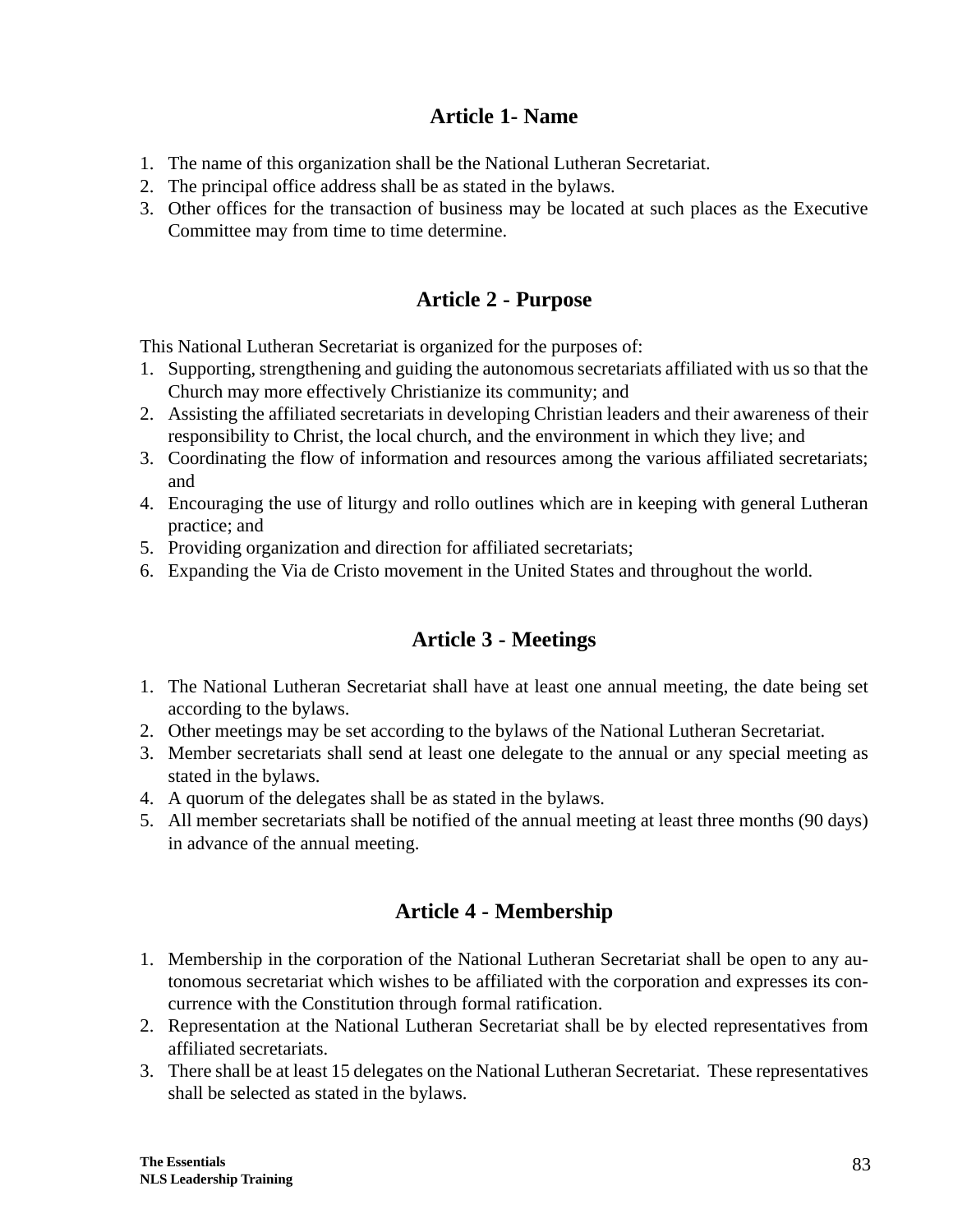### **Article 5 - Executive Committee**

An Executive Committee composed of Spiritual Director, President, Vice-President(s), Secretary and Treasurer, shall be elected from among the delegates in attendance at an annual meeting and shall function as the Board of Directors for the National Lutheran Secretariat as stated in the bylaws.

## **Article 6 - Committees**

Standing or special committees may be designated by the president as necessary to assist the corporation to further its purposes. Their organization and purpose shall be as stated in the bylaws.

## **Article 7 - Records**

The corporation shall keep correct and complete books and records of account and shall keep minutes of any meeting of its delegates or Executive Committee or committees. Such records shall be kept at the principal office of the corporation or place designated by the Executive Committee and shall be available for inspection by any person connected with the National Lutheran Secretariat. A yearly audit of the financial records shall be conducted and submitted at the annual meeting. Additional guidelines shall be stated in the bylaws.

## **Article 8 - Bylaws**

The National Lutheran Secretariat shall adopt such bylaws as may from time to time be necessary. No bylaw may conflict with this Constitution.

## **Article 9 - Amendments**

- 1. Except as otherwise provided by law, the Constitution of the National Lutheran Secretariat may be amended by the delegates at any meeting thereof.
- 2. A proposed amendment of this Constitution shall be submitted in writing to the Executive Committee at least three months (90 days) prior to the date of the annual meeting or any other legally called meeting to ensure time for review by the affiliated secretariats.
- 3. Any such amendment must be passed by two-thirds of the delegates at a legally constituted meeting. The approved amendment would then be sent to affiliated secretariats for formal ratification.
- 4. Formal ratification by two-thirds of all the recognized affiliated secretariats is required for the adopting of any amendment to the constitution. The time frame for such ratification shall be set by the members of the National Lutheran Secretariat.
- 5. Except as otherwise provided by law, the bylaws of the National Lutheran Secretariat may be amended or adopted at any legally called and conducted meeting of the National Lutheran Secretariat by a two-thirds majority of the delegates present.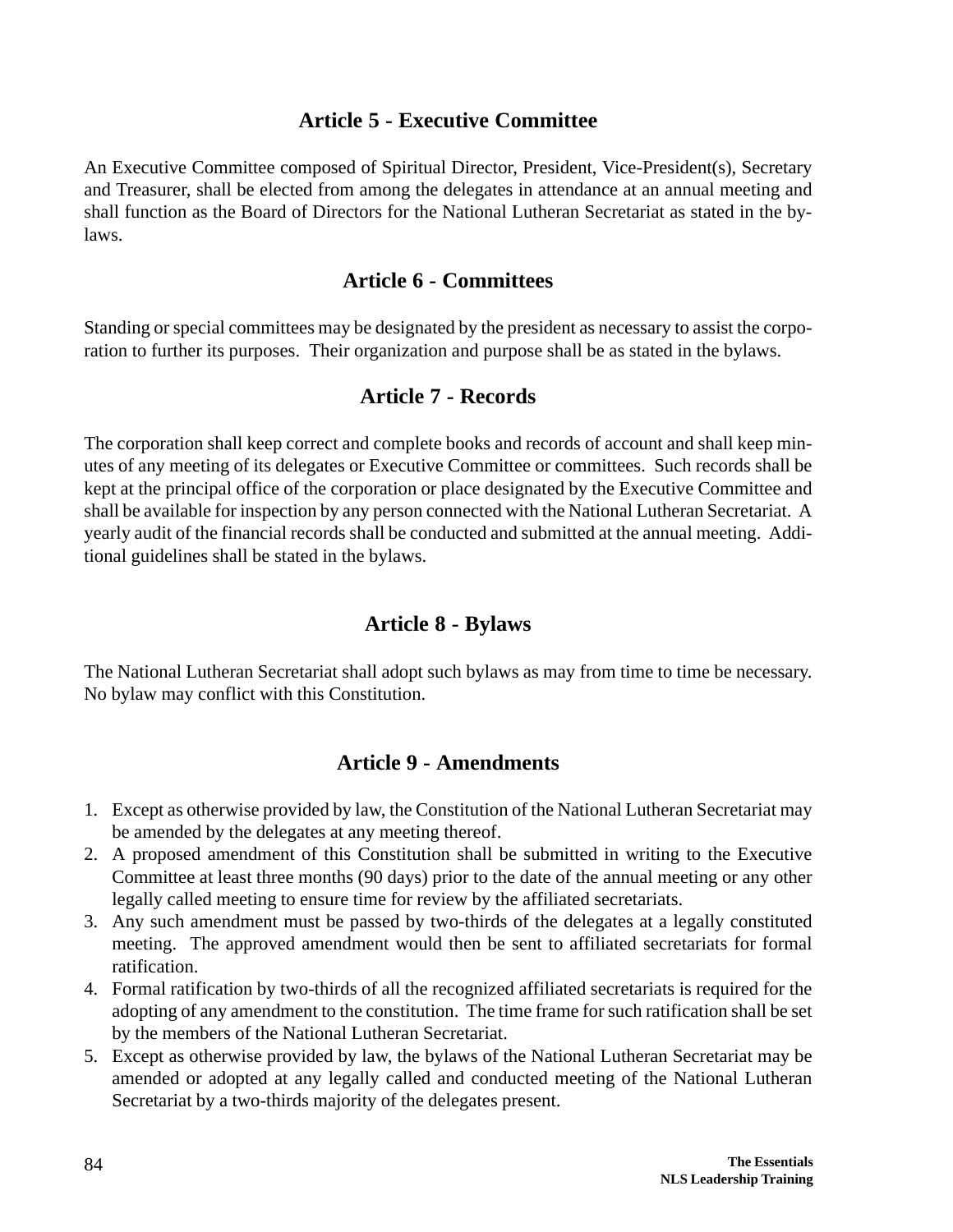## **Article 10 - Formal Ratification**

- 1. To express ratification of this Constitution, and to become an affiliated secretariat, affiliated or affiliating secretariats must bring the Constitution to a vote and then have both the lay director, president or chairman, and the spiritual director sign below for the affiliated or affiliating secretariat.
- 2. The Secretary shall provide two (2) copies of the Constitution to each affiliated secretariat for formal ratification; both are to be signed as in paragraph above, one is sent back to the Secretary of the National Lutheran Secretariat, and the other is retained by the ratifying secretariat.

\_

\_

\_

We, the undersigned, ratify this Constitution in order to:

affiliate with the National Lutheran Secretariat

adopt amendments made in this document.

Official Name of Movement

 \_ Official Name of Secretariat (if different)

Lay Director, President or Chairman

Spiritual Director

Date:

*As of 1997*

\_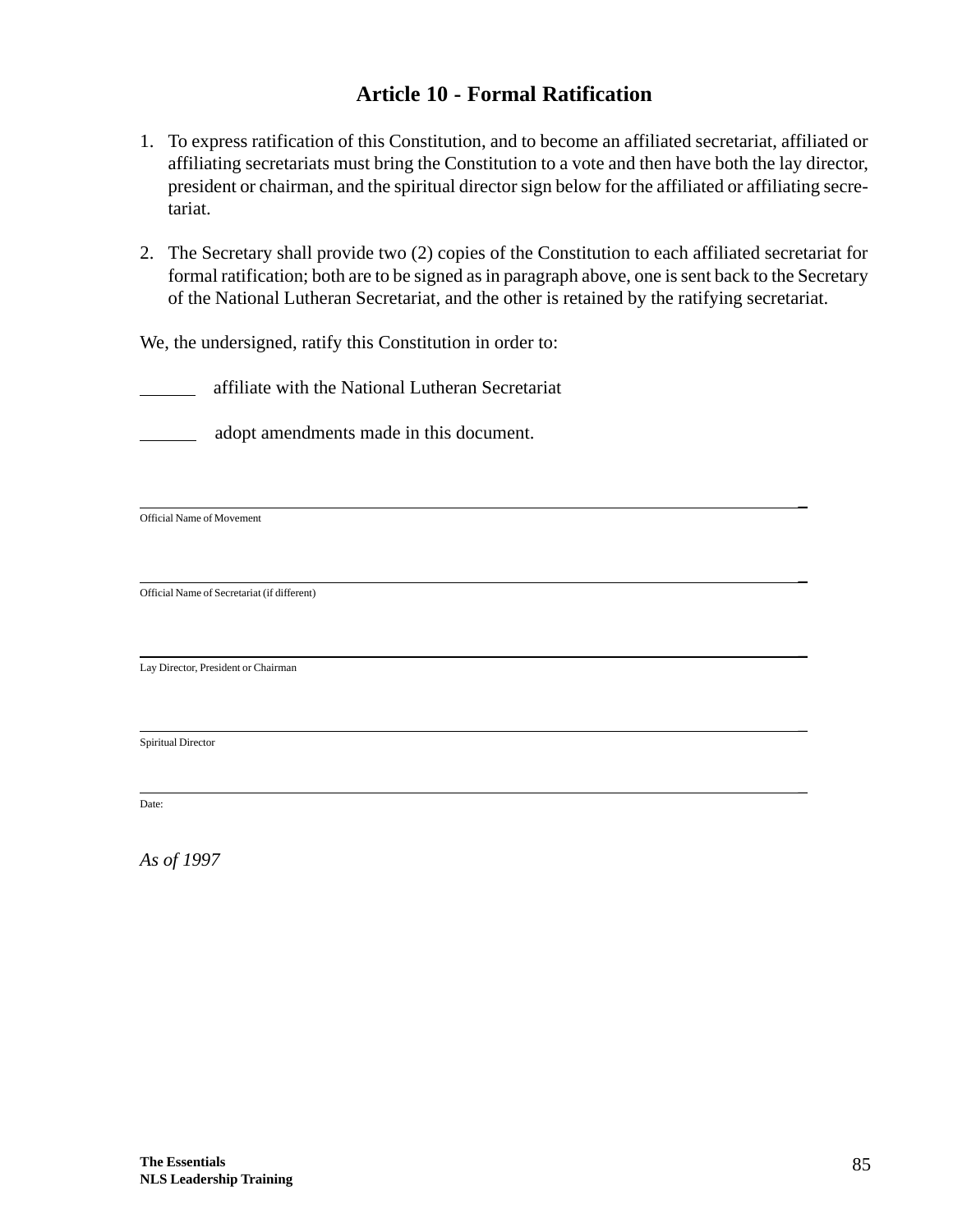# Bylaws

## of the National Lutheran Secretariat

## **Bylaw 1 - National Lutheran Secretariat**

- 1. The principal mailing address shall be P.O. Box 36181, Minneapolis, MN 55435. Our legal address is 122 West Franklin, Suite #600, Minneapolis, MN 55404
- 2. Other offices for the transaction of business may be located at such places as the Executive Committee may from time to time determine.

## **Bylaw 2 - Communication**

- 1. There shall be a National Lutheran Secretariat Newsletter to be published at least two times per year.
- 2. The Newsletter is to be sent to all members of each affiliated secretariat. Each Secretariat is responsible for supplying the National Lutheran Secretariat and the editor of the NLS Newsletter with the correct name, address, and secretariat office of each of its members.

## **Bylaw 3 - Meetings**

- 1. The annual meeting of the National Lutheran Secretariat shall be held between June 1 and August 31 for the purpose of transacting such business as may come before the meeting, as well as the presentation of committee reports. The time of the meeting shall be set by directive of the Executive Committee.
- 2. Special meetings of the National Lutheran Secretariat may be called by a majority vote of the Executive Committee or upon petition bearing authorized signatures of not less than twentyfive (25) percent of the delegates. The purpose of the special meeting must be stated in the petition. The notice of such meeting shall state the nature of the business to be transacted at the specially called meeting which shall be limited to the stated purpose.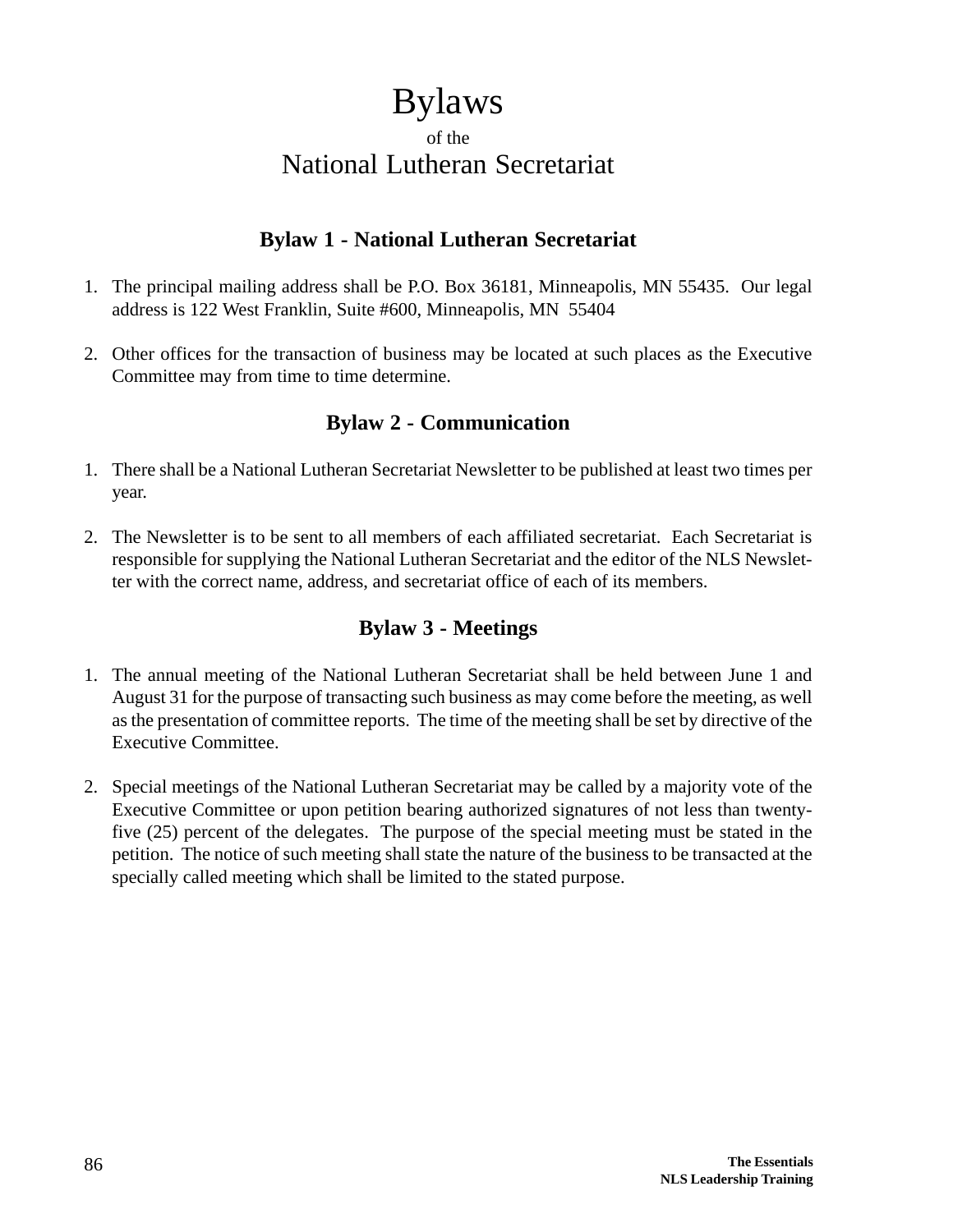- 3. The Executive Committee shall determine the place at which the annual meeting or special meetings will be held.
- 4. Written notice of the annual meeting shall be made stating the place, day and hour of such meeting. This notice shall be mailed to each member secretariat and delegate not less than three months (90 days) prior to the meeting. Notice of special meetings shall be given not less than 30 days prior to the meeting. Notice of meetings shall be deemed delivered when deposited in the United States mail and addressed to the delegate at the delegate's address as it appears on the records of the National Lutheran Secretariat, with postage thereon prepaid.
- 5. A quorum for the transaction of business at any meeting of the National Lutheran Secretariat shall consist of a majority of the delegates eligible to vote at the time of such meeting. The act of a majority of the delegates at the meeting at which a quorum is present shall be the act of the National Lutheran Secretariat, except when otherwise provided by law or these bylaws.
- 6. Each delegate shall have one vote. Any questions as to voting rights will be settled by the National Lutheran Secretariat as the first order of business at any meeting. The principals involved in any dispute on voting rights will not be permitted to vote on the matter.
- 7. The number of voting clergy delegates shall be limited to one-third of the total number of delegates in attendance (counting laity and clergy). If the number of clergy delegates attending totals more than one-third of the total number of delegates in attendance, all clergy delegates in attendance shall caucus before the meeting begins to determine among themselves which of them will vote.
- 8. All meetings shall be conducted according to Robert's Rules of Order, latest edition. A parliamentarian may be appointed by the president for each meeting.

## **Bylaw 4 - Members**

- 1. Application for membership in the corporation of the National Lutheran Secretariat shall be submitted to the Executive Committee. Membership applications shall be acted upon in conformity with the spirit and intent of the purposes of the National Lutheran Secretariat. Upon acceptance of such application by the Executive Committee, or by such designated committee, and by formal ratification of the Constitution, Article 10, the secretariat so applying shall become a voting member of the corporation.
- 2. Each affiliated secretariat may be represented by lay delegates based on the greater of either one of the following formulas:

One delegate for each thousand persons who have attended a Via de Cristo through its ministry as a secretariat (e.g. 1-999 participants - one delegate; 1000-1999 participants - two delegates, etc). - - - - OR - - - -

The number of lay delegates, based on the number of weekends held the previous year, are as follows:

Number of Weekends Number of Delegates  $0 - 4$  1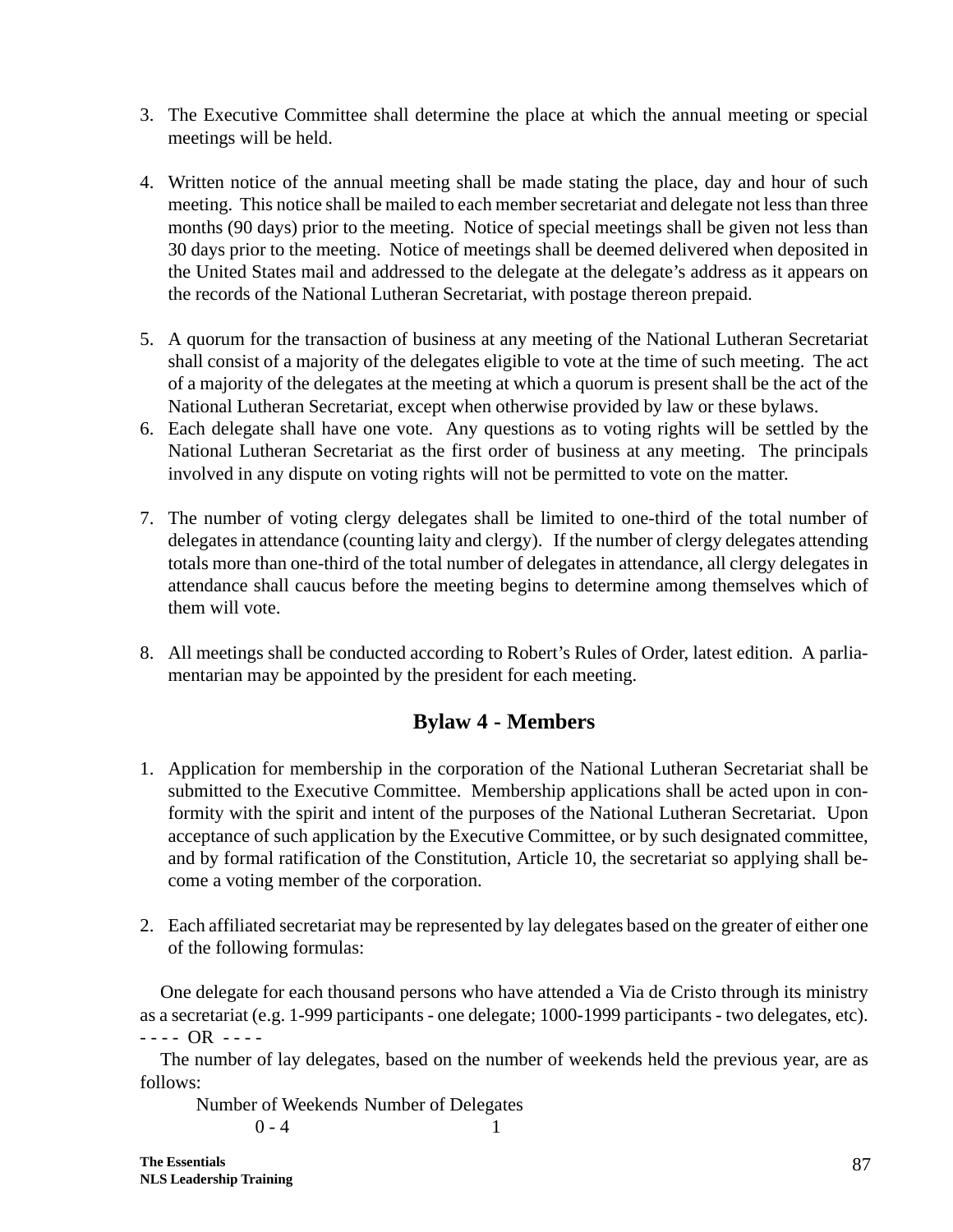| $5 - 8$    |  |
|------------|--|
| $9 - 12$   |  |
| 13 or more |  |

The recommended term of office for each delegate is not less than three years. The quota system of the Evangelical Lutheran Church in America should be used as a guideline in the selection of delegates to the National Lutheran Secretariat.

- 3. Additional visitors from affiliated secretariats are welcome to attend meetings of the National Lutheran Secretariat and may speak to any issue, but are not permitted to vote unless this bylaw is suspended for the duration of the meeting.
- 4. Each affiliated Secretariat is entitled to one clergy delegate to attend the annual or special meetings of the National Lutheran Secretariat as a delegate with voting powers except as may be limited in Bylaw 3, paragraph 7.
- 5. The National Lutheran Secretariat, by an affirmative two-thirds vote, may suspend or expel an affiliated secretariat for causes detrimental to the corporation's activities or if the affiliated secretariat is in conflict with the corporation's goals and objectives.
- 6. The executive committee may appoint up to three (3) delegates at large to attend the NLS Annual Meeting. Each delegate may serve for one year and is eligible for re-appointment. The travel and fee expenses of the appointed at large delegate shall be paid by the NLS.

## **Bylaw 5 - Executive Committee**

- 1. The six officers of the National Lutheran Secretariat shall be elected for a term of two (2) years and shall hold office until their successors are duly elected. No officer shall be elected to more than two consecutive two (2) year terms for the same office. The terms of the officers shallbe staggered, with three (3) officers being elected each year. The Executive Committee, which consists of the six (6) officers, shall act as the Board of Directors for the National Lutheran Secretariat as provided in Article 5 of the Constitution. In order to provide geographical balance, no more than two (2) officers shall be elected from any one state.
- 2. The spiritual director shall be an ordained and rostered Lutheran pastor and will give spiritual direction and guidance to the National Lutheran Secretariat and to the Executive Committee and to any standing or special committees or task forces as requested.
- 3. The president shall preside at all National Lutheran Secretariat meetings, have general supervision over the affairs of the corporation, facilitate and coordinate expansion activities, and shall perform all such other duties as are incident to his or her office.
- 4. There shall be two vice presidents who shall assist the president in the areas of administration and outreach. In the event of the temporary absence or disability of the president, the duties of the president shall be performed by the administrative vice-president.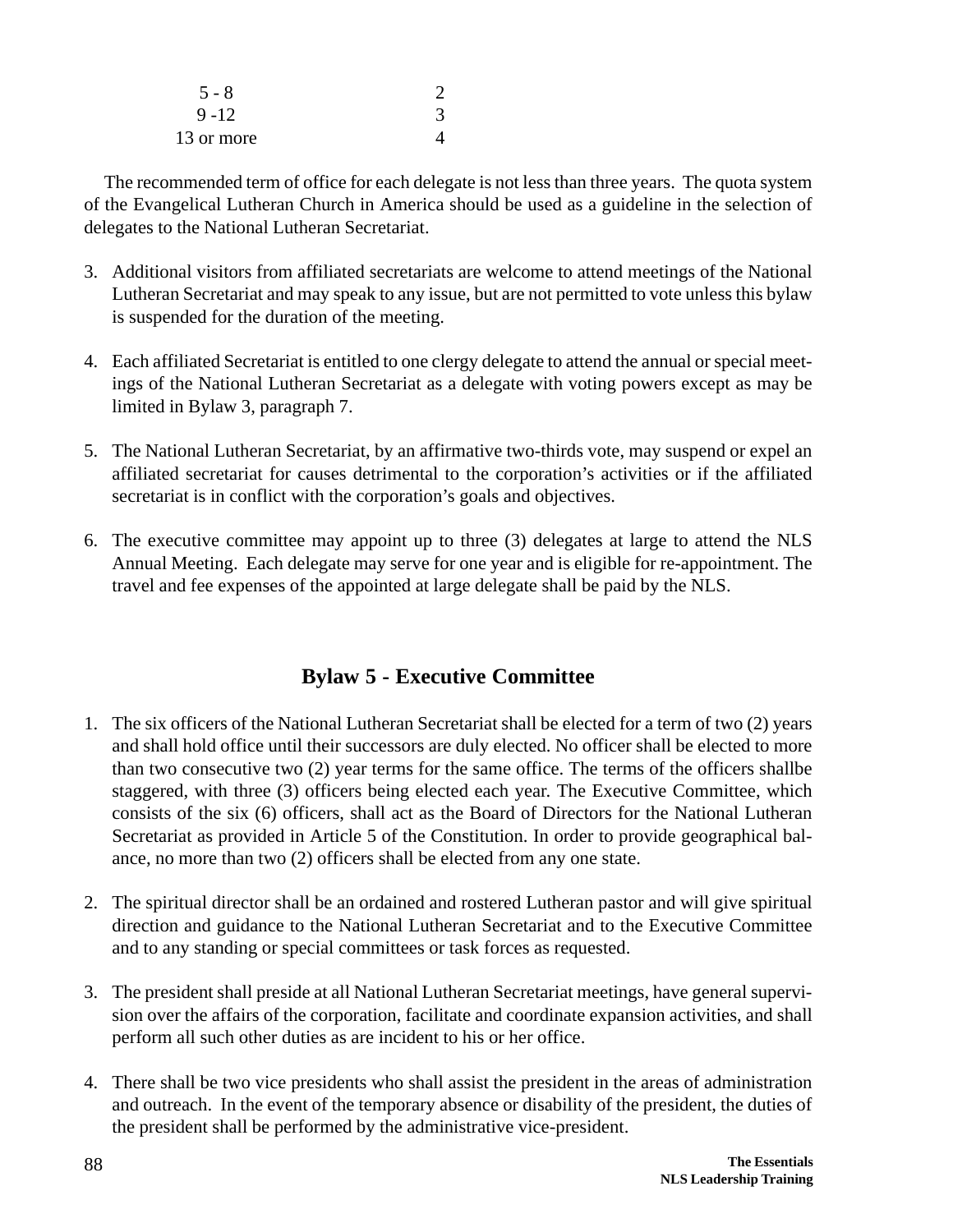- 5. The secretary shall issue notices of the Executive Committee, annual and special meetings and shall, if requested, attend and keep the minutes of such meetings. He or she shall have charge of all the corporate books, records, and other papers, and shall be the custodian of the corporate seal, if any. He or she shall attest with his or her signature all written contracts and other documents of the corporation, and shall perform all such duties as are incident to the office.
- 6. The treasurer shall have the custody of all the monies and securities of the corporation and shall give bond in such sum and with such sureties as the Executive Committee may require. He or she shall sign all checks of the corporation, shall keep regular books of account, and shall submit that together with all vouchers, receipts, records and other papers to the Executive Committee or Delegates for their examination and approval as often as the Executive Committee or Delegates may require, and shall perform all such other duties as are incident to the office.
- 7. After their election, the officers are not required to be delegates from their areas. The officers are considered voting members of the National Lutheran Secretariat.
- 8. If a vacancy exists on the Executive Committee, the Executive Committee may, by appointment, fill the vacancy until the next Annual Meeting.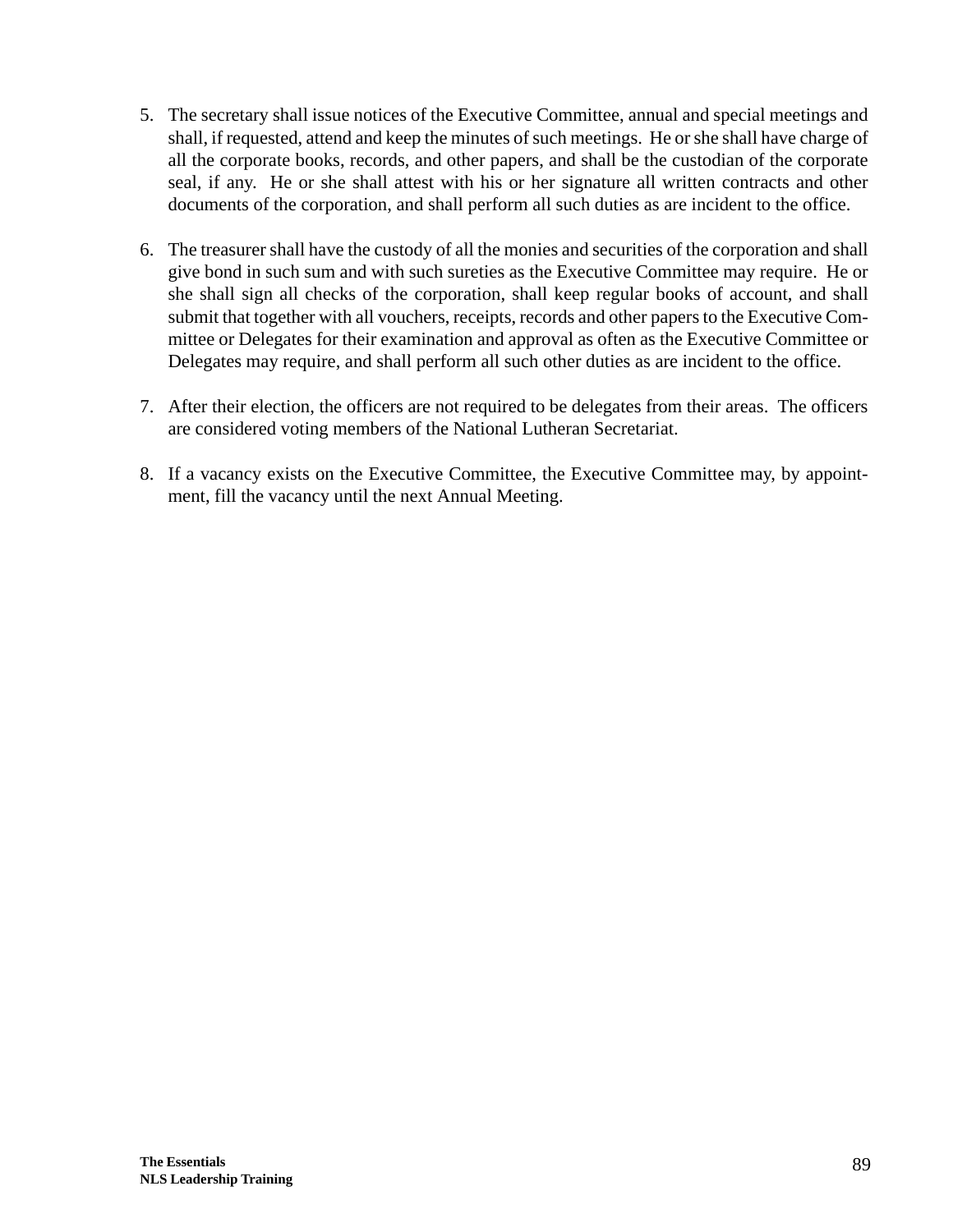## **Bylaw 6 - Committees**

- 1. The chairpersons of committees shall be named by the president, with the consent of the Executive Committee, and will serve at the discretion of the president.
- 2. Any action taken by any standing or special committee designated by the President or the Executive Committee shall be subject to the approval of the National Lutheran Secretariat.
- 3. The standing committees may be one or more of the following:
	- A. Palanca F. Newsletter B. Leadership G. New Movement Outreach C. Publications and Supplies H. Operations and Finance D. Public Relations **I. Revitalization of Secretariats**
	- E. Post Weekend
- 
- 
- 

## **Bylaw 7 - Records**

(Compare Article 7 of Constitution)

The funds of the corporation shall be deposited in such bank or depository as the Executive Committee may designate and shall be withdrawn upon the signature of the treasurer and upon the signature of such other person or persons as the Executive Committee may authorize.

*As of 1997*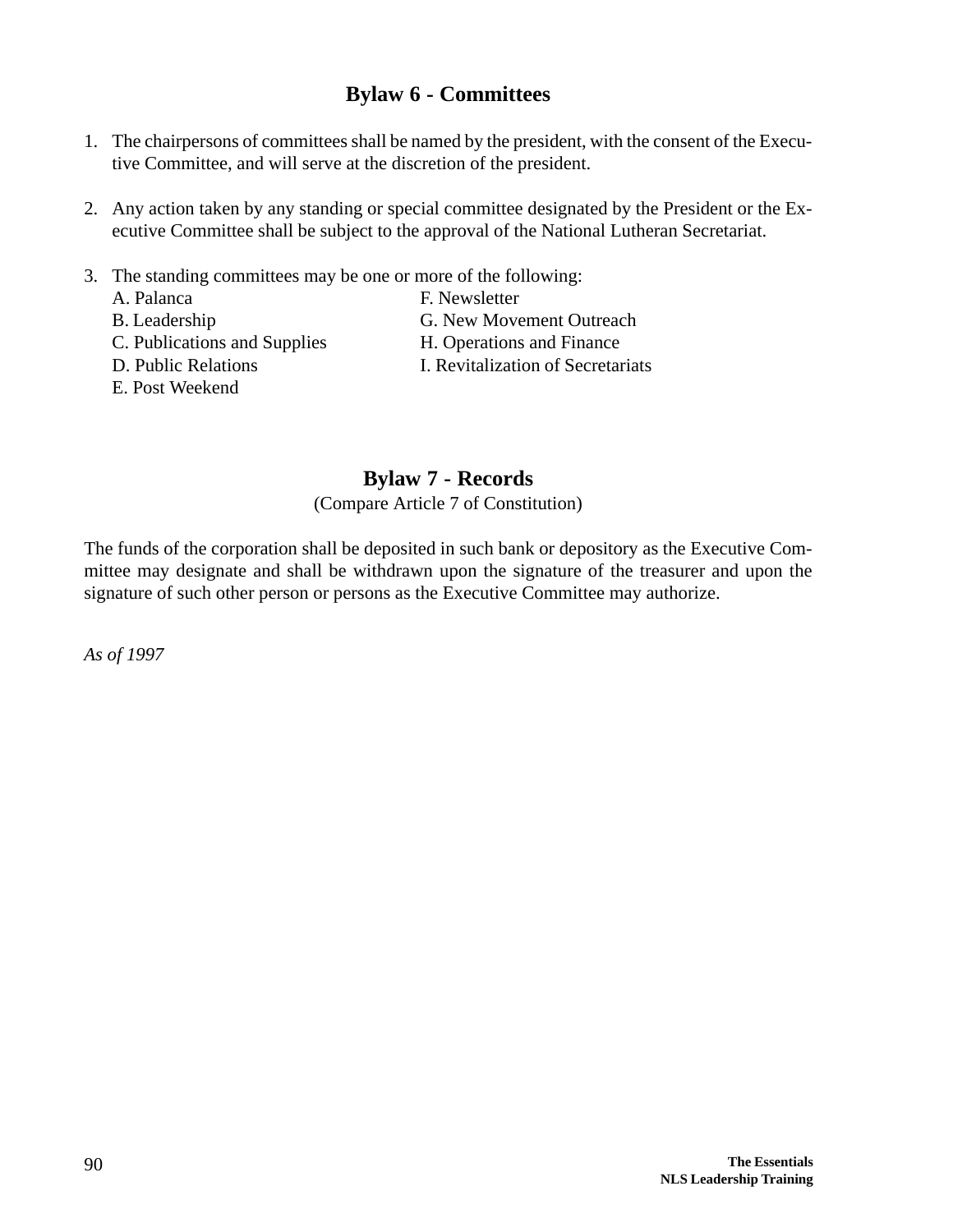## Sample Rector's Script

*These notes are from the Women's Rector's Schedule in Iowa and they are included right when spoken in the schedule.*

#### **Thursday**

\_\_\_\_\_\_\_\_\_\_\_\_.

**Rector's Preliminary Talk** (in Iowa, presented Thursday evening after introductions):

 All of us on the team want to welcome you to the Via de Cristo. We have all been looking forward to this moment for many weeks, wanting to meet you and tell you how HAPPY WE ARE THAT YOU ARE HERE!

 Those of us on the team rely greatly upon the Holy Spirit and his presence in our lives. (Put Holy Spirit Prayer on overhead, and turn on.) On the screen is a prayer entitled "Come, Holy Spirit." It will be used frequently this weekend. Please stand and pray with me.

 Come, Holy Spirit, fill the hearts of your faithful, and kindle in them the fire of your love. Send forth your spirit and they shall be created. And you shall renew the face of the earth.

 O God, who by the light of the Holy Spirit did instruct the hearts of the faithful, grant that, by the same Holy Spirit, we may be truly wise and ever enjoy his consolations.

Through Christ our Lord. Amen.

We will use this prayer often during the next three days. Those in the Via de Cristo movement place a great deal of trust in the work of the Holy Spirit and feel strongly his presence in everything we do - and that includes all we do during the Via de Cristo.

My name is \_\_\_\_\_\_\_\_\_\_\_\_. My spouse's name is \_\_\_\_\_\_\_\_\_\_\_. We live in \_\_\_\_\_\_\_\_\_\_\_ and attend Lutheran Church. We have (#) children (give names) and I work

 My assistant Rectors are (give names). Our Spiritual Director is (give name). They are the reason I can stand here so calm. They will really be my extra hands, head, and feet for this weekend.

 As we introduced ourselves you noticed that several among you mentioned that they were "on the Team." You may also have noticed that they are wearing different name tags. This Team, some of whom will give talks during the weekend, will also assist me in conducting the three days.

 You are here to begin your introduction to the Via de Cristo (write it on the overhead). It is a Spanish term for "Way of Christ" (write it on the overhead). It is pronounced, "BEE - YA DAY CREES - TOE." What is a Via de Cristo? It is the Lutheran expression of a Cursillo. The Cursillo method is a gift to us from our brothers and sisters in the Roman Catholic Church of the Des Moines Diocese. Our Via de Cristo is in every way the same as a Cursillo.

 The Cursillo originated in Spain in the late 1940's. When the Cursillo Movement came to this country, we kept some of the Spanish words used in the original movement. Cursillo is spelled C-U-R-S-I-L-L-O (write it out on overhead).

For the next three days I will be your Rector. That is a very formal-sounding title, but it simply means that for the time we are together, I will try to guide you through the weekend in a comfortable, joyful way.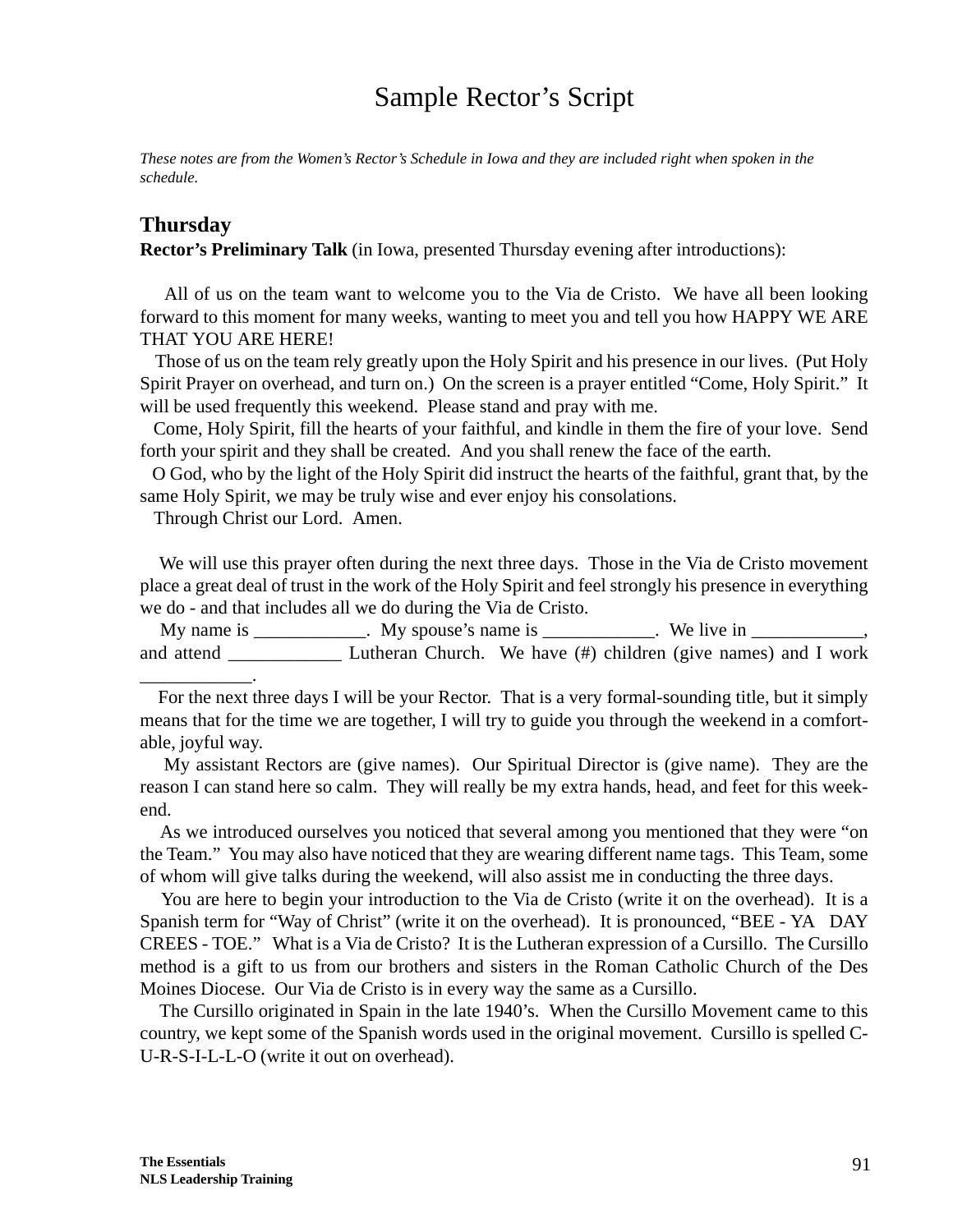To pronounce it properly, remember that two Ls in Spanish have a "Y" sound. So, it's not pronounced ker-SILL-o, but ker - SEE - YO (write it out phonetically on overhead transparency under syllables of word like so:

Cur - si - llo  $Ker - see - yo.)$ 

 Actually that is an abbreviated title. The full Spanish title is Cursillo de Cristiandad, which translated means, "Short Course in Christian Living." You might say that Cursillo is a short course, a means for studying and focusing our attention in ways which help us in our daily living at home, in the congregation, at work and at play.

 As I mentioned, the movement began in Spain. That was in 1949. In 1952 it spread to other Spanish communities in South America. By 1957 the movement had spread to the U.S., being introduced in Hispanic communities in Texas and Boston. Although the movement spread rapidly to non-hispanic communities through the use of interpreters, the materials were not actually translated into English until the early 1960s, about when the movement began in Iowa in the Roman Catholic Church's Dubuque Diocese. The movement was introduced into the Des Moines Diocese in 1968 and a short time later some Lutheran pastors and laypeople attended one of those Cursillos. They were impressed with their experience and resolved to tailor the Cursillo for the Lutheran community of believers.

 The first Lutheran Cursillo was held in the Iowa District ALC in November 1972. This weekend is number ( ). Transposed into numbers of people, that means literally thousands of people like yourselves have had the same thoughts you are having now as they listened to a Rector give a preliminary talk similar to this.

 In coming here you have demonstrated confidence both in yourselves and in those who Christ used to contact you and encourage you to come. We now ask that you continue to have confidence in the Cursillo and in those who will be working with you.

 Open your mind and heart to the Via de Cristo. If you do this, it will fill your head with ideas and your heart with love.

 Most of us have had the experience of a husband or friend coming home from a Via de Cristo weekend tired but happy. They are excited and bubbling with joy, but when you asked just what is so special about Via de Cristo, they don't tell you anything you haven't already heard, and sometimes end up saying, "Well, a Via de Cristo is hard to explain...." I have an idea that after this Sunday you may run into the same thing. A Via de Cristo really has to be lived to be understood.

 For now, we would just ask you to put any pre-conceived ideas or expectations aside. Have complete trust in those around you and RELAX. Even though you may feel confused now and then, you will find that each day unfolds into the next, all according to a plan.

 At least once each winter our family gets a jigsaw puzzle to put together. We search and fit and work on that puzzle until finally the last piece is in place and picture is complete and whole.

 A Via de Cristo is kind of like that; many pieces, all different, but each in its own place. So please, take each day as it comes, enjoy the people and the things you share and, like the puzzle, everything will fall into place.

 Each of you have come as a very special individual, each with different backgrounds and experiences, each with your own special gifts to offer to the weekend. Your reaction to the weekend will be just as unique and individual as are you.

 One thing is certain: you will receive from Via de Cristo what God wants you to receive, so DO relax; accept each day as it comes, and enjoy yourself.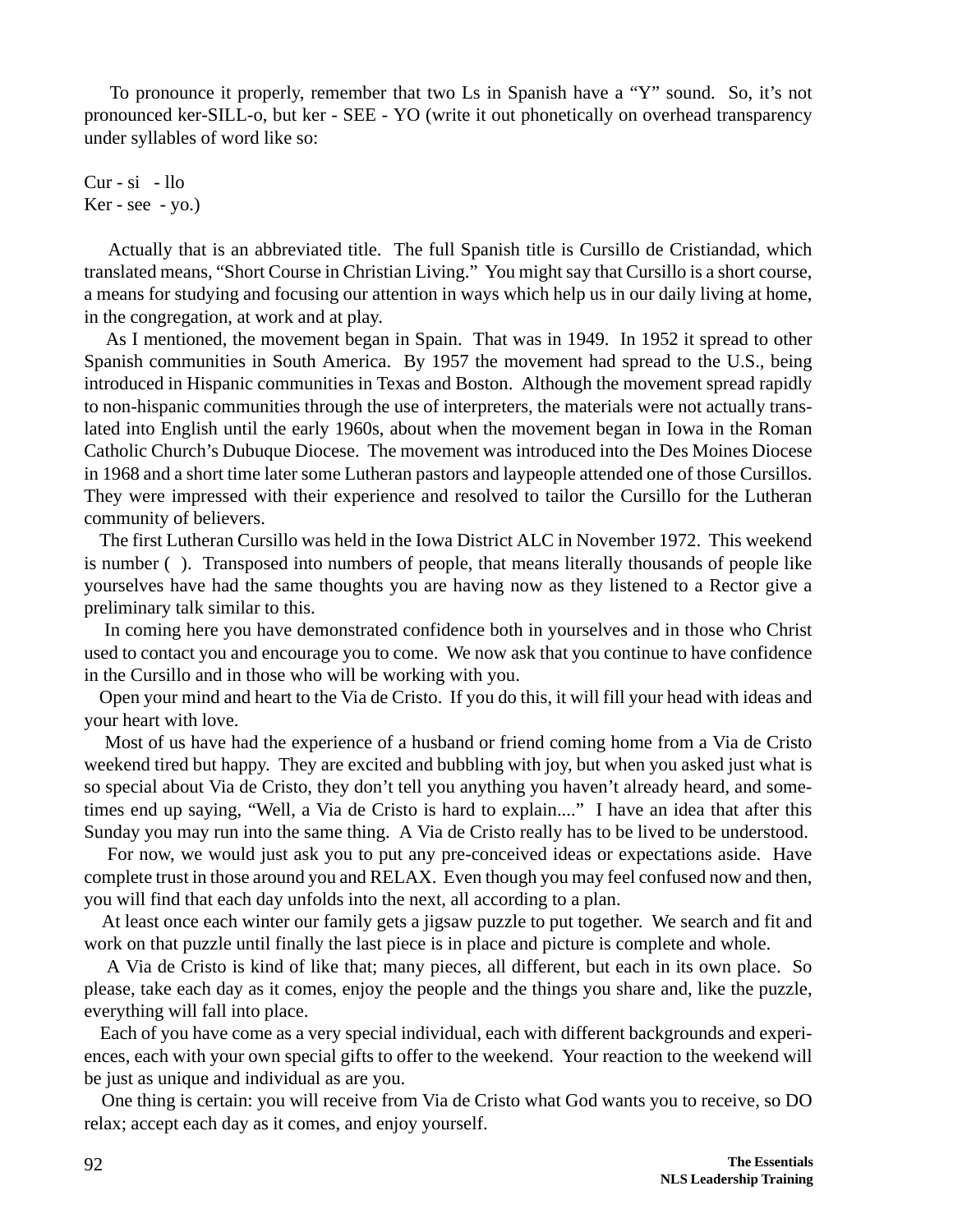Since Via de Cristo is made up of the teachings of Christ, to really understand it, we need to be spiritually prepared to receive the full benefits. There will be many opportunities to receive the Sacrament of Holy Communion, as well as to make chapel visits, and to visit with our pastors. These things all help us to open our minds to the message of Jesus!

The effectiveness of this weekend depends on three things:

 THE GRACE OF GOD ORGANIZATION, and YOUR COOPERATION.

The first contribution is from God — his grace. He makes it available to us through our reception of Holy Communion, by the prayers of ourselves and others, and by the sacrifice of people all over the country who are praying and sacrificing gladly right now just for the success of this particular weekend.

 The second, ORGANIZATION, is OUR contribution. The planning and work for this weekend began back in (approximate time the Secretariat set the dates, etc.). The team began meeting together to prepare for this weekend in (date of first meeting of leaders). The work has been done willingly and joyfully by all those who are interested in your welfare and comfort during these next three days.

 The third, COOPERATION, is the contribution we ask of you. We ask for your Idealism, your Spirit of Cooperation, and your Spirit of Charity (PAUSE) Idealism means to seek a high spiritual goal. The Spirit of Cooperation means that you surrender

yourself to the Via de Cristo and take each thing as it comes, trying to do what you're supposed to do at the time, not worrying about what's coming next.

 It's like the story of the pastor who took his son with him when he went to give a talk in a neighboring church. As they entered the church, the pastor noticed a poor-box by the door. He took 50 cents from his pocket and dropped it in the box. After he was finished speaking and was leaving the church, the usher at the back stopped him and said, "Here, sir, it is ur custom to give the visiting pastor whatever money is in the poor-box." So the pastor put in his hand and drew out his own 50 cents. The son then said, "Gee, Dad, just think — if you had put more in, you'd have gotten more out!"

The more you put into the Via de Cristo, the more you'll get out of it. (PAUSE)

 We also ask that you bring to the Via de Cristo a Spirit of Charity. We will be living together as sisters in a loving family. During meals or in chapel, move around so you can get acquainted with someone new. There will be many opportunities to make firends. By seeking others out, you will get to know everyone.

 If you bring your Idealism, your Spirit of Cooperation and your Spirit of Charity, you are going to live three days of very special grace.

#### **Examination of conscience** (Confession and Forgiveness):

*(In Iowa right after Rector's Preliminary Talk)*

Rector: Since this is the first night of the Via de Cristo, we are going to make a special examination of conscience. First hear some thoughts from Dietrich Bonhoeffer from his book, LIFE TOGETHER. The first is on "Confession." He writes:

In James 5:16 we read, "So then confess your sins to one another, and pray for one another so that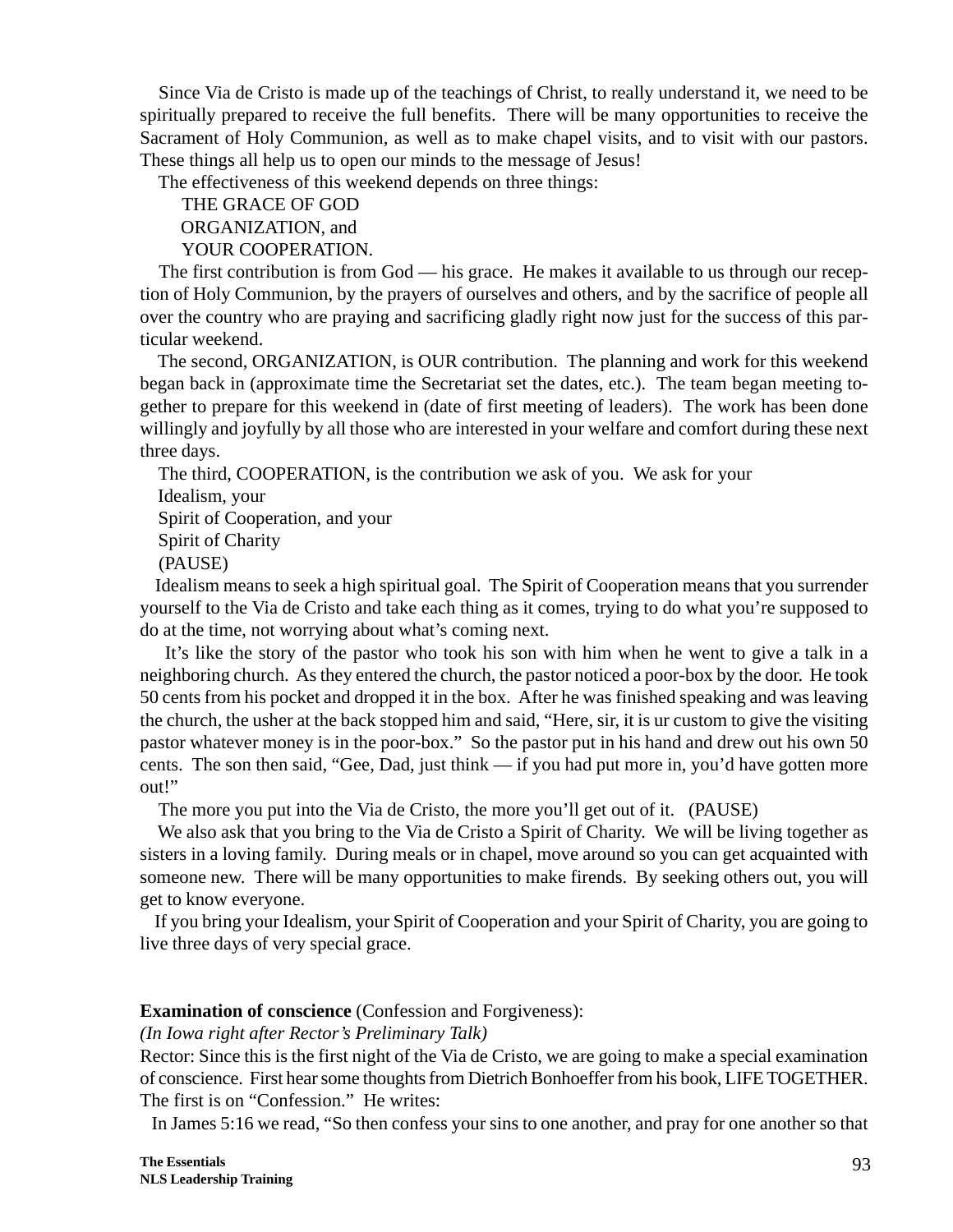you will be healed. She who is alone with her sin is utterly alone.

 Many Christians, in spite of the fact that they join together for worship, prayer, and service projects, may still feel unforgiven and separated from GOD. The final breakthrough to fellowship and a feeling of being worthy does not occur because, though they have fellowship with one another as believers and as devout people, they do not have fellowship as sinners. The religious atmosphere of the fellowship permits no one to be a sinner. So, everyone must conceal her sin from herself and from the fellowship. We dare not be sinners. Many Christians are horrified when a real sinner is suddenly discovered among the righteous. So we remain alone with our sin, living alone. the FACT IS, WE ARE SINNERS!

 It is the grace of the gospel which is so hard for Christians to understand, because it confronts us with the truth and says: "You are a sinner, a great desparate sinner; now come, as the sinner that you are, to GOD who loves you. He wants you as you are. He does not want anything from you, no sacrifice, no work; he wants you alone, as in Proverbs 23:26 - "My son, give me your heart alone."

 GOD HAS COME TO US TO SAVE THE SINNERS. BE GLAD. This message is liberation through telling the truth. You can hide nothing from God. The mask you wear before women will do you no good before him. He wants to see you as you are. He wants to be gracious to you. You do not have to go on lying to yourself or your sister as if you were without sin. You can dare to be a sinner and THANK GOD THAT HE HATES SIN, BUT LOVES THE SINNER.

 CHRIST became our brother in the flesh in order that we might believe in him. Through him the love of God came to the sinner. The misery of the sinner and the mercy of God came together in the Gospel of JESUS CHRIST. It was this truth that his Church was to live. Therefore he gave his Church the authority to hear the confession of sin and to forgive in his name. John 20:23: "Whosoever sins you remit, they are remitted unto them; and whosoever sins you do not remit, they are retained."

 When he did that, Christ made the Church, which is made up of our brothers and sisters, a blessing to us. Now they stand in Christ's stead and before them I no longer need to feel guilty, but dare to reveal the struggling sinner that I am. They stand before us as the sign of the truth and grace of God, given to help us. They hear the struggles and desires we have (in Christ's stead) and give us his help and forgiveness.

 So in the community of Christians, when the call to confession and forgiveness goes forth, it is a call to the great grace and love of GOD."

Thus far the words of our brother, Dietrich Bonhoeffer.

Now, please listen carefully

Jesus Christ speaks to us... ...I have picked you. Because I love you I have called you. Because I love you I need you. I want you to be holy so that you help me.

But don't be scared. Don't be frightened. I am your God and I want to be your friend. To those who indeed know me, my yoke is easy and my burden is light. The WORLD is more demanding than I....

Keeping these words of Christ in mind, let us examine ourselves as members of God's people; as friends of Christ.

Have I given up trying to improve myself? Have I let myself remain infantile - intellectually, practically, politically, or spiritually?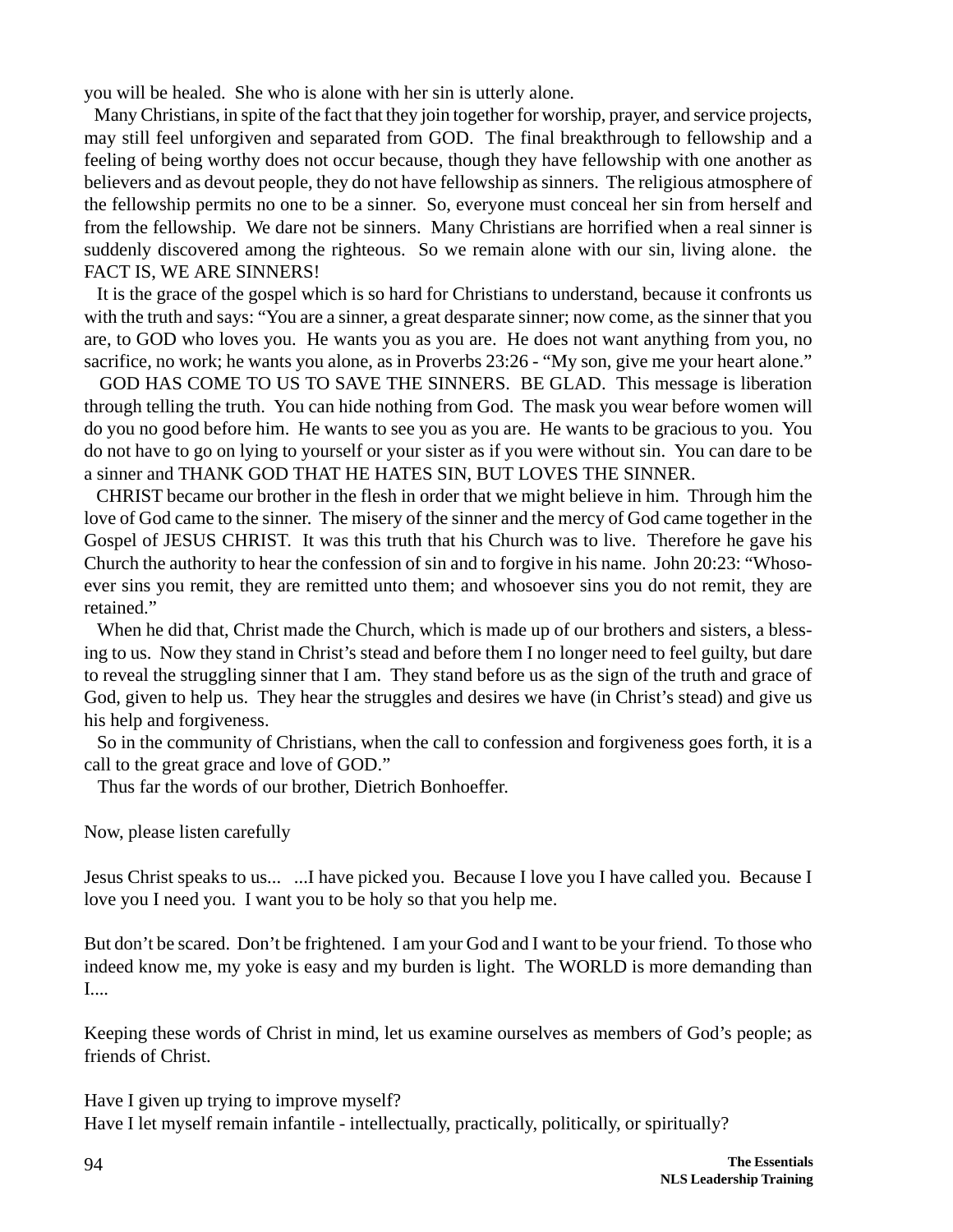Have I had any ambition not entirely directed toward serving people and God? Have I betrayed myself, even a little, for advancement, money, or good opinion? Have I lacked self-control: lost my temper with things, or persons, uselessly? Have I done poor work, habitually? Have I lacked perseverence and logic in carrying things out? Have I been discouraged by difficulties or setbacks? Have I been vain, praise-loving, proud, or smug? Have I indulged in allowing my feelings to be hurt? Have I acted out of ambition or the desire to be noticed? Have I believed I'm always right? Have I failed to recognize my limits and accept them? Have I talked knowingly about what I don't know? Have I made snap judgments and comments to give the impression I know all about a subject? Have I been pre-occupied with the care of my body, and wasted time on it? Have I misused alcohol or any other chemical? Have I let my work suffer because my best energies have been spent in pleasure? Have I fallen in with current prejudices about sex or dismissed the gravity of sin in this matter? Have I looked for sexual pleasure outside of marriage? In marriage, have I looked for my own sexual pleasure rather than an expression of love? Have I been able to say honestly that I do not love my neighbor as myself? Have I loved others selfishly? Wanted to monopolize others' affections? Been jealous? Have I considered no one but myself? Have I failed to take a firm stand for the betterment of all the human race? Have I never felt real anguish for the misery of others? Have I passed by, indifferent of another's needs? Have I had contempt for anyone, consciously or unconsciously - that is, have I failed to regard someone as a person; not treated him or her as a person; not realized that I must contribute to the development of other persons? Have I in any way stifled the personal development of another? Have I not paid entire attention to a person speaking to me? Have I not given others a chance to express themselves? Have I been too selfish, or concerned with popular opinion, to do a favor? Have I sought only those whose friendship might prove profitable? Have I said hurtful things? Have I done harm by remarks that blackened another's character? Have I betrayed a trust; violated a confidence? Have I let fear, shyness, timidity, keep me silent when I should have spoken? Have I called myself Christian without making my life a witness to the New Testament? Have I failed to support those who work to defend justice and promote the common good? Have I kept for myself more than I need? Have I "earned" money without working for it? Have I sacrificed my family to my other work? Have I failed to be a full partner and source of strength to my spouse? Have I failed to respect the individuality of another, even a child? Have I expected more of children than I have the courage to do myself?

#### Have I reduced the Church's work to policing morality or even to protecting the established order of things?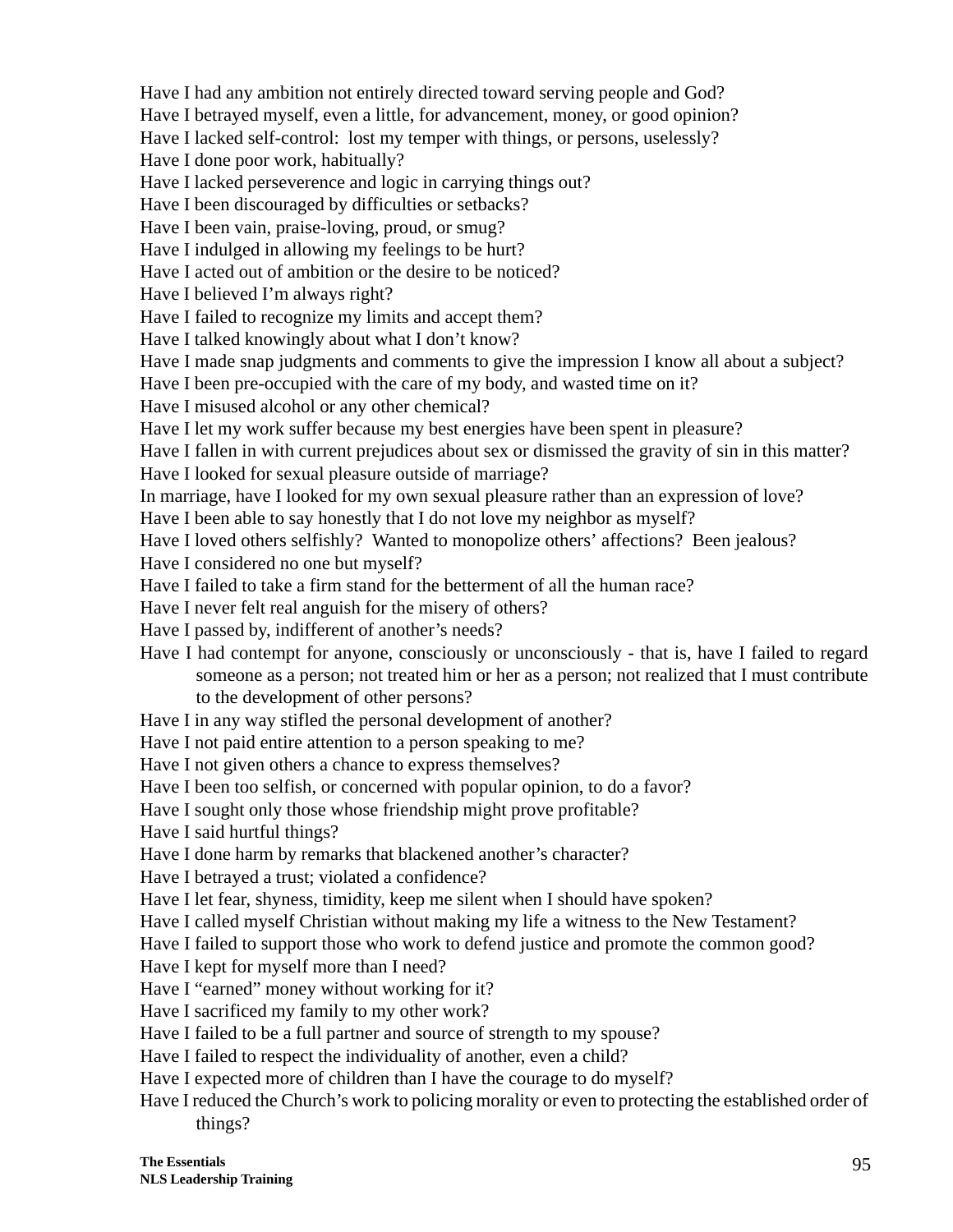Have I never read or reflected on the New Testament? Have I drawn from the Church's teachings only that which supports positions I've already taken?

Have I confused tradition with hardening of the arteries?

Have I not held myself responsible for my part in the inadequacy of Christians?

Have I held the Church and the clergy to be identical?

Have I spoken of the clergy as "them" instead of "us"?

Have I criticized the teaching authority of the Church, seeing only its effect on my own affairs or in my own circle, forgetting that the Church leaders speak to the whole world?

Have I exempted myself from the laws which apply to all the faithful?

Have I sought to bear witness to myself, rather than to the mission of the Church?

Have I not tried to make the Church even MORE pure, MORE vital, MORE widely radiant?

Have I not believed in God as the one who, in reality, runs the world?

Have I not seen and loved God in other persons?

Have I not thought of Jesus Christ as my brother; given up trying to make him my model?

Have I centered the cross on my walls, but not in my life?

Have I talked about Christ, without really trying to live the Gospel?

Have I not found time to pray?

Have I prayed mechanically?

Have I built my life excluding God, then expected him to interevene when things got rough?

Have I thought of spiritual life as something to do only after everything else has been taken care of?

Have I been satisfied with myself for having achieved a little spiritual growth...not made myself persist, go further?

#### **Following Confession and Forgiveness**

To Conference Room for ground rules.

 On the tables you will find booklets called Pilgrim's Guide. Please carry yours with you at all times. Write your name on it so it can be returned to you if you lose it someplace.

 Since we want to get to know each other quickly, please wear your name tags at all times and in plain sight. In case yours gets lost, we will have a new one for you. If you need anything at all, simply let a team member know. If we don't have it, we'll get it. You will notice that the team tags are (color) in color, and yours are \_\_\_\_\_\_\_\_\_\_.

 There are quite a few of us here and we have distances to cover and full busy days ahead, so here are a few ground rules to help us keep our Spirit of Charity.

 1. No phone calls. If it is absolutely necessary to call, please see me. If you receive any urgent phone messages, be assured that you will be told.

 2. Remove watches. Put them in the corners of your suitcases. For these three days we will be on God's time. At home we are forced to run our lives by a clock. While you are here, just relax and let US worry about the time. If you need medicine at regular times, please let the Assistant Rectors know, and they will see that you get it.

 3. Please, absolutely no smoking wherever you are sleeping. We would ask that you be a considerate smoker at all times.

 4. A bell will be rung to summon you from one place to another. When you hear the bells, please respond quickly.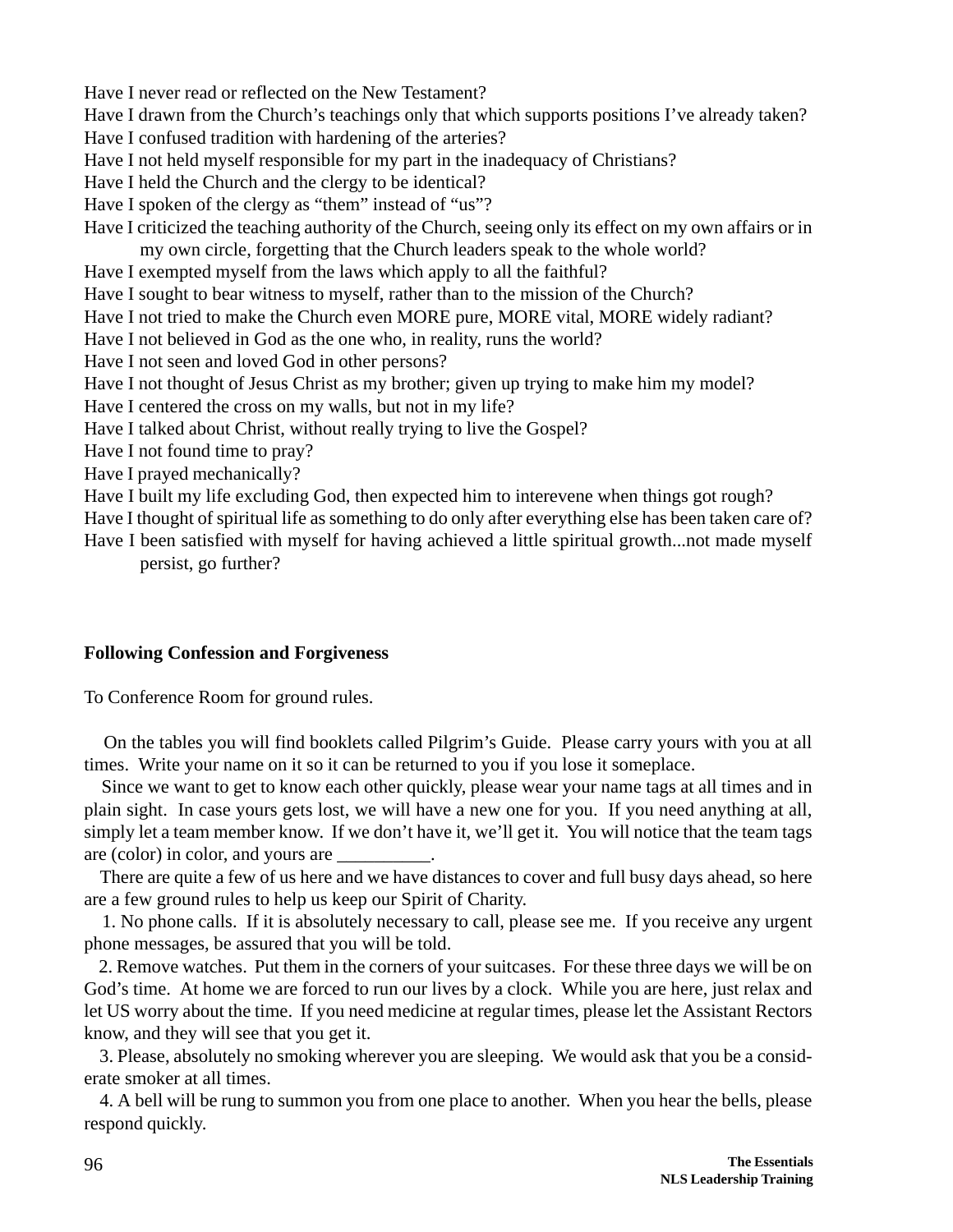5. Rest rooms are located We will try to give you plenty of break time, when possible, for your visits. When we are on the way to chapel, or participating in discussions, it is not a good time to leave the room. There are shower facilities — however, we ask that you not use them tonight. If you did not sign the sheet beside the door in your (cabin, room, etc.) as to your bunk number, please do so when you go back. The bathroom facilities off the Conference Room are off limits until after chapel every morning.

 6. Thee will be a supply table for your convenience. It should cover nearly every need, but if there is something you need and it is not on the table, contact one of the rectors and she will see that you get it. A dish for a free-will offering will be on the table, but if you don't have any money with you, please don't let that stop you from taking what you need or want. If you did not bring sleeping gear with you, we have spare sheets, blankets, pillows and towels.

 7. If anyone is diabetic, or has special dietary needs, see either me, or one of the other Rectors and we will arrange with the kitchen for what you need. Remember, too, that if you need medicine on schedule, tell one of the Rectors and they will see that you take it on time.

 8. Cars will be available during the break times to take you up to cabins. It will work out better for you if you plan to go back to the cabin only once after lunch each day.

 9. When we are in Chapel, if you prefer sitting to either standing or kneeling, go right ahead and sit - be comfortalbe and don't be embarrassed.

Does anyone have any questions at this time?

 We will now enter what we call the SPIRITUAL RETREAT portion of the Via de Cristo, and we will be silent until after chapel in the morning.

 Most of our lives are not set up to include much time for personal reflection. This is the reason it is included in this phase of the Via de Cristo. This will be a time for meditation. A time to attempt to really know ourselves - to find out who we really are. Since we came together to try to reach a little higher spiritual plane, it's fitting we find out where we are now. This will be a time to question ourselves - to speak to God - and to listen to him speak to us. This we ask you to do in silence. We call on your spirit of charity and cooperation by asking you to keep the silence until after Chapel in the morning. In the morning when you are called (and I emphasize this: please wait until you are called, because you will disturb others no matter how quiet you are), you will have a long half-hour to get dressed, then the bell will call you to chapel.

 Right now we are going to have our Bible Recessional (read names of the two candle-bearers and the reader). Please stand.

[Bible Resessional]

 We will have our Night Prayers now. Please turn to page ?? in your Guide Books. (Assistant Rectors light candles at each table.)

10:15PM Night Prayers.

Teach me, my Lord, to be kind and gentle in all the events of life in disappontments, in the thoughtlessness of others, in the insincerity of those I trusted. in the unfaithfulness of those on whom I relied. Let me put myself aside - -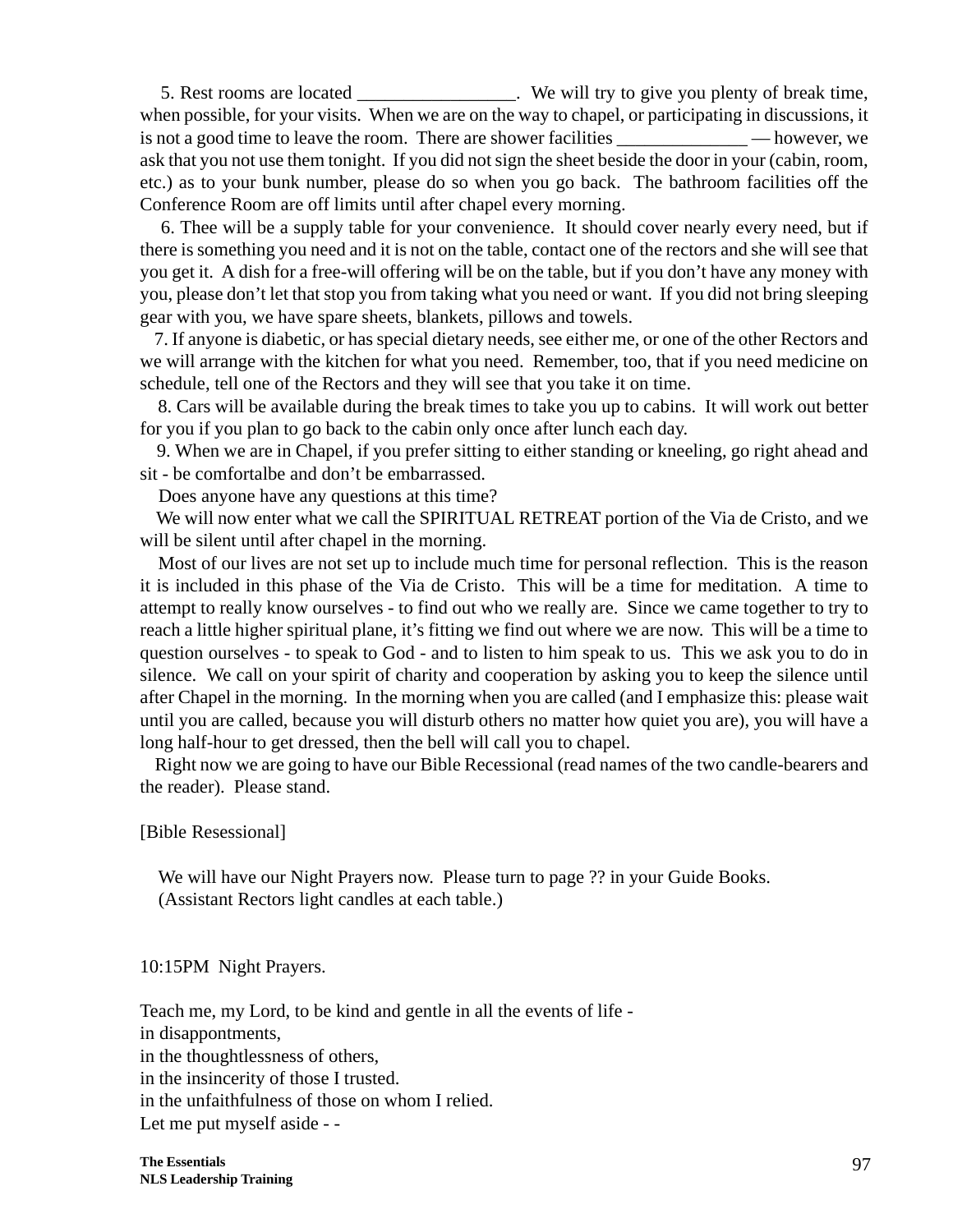to think of the happiness of others, to hide my little pains and heartaches so that I may be the only one to suffer from them. Teach me to profit by the suffering that comes across my path. Let me so use it that it may mellow me, not harden nor embitter me - that it may make me patient, not irritable, that it may make me broad in my forgiveness, not narrow, haughty and overbearing.

May no one be less good for having come within my influence. No one less pure, less true, less kind, less noble for having been a fellow traveler in our journey toward eternal life..

As I go my rounds from one distraction to another, let me whisper from time to time, a word of love to You . . . May my life be lived in the supernatural, full of power for good and strong in its purpose of sanctity.

Please read along with me the prayer on page 15(For the Acceptance of Others) in your guidebooks. Let us pray: (Read the prayer in unison).

Please turn to page 9 (Evening Prayer) and pray along with me (read the prayer on page 9 in unison).

Then:

Dear Lord, we ask your blessing this weekend. Please send your Holy Spirit to us as you did to your early Apostles and disciples. We need your special help, Lord. We need your help and we promise to open our hearts to you. Help us to know your will for us as we hear and share your Word. It is late and we are tired, Lord. We are going to bed now and spend the time from now until after Chapel in the morning in a spiritual retreat, and in silence we will meditate on our lives and on your will. In Jesus' name we pray. Amen.

#### (Pause)

We now dismiss for bed. Remember to be silent until after chapel. Remember, we'll wake you in the morning with the bell and you will have a long half-hour to get ready before Chapel. Please wait for the bell. If at any time you would like to spend some time in the Chapel, it will always be left open. The team will remain here in the chapel for a brief meeting. Good night.

## **Friday Rector's Opening Remarks** (in Iowa, right after breakfast):

TO CONFERENCE ROOM for Opening Remarks, Table Assignments:

(Put your name on the overhead again)

 The beauty of the person of Christ is with us today as we begin the Via de Cristo. We will become aware of this as we experience openness, friendship, and concern with and for one another as each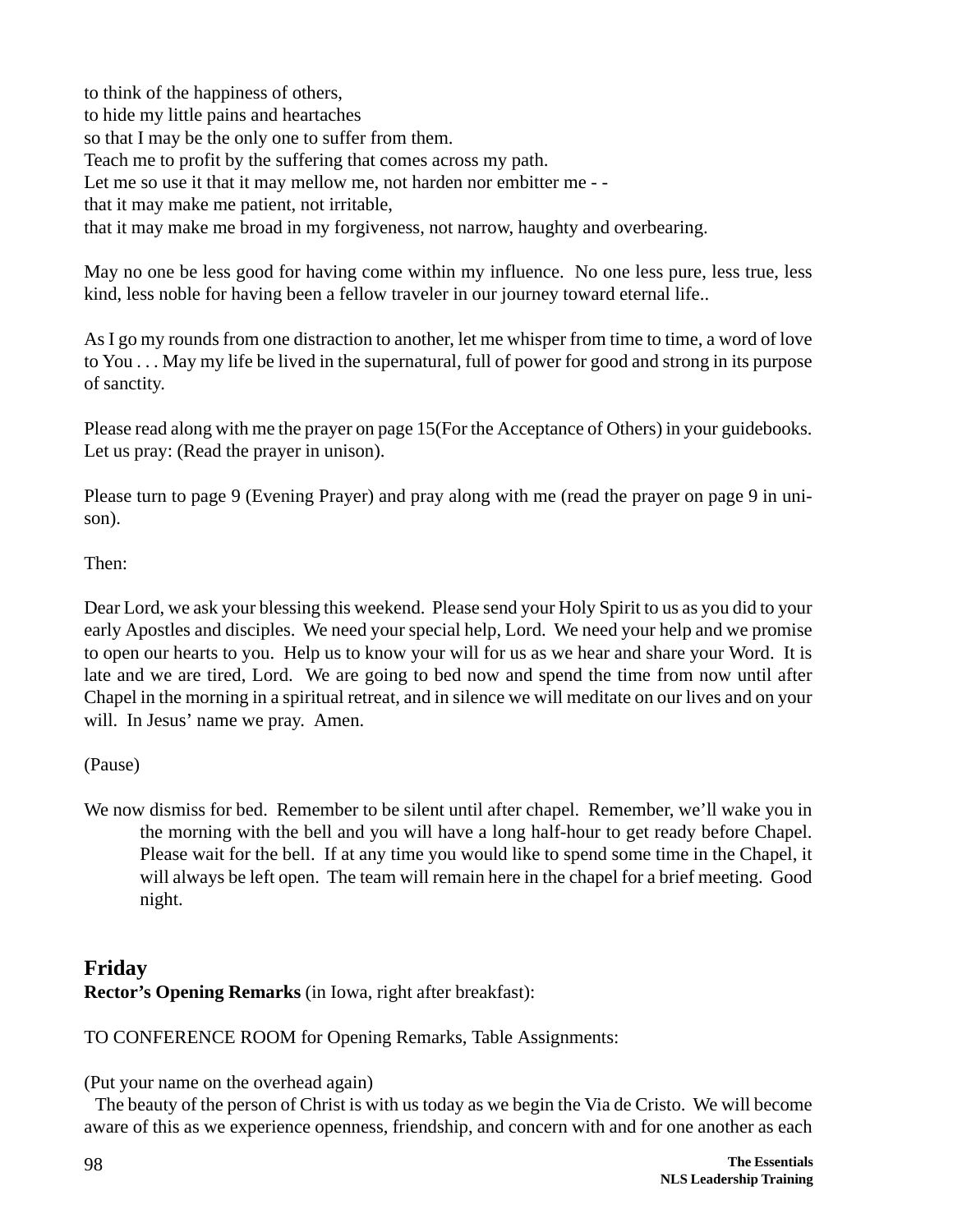day progresses.

 We should also be conscious of Christ through his words. For that reason, we will now have a Bible Procession. This morning, (read names of candle-bearers and reader) will bring us the Word of God. Please stand.

[Bible Enthronement Processional and reading.]

Please be seated.

I hope each of you found the sleeping facilities comfortable enough to get a good night's rest.

 I've been looking around, and I think all of you remembered your name tags, but in case some of you didn't, please hold up your hand and we'll get you one.

 We will now break up into Decuria, another one of those words from our Spanish founders. Decuria means a group of ten, so, we'll divide into (6 or 7) groups, or tables, of ten each, and we'll call our groups families. These families will be permanent for the three days. Each of us knows what it is to be part of a family, and we hope that your new family will be filled with the same unity and love. For indentification purposes each family will be assigned a table named after a wellknown matron saint: Saints Theresa, Catherine, Anne, Elizabeth, Joan of Arc, Martha and Lydia.

If those of you who are presently sitting at St.  $\cdot$  is table will step to the back of the room, I'll read off the names of those who will be member's of St.\_\_\_\_\_\_\_\_\_\_'s family. As your name is called, please step up to the table. By the way, if I mis-pronounce your name, please correct me.

(Continue assignments)

#### HAVE A JOKE SESSION HERE.

#### RECTOR EXPLAINS DECURIA PROCEDURES:

 You are probably all a little tired after last night. Today you will find it a little easier and tomorrow it will bw easier still. Even though the Via de Cristo is not a continuous picnic, you will have fun if you take advantage of it — by opening your mind and heart and by continuing to surrender yourself and to enjoy each other.

 I've a couple more Spanish words for you. We could get along without them, but because they've been used in so many previous Via de Cristos, we stick with them.

 When we regrouped into our table families we formed what the Spanish call a "D-E-C-U-R-I-A," (write it on the overhead) which means, "a group of ten working together." We don't always have ten at our tables, but we still call each family a "Decuria."

 Each day we will participate in five separate conferences. That brings us to the next Spanish word, "R-O-L-L-O" (write it on the overhead) - pronounced ROY-YO. Translated, it means, "Conference." The "talk" portion of each Rollo will be given by some of the members of the team, either a layperson or a pastor. A person who gives a Rollo is often referred to as a Rollista. Each Rollo will begin with the prayer of the Holy Spirit. At the conclusion of the talk, the speakers prefer not to be applauded. We also ask that you not interrupt the speakers with questions or comments; save them for your family discussions following each talk.

 On the tables are notebooks and pens. Take a notebook and write your name on it, it's yours to keep. As you listen to the Rollos, do take notes: write down the thoughts you wish to remember. Most of the speakers will be using the overhead projector, so you'll be able to get your clues to what's important from that. You'll use these notes in your discussion after the talk, and they'll help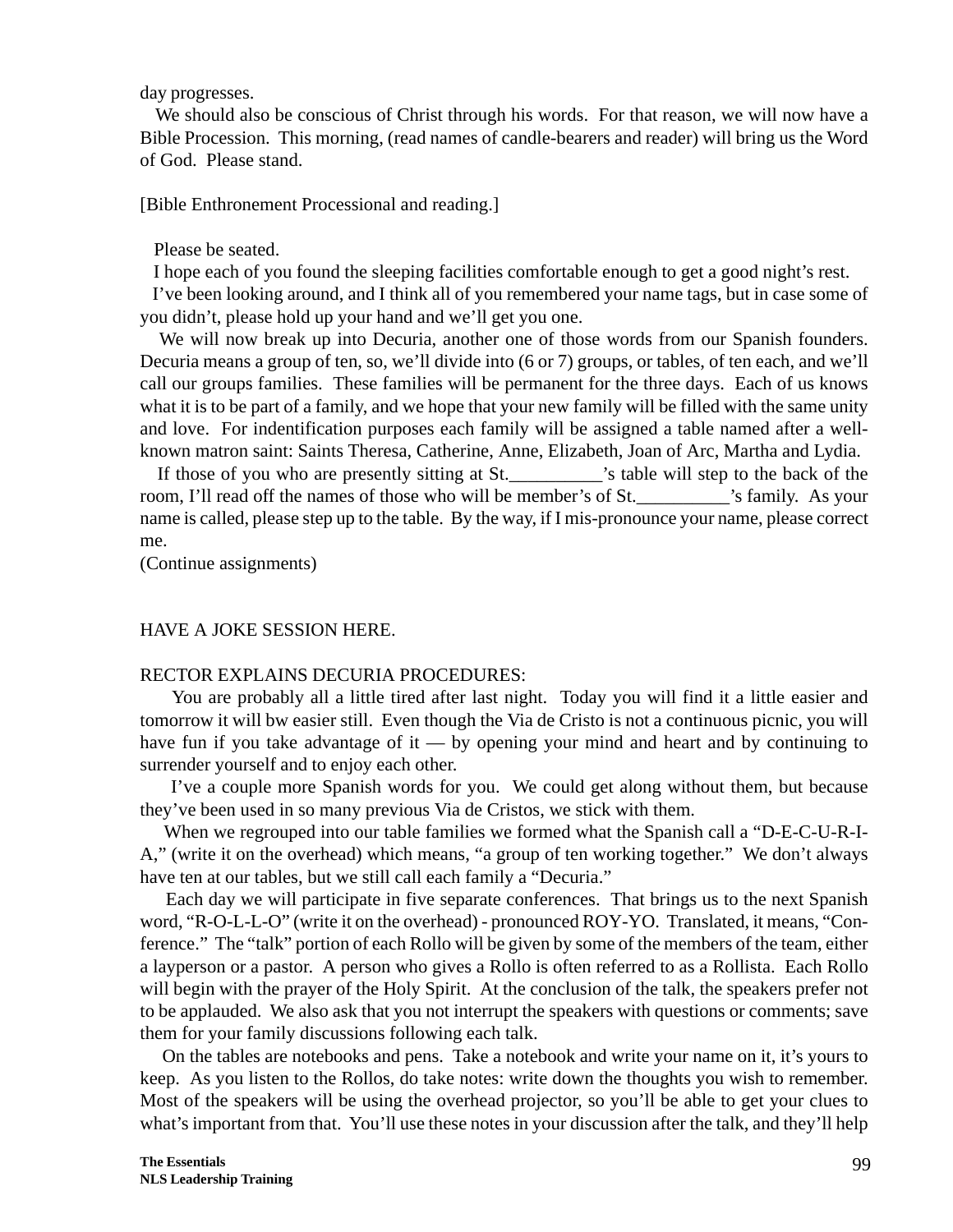you remember the message of the talk after the weekend is over.

 After each Rollo, your family will discuss your impressions of it. In order to moderate our discussions and record our thoughts, each family will select a leader and a secretary before each talk. The members of the team seated at your table will do this for the first talk, and after that we will ask each of you to take turns being leader as well as secretary. We will leave the selection process up to you in each family. The leader is not the "expert" but more of a "facilitator", keeping the discussion going and on track. The secretary, with the help of the other members, will write down the key points of the discussion around your table. This should be a brief summary (a minute or two) of what your table felt about the meaning of the Rollo. We will ask for the summaries later. Everyone should be allowed to contribute to the discussions.

 During the discussion period we will hand out poster paper and felt-tip pens. In addition to the secretary's report, we want you to express in picture form the main idea(s) of your discussion. We don't expect masterpieces. Quick ideas are all we are after. If you can't draw people, stick drawings are fine. If one person really does have a talent for drawing, plese don't make her do all the work! The poster should be a cooperative effort. Here's an opportunity to let your imaginations go to work. Feel free to depict anyone or anything you want to — no one will be offended. The posters don't have to be serious. If you are moved to do something comical, go ahead and put it into your picture.

 Every team needs unity and team spirit. Your contribution will help make your team the best of the bunch. Get to know each other well, a good idea is to change places at your own table for each talk so you can sit next to someone else each time. Of course, you will want to meet others beside those in your own group, so we ask that you mix at meal times and when we go to Chapel. Tonight and tomorrow night after Night Prayers, you will have time to talk, get acquainted and generally socialize, here in the Conference Room, although we do emphasize the need for SLEEP!

 Coffee is available, and water and tea and cocoa. If you would take time to put your name on your cup, it will be easier to keep track of it as you move around the table. PLEASE STAY SEATED DURING THE ROLLOS! There will be breaks announced, so we would appreciate your not leaving the tables except during those breaks. You are welcome to visit the Chapel whenever you wish during your free time.

 Throughout the weekend you might be asked to say grace at meals, to participate in a Bible Enthronement or Recessional, or to read scriptures at the service of Holy Communion. If you would prefer not to do this, just tell the person who asks you. Please, we don't want you to feel pressured.

 In order that we will benefit from each other's discussions, we will have a DECURIA MEET-ING this evening. Some call it SHOW and TELL time. At that time the secretary for your family will share the summary of your family's discussion on one of the Rollos given that day with the rest of us. After the summary, two or more members will display the poster for the same talk and another member of your family will "try" to explain it. There will not be time for discussion or criticism of the summaries. We do it just so others can hear YOUR ideas as well as their own. Remember to keep the summaries brief, and you might put on each poster who was secretary for that Rollo discussion so it will be easier this evening.

 As we said last night, everything will be introduced by the bell. It is the COMMANDER GEN-ERAL. Please listen for it and be prompt to answer the call.

We will get started now, but before we do, I'll give you a minute to fill your coffee cup or get some pop. Please put your name on your cup, so you can re-use it all of today.

Are there any questions?

[Then, after short break:]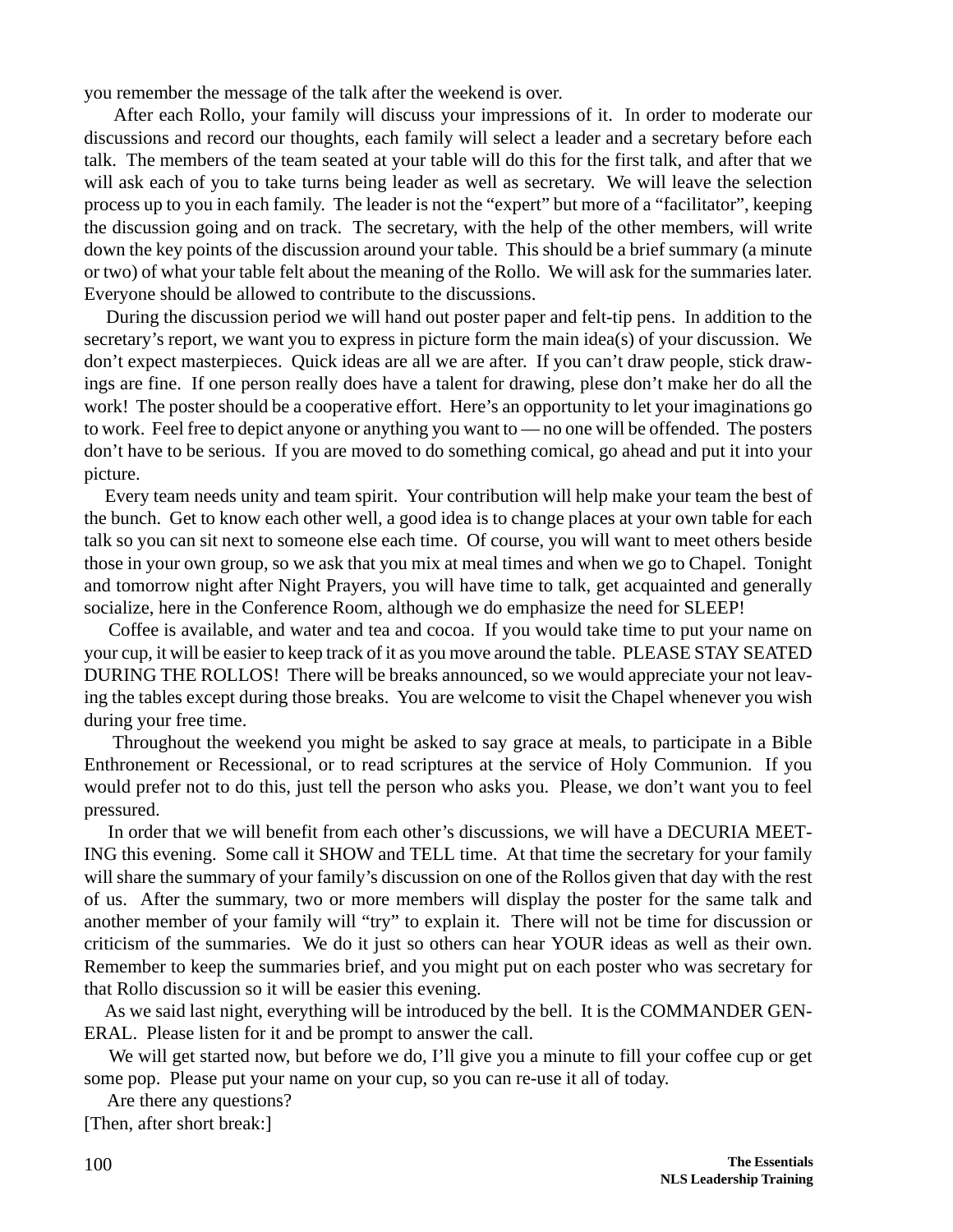Again, I would like to stress the importance of taking notes. Please open your notebooks to a clean sheet of paper... ...and stand. The first Rollo will be given by a laywoman.

#### **Just before the Grace Rollo:**

RECTOR: From this point on each Rollo will begin with a prayer and the one used most often will be the prayer to the Holy Spirit on the last page of your guidebooks. Please open your notebooks to a clean sheet of paper... ...and stand. The second Rollo will be given by a pastor.

#### **Just after the Piety Rollo:**

#### RECTOR SAYS THE FOLLOWING AFTER PIETY ROLLISTA LEAVES:

We have now reached a turning point in our Via de Cristo. Last night we took a long quiet look at ourselves and our relationship with God. Today the focus has been on Christ looking at us. In IDEAL, (Name of Rollista) asked us what we will see when He looks at us - what is our top priority, our ideal? Then Pastor \_\_\_\_\_\_\_\_\_\_ told us of the constant showering of grace that comes to us even when we are not looking for it. (Name of Laity Rollista) issued a challenge of how a laywoman can and must be effective in God's Church. We need to know what we are doing and why we are doing it. And then Pastor \_\_\_\_\_\_\_\_\_\_ gave us that Christmas feeling as he told us of others' concern for us, and their love for us; people are grace to us, too, one of his many gifts to us. And now, with PIETY, (Name of Rollista) has shared her struggles in responding to God — in looking around in love and knowing the joy of directing her whole life to God.

 If you have any prayer requests that you wish to have the members of our 72-hour prayer vigil pray for you, simply jot it down on a piece of paper and drop it in the basket on the table.

 We are going to the Chapel now to share another gift. The Way of the Cross is a gift from the Roman Catholic tradition and piety. It gives us a way of looking at our lives in the light of the story of Christ's suffering and crucifixion. Come, let us pray together in courge and joy. Please take your guidebooks along. We will be going from Chapel right to supper. If any of you need to go to the rest rooms, do so now.

[Allow time for this. Then:] "Follow me."

#### **Saturday Right after the Study Rollo:**

(Follows right after "Study" Rollo):

 I wonder if any of you realize how nervous and excited these women are when they come in here to speak to you? None are professional speakers. Giving a Rollo at a Via de Cristo is the first time many of these women have ever spoken before a group.

 I'm sure you've noticed that the Rollista, before and after her or his talk, leaves the room for a while. The reason for this is that we can never forget that here in the Via de Cristo we are merely instruments for the Lord. So, before speaking, we go to the Chapel and ask God to use us; to put the right words on our lips; and after the Rollo we go to give him thanks for having used us.

 As (Name of Grace, Too, pastor) told you yesterday in the Grace, Too, talk, for as long as the Rollista is speaking, Pastor (Name of Palanca S.D.) and the rest of the Palanca team (those who serve us at the meals and all through the weekend) are in the Chapel in prayer, asking for God's grace for the Rollista and for all of us that we will have open minds and hearts to receive His wonderful message. He also mentioned that people on the Palanca Team are conducting a 72-hour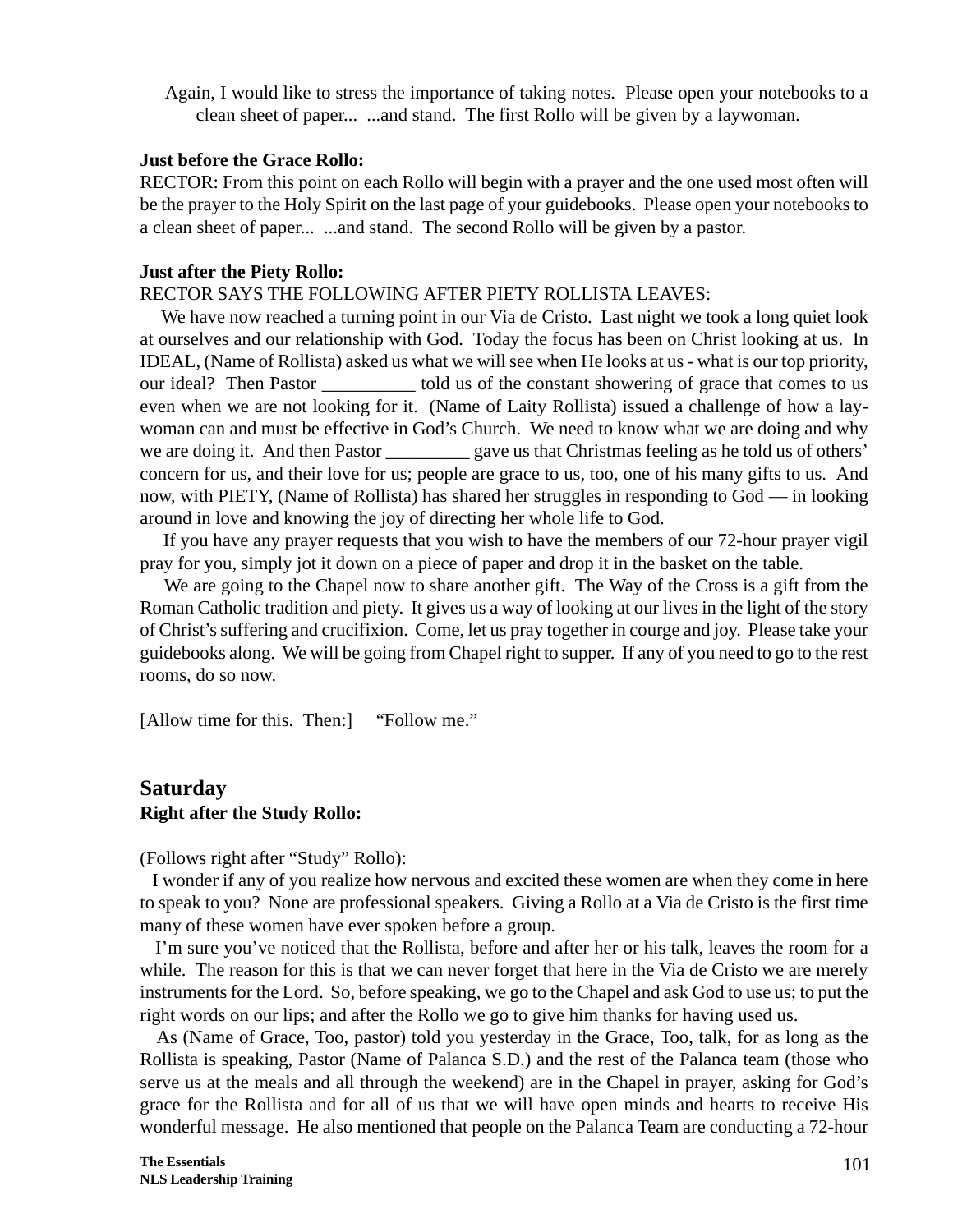Prayer Vigil during which time they lift up any prayer requests that we might have. So, our whole weekend is virtually bathed in prayer.

 I know you have noticed the roses. They are strictly a woman's touch. Each Rollista brings a rose from the altar in the Palanca Chapel into the Conference Room. These flowers are symbols: they are a sign of love. Then, too, they act as our heavenly time schedule, showing the passage of time as the vase fills. And it makes me think of each of us as we are filled up by God's love brought to us by the Rollistas.

 Yesterday during the Way of the Cross, we were introduced to a Christ of many dimensions. We were in close communication with Christ. After living with him in this way, we know him a lot better. It is important that we visit him as friends, and during our free time we can do that. We can visit him individually or with others, and we encourage you to do this. Later today, however, we will visit him in the Chapel with our families. We will announce the times for your family visits later on.

 A BOOK TABLE has been set up for you. Please feel free to browse during breaks. The prices are on the books, and there are envelopes for your money and checks. Make your checks out to Iowa Lutheran Secretariat. If there is only one book of a kind and you want it, put your name on it, but please leave the book on the table until Sunday morning so others may see what's available. There is also a paper on the table with a list for ordering books (for those of you who are willing to wait). To order, just write your name and the books you want and add a little extra for postage, as indicated on the paper.

O.K., let's start our discussion of the "Study" talk.

#### **Right after the Means of Grace/Sacraments/Day in the Life Rollo:**

Rector (after Pastor exits):

In a moment, we will join Pastor \_\_\_\_\_\_\_\_\_ in the chapel where we will experience an altar visit. An altar visit is an opportunity to spend some time in prayer and/or meditation in an atmosphere conducive to feeling close to God. This afternoon we'll be giving each family an opportunity to make a chapel visit together, so, to give you some first-hand experience at what such a visit is like, we will now go to the chapel. Please enter quietly, as a chapel visit will be in progress when we arrive. Follow me.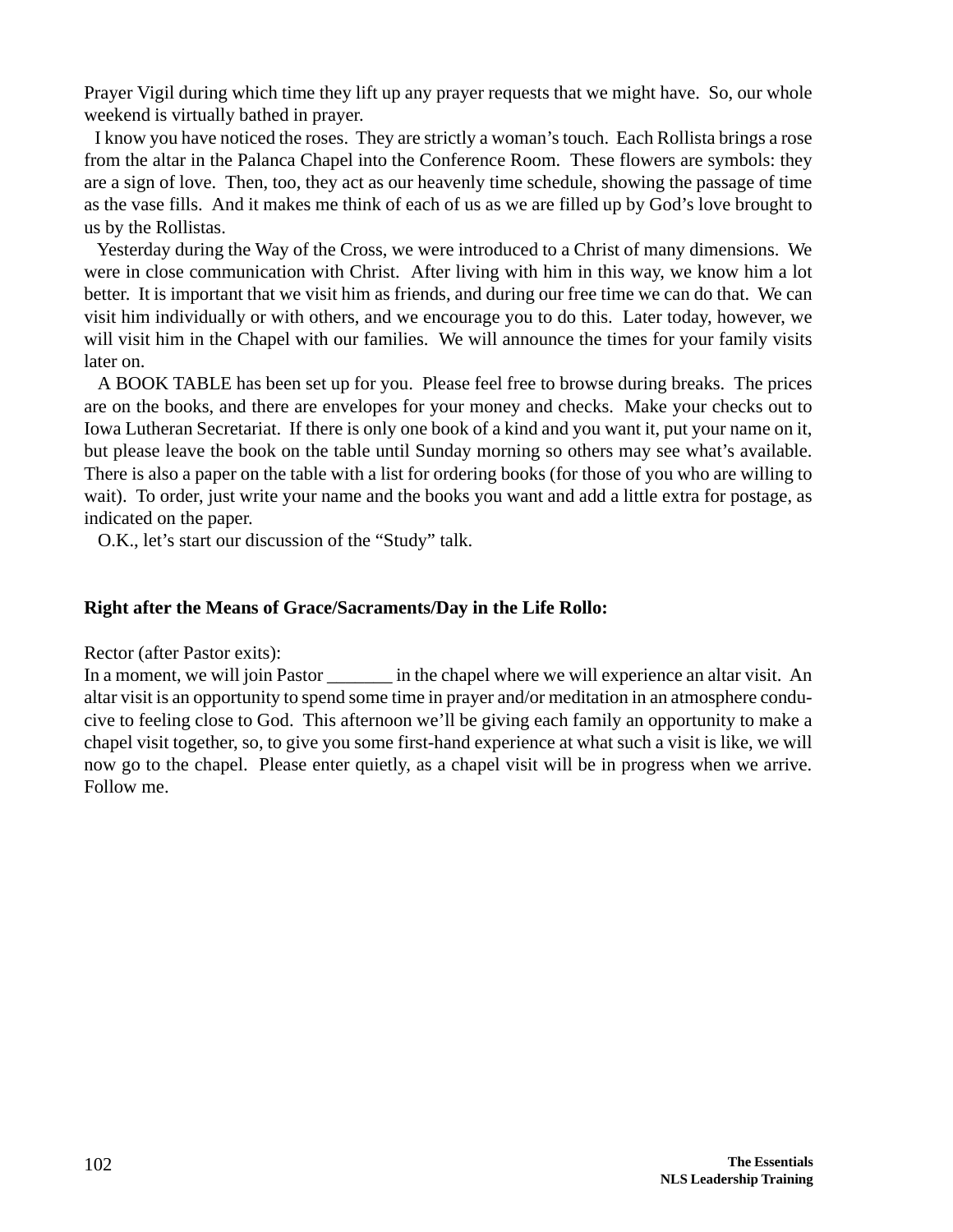## Suggested Write Downs

(the main points of each talk) (Write Downs are underlined)



- I. INTRODUCTION. Now is the moment to stop and think! What is the meaning and direction of my life?
- II. THE CONSEQUENCES OF BEING HUMAN
	- A. Three kingdoms
		- 1. Mineral existence
		- 2. Plant life
		- 3. Animal
			- a. Animal Instinct
			- b. Human Rational life
	- B. The person is superior to plants and animals since humans move in a world of ideas. They have intellect, will and freedom.
		- 1. Intellect to think about, to seek the truth.
		- 2. Freedom to choose, to give preferences, to make decisions.
		- 3. Will to act, our responsibility

#### III. THE LIMITATIONS OF BEING HUMAN

- A. Human beings expand and go beyond their own lives, whereas animals are limited to their lives and circumstances that condition them, such as instincts and habits.
- B. Life cannot be a goal in itself for the human being; he/she must transform life into a vessel in which he/she is shaped and comes to be; a human being is always developing, always becoming.
- C. The human being, in complete use of all his/her facilities, is responsible for the consequences, foreseen and accepted, of his/her free actions. Nevertheless,
- D. The human being is the only one in danger of losing his/her own essence of identity – to become less than human, to be dehumanized when he/she waives the use of those faculties that are his/hers and that give him/her character. This dehumanization may lead him/her, by excess or default, to:
	- 1. Spiritualism toward the purely spiritual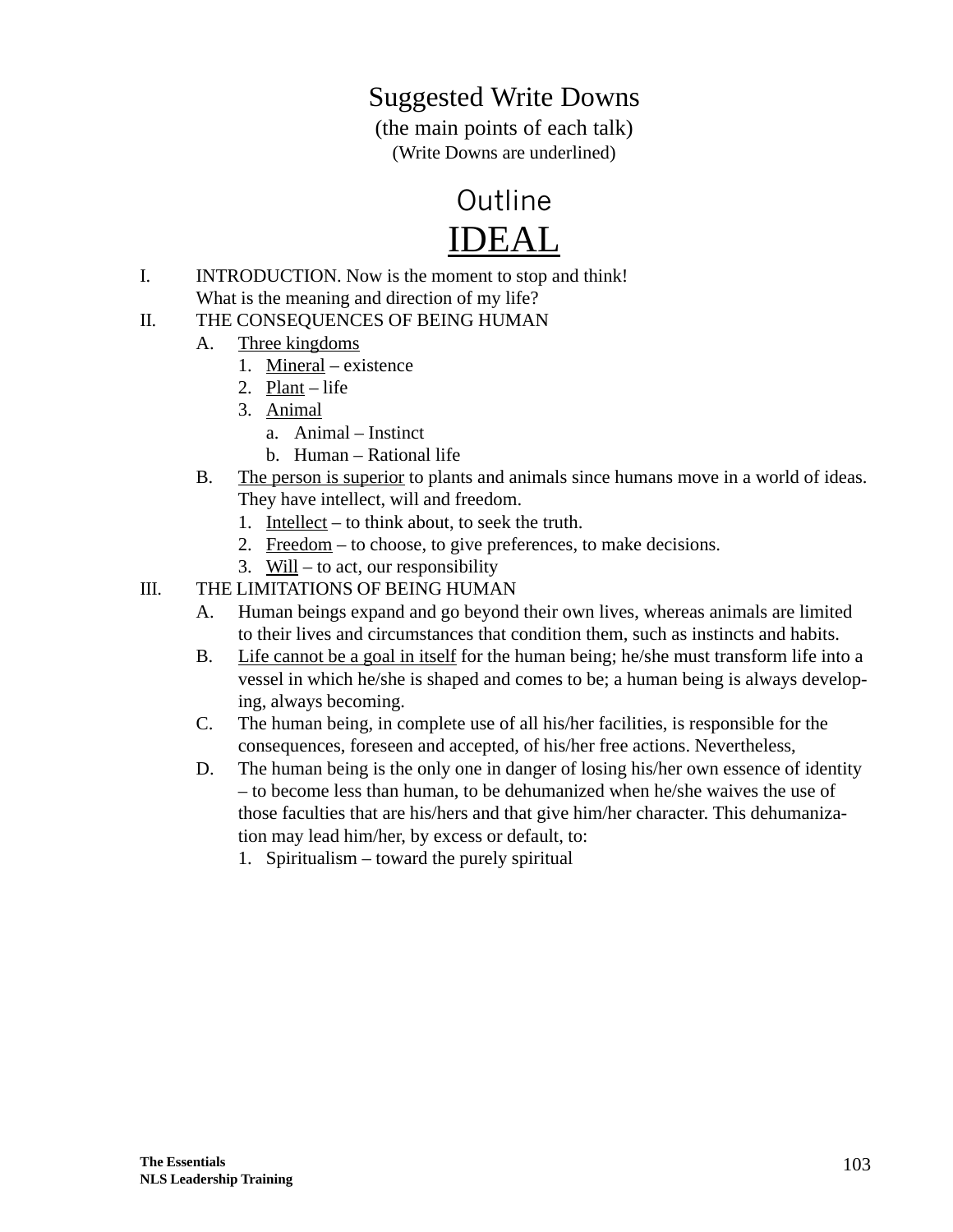2. Materialism – toward the purely material.

[These ideas should be reinforced with examples.]

- IV. DESPITE LIMITATIONS, PERSONS HAVE LIMITLESS HOPES AND DREAMS
	- A. Despite human progress evil, injustice, and unhappiness still exist.
	- B. Each person has an overpowering drive for happiness (self-fulfillment).
	- C. Greatest limitation is self-centeredness.
	- D. People have enormous potential due to their innate talents.
	- E. Potential is best realized by setting goals.
	- F. Limitations of this potential create frustrations and restlessness.
- V. SELF-GIVING IS A MEASURE OF A PERSON'S HUMAN DEVELOPMENT
	- A. Giving oneself totally is the highest personal and creative act a person can accomplish.
	- B. Person must challenge all talents by giving self totally.
	- C. Giving of self can be directed to  $-$ 
		- 1. Self
		- 2. Objects
		- 3. Ideas
		- 4. Persons
	- D. The focus of a person's life limits or extends the meaning of that life.

## VI. THE PROCESS OF BECOMING FULLY HUMAN

- A. The mature person is master of his/her own life.
- B. The process of becoming human is to  $-$ 
	- 1. Choose a goal
	- 2. Gain a conviction for that goal
	- 3. Let the goal fill his/her Aspirations
	- 4. The goal sets the Criteria of his/her action
	- 5. Achieving the goal becomes a Way of Life
- C. Every person has a goal an ideal.
- VII. WHAT IS AN IDEAL?
	- A. Definition: An ideal is the center of our goals, it is the combination of ideas, aspirations, and preferences which attracts a person and moves him/her toward its attainment. It sums up happiness for the person. It is the axis of that person's life.
	- B. Definition has two elements:
		- 1. Vision the combination of ideas, aspirations, and preferences of life.
		- 2. Motivation the force that moves a person to achieve the vision.
	- C. Both elements must be present.
		- 1. Vision static like the chassis of a car, gives framework to the whole.
		- 2. Motivation dynamic like the engine of a car, gives power or drive. Therefore, both the object and the extent of self-giving define a person's Ideal.

There is no such thing as human life without an ideal.

- VIII. THE QUALITIES OF AN AUTHENTIC IDEAL Capable of satisfying a person's every need.
	- A. Vital provides great meaning
	- B. Complete able to live our whole life for this ideal because it will lead us to maturity.
		- 1. Definable goals.
		- 2. Goals which fulfill our present and future needs.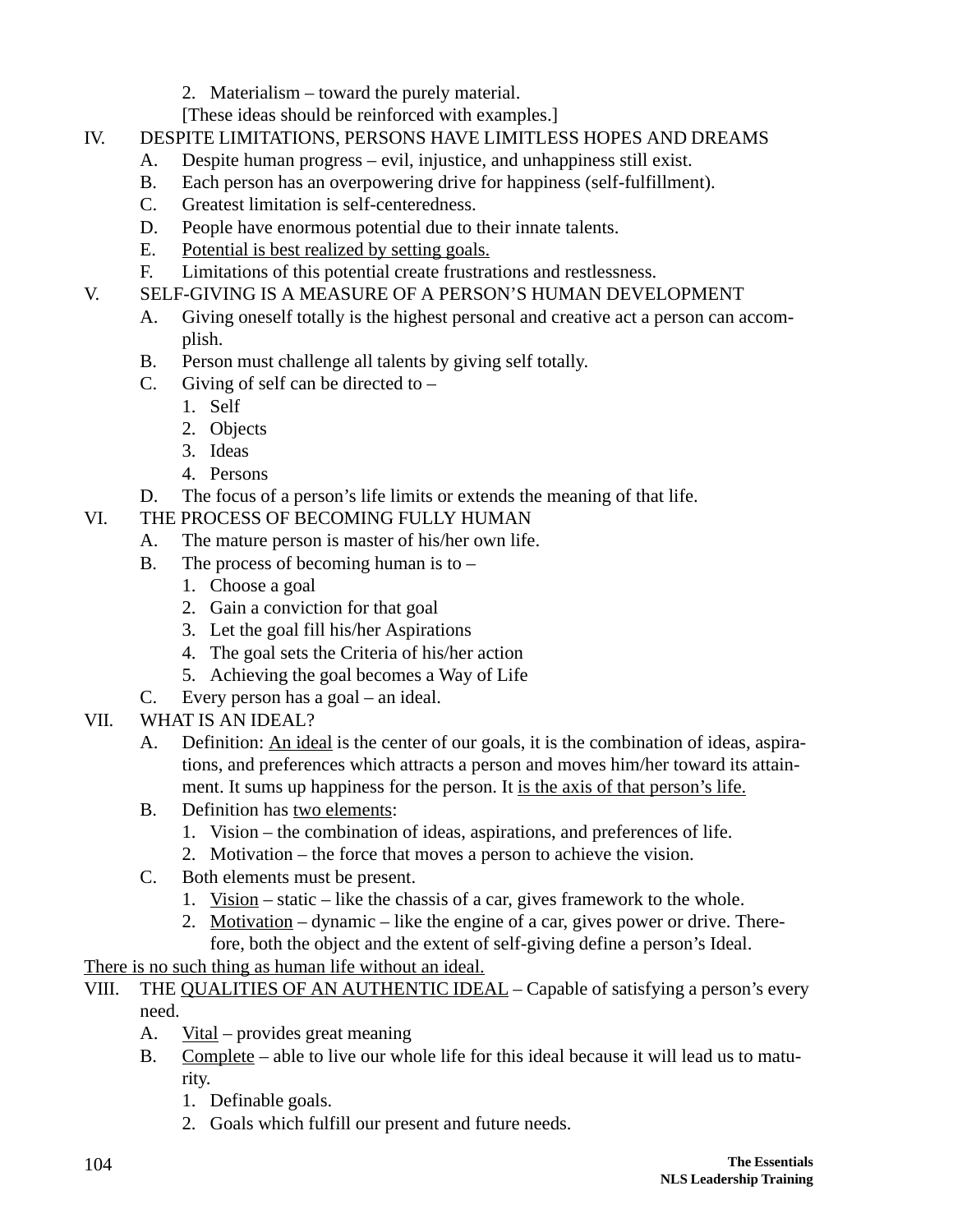- 3. Goals which always inspire us to reach out and give of self.
- 4. Goals which challenge us to strive to fulfill our potential.
- C. Attainable
- D. Motivates us to overcome obstacles to meet its criteria.
- IX. INFLUENCE OF THE AUTHENTIC IDEAL ON LIFE
	- A. Authentic Ideal
		- 1. Gives purpose and meaning to life
		- 2. Makes a person rise above self.
		- 3. Forms persons who are vital, hopeful, realistic, unselfish, masters of their lives, and in love with life.
		- 4. Gives direction to life, making us do things not by instinct but through conviction.
	- B. False Ideal
		- 1. Discourages and disheartens
		- 2. Prevents a person from trying for a new and perhaps authentic ideal.
- X. KINDS OF IDEALS
	- A. By subject: personal, family, collective, national, universal.
	- B. By goals: wealth, science, glory, fame, honor, prestige, peace, beauty, justice, happiness, perfection, art, family, sports, fun.
	- C. Apparent Ideal: That which we like to believe motivates us.
	- D. Real Ideal: That which in fact motivates us.
- XI. NECESSITY OF KNOWING OUR IDEAL What is my ideal? What is your ideal?
	- A. It is important to know your ideal because it is like the main mast which holds up your life, supported by the keel of your personality.
	- B. To discover your ideal, just observe where your thoughts, your free time, your money, etc., go. There is your ideal.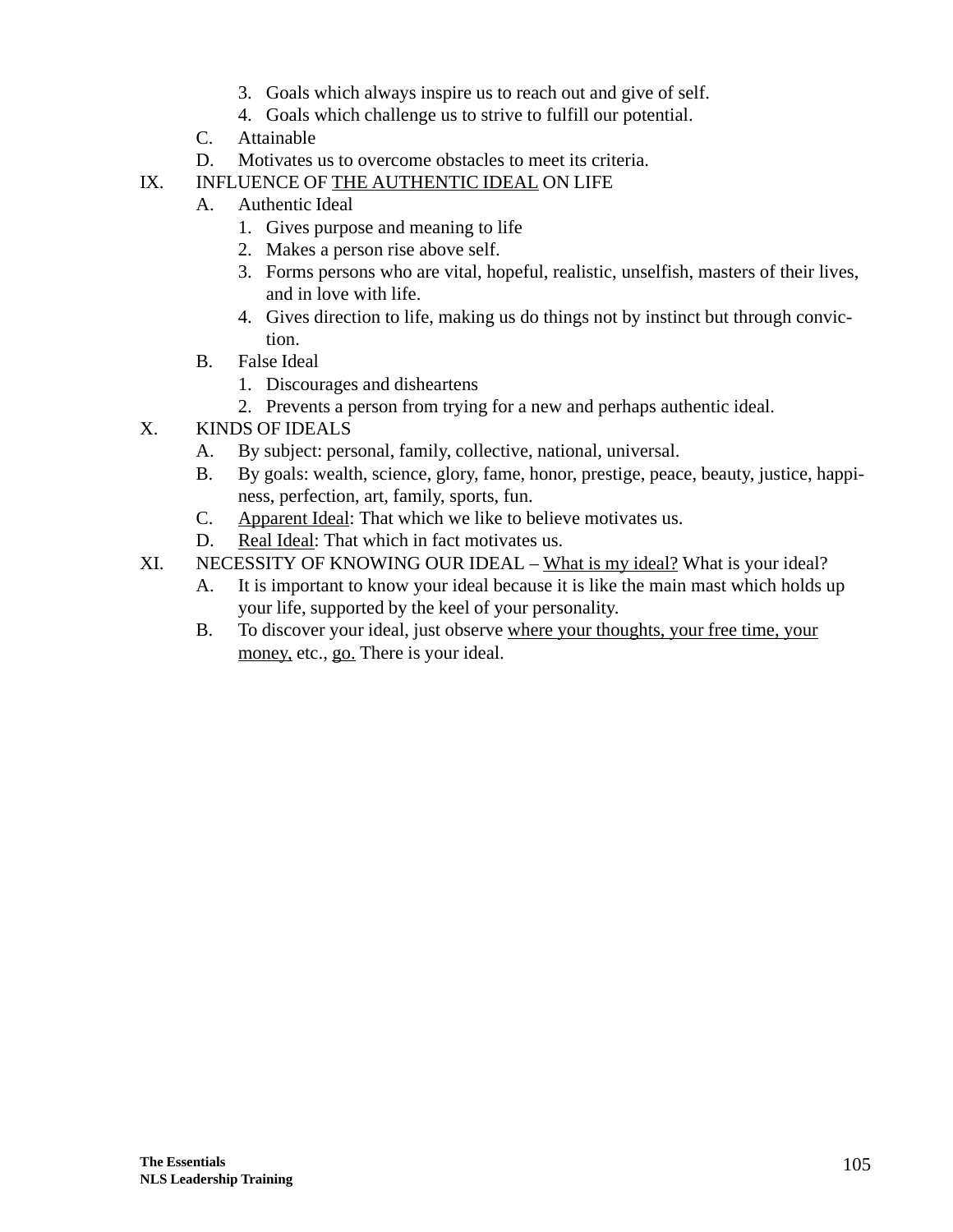# Outline LAITY

I. INTRODUCTION. The great problem of today is that people are not living as a family — God's family.

## II. GOD'S PLAN FOR THE WORLD

- A. Our society is troubled by grave problems (examples).
- B. Human solutions have failed miserable in solving these problems (examples).
- C. These problems are only symptoms. The root of the world's troubles lies in its separation from God.
- D. God works out his plan of salvation with individual believers and with the community of Christ.
	- 1. If the key to happiness for the individual lies in Jesus Christ (read Philippians 3:7-9);
	- 2. Then the radical (and only) solution to the problems of the world also lies in Jesus Christ (read Ephesians 1:9-10 and/or Colossians 1:15-20). It lies in all persons living as we were told this morning in the Grace talk.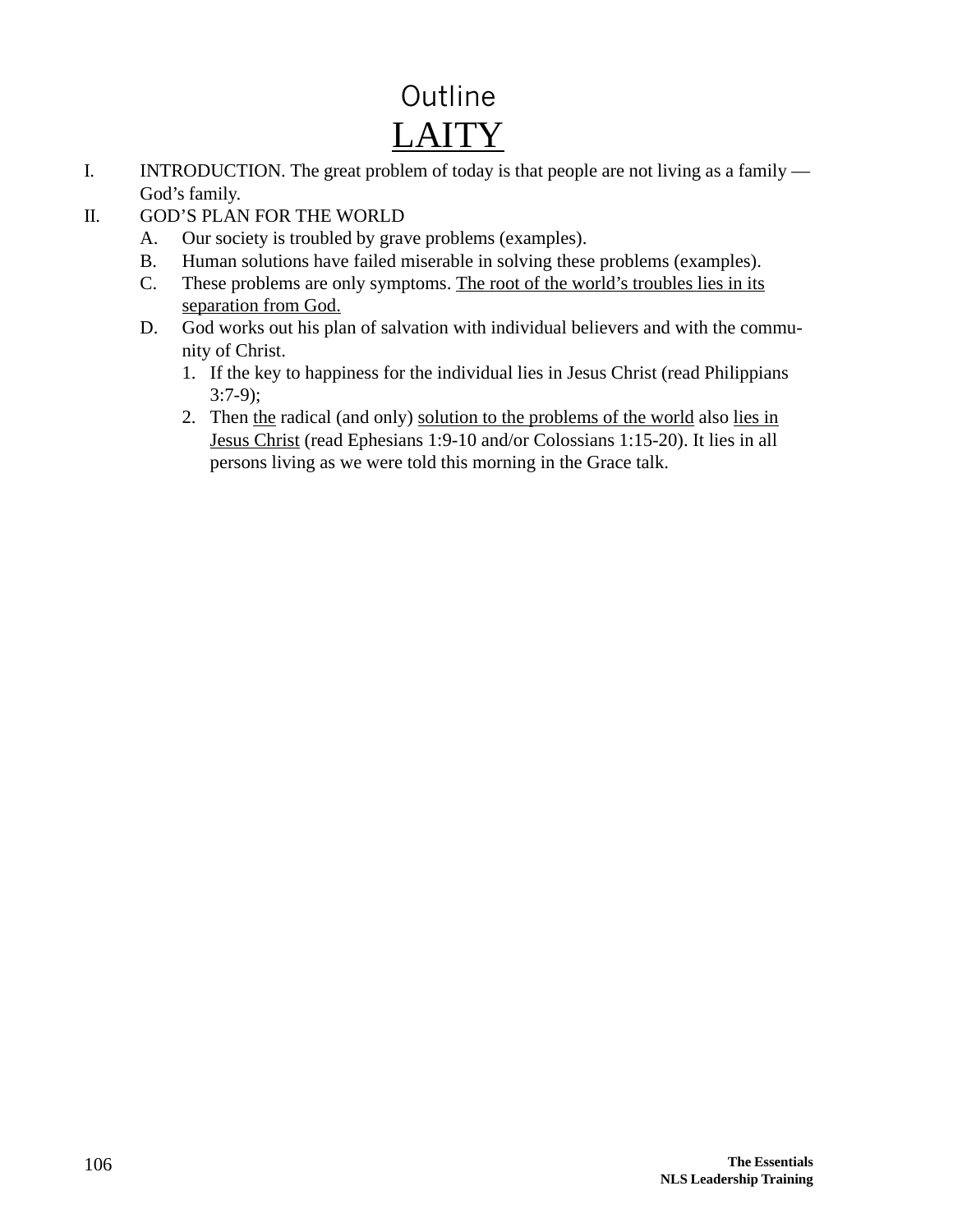#### III. WHAT IS THE CHURCH?

- A. It is not buildings of stone, but something alive: people.
- B. It is not a mere religious social club with membership fees, something apart from people, but something both visible and spiritual at the same time.
- C. It is not merely a social services agency dispensing her bounty, but we are all seated at the table together, sharing life.
- D. It is the same Christ as the one in history, the Body of Christ alive and real.
- E. It is the people of God: light, salt, and leaven of the world.
- F. It is born of the evangelizing activity of Jesus and the twelve. It is the normal, desired, most immediate and most visible fruit of this activity (Acts 2:32). The Church, then, is the reunion of those who believe, hope and love. It is the community of believers united in the spreading of hope, realizing the love of God and of people.
	- I am the Church
	- You are the Church

— We are the Church, the Body of our Lord, we are all his children, we have been restored.

#### IV. THE MISSION OF THE CHURCH.

A. It is, above all, Jesus' mission, his role of being an Evangelist, that the Church is called to continue. There is only one mission of the Church (all its members), the evangelization of the world.

DEFINITION: The Church EVANGELIZES when it seeks, solely through the divine power of the Word, the message being proclaimed by its people, to change both the personal and collective consciences of people, the activities in which they engage, and the lives and concrete environments which are theirs.

- B. Within this unity of mission there is a great diversity of functions (ministries) in the Church.
	- 1. Organizational Servants: Presiding Bishop, Synod Bishop, Department Chairs, others on boards and committees, who represent Christ and his Church to the world, teach and inform us.
	- 2. Clergy: ministers of Word and Sacrament, teachers, enablers, whose role is to prepare believers for the task of ministry in order to build up the Body of Christ (Ephesians 4:11-13).
	- 3. Lay Professionals, Missionaries, Deacons, Deaconesses: at home and abroad, both lay and clergy.
	- 4. Laity: witnesses, bringing Christ to all the structures of life and the world (1 Corinthians 4:1, or 12:4-7; c.f. Ephesians 2:20).
	- 5. People of God (all of the above): we are all, each at our own levels, co-responsible for the unique mission of the Church (1 Corinthians 12-14, 21-27).
- C. We have been called to evangelize the world. This function is not accidental, it is the only true response to God's grace to us.
- D. The redemptive work of Jesus extends to every aspect of life in the world. There is no other solution to the problems of the world.
- V. THE SPECIFIC MISSION OF THE LAYPERSON
	- A. It is a response derived from our calling in Baptism (Romans 6:4, 13b; and Galatians 3:27).
	- B. It is exercised in the world and from the world.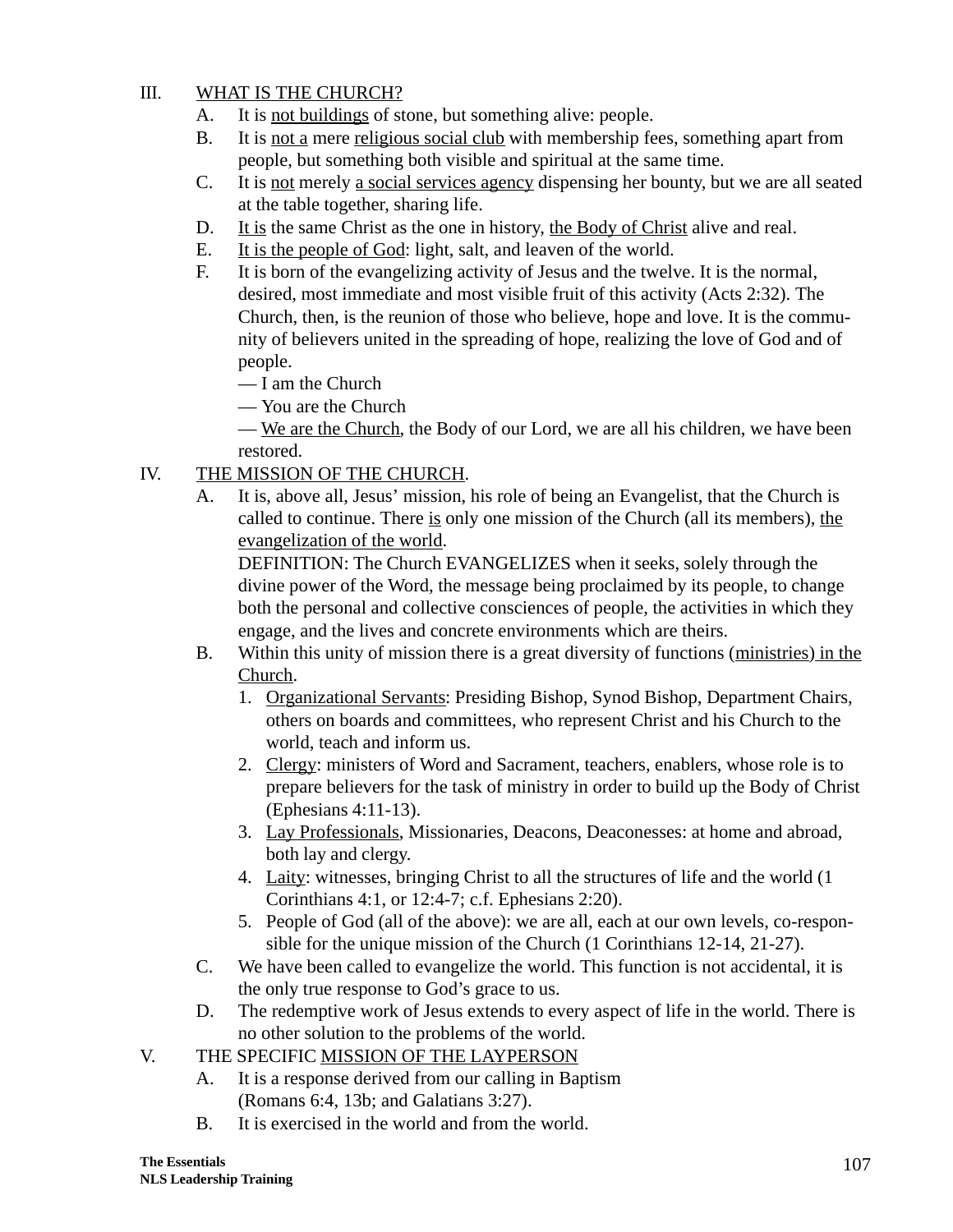- C. It as a mission for all the people of God:
	- 1. We proclaim the Good News to the world by our walk in the Way of Christ and by our fellowship with brothers and sisters in the faith.
	- 2. We begin our response by changing our lives, our attitudes (repenting), so that, in living out our faith, the Good News comes alive to the world around us.
	- 3. By living out our faith (visible witness) we can effect a transformation of the world in which we live.
	- 4. By conforming our life to Christ's, we can realize both our human ideal and God's ideal in the world and in the Church. This involves commitment in all areas of life: personal, family, professional, civic, socioeconomic, political, etc.
- D. We are called to be saints and to make the world holy (1 Corinthians 16:15-16; or Ephesians 4:11-12)

#### VI. CHARACTERISTICS OF THE LAITY'S MISSION

- A. It is unique to each person.
- B. It is a community endeavor
- C. It is the work of grace
- D. It is being the Church in the world
- E. It is what we are called to BE
	- 1. A Witness living the Christ-life with all of its consequences.
	- 2. A Living Instrument communicating our holiness (sainthood, faith, relationship with God) in every situation in which God has placed us.

### VII. CONCLUSION

- A. This is what it means to be a Christian in the world: to know how to change our freedom into a springboard from which we can go about transforming the world around us in Christ, every moment, within the normal flow of life.
- B. We are talking about being saints in (current year), people who, captivated by the Spirit, move out into the groups and structures of the world courageously (2 Corinthians 3:3), being:
	- 1. people capable of taking the marvelous realities of grace seriously,
	- 2. God's children,
	- 3. brothers and sisters in Christ,
	- 4. temples of the Holy Spirit (1 Corinthians 3:16-17),
	- 5. people with the disposition to project Christ in all the crossroads of life,
	- 6. people who judge all the problems of life from a Christ-like perspective, and
	- 7. people who live in grace, and by the means of grace, and bear that grace in our fragile, sinful selves (2 Corinthians 4:7).
- C. People who realize in their live the beautiful definition of a Christian:
	- 1. to be a joy;
	- 2. a joy for God, and
	- 3. a joy for other people (Philippians 4:4, 10)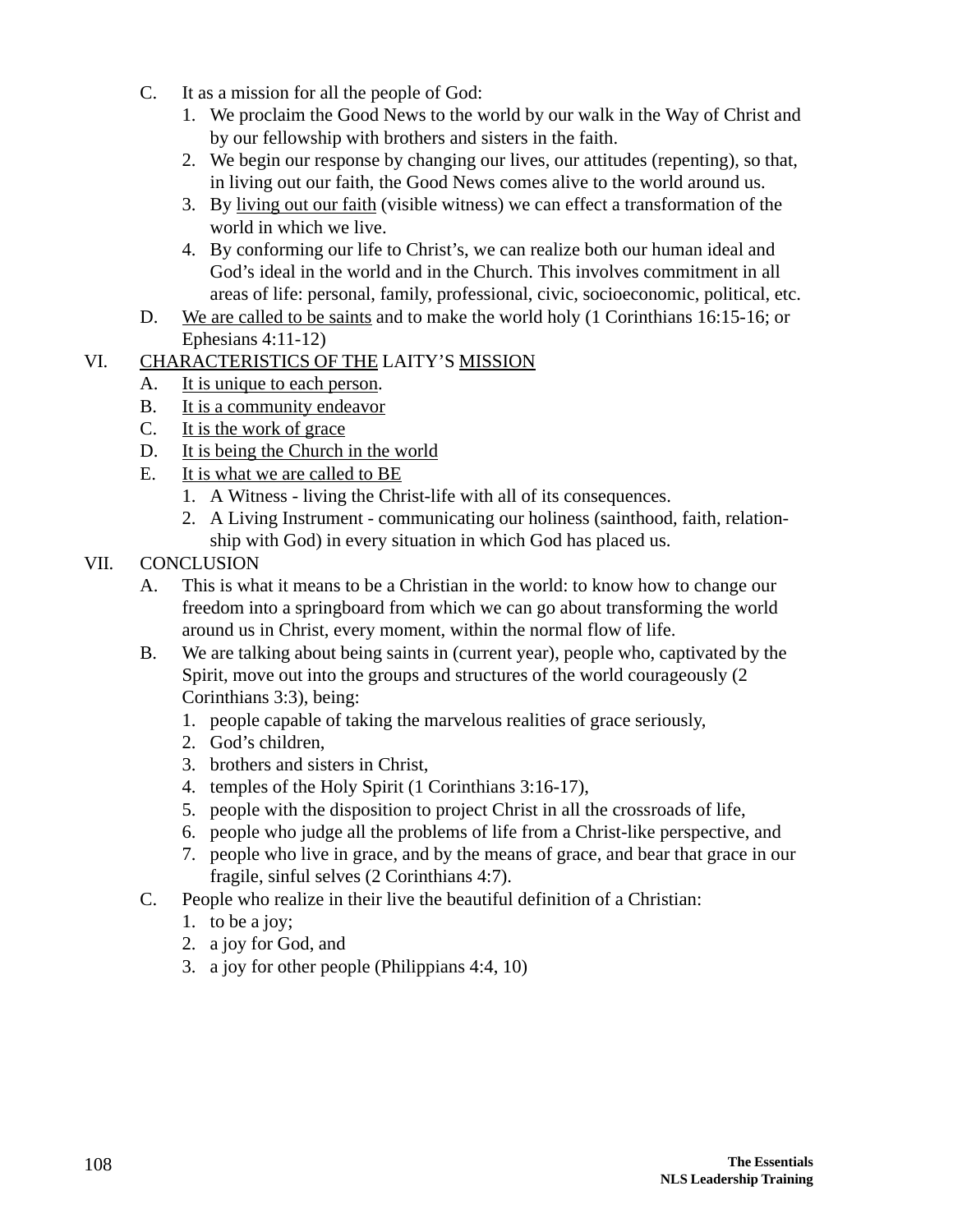# Outline **PIETY**

#### I. INTRODUCTION.

- A. God calls us to a new life involving for each person a radical change from within which touches our relationship with
	- 1. Self
	- 2. God
	- 3. Other people
	- 4. The world
- B. Living the life in Grace gives spirit and life to these relationships. That is what we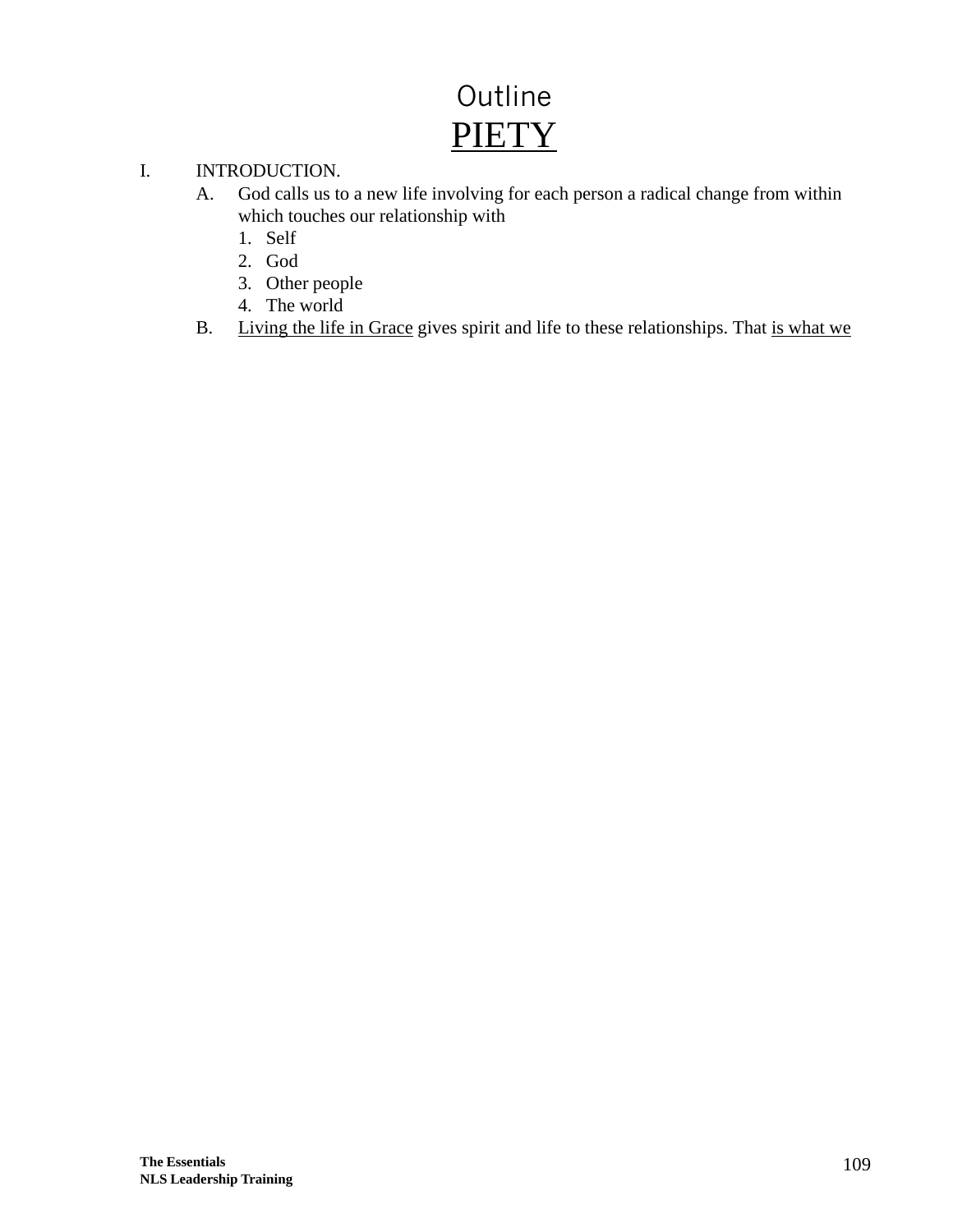call being Christian. The only valid response to God is in BEING what God intended us to be, not in simply DOING Christian things. This BEING is expressed in three dimensions:

- 1. Piety
- 2. Study
- 3, Action
- C. Piety our relationship with God
	- 1. True piety being Christian (Colossians 3:17)
	- 2. False piety merely doing Christian acts in order to appear Christian.
	- False piety has driven others from knowing God and from finding the truth.

## II. FALSE PIETY

- A. Holy Joes/Holy Hannahs give an impression about God which does not fit with reality (Luke 17:9-10).
	- 1. Believe they gain heaven by keeping the Law.
	- 2. Their piety consists of Bibles and prints.
	- 3. They desire to be "angels" and not saints who are human beings the way God made them.
	- 4. They see the world as an evil place instead of the redeemed work of God.
	- 5. Their "Christian action" occurs mostly in the church or in church groups. They often fail their family and job. Their view lacks maturity.
- B. Mechanical Mikes/Routine Ritas practice only external manifestations of religion.
	- 1. They are less sincere than the "Holy Joes/Hannahs."
	- 2. They go to church because they always have, and it is expected of them.
	- 3. They go because they fear hell.
	- 4. They attempt to make up for the lack of Christian life by saying "Lord, Lord" (Matthew 7:21).
- C. Phony Phils/Phyllises—have attitudes which devalue the worth of being fully human.
	- 1. They attempt to use religion for their own goals.
	- 2. They are models of perfection in the Church, but unethical in business (Matthew 23:25-26).
	- 3. Though active in Church, they are idle gossips who ruin the good name and reputation of others.
	- 4. They burden others with what they do not believe themselves (Matthew 23:2-4). They serve two masters and, because of their hypocrisy, turn others away from the truth (Mark 7:6-8).
- D. All of these are but caricatures of true Piety, turning away from God those who are searching for the truth.

## III. AUTHENTIC PIETY

- A. Piety arises out of our personal relationship with God. It is the life of Christ in us, the life of Grace, growing and shared (John 15:5).
	- 1. Piety is Life in Christ reflecting the Father's love, following Christ's example; and fully human — seeking better relationships in the ordinary world of work, family and social life (John 15:9-10).
	- 2. Life that is Conscious a. that commonplace acts, in grace, increase the life of God in us.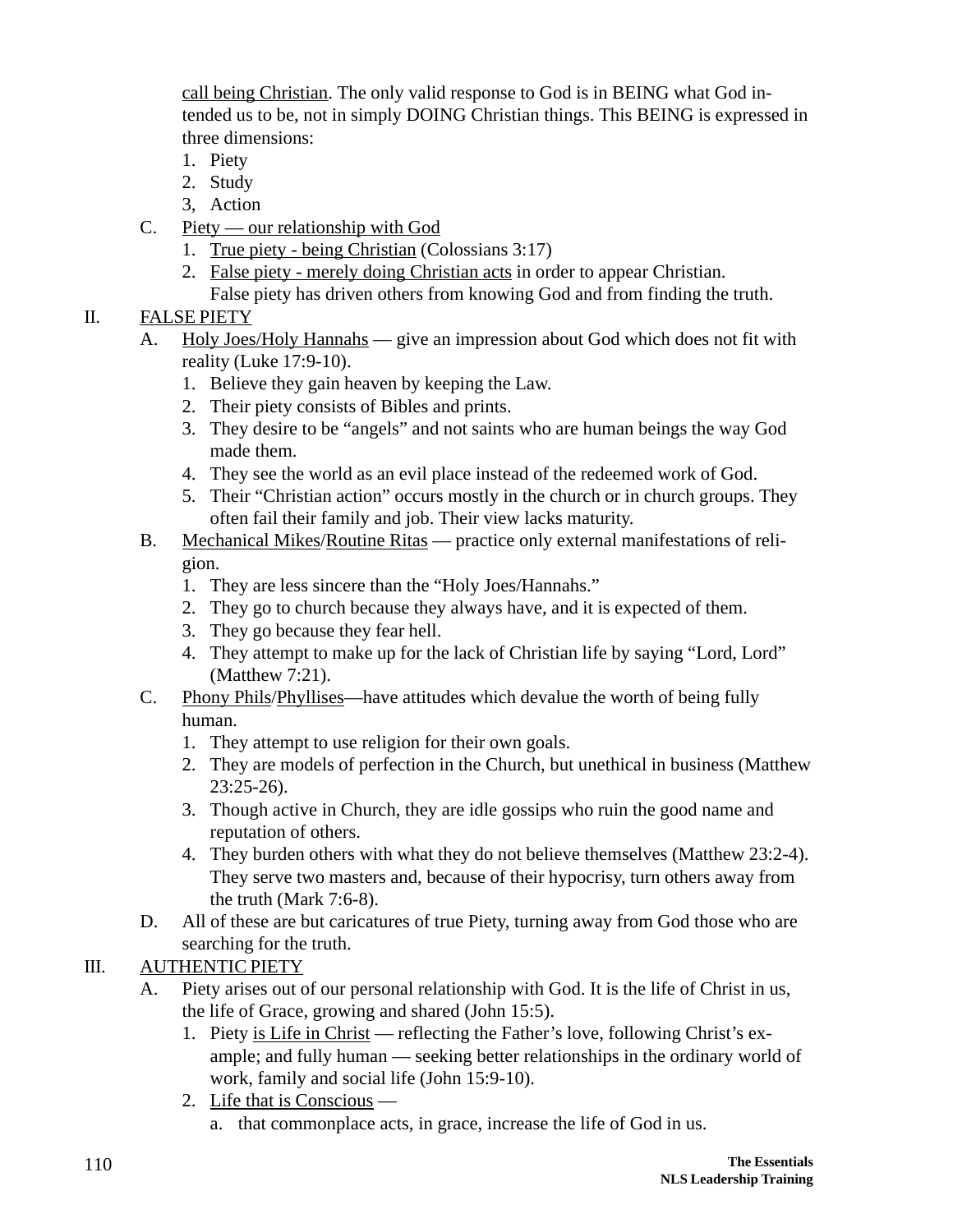- b. of the love of the Father, brotherhood in Christ and the continued presence of Christ among us in the Eucharist. We must be conscious that we all are CHILDREN OF GOD, BROTHERS AND SISTERS OF CHRIST, TEMPLES OF THE HOLY SPIRIT
- 3. Life that is Growing dying to self, living as Christ, to free ourselves in love, humility, & understanding so that the Gospel becomes the bread of life within us.
- 4. Life that is Shared God's channel of grace. Being truly present to others (Romans 12:10; 15:2).
- B. Piety is the direction of one's life to God.

## "Genuine and authentic piety is the direction of our whole life to God."

- 1. Individuals today can and do respond to God's call.
- 2. Three elements in every act: knowing, wanting, and doing.
	- a. To Know—what is done, and the reason why it is done, excluding routine, mechanical, automatic and irrational practices.
	- b. To Want—capacity to determine the emotional drive which spurs to action.
	- c. To Do the act of the will, which converts our plans into realities, surmounting all obstacles.
- C. Piety is an ideal. (See sections V, VI, and VII of "Ideal.") Give personal witness.

## IV. STYLE OF PIETY

- A. Courageous
	- 1. This Kingdom of God demands it.
	- 2. Courage to go against the standards of the world.
	- 3. Courage to call others to their potential, even if it involves risks.
- B. Natural
	- 1. The ordinary lifted to the extraordinary by grace in us.
	- 2. Being Christian in everyday life, like Christ kept the customs of his day.
	- 3. Without excessive zeal.
	- 4. Authentic one's life must be consistent with one's belief.
- C. Vibrant Life lived fully and deeply is
	- 1. Exciting and stimulating.
	- 2. Gives strength and vitality which attracts others.
	- 3. Overflows into relationships with others. Only by being truly human and embracing all of life can we be real.
- V. ACTS OF PIETY
	- A. Distinguish between piety and acts of piety.
		- 1. Piety is the state of being a disciple.
		- 2. The acts of Piety are those things we do in order to nourish our life in being Christian. They are the concrete, visible results of our love for God.
	- B. Conscious at all times of being
		- 1. Children of God.
		- 2. Brothers/Sisters of Christ
		- 3. Temples of the Holy Spirit
	- C. List acts of Piety:
- VI. CONCLUSION

When in our response to God in Christ we give to persons and the world the reflection of an authentic relationship with God, then Christian joy will be born in us and in others. It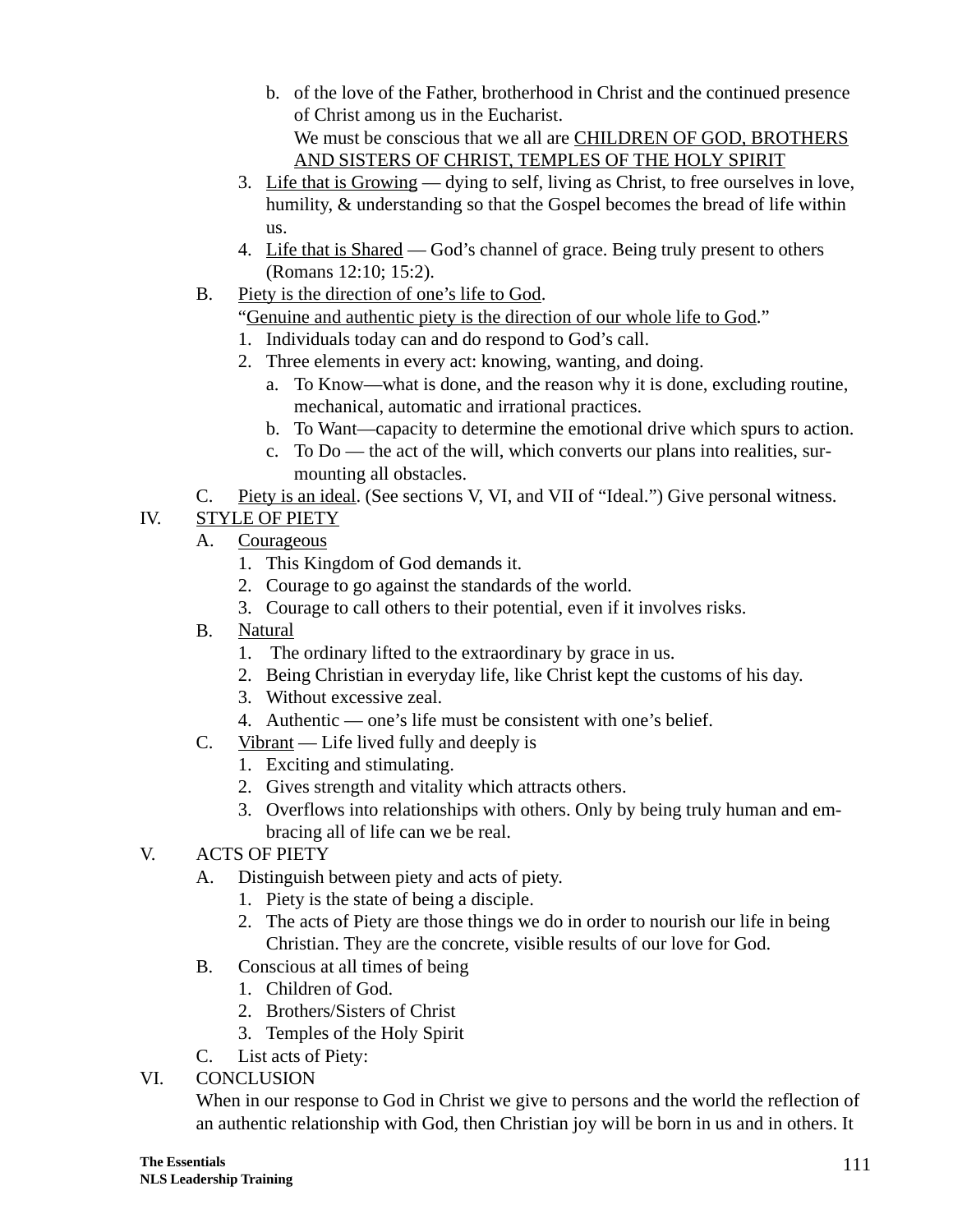will be the same joy Christ came to share; the joy of sharing life, with all its happiness, virtues and defects; the joy of relationships. An authentic Piety is only complete when it is shared with others because they are our brothers and sisters and we want for them the best that we have: Christ.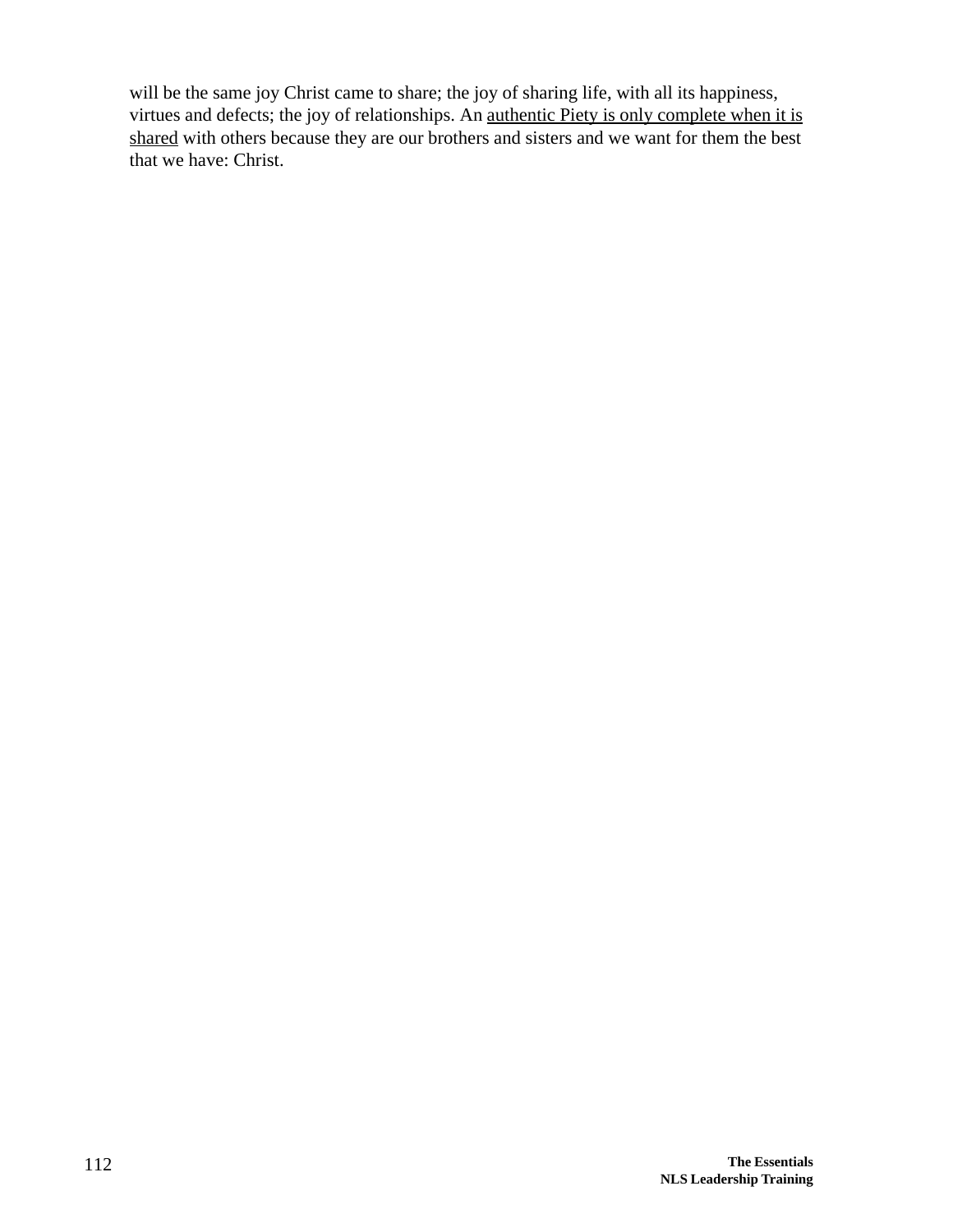# Outline **STUDY**

#### I. INTRODUCTION.

Build on the previous five rollos by reviewing them. Remind them that this is the second leg of the tripod of Piety, Study, and Action. Explain that the Church needs Apostolic believers who base their action on Piety and direct it through Study

- A. The Christian Ideal gives purpose and meaning to life. A person whose heart desires the Christian ideal will intellectually accept the idea and will move to act upon the Ideal. The ideal includes piety (giving our heart), study (giving our mind) and action (giving our body or energy).
- B. Christ fulfills all of the criteria for the authentic ideal. Christianity directs our whole life to fulfill God ideal.
- C. All people study. What they study is governed by their ideal. Study is our ability to reason and decide. Study is more than reading books or going to school. Study is gathering information which leads us to conclusions which affect our whole life.
- D. Study is the search for truth. Since we believe that God is part of life and that God is our Ideal, then His way, His truth and His life must be the subject of our study. When we study, we are "Putting our mind into the service of the truth." The Truth is Jesus Christ, our Lord.
- II. DEFINITION:
	- A. Study is "applying our minds to learn the truth"
	- B. In essence, study is the process of learning to love, to know and to respond to God's truth. Learning the truth enables us to reach our potential as children of God. Example: Even persons not interested in reading can learn the truth. We can learn from music, art, Bible on tapes, etc. (Give and example.)

### III. NEED FOR STUDY

Study is not an option but a necessity and an obligation if we are to rise to the challenge of reaching our potential. Study establishes how our faith penetrates every aspect of life.

- A. Study is our inner nature searching for knowledge. Searching is part of the natural order of creation.
- B. Study is our obligation as believers to know the truth.
	- 1. A childhood level of knowledge is not adequate. 1 Corinthians 13:11 "When I was a child, I spoke like a child, I thought like a child, I reasoned like a child; when I became a man, I gave up childish ways."
	- 2. Truth is never revealed unless we are open to it. John 8:31-32 "If you abide in my word, then you are truly disciples of mine; You shall know the truth and the truth shall make you free"
- C. Study is our obligation to society to share his truth.
	- 1. 2 Timothy 3:16-17 "All scripture is inspired by God and profitable for teaching, for reproof, for correction, for training in righteousness"
	- 2. We are followers of God's way not only so we can go to church on Sunday, but also that we may be enthusiastic apostles, restless, an active leaven, entrenched in the truth, working to transform the world so that Christ is present to people we meet. In other words, to act out what we have learned in God's Word: to "be fruitful"

## IV. OBJECTIVES OF STUDY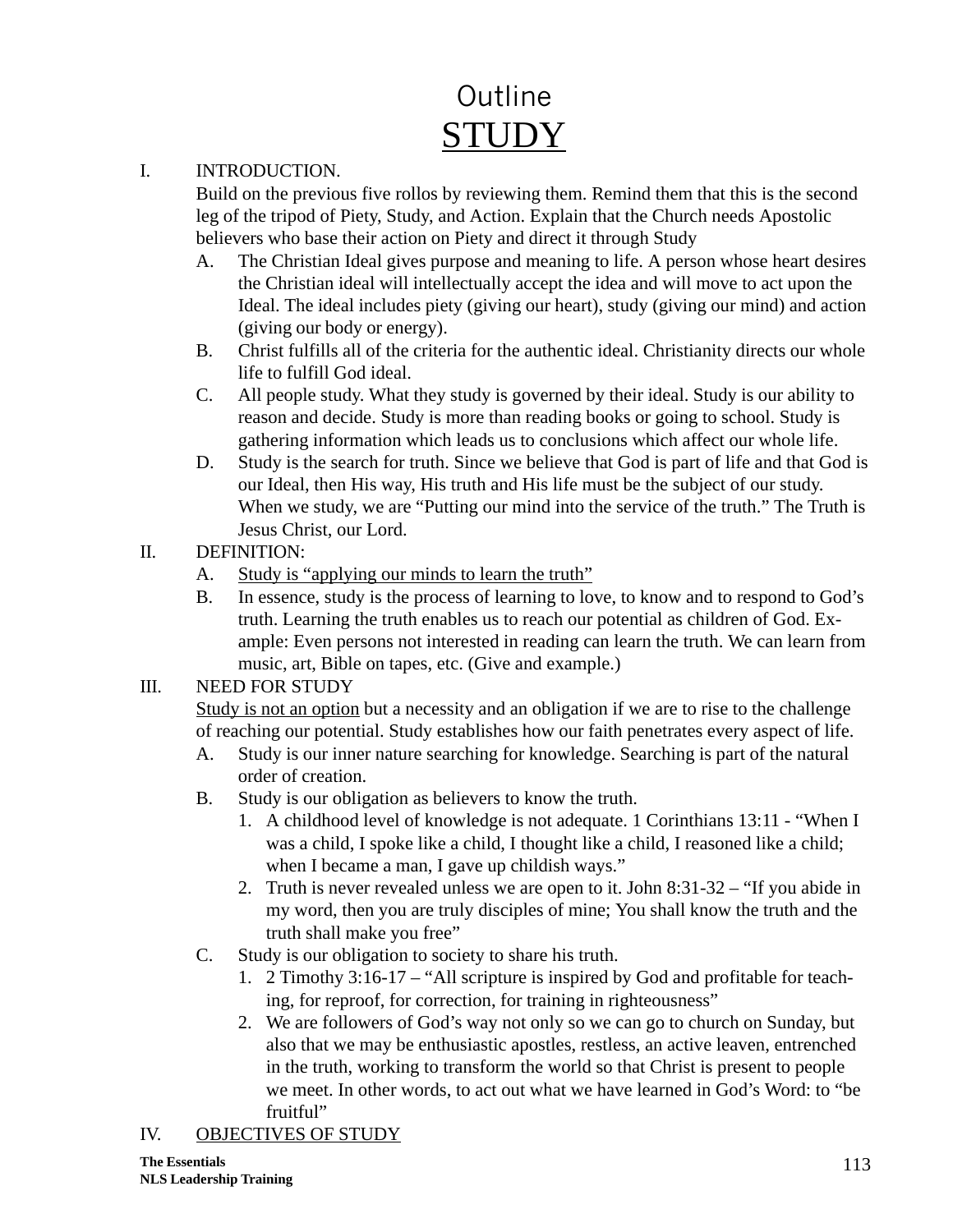- A. Use Study as a MEANS to living the Life of Grace. Do not use study as a goal in itself.
- B. Conform our life to Christ, who is our Ideal. This requires a change of mind and a heart directed to Christ
	- 1. To form our minds
	- 2. To transform our hearts
	- 3. To conform our lives to live the Christian ideal, Christ.
- C. Plan a daily study program. Study insures that this change of mind and heart to Christ is progressive.

WITNESS: Speaker, it would be appropriate at this time to give an example of how study has made Christianity more real and alive to you.

## V. METHODS FOR STUDY

- A. Relationships in Study
	- 1. God's power in studying. Develop the intimate relationship between Pray and Study. (the p.s.) We become closer to God when we devote ourselves to study about God. "An hour of study can be an hour of prayer" or, more aptly put, an hour of power.
	- 2. The Holy Spirit speaks to us through the Word. As we study scripture, God speaks to us and directs our actions to follow his will.
	- 3. Christ's spirit benefits us through study. (Give a short example of the kinds of personal spiritual benefits found in study would be helpful.) Many of us have had spiritual experiences while we were studying which brought us closer to God and which made what we were studying more real for us.
- B. How to Study
	- 1. Study is a personal process not a mechanical process.
	- 2. Outline ways to begin a defined study program.
	- 3. Give an example. It might be helpful here to give a personal example of how to study, the format the speaker uses, pointing out that this is just one way to study, certainly not the only way.

Emphasize that our revelation comes from the Holy Spirit who is our teacher. By the power of the Holy Spirit we learn to discern "truth".

## VI. OBSTACLES TO STUDY

- A. Cowardliness: We don't or we won't get rid of our "passions". For example, we won't give up TV or bowling to invest time and discipline in study.
- B. Foolishness: We often don't lack common sense or try to develop understanding and wisdom.
- C. Childishness: Like children, we do only what we want to do, acting immaturely.
- D. Haughtiness: We want to be in control. We estimate ourselves to be other than what God wants us to be, refusing to submit to him.
- VII. REMEDIES TO OBSTACLES
	- A. Courage: one who takes pride in being a child of God breaks the chains of the physical and material, and moves into the realm of the spiritual, freeing oneself from one's passions.
	- B. Wisdom: gained by studying God's word, and by prayer.
	- C. Childlike: God wants our softened hearts not our rigid mind. He wants an attitude of openness and curiosity.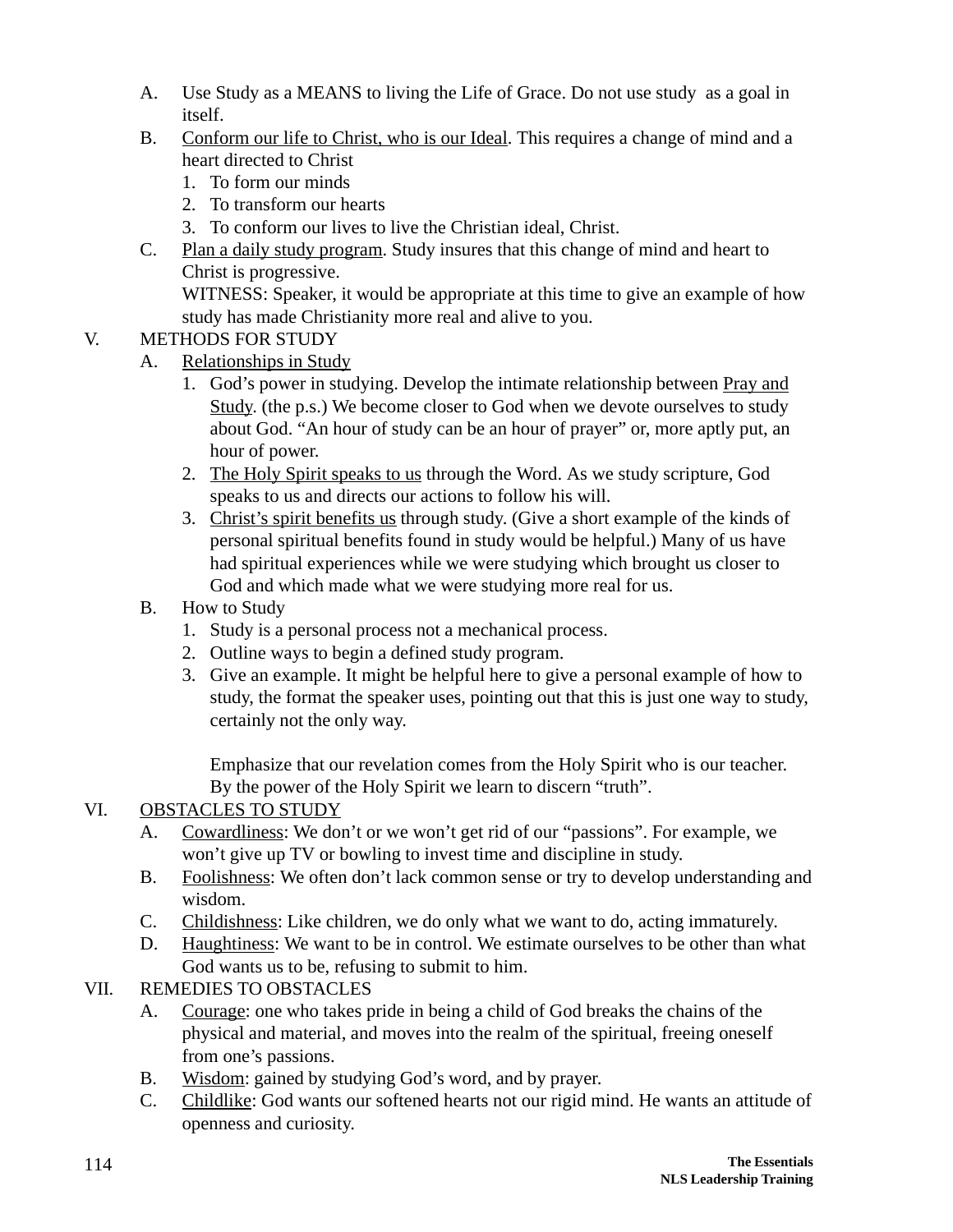- D. Humility: the recognition of our situation. We are nothing apart from God, but also that God has made us something.
	- 1. When we turn in humility, God gives us wisdom (James 1:5)
	- 2. God rejects the proud and gives grace to the humble (1 Peter 5:5). The only solution is to turn to God in humility, admit his power, and let him guide and strengthen us.
- VIII. RESOURCES FOR STUDY
	- A. The Bible is the Word of God. First, and foremost, use the Holy Scriptures. If a person wants to know more about God, there is no better resource. Outline ways to begin a definite study program.
	- B. Books to Study. This is the place in the talk to offer brief practical helps in what books to use for study, such as Bible translations, Bible commentaries, Bible handbooks, Bible dictionaries, atlas, study guides and devotionals, etc.
	- C. Overview of other resources: Lectures, radio, tapes, books on personal witness. The speaker may have a few personal recommendations, but this talk should not be a book report. A good list could be handed out at the end. Re-emphasize: "Don't waste time reading good books, read only the best."

### IX. CONCLUSION

The aim of Study is to find the truth. Truth is revealed to us in the Scriptures. Study is not complete without Piety.

- First, when we direct our whole life to Christ, (Piety), we will grow in wisdom.
- Second, out of gratitude for what he has done for us, we want to know him better. (How? Through Study.)
	- 1. Form our Minds
	- 2. Transform our Hearts
	- 3. Conform our lives to Christ our Ideal.
- Third, as we study to about God, we learn to love him and then we want to serve him (Action), which completes the tripod.

## Outline ACTION

## I. INTRODUCTION.

- A. The Christian life is expressed in three distinct elements: Piety, Study and Action.
	- 1. Piety the direction of our whole life to God. Empowers us to love, and attracts others to do likewise.
	- 2. Study gives us the proper perspective.
	- 3. Action is our response to God's grace.
- B. Human maturity is marked by harmony and balance in the psychological, intellectual, spiritual and social areas of life.
- C. Christian maturity is marked by harmony and balance in the three aspects of our Christian life (piety, study and action).
- D. All are called to a personal renewal marked by a fundamental change in the direction of our lives. Christianity is more than:
	- 1. An individual relationship with God (Piety).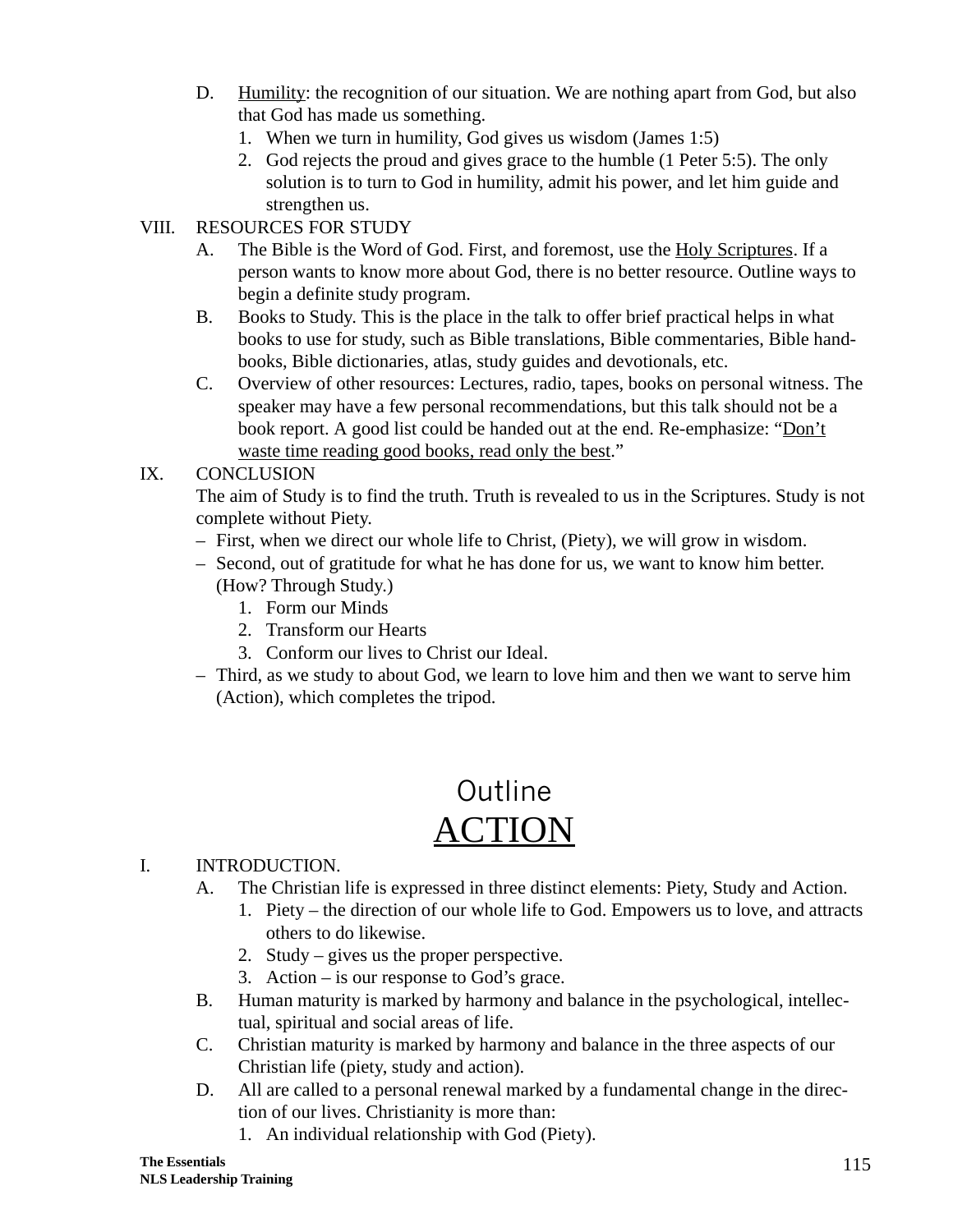- 2. A series of truth to be learned (Study).
- 3. A program to better mankind's place in the world.
- 4. A program to "preach" the Gospel.
- E. Christianity is the whole of life.
	- 1. The acceptance of the life and love of God radically changes the person that it affects, and changes the whole community to which that person belongs.
	- 2. All relationships with others are summed up in God's words to Cain: "Where is your brother? What have you done to your brother?" (Genesis 4:9)

## II. WHAT IS APOSTOLIC ACTION?

In general, Action is the exercise of power.

- A. When our motivations for action are elevated and empowered by grace for the spreading of God's Kingdom, our actions become Apostolic. These actions are more than:
	- 1. Human actions motivated by friendship, brotherhood, neighborliness.
	- 2. "Christian Actions" doing Christian things.
- B. Apostolic Action (Evangelization) is both an expression and a consequence of our love for God, and realization that we are sent to love our neighbor.
- C. Our action by God's design is tied into his plan of salvation (Use Moses or Abraham as an example).

## III. FALSE CONCEPTS OF APOSTOLIC ACTION

Apostolic Action is not:

- A. Normal civilized good behavior.
- B. Limited to times "when moved by the Spirit."
- C Being in the spotlight.
- D. Church or civic organizations ("My" organization).
- E. An option, but essential to the Christian life.
- IV. AUTHENTIC APOSTOLIC ACTION
	- A. The mature Christian is the person empowered by God's love; his/her action always springs from love of God and love of neighbor.
		- 1. What is Love? The Concept of Christian Love.
		- 2. We are being called to a personal conversion marked by a fundamental change in the direction of our lives in all of our relationships.
		- 3. Love is more than showing affection…
			- a. simply as an emotional expression
			- b. in the giving of things
			- c. by the manipulation of others, even in the guise of helping them.
		- 4. Love is having the attitude of Christ to another:
			- a. He treats me as a unique individual.
			- b. He gives himself to me as I know myself to be.
			- c. He gives himself faithfully, passionately, constantly, completely. The total giving on oneself to another for the love of God is the measure of a person's human and spiritual development.
	- B, Bringing God's Love to the World. Our task is to discover God's will for us so that all we do will make real God's love to our world.
		- 1. Every Apostolic Action flows from two conditions:
			- a. My encounter with Christ it is self-giving, not self-centered.
			- b. My encounter with my brothers and sisters,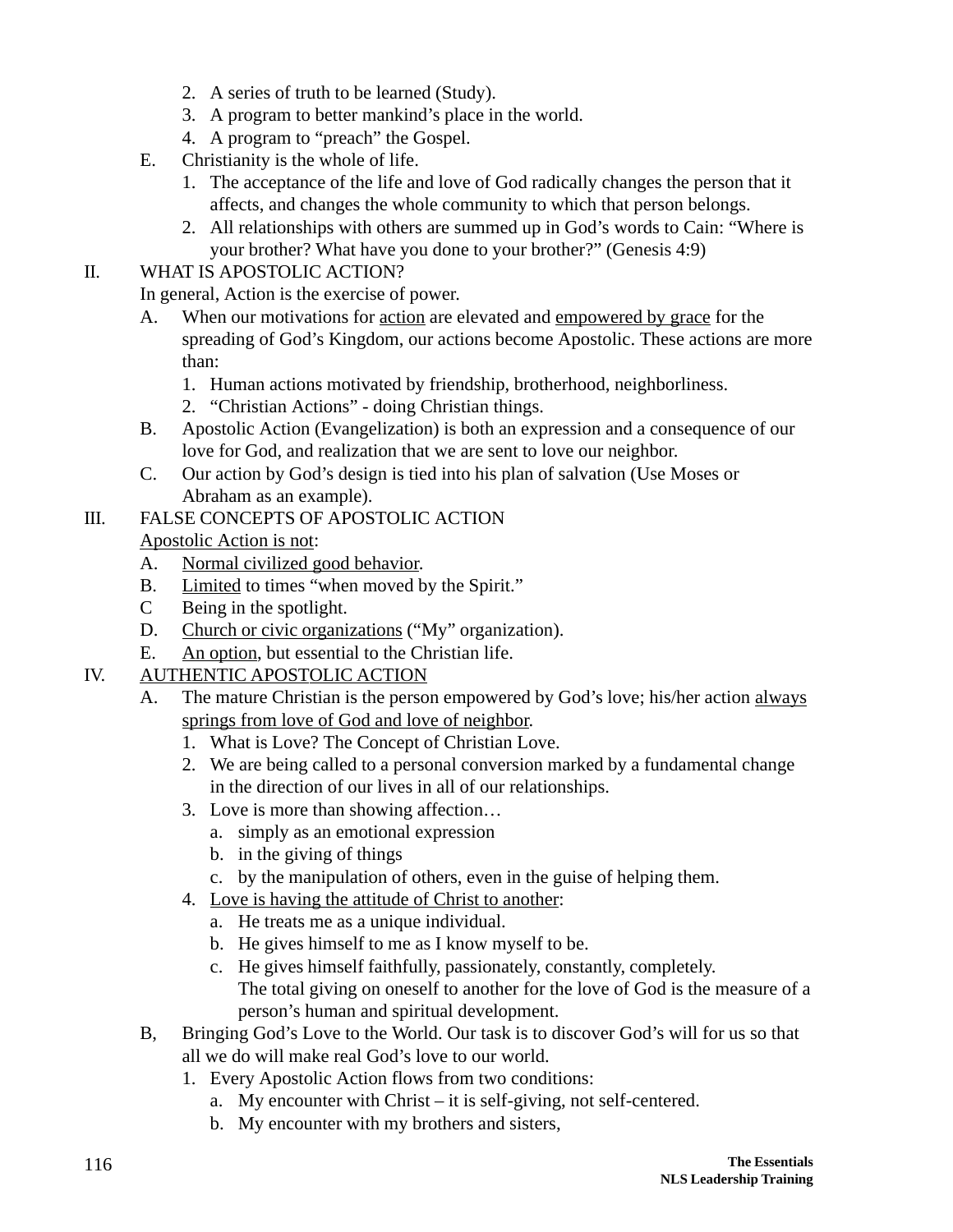- who are uniquely different
- who are called to develop their own potential and
- to live their own life style.
- 2. It is the response of faith to God's grace to us.
	- a. United to Christ by grace.
	- b. Normal, in accord with our talents and life style.
	- c. Motivated by love of God and of others.
- 3. The Evangelist is Good News to self and to others.
	- a. Love, the force which lets us give ourselves to others, is the ultimate freedom for humanity (Galatians 5:1,11)
	- b. The proclamation of the Christian message transforms people, who in turn bring about change in their environments.
	- c. The sign of true Apostolic Action is revealed by the response of those around you (Matthew 7:16).
- 4. The will of God, our place of action in his plan, is defined by our personal way of life.
- 5. True love fulfills the call of the cross (Matthew 16:24-25).

#### V. QUALITIES OF APOSTOLIC ACTION

- A. Reasonable and balanced using one's head.
- B. Constant love is an act of the will.
- C. Enthusiastic the joy of the Lord fills our hearts.
- D. Supernatural "Speak to God of man before speaking to man about God" (knees).
- VI. THE METHOD OF ACTION
	- A. Make a friend: have the will to take the first step.
	- B. Become a friend: take the time necessary.
		- 1. Take an interest in others.
		- 2. Emphasize understanding LISTEN.
		- 3. Be happy and optimistic.
		- 4. Sanctify ourselves for others.
		- 5. Love others spiritually.
		- 6. Live for the truth, be authentic.
	- C. Bring Your friend to Christ.
		- 1. For Christ "He must increase, while I must decrease" (John 3:30).
		- 2. With Christ "The fact is that whether you eat or drink whatever you do you should do all for the glory of God" (1 Corinthians 10:31).
		- 3. In Christ All people have been redeemed by Christ.
		- 4. Like Christ "Do you really believe what you are proclaiming? Do you live what you believe? Do you really preach what you live?" "The witness of life becomes more than ever an essential condition for real effectiveness in preaching" (Romans 10:13-15). Thus our life will be the answer to God's question – "What have you done to your brother?"

## Outline LEADERS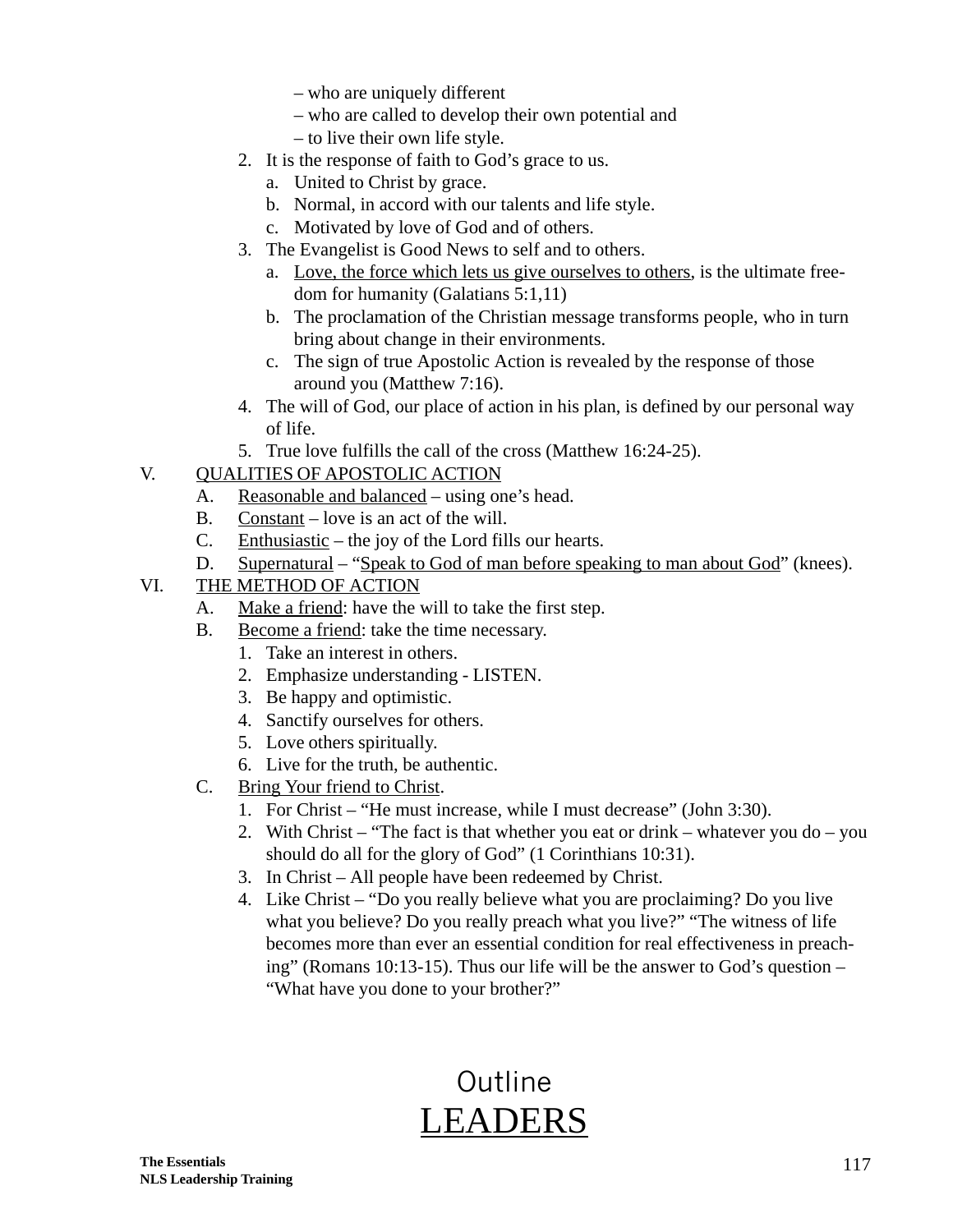#### I. INTRODUCTION

- A. We are not asking you to undertake any special task, carry all others' burdens, or leave your world to join Via de Cristo.
- B. God wants this world to be saved. Tomorrow we will return to our place in that world:
	- 1. With new awareness of our link to his plan of salvation.
	- 2. To contribute all our talents to bringing the light and power of the Gospel into the world.
- C. On the day we, as a nucleus of persons empowered by the love of Christ,
	- 1. Commit ourselves entirely to the service of others,
	- 2. Act in Christ, through Christ, and with Christ, our part in the mission of the church, the Christian transformation of society will have begun. On that day we will be leaders.
- II. DEFINITION: ALL ARE LEADERS IN THEIR ENVIRONMENTS
	- A. We are not speaking of those "highly placed" or those who have a talent for organizing others.
	- B. Definition Leaders are those who, with their person and conduct, influence the thoughts and actions of others.

They orient, guide and direct.

- 1. Their decisions influence the decisions of others.
- 2. Their opinions will engender opinions among others.
- 3. Their attitudes stir up similar attitudes among others.

## III. NATURAL QUALITIES OF A LEADER

- A. Each of us is unique and must remain so, but all leaders share certain natural qualities which make them effective.
	- 1. The spirit of initiative
	- 2. The ability to risk
	- 3. A sense of responsibility
	- 4. Personal authenticity
	- 5. Generosity
		- a. The Spirit of Initiative
			- 1. The ability to reach one's own decision.
			- 2. The courage to act upon one's decision.
			- 3. Cooperation with others lay and clergy.
		- b. Ability to Risk
			- 1. We must not fail to act just because we fear we may be wrong fear allows much evil to be thrust upon others.
			- 2. We must be willing to observe, judge what seems right, and then act (Philemon 4:13; Ephesians 6:18–20).
			- 3. We must be willing to stand alone.
			- 4. We must be willing to risk ourselves where justice is needed.
		- c. Sense of Responsibility
			- The leader is one who feels responsible for a mission.
		- d. Authenticity
			- 1. Be truthful with yourself
			- 2. Be what you are suited for
			- 3. Be what you say you are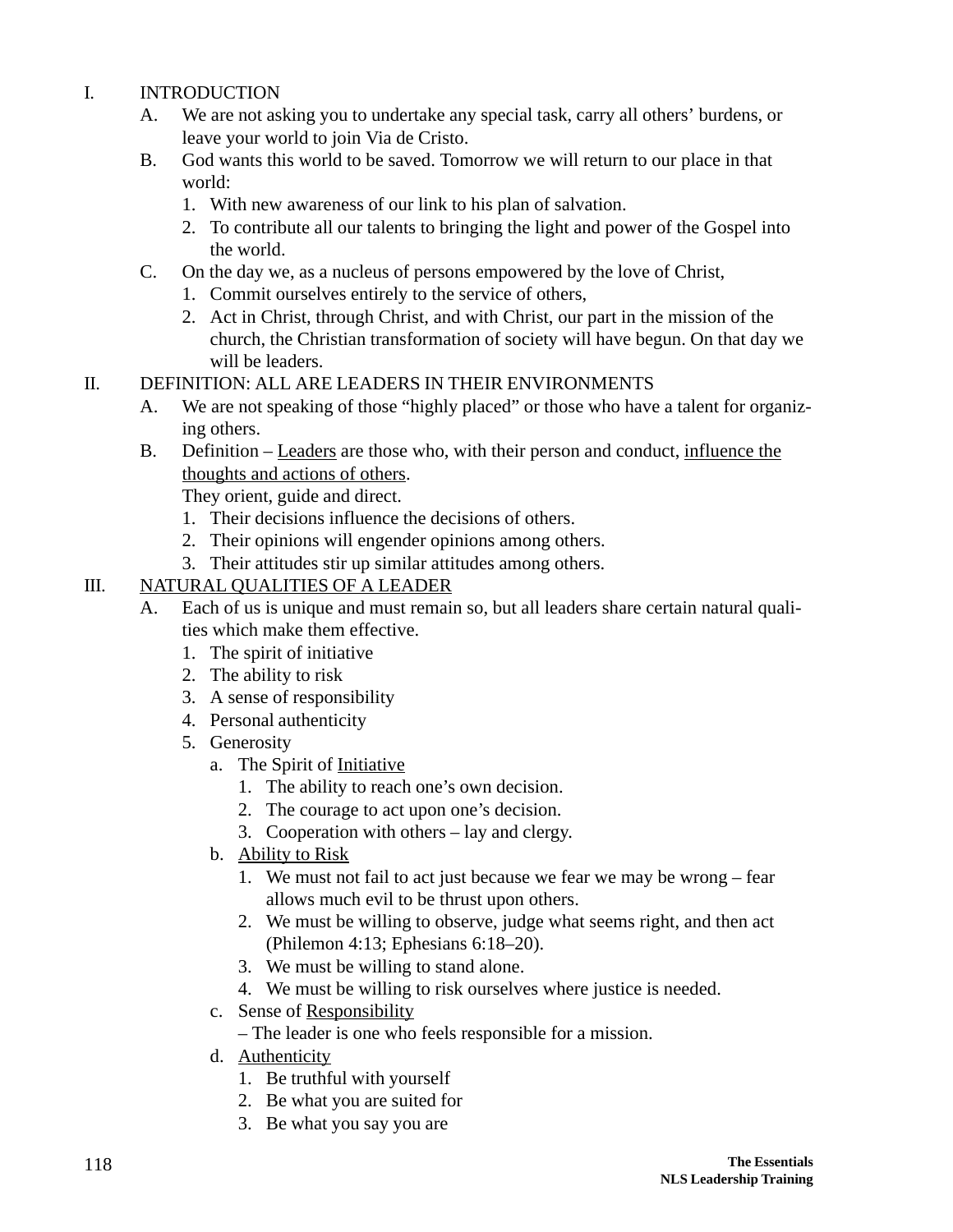e. Generosity

Give what we have Give what we are Give what we can be Give ourselves totally.

B. These natural qualities must be continually developed and perfected, but they can only be put into the service of the Lord to the degree that they are formed around a Christian axis through the development of the Supernatural Qualities.

## IV. SUPERNATURAL QUALITIES

- A. Living Faith:
	- 1. To give credence to the vision of a living personal God who is always with us.
	- 2. Liberates because it implies spiritual growth that is always in progress
	- 3. A continuous encounter with God in Christ
	- 4. The universal "Yes" to God, personal, mature and dynamic
	- 5. Reflected in the witness of our normal daily life (Matthew 17:20)
- B. Hope: to believe in the impossible and to live as if it were a reality and by our hoping we make it a possibility (I Corinthians 1:18)
	- 1. Hope conquers discouragement: victory will come to the person who, having trusted in God, commits herself to the liberation of others (Romans 12:12)
	- 2. To hope is not to dream, but forms the basis upon which dreams become reality (Hebrews 11:1)
	- 3. Hope stems from our knowledge that the Lord is with us
	- 4. Hope is not just based upon eternal life, but upon the knowledge that eternity begins here and now with our action to build the kingdom of God, to free others from their slavery, whether self-imposed or imposed on them by others. "I will be with you always, even to the end of time" (Matthew 28:20)
- C. Love: the giving of self to others in service

Love – It is not just another virtue; it is the virtue which gives feeling, vigor and efficacy to all the others

- 1. Love is to reach in and touch the hearts of another as Christ would (Romans 12:10)
- 2. Our judgement by God will be based upon our service to others (Matthew 25:34–40; Romans 13:8)
- 3. All else we do has no value unless it is done in the spirit of service to others
- 4. We must imitate Christ as when he:
	- a. gave food to the hungry
	- b. raised up the dead
	- c. cleansed the lepers
	- d. proclaimed the message
	- e. bore the scourges
	- f. evangelized the poor
	- g. pardoned the paralytic
	- h. gave himself up to death for the life of all
- 5. Love starts fresh each day, putting the pain of yesterday behind
- 6. Love acts to bring life to a world mired in injustice and oppression
- D. Humility
	- 1. is not thinking less of ourselves than of other people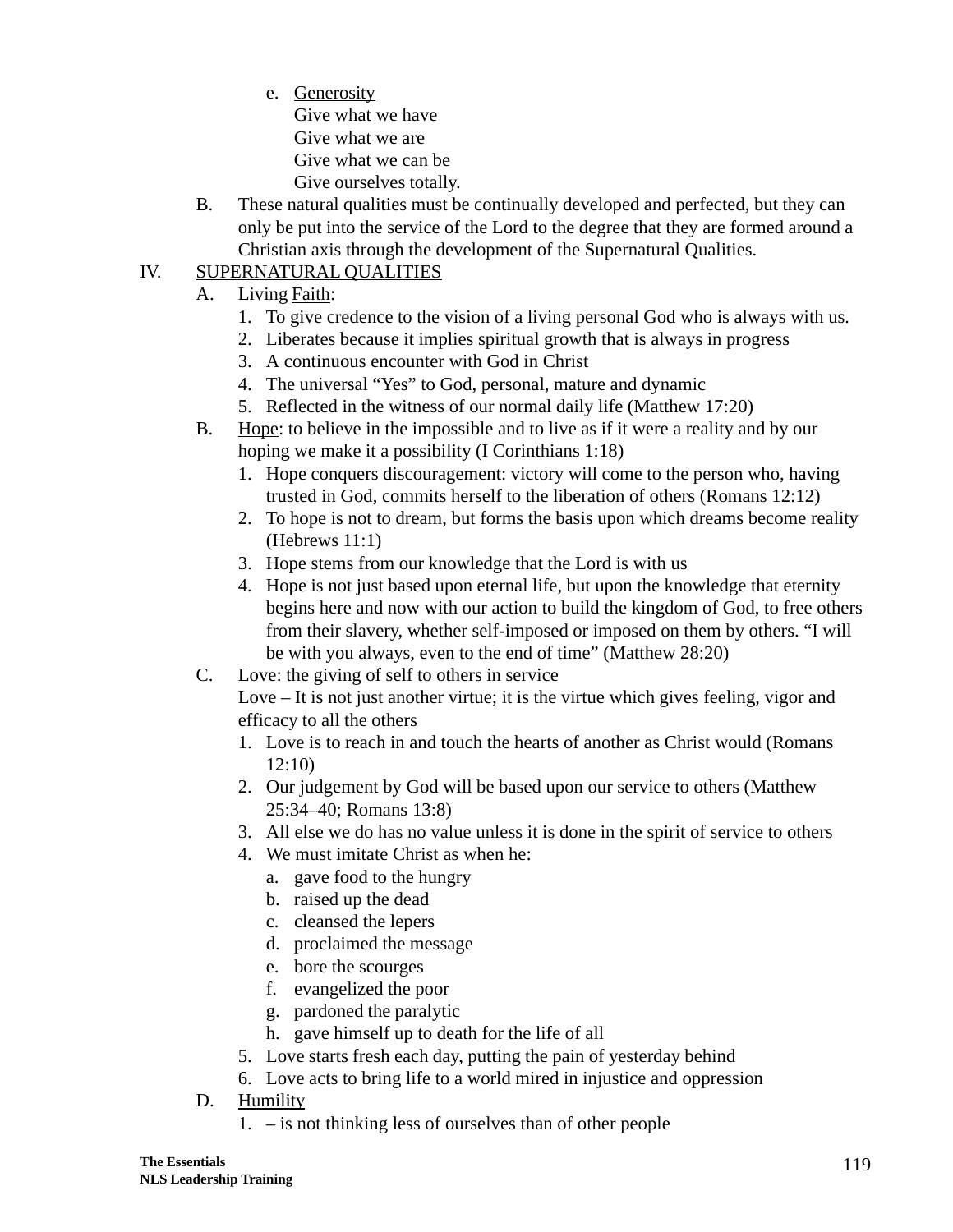– is not having a low opinion of our own gifts

– it is the freedom not to think about ourselves at all

- 2. Humility stems from our awareness that out abilities are gifts from God (Ephesians 2:8–10)
- 3. Humility stems too from our awareness that every other person, no matter what they may seem to be, has a special gift, a talent, a touch that is theirs alone, above and beyond all I have
- 4. Humility allows us to recognize each of our talents and their worth, to allow us to put them to proper use for God. Humility nourishes all the other virtues and facilitates grace (James 4:6). The proud person sees oneself as the source of one's own talents and, therefore, assumes that a person has the right to use one's talents as one sees fit. The humble person recognizes God as the source and accepts the responsibility to use God's gifts well.

## V. CHRISTIAN LEADERS

– Are those who combine natural leadership with Christian virtue:

- A. Knowing how to live their response to God's call, which is to accept and respond to their vocations in life
- B. Conscious of the need to undertake Christian action in the world for the service of the kingdom and salvation in Jesus Christ
- C. Using all of the God-given human resources as if everything depended on them, and praying as if everything depended on the LORD (II Corinthians 4:7)
- D. They are saturated with the Gospel, accepting responsibilities for their world and are committed to improving their world The disciple must "work as if everything depended on him and pray as if everything depended on God."
- E. They:
	- 1. Proclaim the power of the Gospel (Romans 1:16)
	- 2. Call responsible leaders to Christ
	- 3. Help others discover their real calling
	- 4. Call other Christians to their fullness (Ephesians 4:1–3)
	- 5. Work to assimilate the Gospel in their lives
- F. Christians must accept the responsibility of bring the world to Christ
	- 1. We know God's response, let it be ours
	- 2. Another person's pain is ours: especially man's cruelty to man. We must be as Christ to ease the burden. What is our response (Galatians 6:2)?
	- 3. Rather than running from sin and the world, respond by the example of our lives to bring all phases of the world toward Christ
	- 4. Rather than being a censor or preacher, our counter-testimony must be attractive to others by our truth and self-giving
	- 5. Rather than hiding from the world, enter the world and embrace it by calling it to evangelical freedom
- G. The Christian Leader calls the community to its fullness:
	- 1. By prayerfully reading the signs of the times each day
	- 2. By calling the community to prayerfully read these signs of the times and challenging it to grow and become a strong light to the world, an example of faith in action.
- H. Summary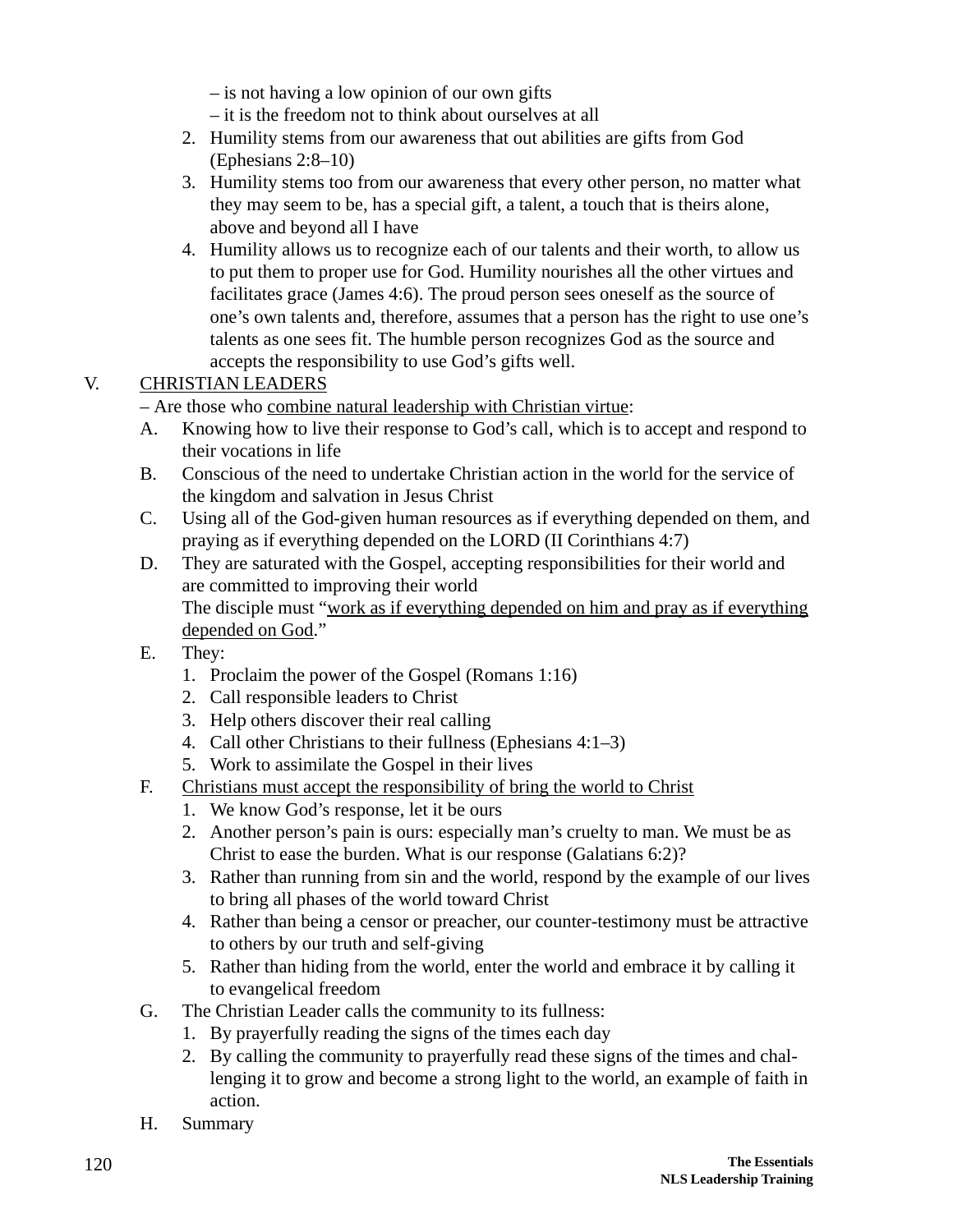- 1. Make use of our talents
- 2. Live our our responsibilities
- 3. Engage in service to others. In other words, live our our Baptism. Even where we lack talent, the Lord, if we live in grace and give ourselves totally to him, makes up for our deficiencies.
- 4. Through our action and example call the world to Christ
- Christ and I are an overwhelming majority (I Timothy 2:2; I John 5:4–5)

### VI. ME, A LEADER?

- A. You are here because you are a leader in family, work, environment
	- 1. You have been given your place in the world to influence others (Romans 10:14–15; II Corinthians 3:3)
	- 2. Often we are leaders without realizing it (Ephesians 5:8)
- B. Continue to be a leader, but add Christ
	- 1. Be Christian where you are
	- 2. Permeated by Christ to permeate our environments
	- 3. All that is necessary for evil to triumph is that good people do nothing
	- 4. Not everyone can do everything, but each can do something (cf Matthew 25:14– 20 or Luke 19:12–28; I Corinthians 9:24)
- VII. CONCLUSION
	- A. The world will receive the Good News
		- 1. Not through evangelists who are sad, discouraged, impatient, anxious
		- 2. But through those whose life radiates the joy and peace of the love of Christ, as well as dedication and consecration to him (II Corinthians 2:14–17)
	- B. The day when Christ can count on a group, a nucleus, of Christians who put into action their love of God and their talents –
		- offering ONLY what the have, but ALL that they have
		- guided by the Holy Spirit,
		- bearing witness to the Word,
		- moved by Christian love to serve the truth

That day the prophecy will be fulfilled: "Even greater things you will see" (John 1:50).

## Outline ENVIRONMENT

#### I. INTRODUCTION

- A. Full and progressive renewal.
	- 1. Transforming oneself.
	- 2. Conforming oneself.
	- 3. Reforming oneself.
		- a. our mission
		- b. all of society must undergo renewal to Jesus.
- B. Via de Cristo method: living out this mission.
- II. CHRISTIANITY
	- A. Christian Community. Christianity is community. The light and salt (Matt. 5:13-16)
	- B. "Is not a fortress to preserve the good from the bad" (I John 1:5-7)
- III. ENVIRONMENT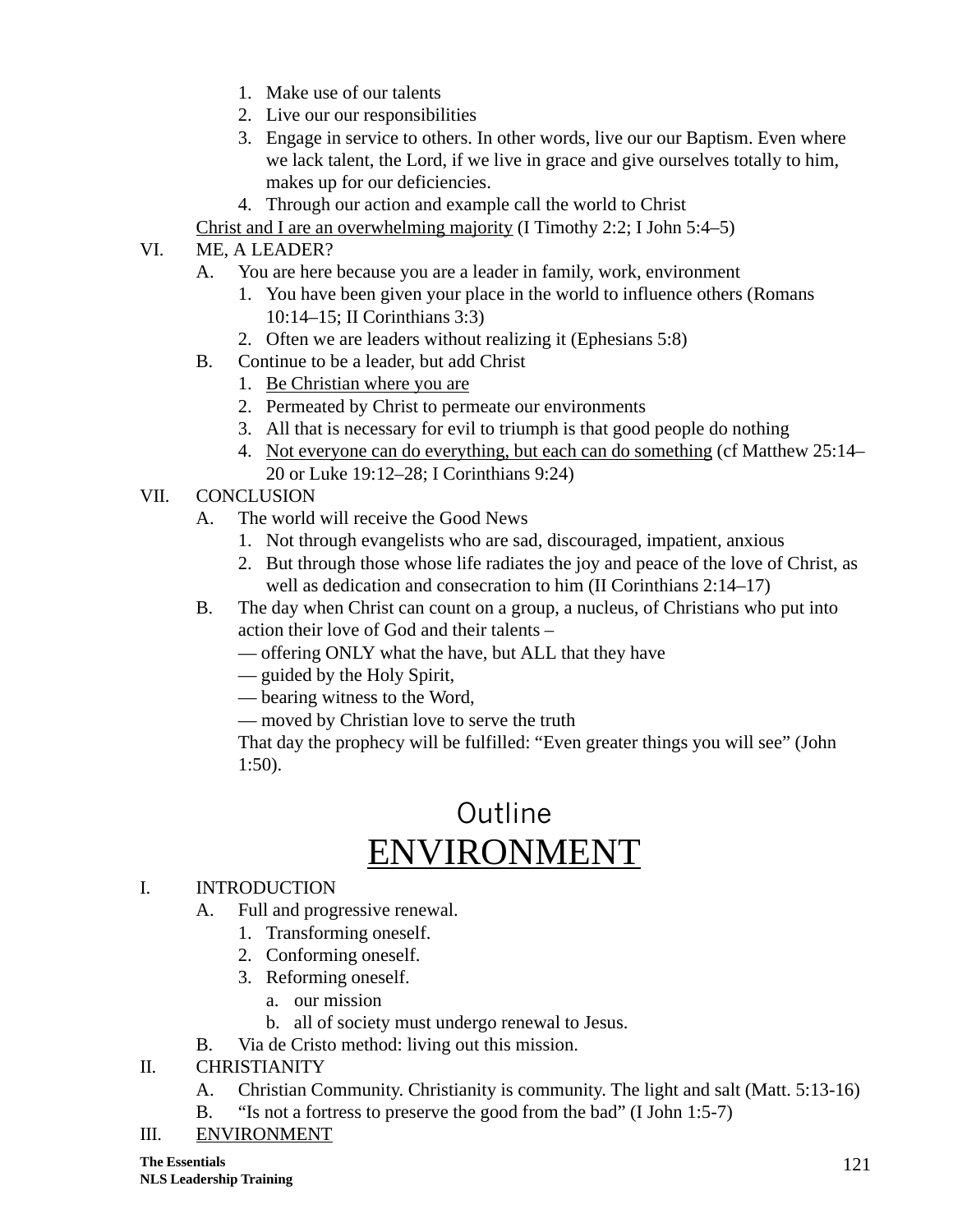- A. Definition. The combination of circumstances which come together in a given time or place.
- B. Basis of strategy: people live life as part of groups of people.
- C. In groups of people:
	- 1. Certain ideas and attitudes are accepted and encouraged, various ideals are present.
	- 2. Certain personalities predominate.
	- 3. A certain spirit is generated.
	- 4. This spirit which exists when people get together in any human grouping is their environment.
- D. The Environment has a vital impact on people
	- 1. People tend to conform to the spirit being generated.
	- 2. Persons with ideals and drive are able to structure change and influence the environment.
	- 3. We must influence the environment more than it influences us.

## IV. STUDY OF THE ENVIRONMENT

How we can transform our environments for the better:

- A. Know the environment to determine a plan to transform it. A leader must know the people, circumstances, and the nature of his surroundings in order to influence them.
- B. Study the spirit being generated. What is the ideal, the motivation force, and what is it's combined objectives?
- C. Study the persons with regard to their place in the environment.
	- 1. In each environment a few extend more influence than the rest. Among the many individuals around us we will find:
		- a. The followers.
		- b. The impulsive. Their convictions not strong.
		- c. The leaders, agents of change, lead the way. (II Timothy 2:2)
	- 2. The ideals of the individuals among us. How far is it from the Christian ideal? How can we lead them to Christ? (Romans 11:16)

## V. CHRISTIAN TRANSFORMATION OF ENVIRONMENTS

(EVANGELIZATION) What is missing in most environments is loving relationships. It is not only self-giving which produces loving relationships. To change our environment it is essential to formulate a plan. In doing this, let us consider three aspects:

- 1. Ourselves
- 2. Our friends, or others around us.
- 3. Groups around us.
- A. Ourselves.
	- 1. God must be allowed to work in our lives to equip and empower us to be effective agents of change.
	- 2. God gives us the power of the Holy Spirit and enables us to do his will. (Philippians 4:13)
		- a. Will, determination, the first requisite for action.
		- b. Knees, the levers of the apostle.
		- c. Intellect, God-given knowledge and consciousness of what we are about.
		- d. Heart (John 13:34-35)
			- 1. Hope, we will succeed because God wills it.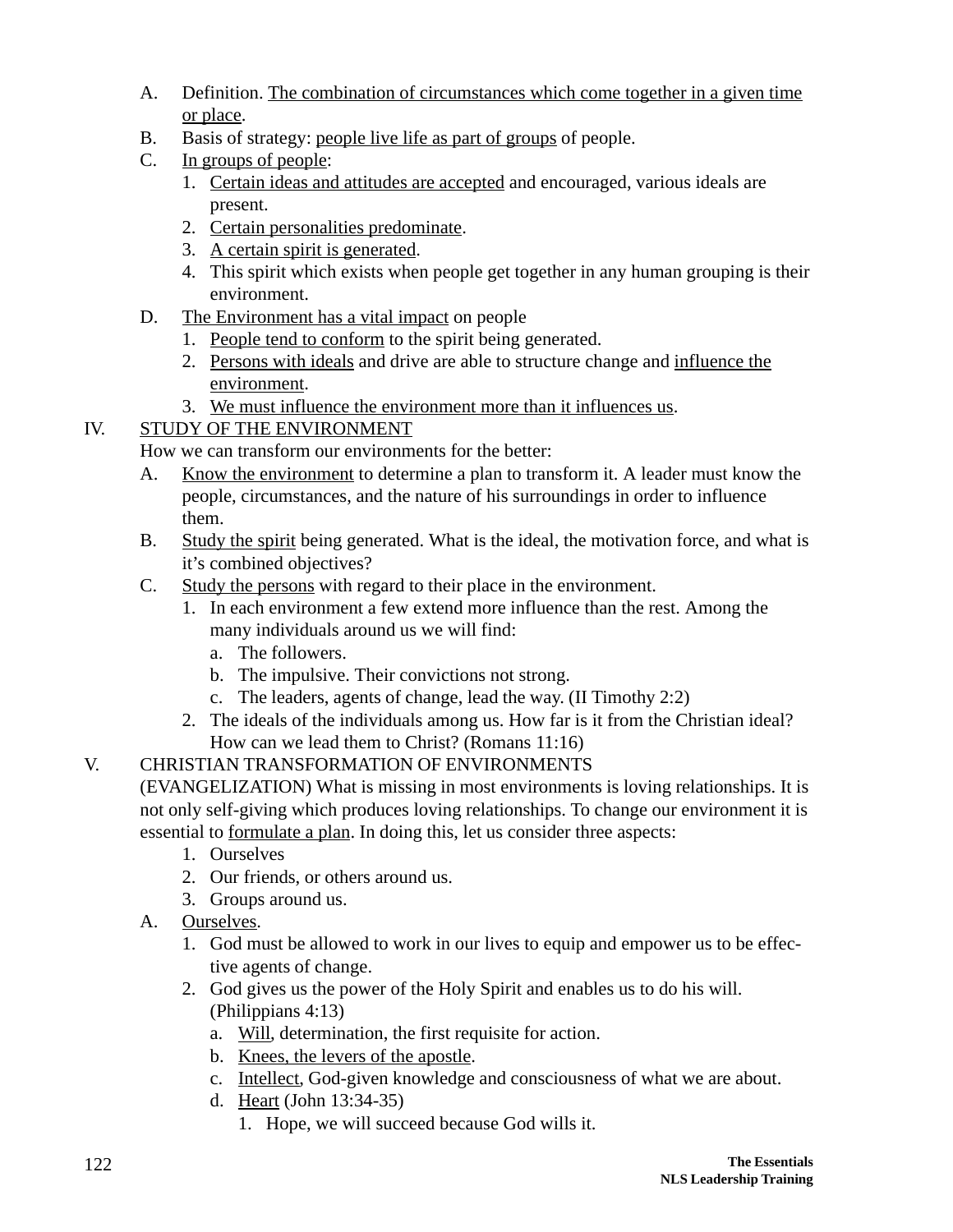- 2. Love, taking part in the lives of others in order to share with them the life of Christ. (I Corinthians 9:22)
- B. Our friends.
	- 1. Win their hearts, to open their minds.
	- 2. Their understanding, intellect. Before they can come to Christ they must understand who he is.
- C. Groups around us The environment.
	- 1. The conscious and progressive renewal of our own lives is the effective factor in the environment.
	- 2. Study results from the interaction of people.
	- 3. Be an influence in the life and thinking of the one most influential in the group.
		- a. Being light, salt, and leaven.
		- b. Joy and happiness are the flavor of Christian life.
	- 4. Constant prayer. Recognize ourselves as only his instruments.
- VI. CONCLUSION
	- A. Environments are not changed suddenly, or by magic. Those who accept Jesus will not always find their way without obstacles.
	- B. Tomorrow we will find the world as we left it on Thursday. The world has not changed but I have changed. My change can be the leaven that changes the rest.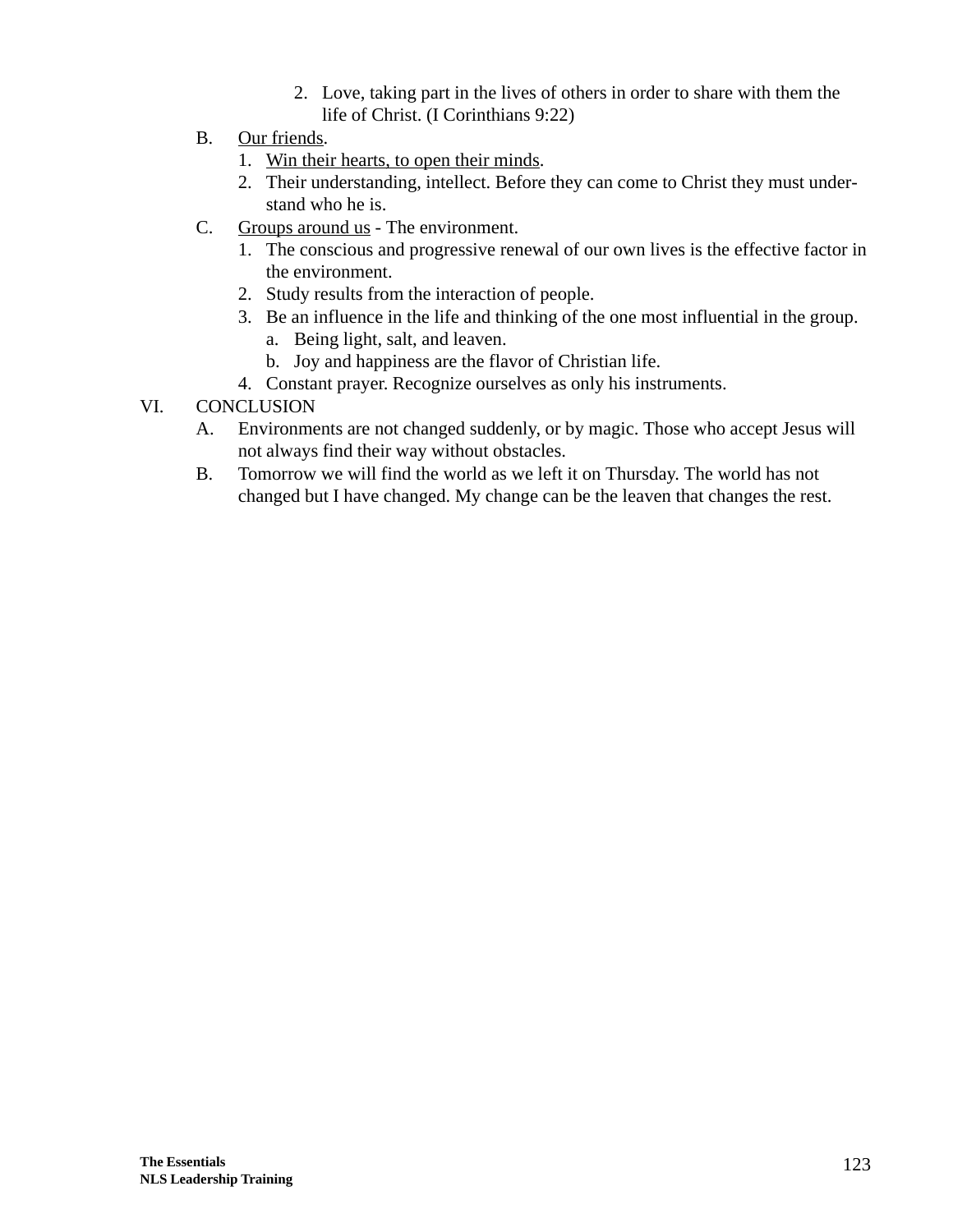# Outline CHRISTIAN COMMUNITY IN ACTION

- I. INTRODUCTION: A Christian Community in action is made up of Christians who are grouped together to fulfill Christ's mission.
	- A. The world has turned its back on Christ. Christ has commissioned us to make disciples of all nations (Matthew 28:20). To bring the world back to him (II Peter 3:9b).
	- B. The basis of its transformation is the life of grace.
	- C. The true solution to change has to be the building of the Body of Christ in each environment.
	- D. Our mission is to reorient our environments toward the goal of Christ.
	- E. We cannot fulfill this mission alone. It is only through small Christian Communities working together as part of the Body of Christ that we will change our environments.
	- F. A Christian Community is made up of Christians who are grouped together to fulfill Christ's Mission.

Let's look at the Christian who are needed to make up this Christian Community.

## II. CHRISTIANS IN THE CHRISTIAN COMMUNITY:

Pastors and laity: partners in Christ's work. The pastor is someone we can turn to for Biblical teaching and spiritual direction (Malachi 2:7). He is the shepherd charged with guiding our actions in keeping with Christ's teaching.

- A. They are Authentic Christians who:
	- 1. Have directed their whole lives in Jesus Christ, know Christ in a living way so their faith has a vitality and can affect others around them, are committed to Christ, depend on Him and have placed their lives and talents at His service.
	- 2. Have courage and know Jesus as the source of their courage.
	- 3. Are transformed through Christian study and prayer.
- B. They are Apostolic who:
	- 1. have a vocation to bring Christ to the world, want in all things to help others know and love Jesus; "we can't be closet Christians, we must share the life of grace,"
	- 2. sensitive to apostolic opportunities everywhere
	- 3. have apostolic drive and initiative,
	- 4. want to provide spiritual support to others who are leaders,
	- 5. willing to work with others as a team.

## III. NEED FOR COMMUNITY:

- A. Our society teaches us that to be successful we must stand alone.
	- 1. But loneliness is the greatest fear of humanity.
	- 2. But in isolation people cannot be fully human. Our experiences of life confirm this. People inevitable form into groups, associations, communities, organizations. Some are temporary, some long lived. They have a variety of purposes, but all prove a person's need for sharing and living life with others.
- B. Society is made of groups: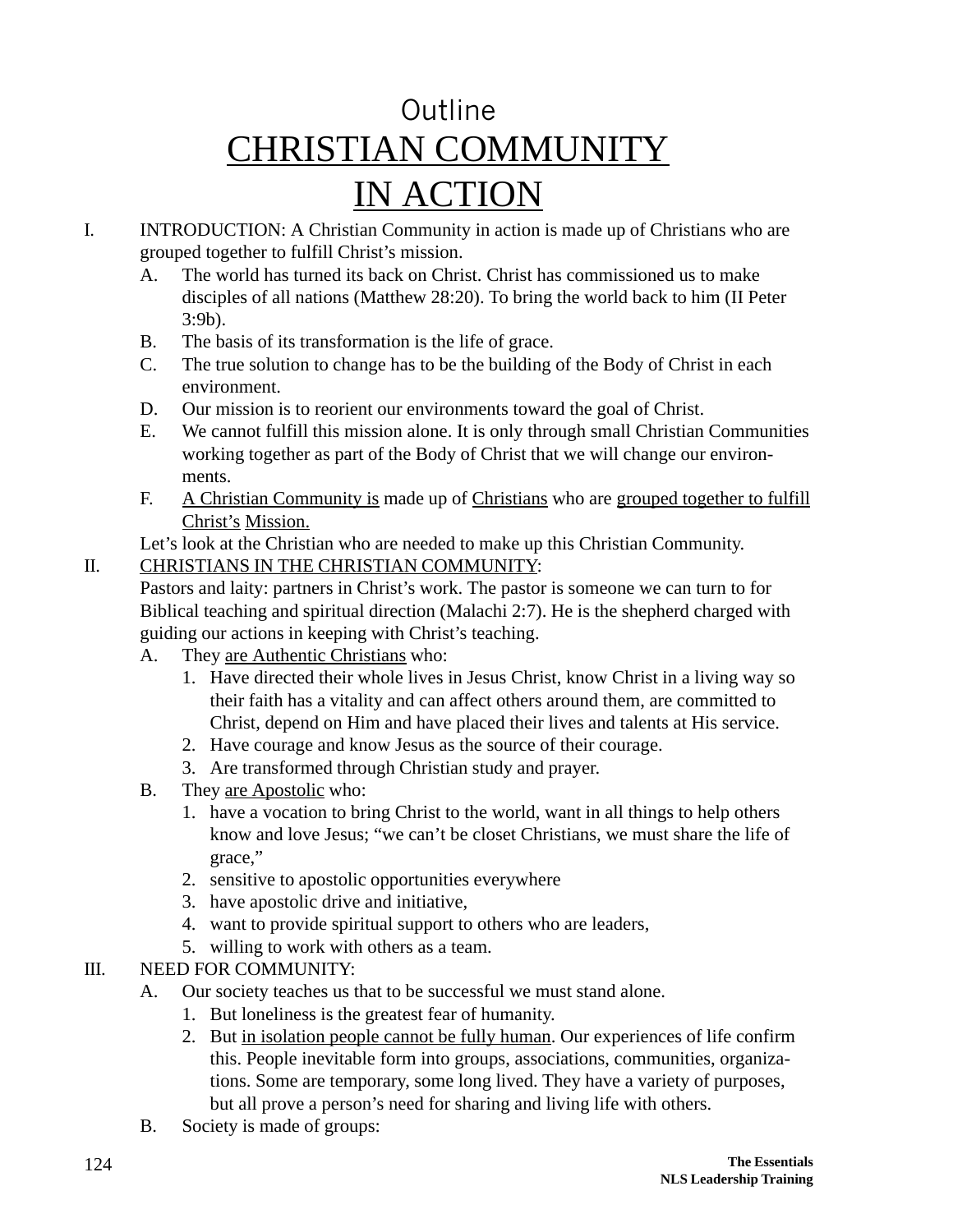- 1. national, regional, local, personal,
- 2. families,
- 3. work groupings,
- 4. social,
- 5. recreational,
- 6. cultural,
- 7. political.
- C. People need people. This is a basic need of humanity. The world needs community, brotherhood, fellowship. People dread loneliness.
- D. Most groups, environments, communities lack what is basic to their needs, there is little sharing, loving, self-giving among people. Without personal sharing, selfgiving and Christ-like love and prayer for each other true Christian Community will not be formed.
- E. If we are to bring the world to Christ there is a need for establishing a small Christian Community in each environment.

### IV. CHRISTIAN COMMUNITY

- A. Christianity is based on community. God gave us a family, we were baptized into a church family (see service of Holy Baptism liturgy in LBW). God's word confirms God's plan for community and our mission. Thus to enter into God's plan, Christian form communities where the mission of Christianity forms a common bond (Matthew 18:20; Ecclesiastes 4:9-10, 12; Acts 2:44-47).
- B. How to form a Christian Community:
	- 1. Personal encounter
	- 2. Sharing concerns
	- 3. Forming friendships giving of self, love and respect for each other, mutual love of Christ.
	- 4. A Christian Community is build in two stages:
		- a. Development of a bond; getting to know one another, sharing, growing in friendships centered in Christ, giving our idealism, self surrender, spirit of charity, calling and depending on the power of Christ, sharing of spiritual gifts.
		- b. Decision of commitment: acceptance of each other, sacrifice, confidence and trust in each other, growing in love for each other through praying together and for each other.
- C. Life (Characteristics) of a Christian Community:
	- 1. Authentic:
		- a. Centered on Christ, in union with Him, guided by the Holy Spirit
		- b. Spending time in prayer and Christian study, the community provides the power and direction to help each person's apostolic action be effective.
		- c. Depends on God's love, has confidence in God and in his power to conquer the world
	- 2. Apostolic:
		- a. The mission of the church forms a common bond, help the world to discover Christ.
		- b. It is a force for social change, for transforming the environment, not an instrument to keep people content and quiet. We can't flee our environment, we must meet our environment, understand it, and conquer it (bring Christ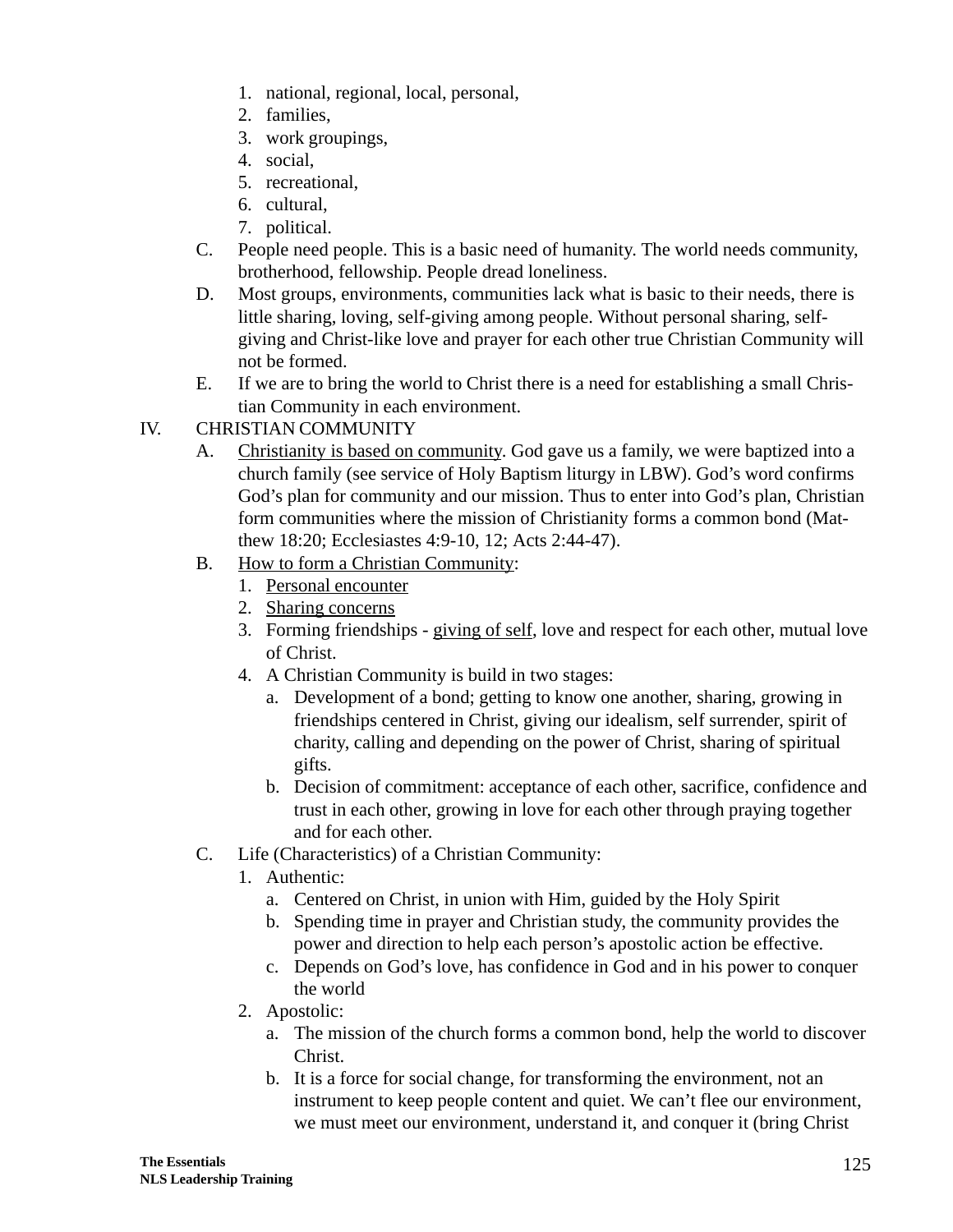into it). Be the salt, light and leaven of the world. Introduce a new life into the environment - a fully Christian life. It is a factory of saints, not a storeroom.

#### V. CHRISTIAN COMMUNITY IN ACTION

- A. How to achieve apostolic action teamwork and a plan.
	- 1. Know the problem: look at the situation.
	- 2. Know who can work best in resolving the problem. Help each other to discover our weaknesses and strengths, our talents encourage one another, recognize the gifts of the Holy Spirit in each other, develop leaders in each situation.
	- 3. Know our part: accept and use our own gifts, allow others to do their part, encourage others, be willing to help, support others, have dedication, everyone works (I Corinthians 12:7, 18-19; I Timothy 4:14). We won't be effective is we are ignorant of the problems faced by those to whom we would reach out, or, if we are ignorant of the solutions - we must study the environment, find the solutions and discover what talents we have to contribute.
- B. Attitudes (Conditions) for Apostolic Action we need to develop new attitudes. These attitudes are part of the total community as well as of the individual.:
	- 1. Generosity: self-giving, true friendship, is generosity of one's self to others (Action talk)
	- 2. Faith and Prayers (piety): faith in the strength of the Holy Spirit (Matthew 10:19, 20; Mark 9:23; Proverbs 3:5-7)
	- 3. Love and Humility to work as a team: it has to be teamwork, done in love (This talk on Christian Community in Action)
	- 4. Responsibility: not an option but a mission given to each person (Laity talk)
	- 5. Dedication and Initiative: all persons must see their missions within the environments they live in, their missions to operate in and turn into a Christian environment (Environment talk)

### VI. CONCLUSION

An authentic Christian Community must be a true extension of Christ's hands in the world (I Corinthians 12:13-14).

Jesus on the cross desired to save men and women. He was willing to suffer and die so that all people might come to the rather. This should motivate us to want to be like him, to find the contribution we can make toward the apostolic efforts of the whole church. The pain of the world is very real and very deep, people are crying to God for an answer, sometimes not knowing that they cry. God has heard their cry and has sent His son and has sent us to proclaim Him. This challenge may seem overwhelming to us as individuals, but with a community, we have strength. Our confidence is not in ourselves but in Christ: John 16:33 - "I have overcome the world."

## Outline TOTAL SECURITY

#### I. INTRODUCTION

- II. WHAT DO WE INSURE?
	- A. A better life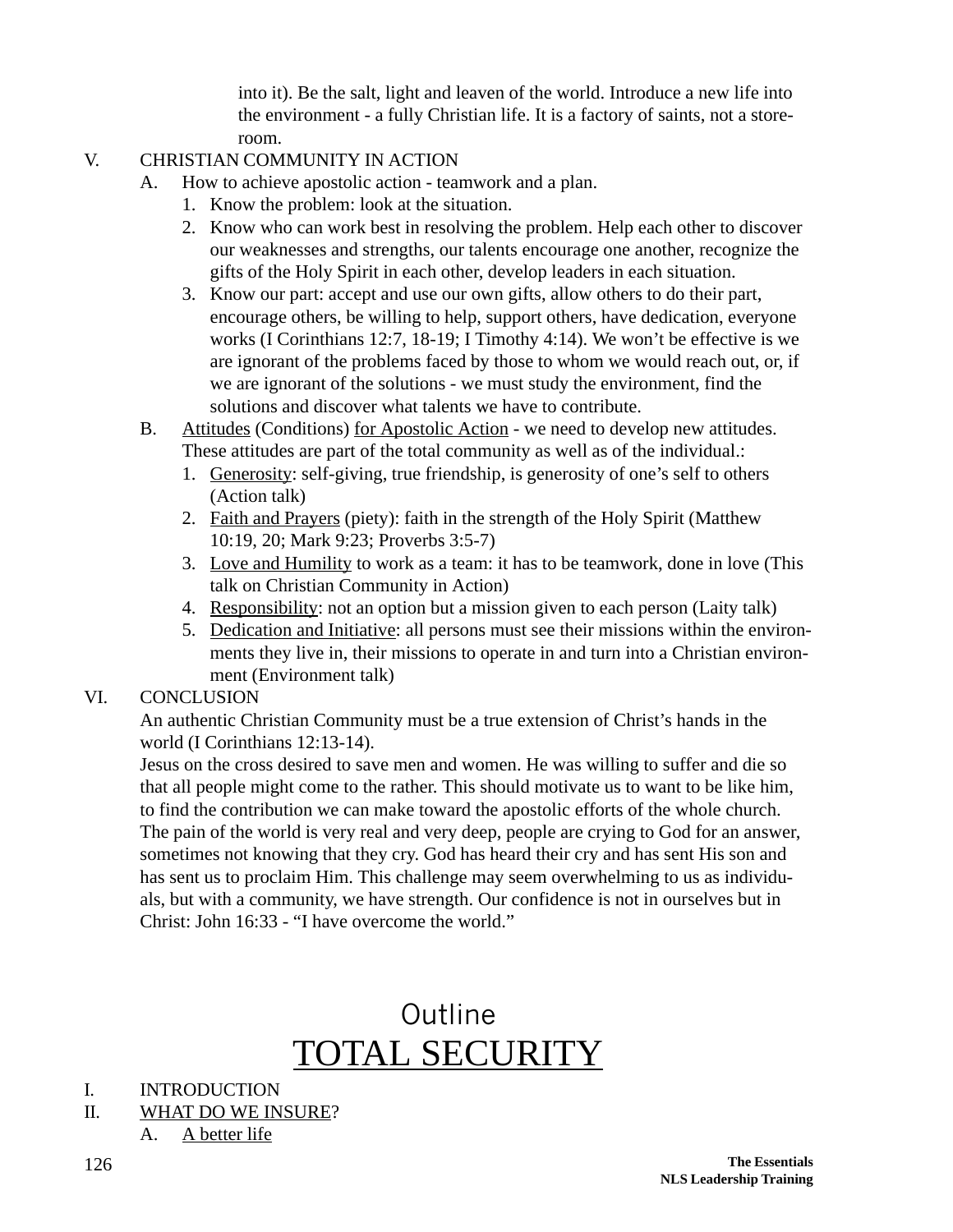- B. Contact with Christ
- C. Contact with brothers and sisters

### III. HOW DO WE INSURE OURSELVES? GROUP REUNION

- A. What, where, when, with how many?
	- 1. Small intimate group with which to share
	- 2. Any setting will do
	- 3. Any time agreeable with the group for up to an hour and a half
	- 4. Three to five or six members in the group
- B. The Group Reunion itself
	- 1. Format, content, procedure, Christian Growth Card
	- 2. Characteristics of the Group Reunion
		- a. Seriousness "earnestness," commitment
		- b. Sincerity truthfulness and openness
		- c. Discretion don't spread it around
		- d. Regularity vital you attend each week
	- 3. Criteria for the formation of the groups
		- a. Based on friendship voluntary selection
		- b. No group leaders each take responsibility
		- c. Groups change people move away, new candidates

## IV. GUARANTEES OF THE INSURANCE

- A. God is guarantor
- B. Friendship overcomes obstacles
- C. Zeal overcomes lukewarmness
- D. Faithfulness and concern for the straying
- V. THE ULTREYA
	- A. Description: means "persevere," a reunion of groups
	- B. Format
		- 1. Prayer of the Holy Spirit
		- 2. Reunions
		- 3. Witness
		- 4. Spiritual Direction
		- 5. Singing or other activities
		- 6. End with prayer
- VI. CONCLUSION

## Outline FOURTH DAY

### I. INTRODUCTION

On the first day we asked for idealism, self-surrender, and a spirit of charity; you are generous, and God has shed his grace upon you which so many people, without even knowing you, had asked for through their prayers and palanca.

### II. YOUR MISSION

A. While you might have changed, your environment remains the same. It may be cold, lonely, hostile, or indifferent.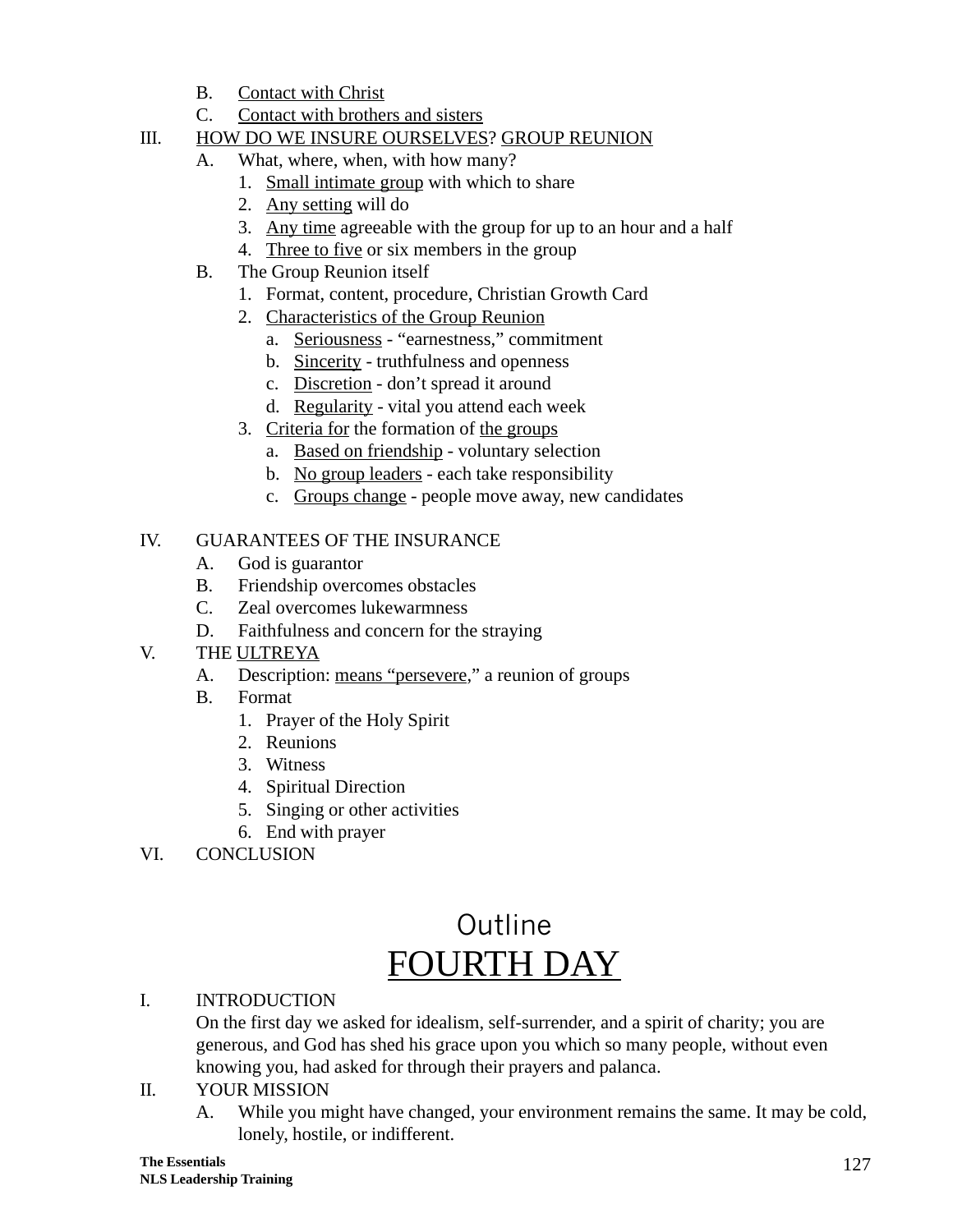- B. You have responded to Christ's call, and in following his path you will bring others with you, those who do not know him, and those that think they know him but don't know him well.
- C. Your head has been filled with ideas, your heart with fire … ideas and fire that you feel compelled to communicate to your sisters and brothers until all are brought to Christ!

#### III. YOUR RESPONSIBILITY

Responsibility is the obligation to answer for something.

- A. The Lord has called me to the Via de Cristo to entrust me with the mission to witness and win friends for Christ.
- B. The world is not lost because there are too many pagans, but because there are too few Christians who live and act like Christians.

#### IV. TWO DANGERS ENCOUNTERED IN THE FOURTH DAY

- A. Believing you are something. By feeling deeply the mission that I have, I may come to think that I am good for something, that I am important and irreplaceable, that I am doing "good works" or accomplishing things. I must not forget that I am but an instrument in God's hands. Humility will make us effective instruments. As long as I know that I am just an instrument in the hands, God will accomplish his goals through me.
- B. Believing you are nothing. Sometimes with our first brush with failure and discouragement, we feel we can do nothing to improve things, and fail to try. We are nothing … however, with Christ, we are everything! Remember, CHRIST AND I ARE AN OVERWHELMING MAJORITY!

### V. SOLUTION TO AVOIDING THESE DANGERS

- A. Contact with Christ through prayer, Word, Sacraments: gives us strength.
- B. Contact with our brothers and sisters through group reunions and ultreyas. This contact with others who share the same goals and ideals stimulates us in our action, sustains us in moments of hesitation, raises us when we fall, and keeps alive the spirit of love which we have learned.

#### VI. WHAT THE CHRISTIAN SHOULD BE

- A. Militant in Christ's cause, a continuer of his work, using his methods, leaning on him to continue his work.
- B. If we do not build on the cornerstone of Christ living and working in us through grace, everything will topple at the first obstacle.
- C. The example of Christ to show what we must become: he had a small group of loyal followers who at the hour of trial became smaller and smaller. There is a large group which follows at a safe distance and an even greater group which fluctuates according to circumstances. Our lives may be like that, but if Christ understands what it is to live in the flesh, he can help sustain and equip us for battle.

### VII. WHAT THE CHRISTIAN SHOULD HAVE

- A. A clear concept of the ideal know what it is.
- B. A clear concept of reality know what God's ideal is.

#### VIII. WHAT THE CHRISTIAN SHOULD KNOW

A. The Apostolic dimension is not the same for everyone. Everyone can and must do something, but we cannot measure ourselves against what others are doing. Everyone should feel responsibility, but not all will feel it in the same way.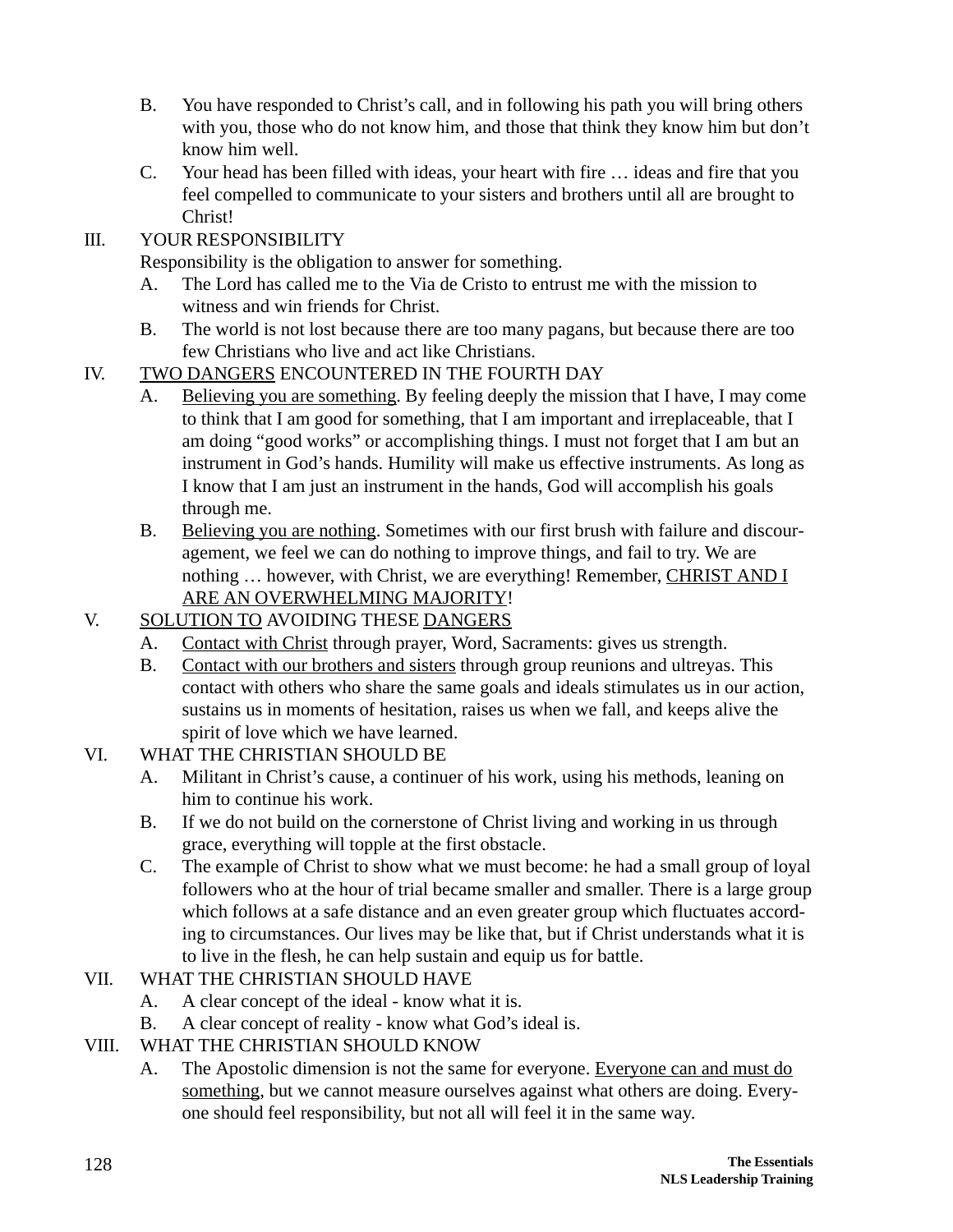- B. We will stumble on prejudice and misunderstanding. If we keep our eyes on Christ, we can grow through these experiences.
- IX. LIFE IS A PERENNIAL VIA DE CRISTO
	- A. Live what we have found here! Where through the power of the Spirit there is in every environment a lively ferment which gives Christian tone and life to society … WOW!!! This optimism, this joy, this triumphal concept of Christianity and the Church that we are feeling now will extend and spread to all areas! These ideas will be brought to life and will help bring life to all!
	- B. Our lives will have been transformed to what they should be:

### CHRISTIAN LIFE; DEEPLY FELT LIVED AND SPREAD.

# Outline TOTAL SECURITY IN THE 4TH DAY

## I. INTRODUCTION

- A. If this weekend is only a pleasant memory, it will do little to advance the Kingdom, either in yourself or in the world.
- B. God called you to the Via de Cristo to:
	- 1. direct your whole life to God (Piety)
	- 2. reform your mentality, develop a fully Christian attitude (Study)
	- 3. be an evangelist, to give witness to the Gospel in your life (Action)
	- 4. be God's agents for change, so that we may have a world of peace and justice (Leaders)
	- 5. transform every situation you are in, so that it becomes a living Christian Community (Environment)
	- 6. be the Church in the world, where you live and have your being (Christian Community in Action)
- C. You need to persevere, to change your life to meet this challenge of Christ.

## II. PERSEVERANCE OF CHRIST IN LIFE

The primary need for living the Christ life is to persevere in his presence.

- A. In this work of perseverance we face three dangers in ourselves:
	- 1. Over-confidence in ourselves, believing that we are something.
	- 2. Lack of confidence, believing that we are nothing.
	- 3. False Christianity, believing that doing Christian things makes us "Christian."
- B. The remedy for these dangers is twofold:
	- 1. Ongoing relationship with Christ (John 15:5)
	- 2. Ongoing relationship with our brothers and sisters; two friends are stronger than the sum of two individuals (Matthew 18:20, Hebrews 10:24-25).
- C. The Via de Cristo method of perseverance consists of:
	- 1. A Group (of friends), and
	- 2. An Ultreya (a larger Christian Community).
- III. PURPOSE OF THE GROUP

The purpose of the group, in order to persevere, is to be in a community with others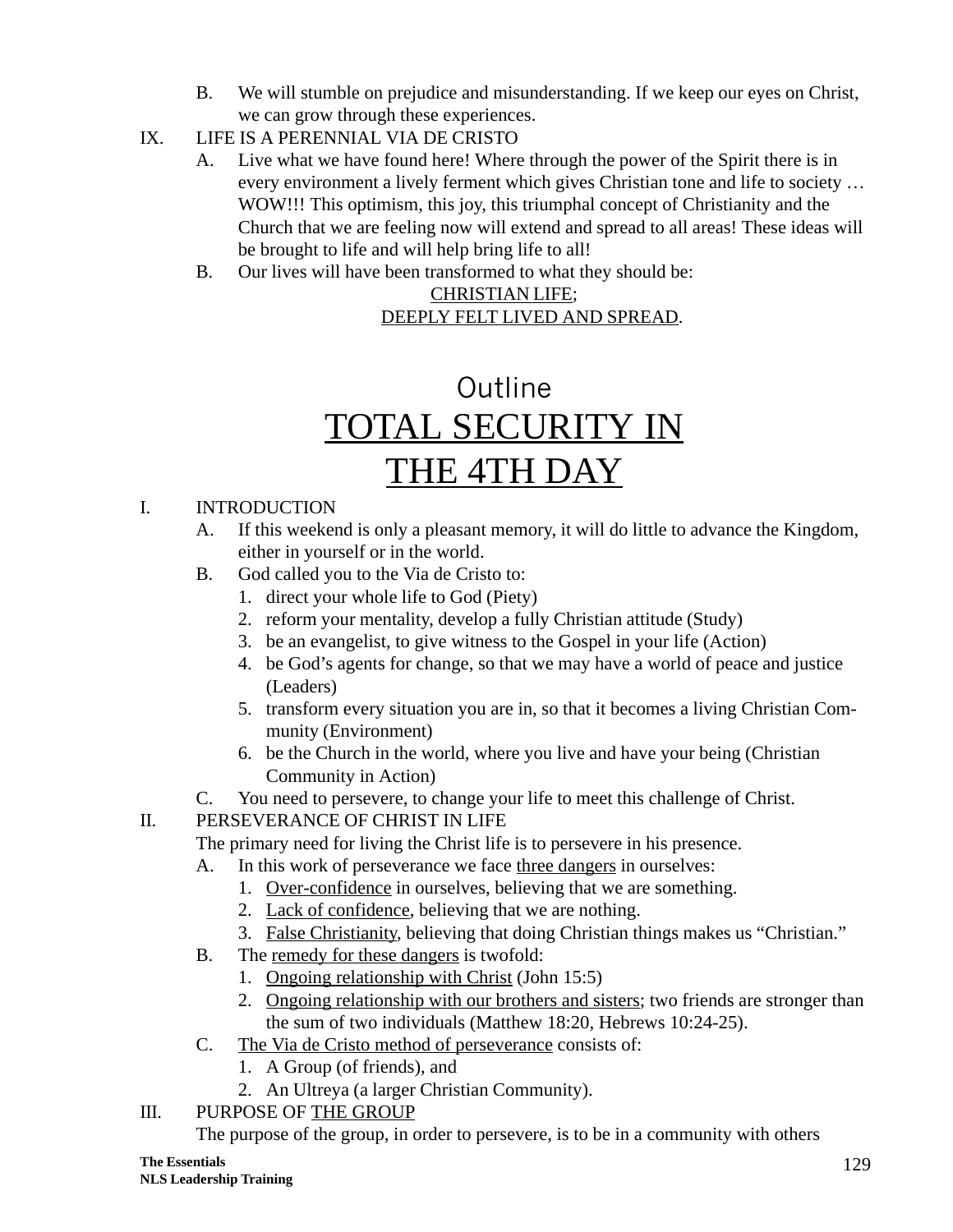striving to live the life of Christ.

- A. It is based on friendship to accelerate:
	- 1. the individual renewal of each member.
	- 2. the ongoing commitment to be evangelists in their neighborhoods, professions, places of work.
- B. It is the practical way of sharing the Christ-centered life among friends, to:
	- 1. unite ourselves in the live of Christ and in friendship,
	- 2. mature gradually in faith, hope, and love, and
	- 3. form deep, personal relationships, springing from common ideals and values.
- IV. ELEMENTS OF THE GROUP REUNION (on service cards)
	- A. Prayer of the Holy Spirit
	- B. Piety What spiritual aids have I used to nourished my vital union with Christ this week?
	- C. Moment closest to Christ When was I most aware of Christ's presence this week? Why?
	- D. Study What have I done to better understand the gift of God?
	- E. Action What have I done to extend the kingdom of God this week? This is measured by:
		- 1. Successes those apostolic actions which succeeded, and
		- 2. Failures those actions which did not work out as intended in my apostolic plans, long and short range.

## V. CHARACTERISTICS OF THE GROUP REUNION

- A. Size: three to five persons is ideal.
- B. Regularity: must meet each week, any time, anywhere.
- C. Seriousness: not lacking in humor, but having an earnestness about doing things that are of great importance to each member.
- D. Discretion: do not share outside the group.
- E. Sincerity: must be completely honest and open in order to grow.

### VI. THE GROUP AND ITS REUNION

Group Reunion is the close relationship with a friend, friendship raised to the level of the divine.

- A. The Group:
	- 1. is formed by persons who belong to it,
	- 2. is a group of friends who give themselves to each other in trust,
	- 3. exists at all times, both when we are together and when we are away,
	- 4. lives the call to "make a friend, be a friend, and bring a friend to Christ," and 5. takes time.
- B. The Reunion is something that happens.
	- 1. The Group makes it exist, to maintain the Christian spirit of the Group.
	- 2. This friendship is unique, founded in faith, hope and love.
	- 3. It meets because those in the Group are friends who continue to meet and grow as friends.
- C. The Group Reunion is that which, when lived, becomes a Christian community, affecting the world. Martin Luther taught that we are both saints and sinners. Our desire is to sin, and we don't need help with that, but we do need help from Christ and from brothers and sisters to be a saint.
- VII. ULTREYA: THE REUNION OF THE GROUPS.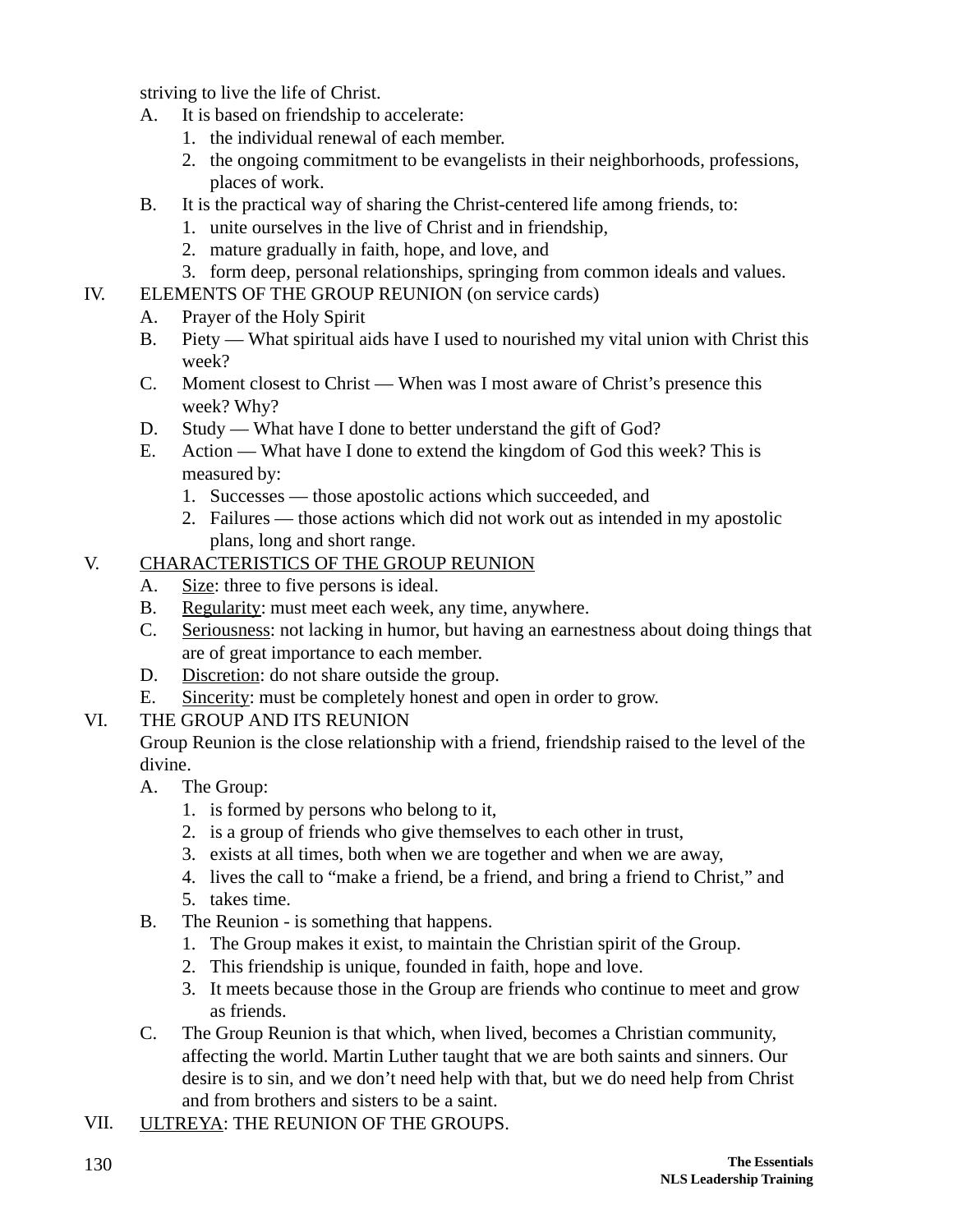The Ultreya expands one's sights to include the broad spectrum of humanity in the community. It means "persevere upward." It is those who sincerely accept the Good News through the power of God's grace. It is a community that shares one God, the shares one's living of the Christ-centered life.

#### VIII. PURPOSE AND MISSION OF THE ULTREYA

- A. Purpose: to keep alive the spirit and friendship of this weekend so it can be a motivating force for all of us to live the ideal and to evangelize the world.
- B. Mission: to make possible the structuring of Christianity in the world.

#### IX. CHARACTERISTICS AND CONTENT OF THE ULTREYA

- A. Prayer.
- B. Reunion.
- C. A witness to make concrete in life all or one of these:
	- 1. Piety
	- 2. Study
	- 3. Action
	- 4. Environment
	- 5. Christian Community
- D. Spiritual Direction: placing the content of the evening in the light of the Gospel.
- E. Other activities, such as singing, as desired.
- X. CONCLUSION
	- A. What is important is not simply to persevere in the Via de Cristo, but to live an authentic life in Christ for the Church and for the world.
	- B. The Group Reunion and Ultreya are of value for what they are intended; they are not an end, but a means.